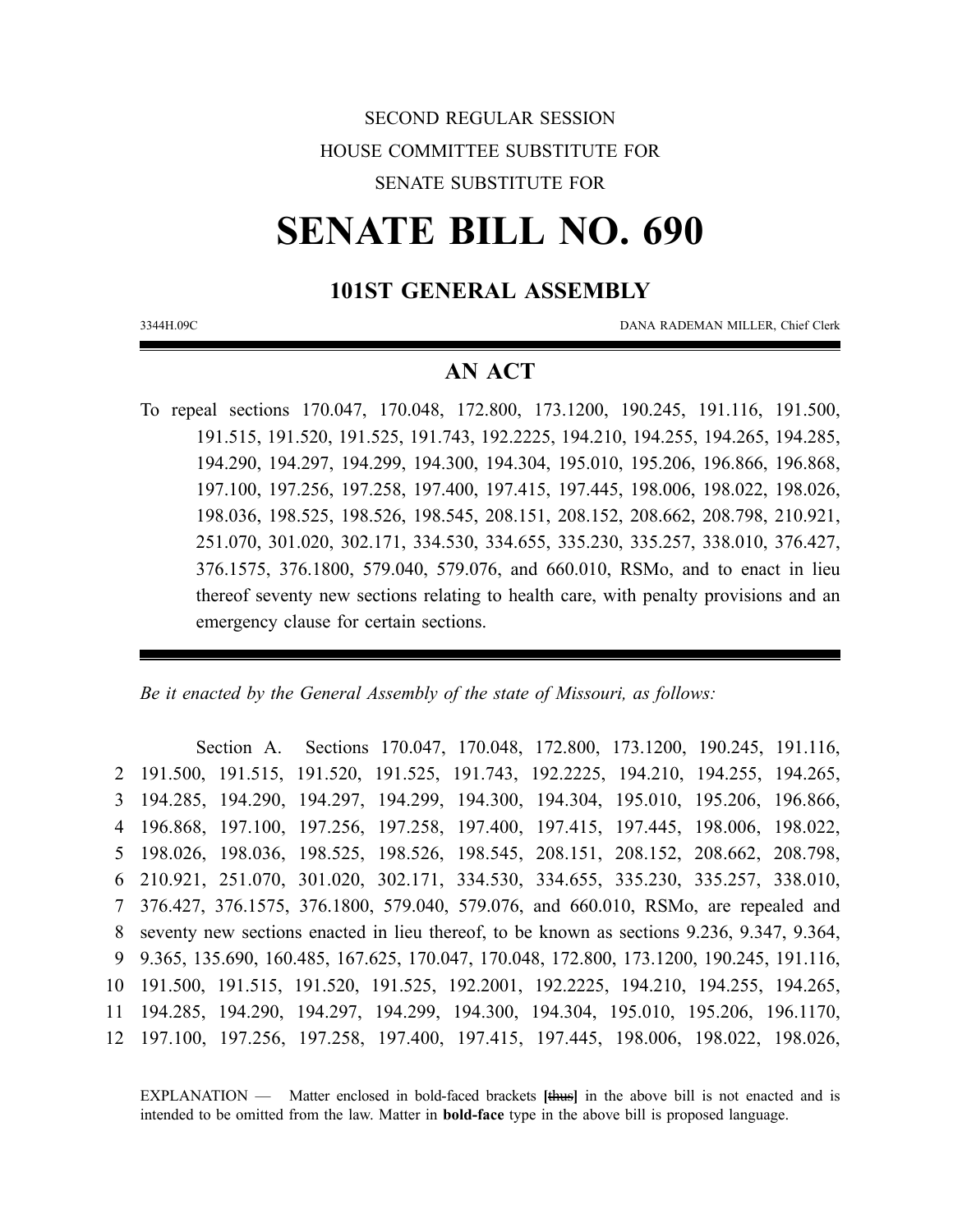198.036, 198.525, 198.526, 198.545, 198.640, 198.642, 198.644, 198.646, 198.648, 208.151, 208.152, 208.184, 208.662, 208.798, 210.921, 301.020, 302.171, 334.530, 334.655, 335.230, 335.257, 338.010, 338.061, 376.427, 376.1575, 376.1800, 579.040, 579.076, 630.980, and 660.010, to read as follows:

**9.236. The third full week in September of each year shall be known and designated as "Sickle Cell Awareness Week". Sickle cell disease is a genetic disease in which a person's body produces abnormally shaped red blood cells that resemble a crescent and that do not last as long as normal round red blood cells, which leads to anemia. It is recommended to the people of the state that the week be appropriately observed through activities that will increase awareness of sickle cell disease and efforts to improve treatment options for patients.**

**9.347. The month of October is hereby designated as "Substance Abuse Awareness and Prevention Month" in Missouri. Citizens of this state are encouraged to participate in appropriate events and activities to raise awareness about the dangers of substance abuse and the need to expand outreach and educational efforts.**

**9.364. April 11 through April 17 of each year is hereby designated as "Black Maternal Health Week". The citizens of this state are encouraged to engage in appropriate events and activities to commemorate black maternal health.**

**9.365. The month of April of each year is hereby designated as "Minority Health Month". The citizens of this state are encouraged to engage in appropriate events and activities to commemorate minority health month.**

**135.690. 1. As used in this section, the following terms mean:**

 **(1) "Community-based faculty preceptor", a physician or physician assistant who is licensed in Missouri and provides preceptorships to Missouri medical students or physician assistant students without direct compensation for the work of precepting;**

**(2) "Department", the Missouri department of health and senior services;**

 **(3) "Division", the division of professional registration of the department of commerce and insurance;**

 **(4) "Medical student", an individual enrolled in a Missouri medical college approved and accredited as reputable by the American Medical Association or the Liaison Committee on Medical Education or enrolled in a Missouri osteopathic college approved and accredited as reputable by the Commission on Osteopathic College Accreditation;**

 **(5) "Medical student core preceptorship" or "physician assistant student core preceptorship", a preceptorship for a medical student or physician assistant student that provides a minimum of one hundred twenty hours of community-based instruction in family medicine, internal medicine, pediatrics, psychiatry, or obstetrics and**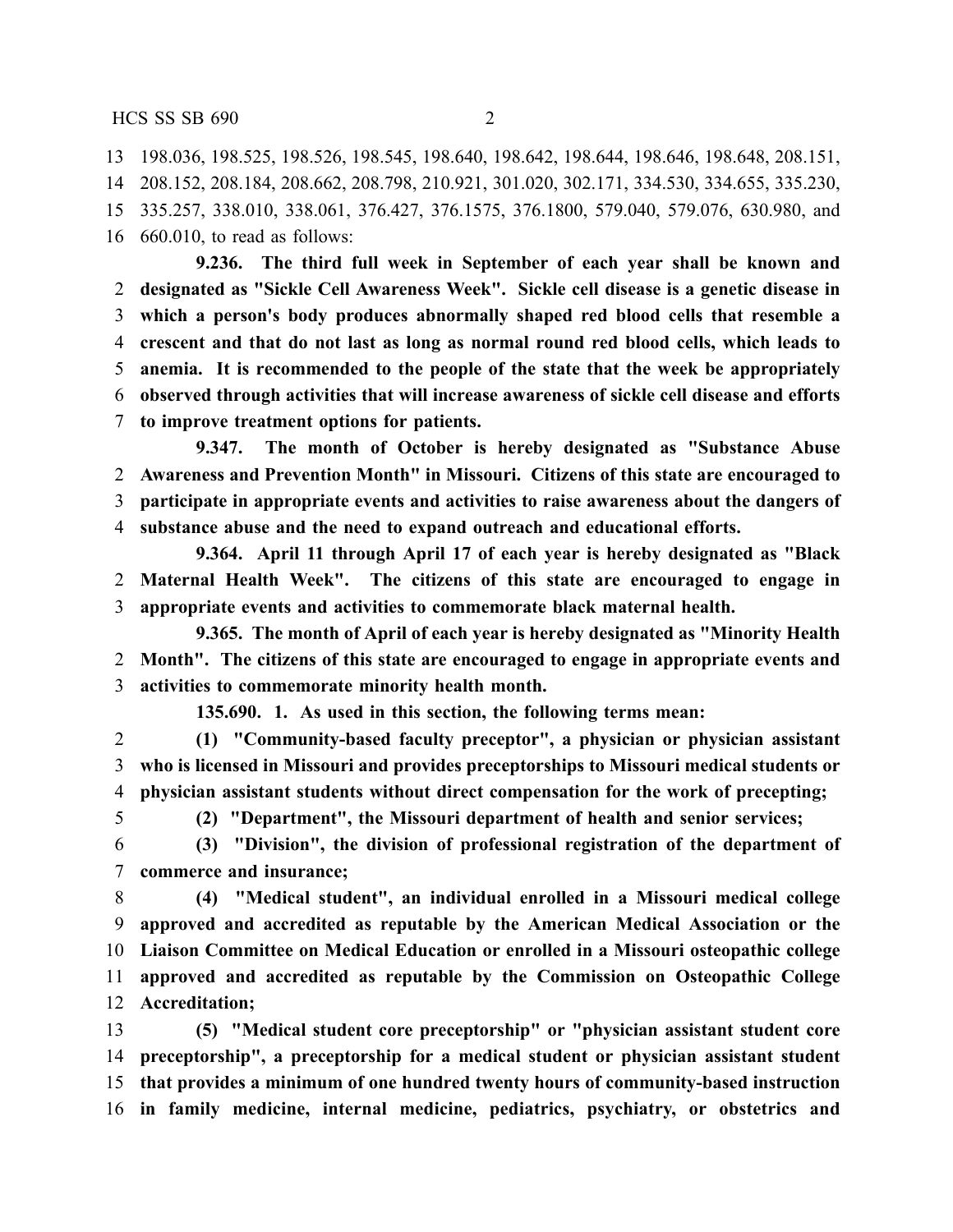**gynecology under the guidance of a community-based faculty preceptor. A community- based faculty preceptor may add together the amounts of preceptorship instruction time separately provided to multiple students in determining whether he or she has reached the minimum hours required under this subdivision, but the total preceptorship instruction time provided shall equal at least one hundred twenty hours in order for such preceptor to be eligible for the tax credit authorized under this section;**

 **(6) "Physician assistant student", an individual participating in a Missouri physician assistant program accredited by the Accreditation Review Commission on Education for the Physician Assistant or its successor organization;**

 **(7) "Taxpayer", any individual, firm, partner in a firm, corporation, or shareholder in an S corporation doing business in this state and subject to the state income tax imposed under chapter 143, excluding withholding tax imposed under sections 143.191 to 143.265.**

 **2. (1) Beginning January 1, 2023, any community-based faculty preceptor who serves as the community-based faculty preceptor for a medical student core preceptorship or a physician assistant student core preceptorship shall be allowed a credit against the tax otherwise due under chapter 143, excluding withholding tax imposed under sections 143.191 to 143.265, in an amount equal to one thousand dollars for each preceptorship, up to a maximum of three thousand dollars per tax year, if he or she completes up to three preceptorship rotations during the tax year and did not receive any direct compensation for the preceptorships.**

 **(2) To receive the credit allowed by this section, a community-based faculty** 39 preceptor shall claim such credit on his or her return for the tax year in which he or she **completes the preceptorship rotations and shall submit supporting documentation as prescribed by the division and the department.**

 **(3) In no event shall the total amount of a tax credit authorized under this section exceed a taxpayer's income tax liability for the tax year for which such credit is claimed. No tax credit authorized under this section shall be allowed a taxpayer against his or her tax liability for any prior or succeeding tax year.**

 **(4) No more than two hundred preceptorship tax credits shall be authorized under this section for any one calendar year. The tax credits shall be awarded on a first- come, first-served basis. The division and the department shall jointly promulgate rules for determining the manner in which taxpayers who have obtained certification under this section are able to claim the tax credit. The cumulative amount of tax credits awarded under this section shall not exceed two hundred thousand dollars per year.**

 **(5) Notwithstanding the provisions of subdivision (4) of this subsection, the department is authorized to exceed the two hundred thousand dollars per year tax**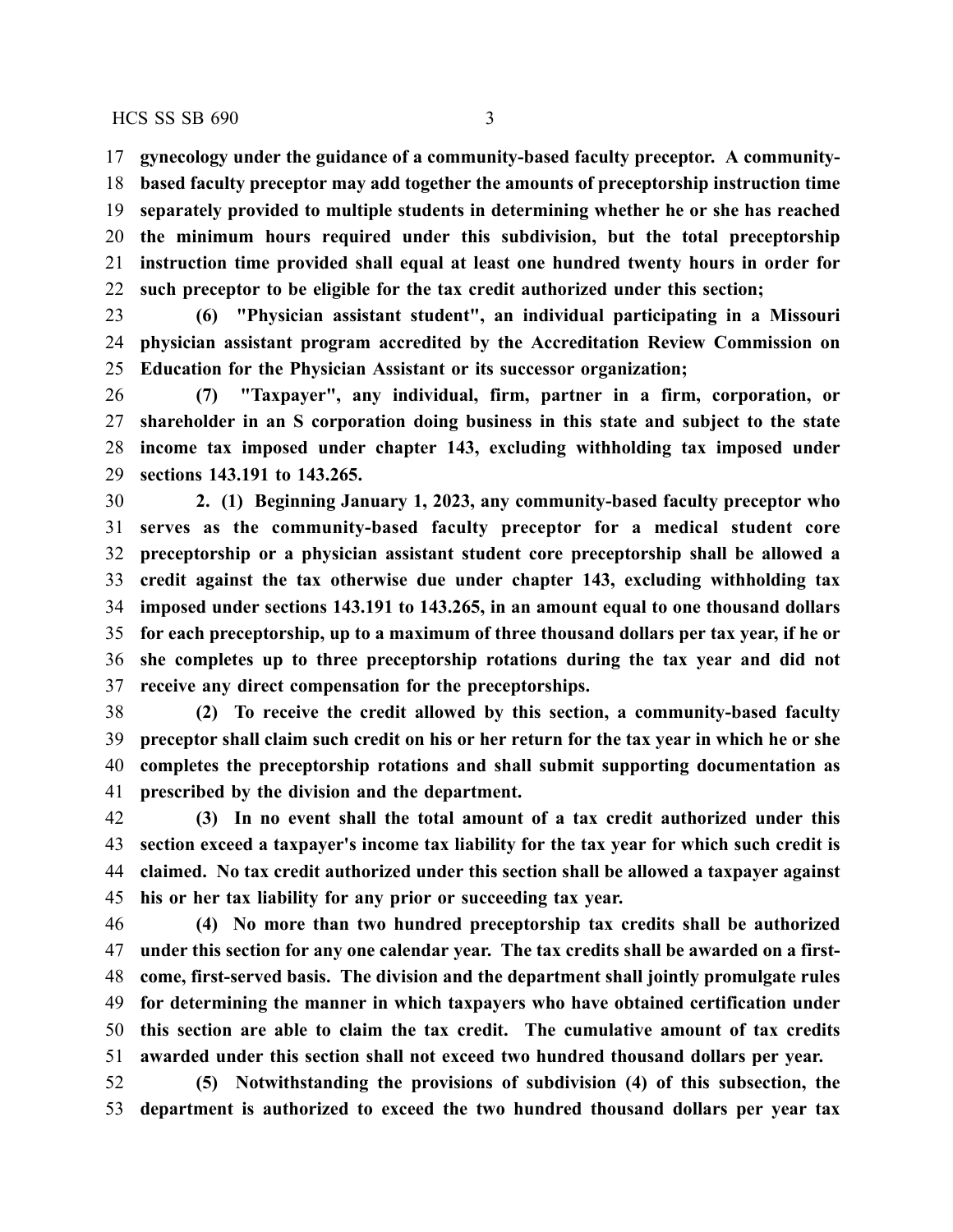**credit program cap in any amount not to exceed the amount of funds remaining in the medical preceptor fund, as established under subsection 3 of this section, as of the end of the most recent tax year, after any required transfers to the general revenue fund have taken place in accordance with the provisions of subsection 3 of this section.**

 **3. (1) Funding for the tax credit program authorized under this section shall be generated by the division from a license fee increase of seven dollars per license for physicians and surgeons and from a license fee increase of three dollars per license for physician assistants. The license fee increases shall take effect beginning January 1, 2023, based on the underlying license fee rates prevailing on that date. The underlying license fee rates shall be determined under section 334.090 and all other applicable provisions of chapter 334.**

 **(2) (a) There is hereby created in the state treasury the "Medical Preceptor Fund", which shall consist of moneys collected under this subsection. The state treasurer shall be custodian of the fund. In accordance with sections 30.170 and 30.180, the state treasurer may approve disbursements. The fund shall be a dedicated fund and, upon appropriation, moneys in the fund shall be used solely by the division for the administration of the tax credit program authorized under this section. Notwithstanding the provisions of section 33.080 to the contrary, any moneys remaining in the fund at the end of the biennium shall not revert to the credit of the general revenue fund. The state treasurer shall invest moneys in the medical preceptor fund in the same manner as other funds are invested. Any interest and moneys earned on such investments shall be credited to the fund.**

 **(b) Notwithstanding any provision of this chapter or any other provision of law to the contrary, all revenue from the license fee increases described under subdivision (1) of this subsection shall be deposited in the medical preceptor fund. After the end of every tax year, an amount equal to the total dollar amount of all tax credits claimed under this section shall be transferred from the medical preceptor fund to the state's general revenue fund established under section 33.543. Any excess moneys in the medical preceptor fund shall remain in the fund and shall not be transferred to the general revenue fund.**

 **4. (1) The department shall administer the tax credit program authorized under this section. Each taxpayer claiming a tax credit under this section shall file an application with the department verifying the number of hours of instruction and the amount of the tax credit claimed. The hours claimed on the application shall be verified by the college or university department head or the program director on the application. The certification by the department affirming the taxpayer's eligibility for the tax credit provided to the taxpayer shall be filed with the taxpayer's income tax return.**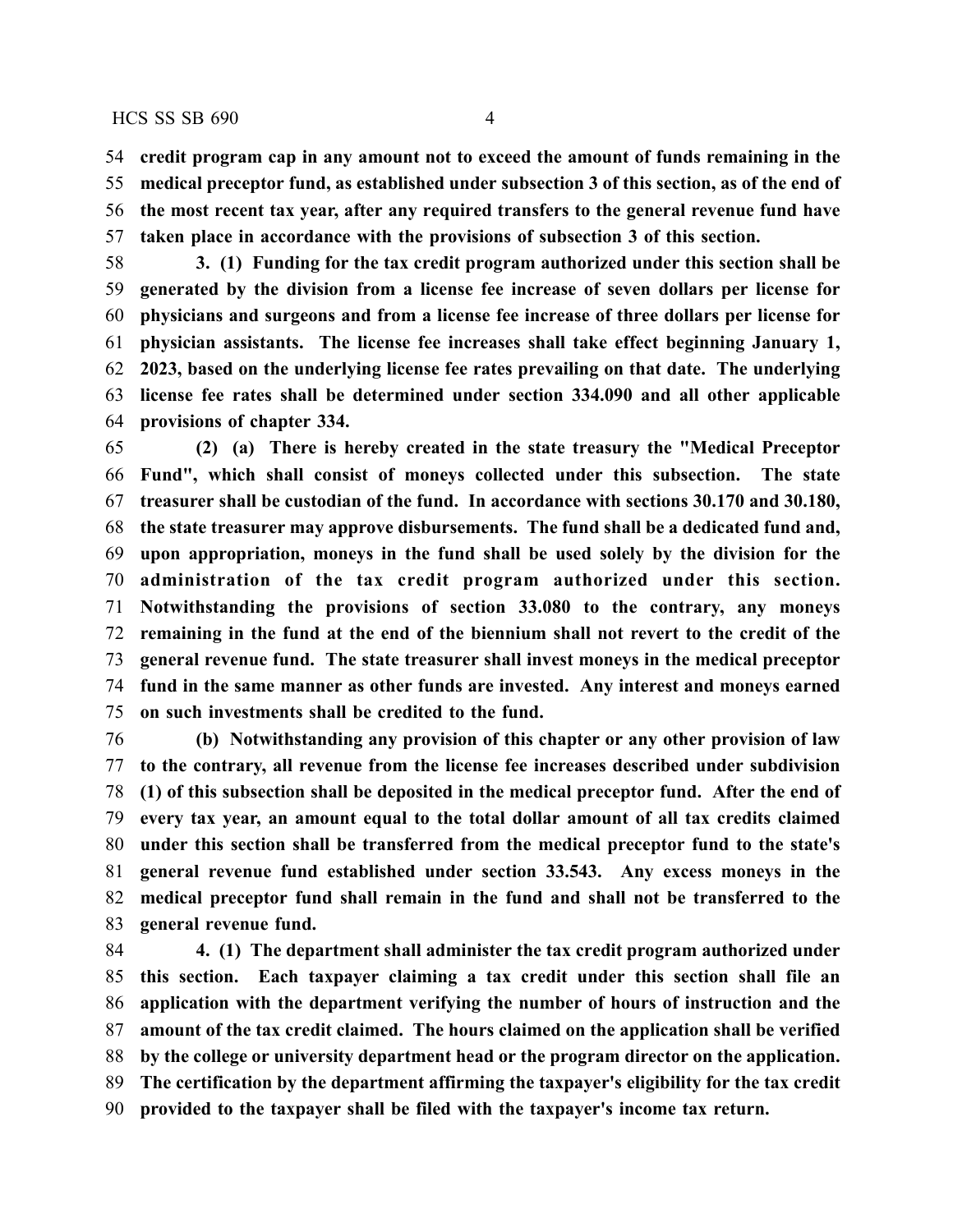**(2) No amount of any tax credit allowed under this section shall be refundable. No tax credit allowed under this section shall be transferred, sold, or assigned. No taxpayer shall be eligible to receive the tax credit authorized under this section if such taxpayer employs persons who are not authorized to work in the United States under federal law.**

 **5. The department of commerce and insurance and the department of health and senior services shall jointly promulgate rules to implement the provisions of this section. Any rule or portion of a rule, as that term is defined in section 536.010, that is created under the authority delegated in this section shall become effective only if it complies with and is subject to all of the provisions of chapter 536 and, if applicable, section 536.028. This section and chapter 536 are nonseverable, and if any of the powers vested with the general assembly pursuant to chapter 536 to review, to delay the effective date, or to disapprove and annul a rule are subsequently held unconstitutional, then the grant of rulemaking authority and any rule proposed or adopted after August 28, 2022, shall be invalid and void.**

**160.485. 1. This section shall be known and may be cited as the "Stop the Bleed Act".**

**2. As used in this section, the following terms mean:**

 **(1) "Bleeding control kit", a first aid response kit that contains at least the following:**

**(a) Tourniquets that are:**

 **a. Endorsed by the United States Department of Defense Committee on Tactical Combat Casualty Care or its successor entity; or**

 **b. Approved for use in battlefield trauma care by the Armed Forces of the United States;**

**(b) Bleeding control bandages;**

**(c) Latex-free protective gloves;**

**(d) Permanent markers;**

 **(e) Instructional documents developed by the United States Department of Homeland Security's Stop the Bleed national awareness campaign or the American College of Surgeons Committee on Trauma, or both; and**

 **(f) Other medical materials and equipment similar to those described in paragraphs (a) and (b) of this subdivision;**

**(2) "Department", the department of elementary and secondary education;**

 **(3) "Emergency medical services personnel", paid or volunteer firefighters, law enforcement officers, first responders, emergency medical technicians, or other**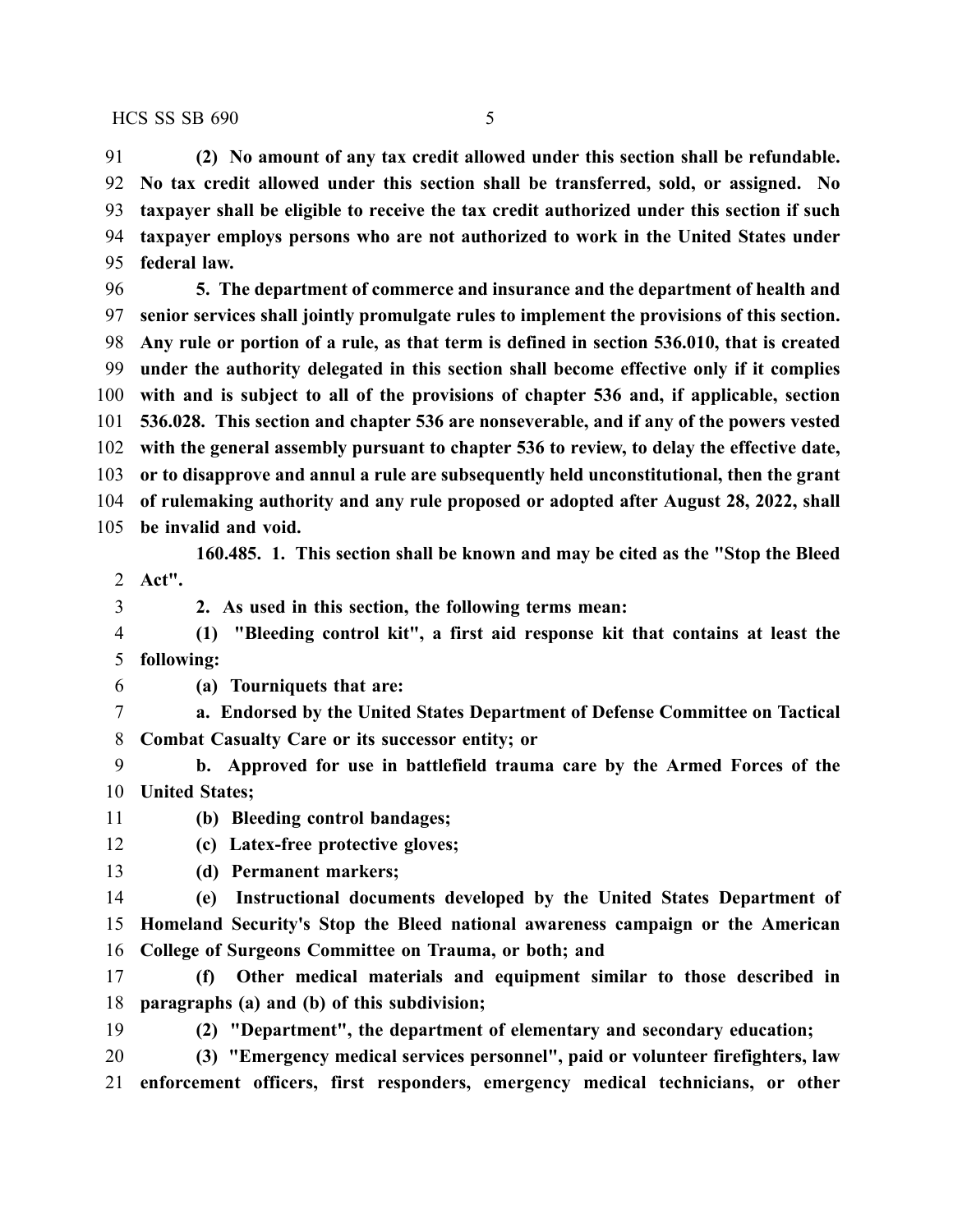**emergency service personnel acting within the ordinary course and scope of those professions, but excluding physicians;**

 **(4) "School personnel", any employee of a public school district or charter school, or any volunteer serving at a public school or charter school, who is designated to use a bleeding control kit under this section.**

- **3. (1) Before January 1, 2023, the department shall develop a traumatic blood loss protocol for school personnel to follow in the event of an injury involving traumatic blood loss. The protocol shall meet the requirements of this section and shall be made available to each school district and charter school.**
- 

**(2) The traumatic blood loss protocol shall:**

 **(a) Require that a bleeding control kit be placed in areas where there is likely to be high traffic or congregation, such as auditoriums, cafeterias, or gymnasiums, and areas where risk of injury may be elevated, including vocational classes such as wood working or automotive classes of each school district's school buildings and each charter school in an easily accessible location of such areas to be determined by local emergency medical services personnel;**

 **(b) Include bleeding control kits in the emergency plans of each school district and charter school, including the presentation and use of the bleeding control kits in all drills and emergencies;**

 **(c) Require each school district and charter school to designate a school nurse or school health care provider, or if no school nurse or school health care provider is available, a school personnel member, in each school building who shall obtain appropriate training annually in the use of a bleeding control kit including, but not limited to:**

**a. The proper application of pressure to stop bleeding;**

**b. The proper application of dressings or bandages;**

**c. Additional pressure techniques to control bleeding; and**

**d. The correct application of tourniquets;**

 **(d) Require each bleeding control kit in school inventories to be inspected annually to ensure that the materials, supplies, and equipment contained in the bleeding control kit have not expired and that any expired materials, supplies, and equipment are replaced as necessary; and**

 **(e) Require a bleeding control kit to be restocked after each use and any materials, supplies, and equipment to be replaced as necessary to ensure that the bleeding control kit contains all necessary materials, supplies, and equipment.**

 **4. (1) The department shall, in collaboration with the United States Department of Homeland Security and the state department of public safety, include requirements in**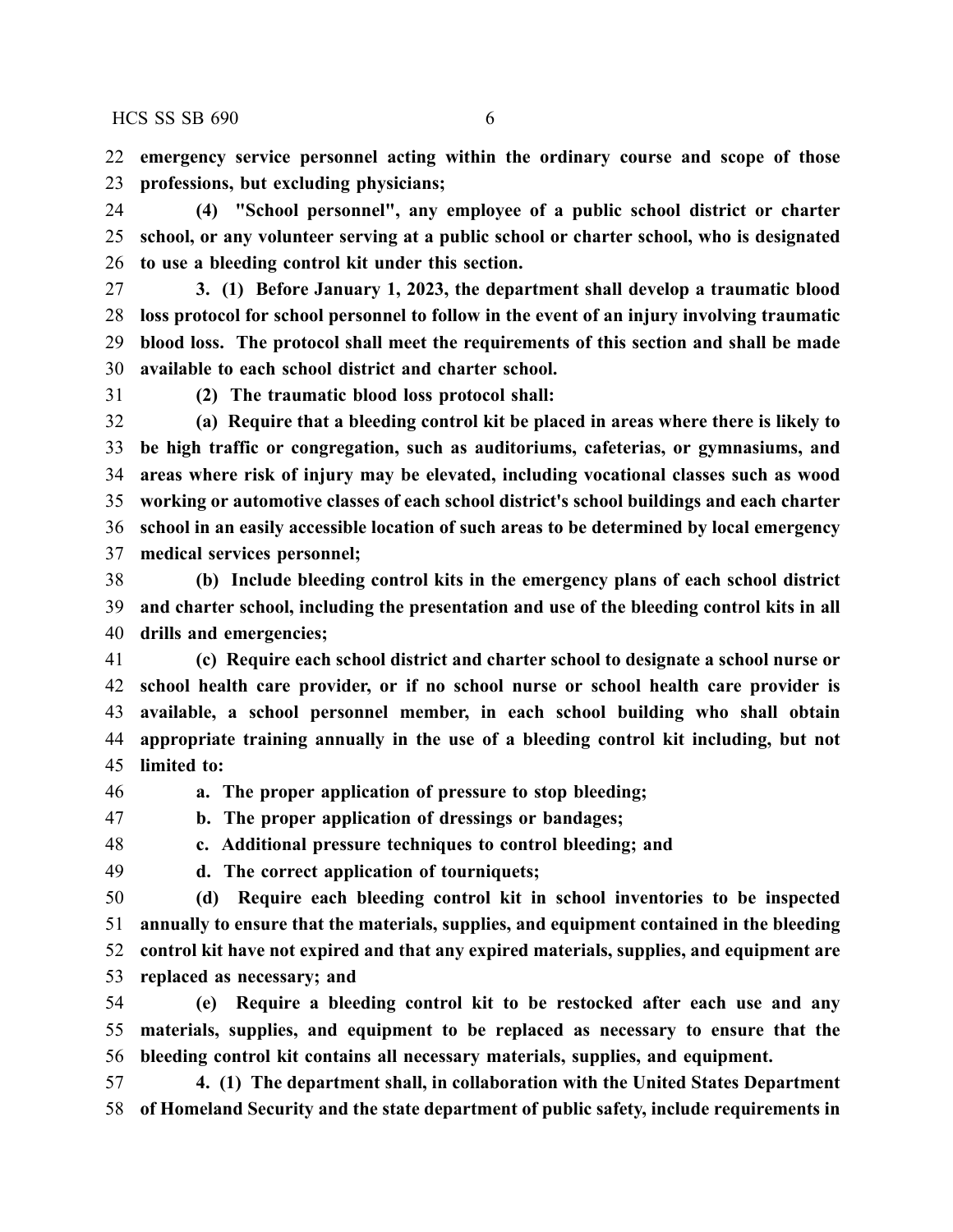**the traumatic blood loss protocol for school personnel to receive annual training in the use of bleeding control kits.**

 **(2) The training requirements shall be satisfied by successful completion and certification under the "STOP THE BLEED" course as promulgated by the American College of Surgeons Committee on Trauma or the American Red Cross.**

**(3) The training requirements may allow online instruction.**

**5. (1) A bleeding control kit may contain any additional items that:**

 **(a) Are approved by emergency medical services personnel, as such term is defined in section 190.600;**

**(b) Can adequately treat an injury involving traumatic blood loss; and**

**(c) Can be stored in a readily available kit.**

 **(2) Quantities of each item required to be in a bleeding control kit may be determined by each school district.**

 **6. (1) The department and each school district and charter school shall maintain information regarding the traumatic blood loss protocol and the Stop the Bleed national awareness campaign on each entity's website.**

 **(2) Upon request by a school district or a charter school, the department may, in collaboration with the department of public safety, direct the school district or charter school to resources that are available to provide bleeding control kits to the school district or charter school.**

 **7. (1) Except as otherwise provided in this subsection, each school district and charter school shall implement the traumatic blood loss protocol developed under this section before the end of the 2022-23 school year.**

 **(2) The requirements that a bleeding control kit be placed in areas where there is likely to be high traffic or congregation and areas where risk of injury may be elevated, that each kit be restocked as necessary, and that school personnel receive training under this section shall be subject to an appropriation to cover all costs related to such requirements by the general assembly.**

 **(3) Any school district or charter school may receive donations of funds for the purchase of bleeding control kits that meet the requirements of this section and may receive donations of bleeding control kits that meet the requirements of this section.**

 **8. This section shall not be construed to create a cause of action against a school district, a charter school, or any school personnel. Any school personnel who in good faith uses a bleeding control kit as provided by this section shall be immune from all** 93 civil liability for any act or omission in the use of a bleeding control kit unless the act or **omission constitutes gross negligence or willful, wanton, or intentional misconduct.**

**167.625. 1. This section shall be known and may be cited as "Will's Law".**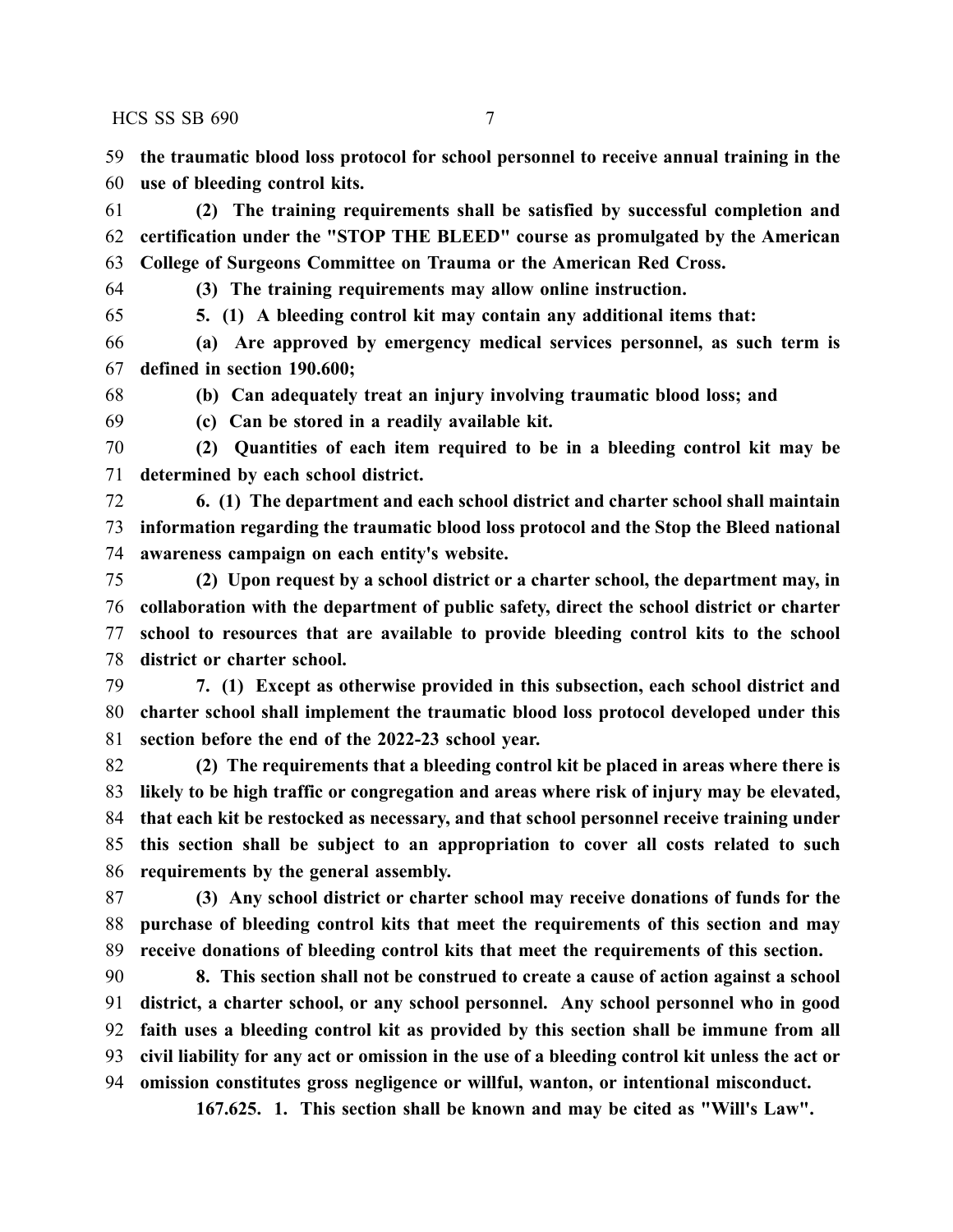**2. As used in this section, the following terms mean: (1) "Individualized emergency health care plan", a document developed by a school nurse, in consultation with a student's parent and other appropriate medical professionals, that is consistent with the recommendations of the student's health care providers, that describes procedural guidelines that provide specific directions about what to do in a particular emergency situation, and that is signed by the parent and the school nurse or the school administrator or the administrator's designee in the absence of the school nurse;**

 **(2) "Individualized health care plan", a document developed by a school nurse, in consultation with a student's parent and other appropriate medical professionals who may be providing epilepsy or seizure disorder care to the student, that is consistent with the recommendations of the student's health care providers, that describes the health services needed by the student at school, and that is signed by the parent and the school nurse or the school administrator or the administrator's designee in the absence of the school nurse;**

 **(3) "Parent", a parent, guardian, or other person having charge, control, or custody of a student;**

**(4) "School", any public elementary or secondary school or charter school;**

**(5) "School employee", a person employed by a school;**

 **(6) "Student", a student who has epilepsy or a seizure disorder and who attends a school.**

 **3. (1) The parent of a student who seeks epilepsy or seizure disorder care while at school shall inform the school nurse or the school administrator or the administrator's designee in the absence of the school nurse. The school nurse shall develop an individualized health care plan and an individualized emergency health care plan for the student. The parent of the student shall annually provide to the school written authorization for the provision of epilepsy or seizure disorder care as described in the individualized plans.**

 **(2) The individualized plans developed under subdivision (1) of this subsection shall be updated by the school nurse before the beginning of each school year and as necessary if there is a change in the health status of the student.**

 **(3) Each individualized health care plan shall, and each individualized emergency health care plan may, include but not be limited to the following information:**

 **(a) A notice about the student's condition for all school employees who interact with the student;**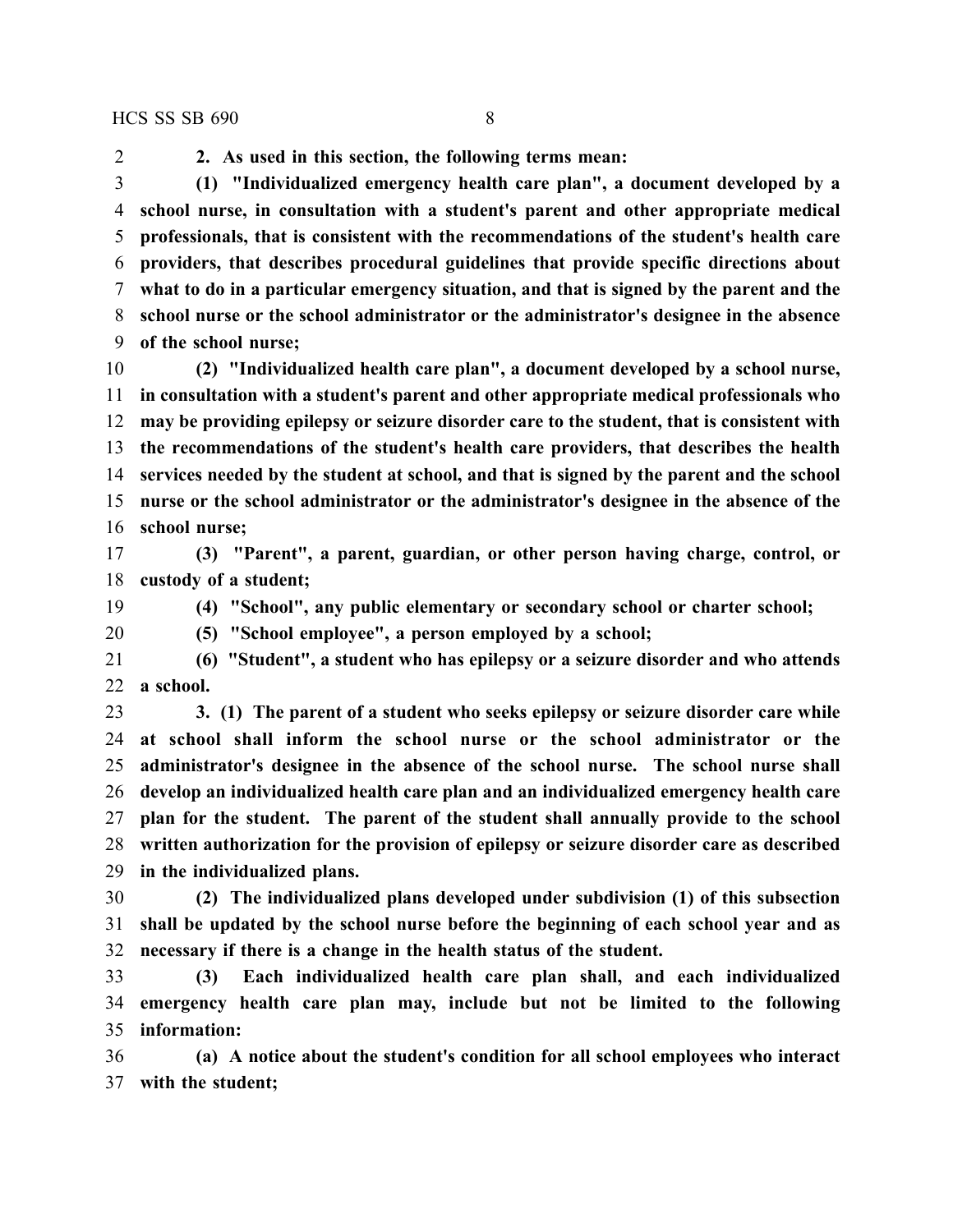**(b) Written orders from the student's physician or advanced practice nurse describing the epilepsy or seizure disorder care;**

 **(c) The symptoms of the epilepsy or seizure disorder for that particular student and recommended care;**

 **(d) Whether the student may fully participate in exercise and sports, and any contraindications to exercise or accommodations that shall be made for that particular student;**

 **(e) Accommodations for school trips, after-school activities, class parties, and other school-related activities;**

 **(f) Information for such school employees about how to recognize and provide care for epilepsy and seizure disorders, epilepsy and seizure disorder first aid training, when to call for assistance, emergency contact information, and parent contact information;**

 **(g) Medical and treatment issues that may affect the educational process of the student;**

 **(h) The student's ability to manage, and the student's level of understanding of, the student's epilepsy or seizure disorder; and**

 **(i) How to maintain communication with the student, the student's parent and health care team, the school nurse or the school administrator or the administrator's designee in the absence of the school nurse, and the school employees.**

 **4. (1) The school nurse assigned to a particular school or the school administrator or the administrator's designee in the absence of the school nurse shall coordinate the provision of epilepsy and seizure disorder care at that school and ensure that all school employees are trained every two years in the care of students with epilepsy and seizure disorders including, but not limited to, school employees working with school-sponsored programs outside of the regular school day, as provided in the student's individualized plans.**

 **(2) The training required under subdivision (1) of this subsection shall include an online or in-person course of instruction approved by the department of health and senior services that is provided by a reputable, local, Missouri-based health care or nonprofit organization that supports the welfare of individuals with epilepsy and seizure disorders.**

 **5. The school nurse or the school administrator or the administrator's designee in the absence of the school nurse shall obtain a release from a student's parent to authorize the sharing of medical information between the student's physician or advanced practice nurse and other health care providers. The release shall also authorize the school nurse or the school administrator or the administrator's designee in**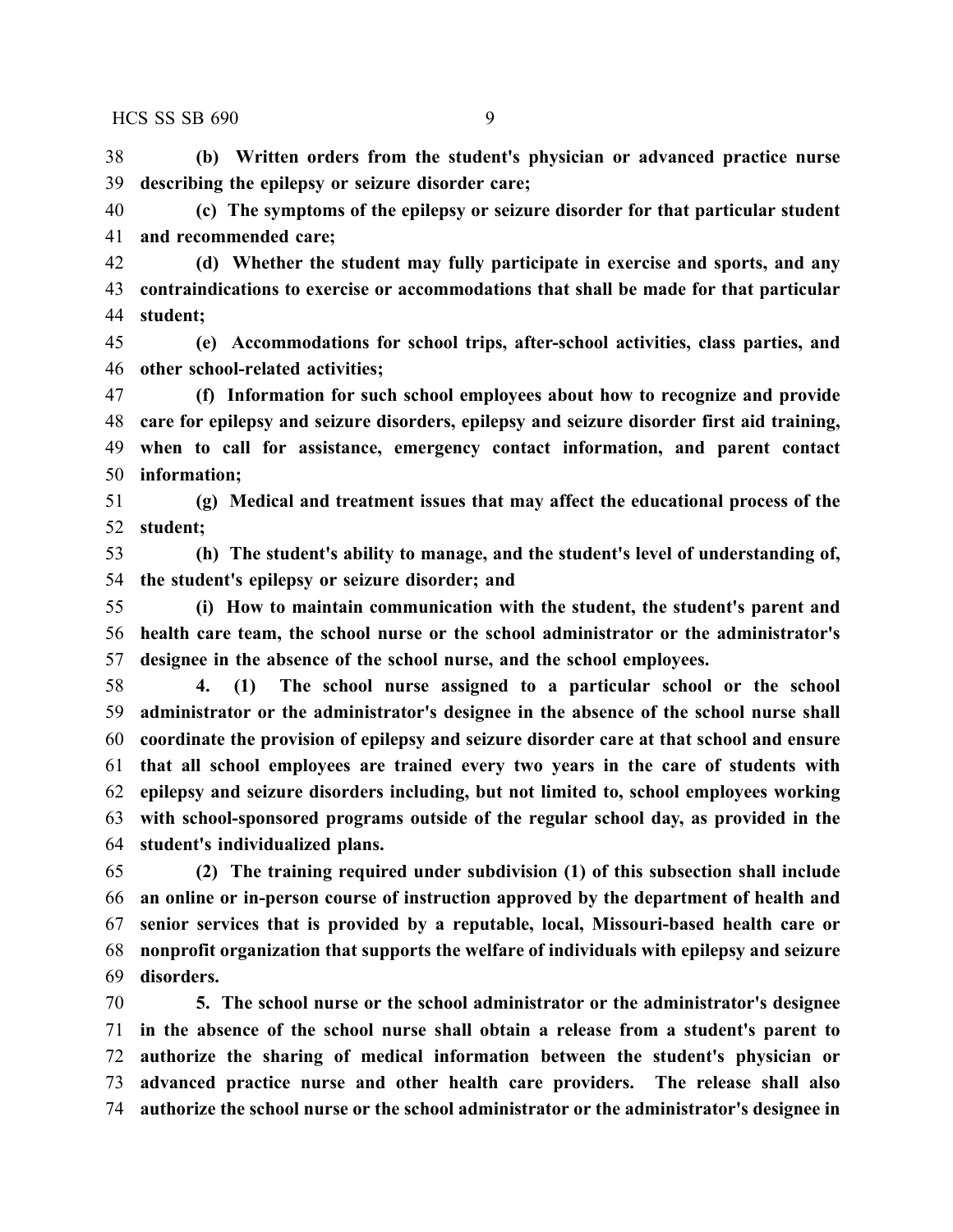**the absence of the school nurse to share medical information with other school employees in the school district as necessary. No sharing of information under this subsection shall be construed to be a violation of the federal Health Insurance Portability and Accountability Act of 1996 (HIPAA) (Pub. L. 104-191), as amended, if a**

**student's parent has provided a release under this subsection.**

 **6. No school employee including, but not limited to, a school nurse, a school bus** 81 driver, a school bus aide, or any other officer or agent of a school shall be held liable for **any good faith act or omission consistent with the provisions of this section, nor shall an action before the state board of nursing lie against a school nurse for any such action taken by a school employee trained in good faith by the school nurse under this section. "Good faith" shall not be construed to include willful misconduct, gross negligence, or recklessness.**

170.047. 1. **This section shall be known and may be cited as the "Jason Flatt/ Avery Reine Cantor Act".**

 **2. (1)** Beginning in the 2017-18 school year **and continuing until the end of the 2022-23 school year**, any licensed educator may annually complete up to two hours of training or professional development in youth suicide awareness and prevention as part of the professional development hours required for state board of education certification.

 **(2) Beginning in the 2023-24 school year and continuing in subsequent school years, the practicing teacher assistance programs established under section 168.400 may offer and include at least two hours of in-service training provided by each local school district for all practicing teachers in such district regarding suicide prevention. Each school year, all teachers, principals, and licensed educators in each district may attend such training or complete training on suicide prevention through self-review of suicide prevention materials. Attendance at the training shall count as two contact hours of professional development under section 168.021 and shall count as two hours of any other such training required under this section.**

 **[**2.**] 3.** The department of elementary and secondary education shall develop guidelines suitable for training or professional development in youth suicide awareness and prevention. The department **[**shall**] may** develop materials that may be used for **[**such**] the** training **[**or professional development**] described under subsection 2 of this section or may offer districts materials developed by a third party that districts may use for the training**.

 **[**3.**] 4.** For purposes of this section, the term "licensed educator" shall refer to any teacher with a certificate of license to teach issued by the state board of education or any other educator or administrator required to maintain a professional license issued by the state board of education.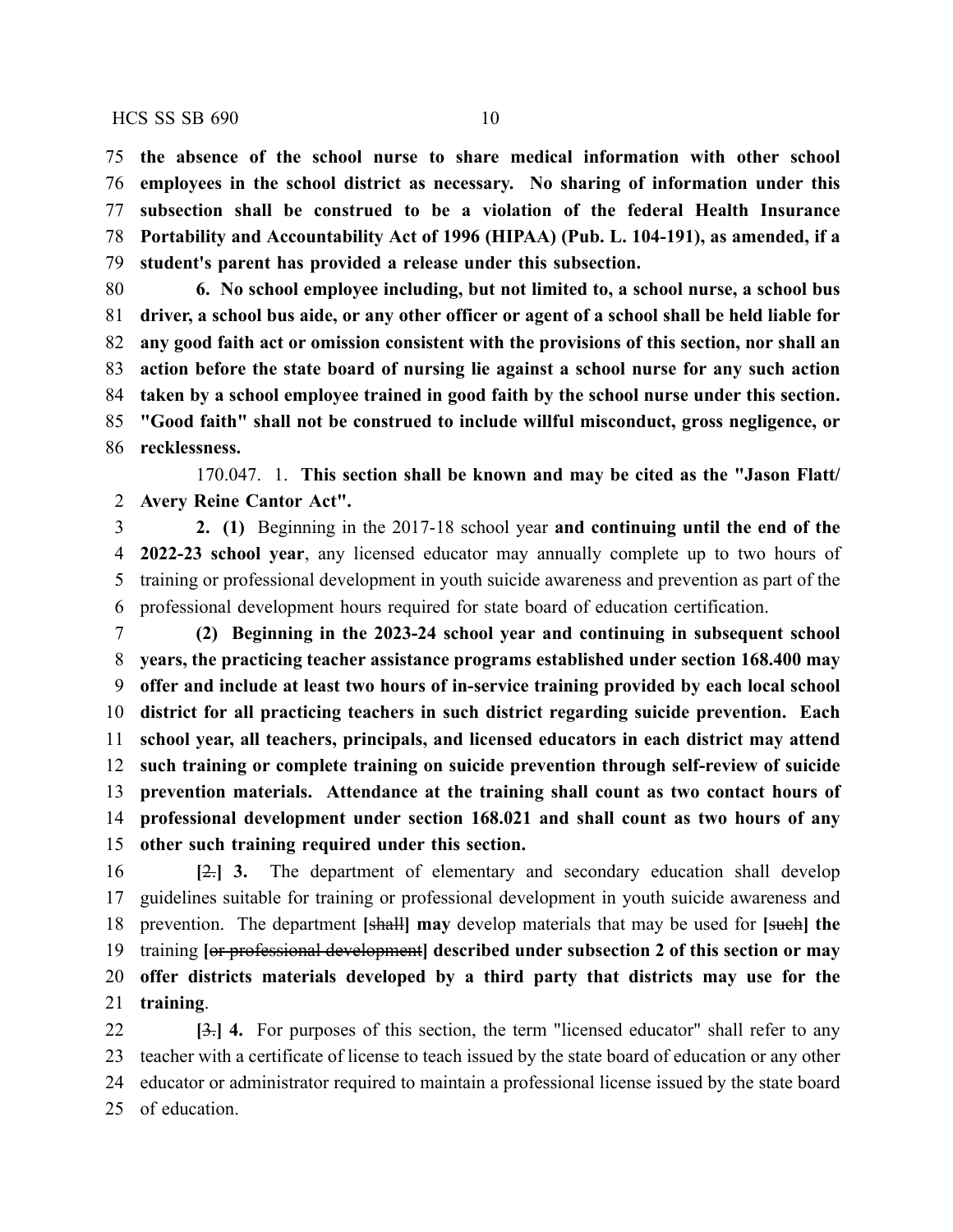**[**4.**] 5.** The department of elementary and secondary education may promulgate rules and regulations to implement this section.

 **[**5.**] 6.** Any rule or portion of a rule, as that term is defined in section 536.010, that is created under the authority delegated in this section shall become effective only if it complies with and is subject to all of the provisions of chapter 536 and, if applicable, section 536.028. This section and chapter 536 are nonseverable and if any of the powers vested with the general assembly pursuant to chapter 536 to review, to delay the effective date, or to disapprove and annul a rule are subsequently held unconstitutional, then the grant of rulemaking authority and any rule proposed or adopted after August 28, 2016, shall be invalid and void.

170.048. 1. By July 1, 2018, each district shall adopt a policy for youth suicide awareness and prevention, including plans for how the district will provide for the training and education of its district employees.

2. Each district's policy shall address and include, but not be limited to, the following:

 (1) Strategies that can help identify students who are at possible risk of suicide; (2) Strategies and protocols for helping students at possible risk of suicide; and

(3) Protocols for responding to a suicide death.

 3. By July 1, 2017, the department of elementary and secondary education shall develop a model policy that districts may adopt. When developing the model policy, the department shall cooperate, consult with, and seek input from organizations that have expertise in youth suicide awareness and prevention. By July 1, 2021, and at least every three years thereafter, the department shall request information and seek feedback from districts on their experience with the policy for youth suicide awareness and prevention. The department shall review this information and may use it to adapt the department's model policy. The department shall post any information on its website that it has received from districts that it deems relevant. The department shall not post any confidential information or any information that personally identifies any student or school employee.

 **4. (1) Beginning July 1, 2023, a public school or charter school that serves any pupils in seventh grade to twelfth grade and that issues pupil identification cards shall have printed on either side of the cards the telephone number described in paragraph (a) of this subdivision and may have printed on either side of the cards the telephone numbers described in paragraphs (b) and (c) of this subdivision:**

 **(a) The telephone number for the National Suicide Prevention Lifeline, 1-800- 273-8255;**

 **(b) The Crisis Text Line, which can be accessed by texting HOME to 741741; and**

**(c) A local suicide prevention hotline telephone number if available.**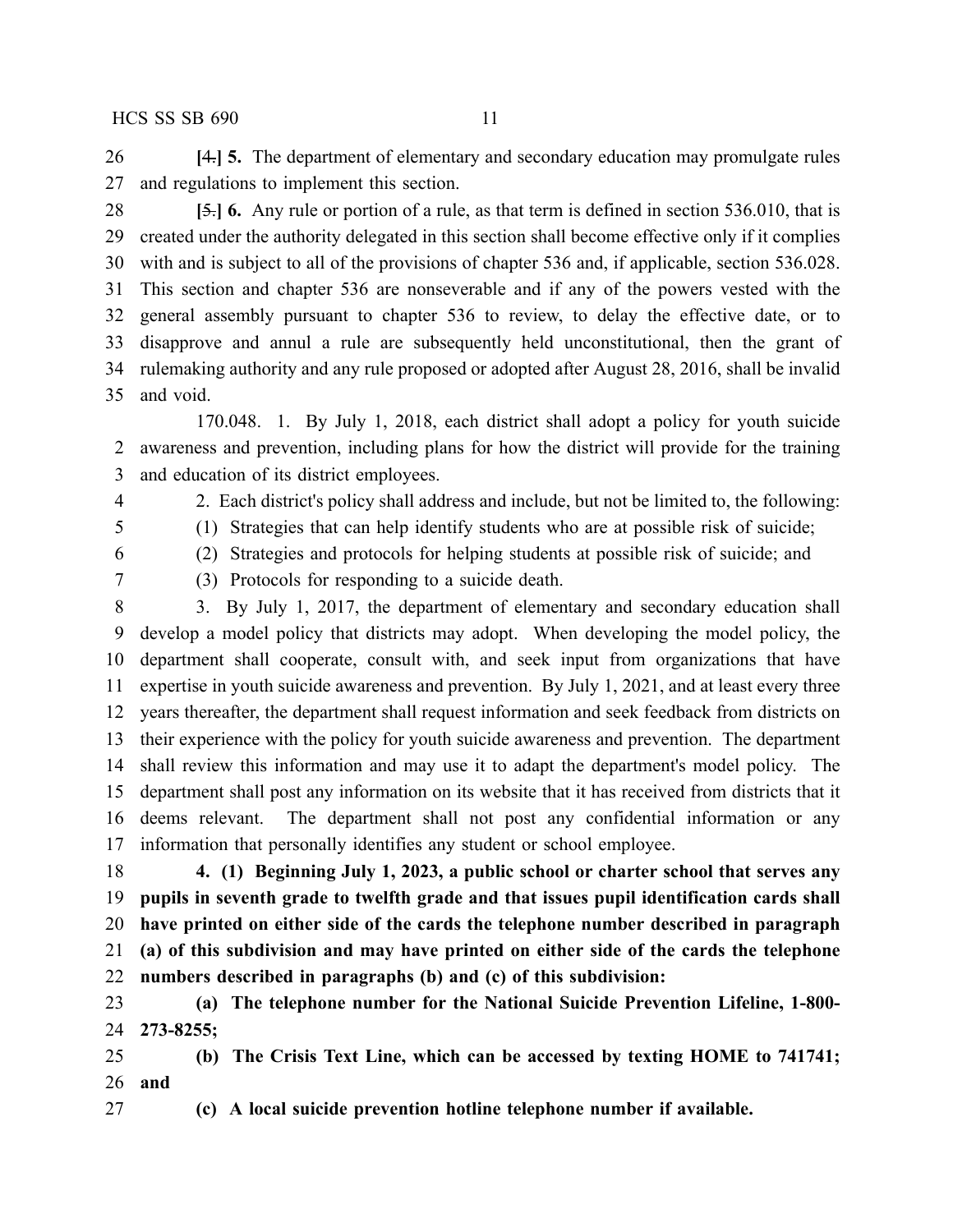**(2) If, on July 1, 2023, a public school or charter school subject to the requirements of this subsection has a supply of unissued pupil identification cards that do not comply with the requirements of subdivision (1) of this subsection, the school shall issue those cards until that supply is depleted. (3) Subdivision (1) of this subsection shall apply to a pupil identification card** 33 issued for the first time to a pupil and to a card issued to replace a damaged or lost card. 172.800. As used in sections 172.800 to 172.807, unless the context clearly requires otherwise, the following terms shall mean: (1) "Alzheimer's disease and related disorders", diseases resulting from significant destruction of brain tissue and characterized by a decline of memory and other intellectual functions. These diseases include but are not limited to progressive, degenerative and dementing illnesses such as presenile and senile dementias, Alzheimer's disease and other related disorders;

(2) "Board of curators", the board of curators of the University of Missouri;

 (3) "Investigator", any person with research skills who seeks state funding for a research project under sections 172.800 to 172.807;

 (4) "Research project", any original investigation for the advancement of scientific knowledge in the area of Alzheimer's disease and related disorders;

 (5) **[**"Task force", the Alzheimer's disease and related disorders task force established pursuant to sections 660.065 and 660.066;

 (6)**]** "Advisory board", a board appointed by the board of curators to advise on the administration of the program established by sections 172.800 to 172.807.

173.1200. 1. Each public institution of higher education shall develop and implement a policy to advise students and staff on suicide prevention programs available on and off campus that includes, but is not limited to:

 (1) Crisis intervention access, which includes information for national, state, and local suicide prevention hotlines;

 (2) Mental health program access, which provides information on the availability of local mental health clinics, student health services, and counseling services;

 (3) Multimedia application access, which includes crisis hotline contact information, suicide warning signs, resources offered, and free-of-cost applications;

 (4) Student communication plans, which consist of creating outreach plans regarding educational and outreach activities on suicide prevention; and

 (5) Post intervention plans, which include creating a strategic plan to communicate effectively with students, staff, and parents after the loss of a student to suicide.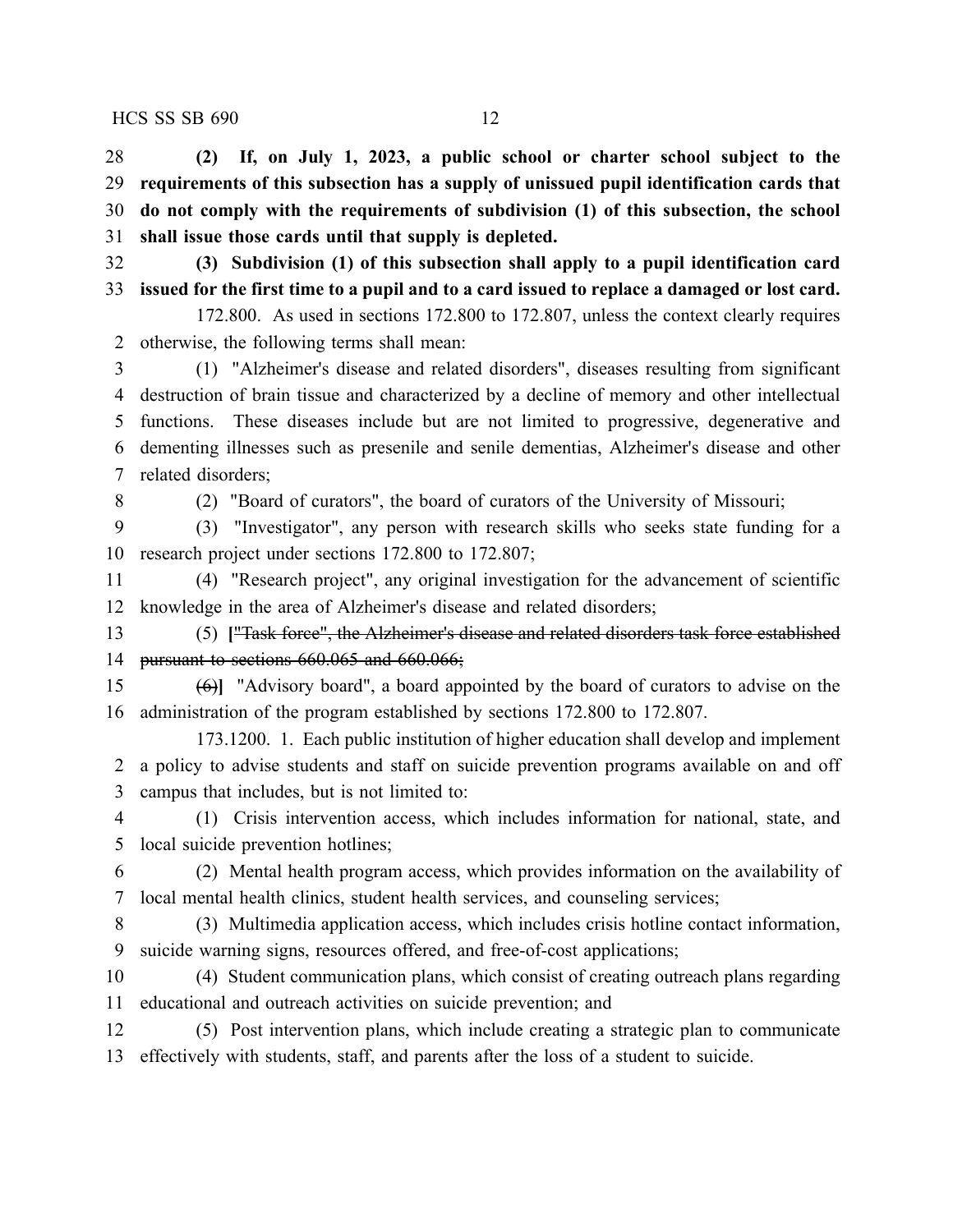2. Such policy shall also advise students, faculty, and staff, including residence hall staff, of the proper procedures for identifying and addressing the needs of students exhibiting suicidal tendencies or behavior, and shall provide for training, where appropriate.

 3. Each public institution of higher education shall provide all incoming students with information about depression and suicide prevention resources available to students. The information provided to students shall include available mental health services and other support services, including student-run organizations for individuals at risk of or affected by suicide.

 4. The information prescribed by subdivisions (1) through (4) of subsection 1 of this section shall be posted on the website of each institution of higher education in this state.

 5. Any applicable free-of-cost prevention materials or programs shall be posted on the websites of the public institutions of higher education and the department of higher education and workforce development.

 6. (1) Each public institution of higher education shall establish and maintain methods of anonymous reporting concerning unsafe, potentially harmful, dangerous, violent, or criminal activities, or the threat of such activities.

 (2) Such methods shall ensure that the identity of the reporting party remains unknown to all persons and entities, including law enforcement officers and employees or other persons, except when criminal, civil, or administrative action is initiated regarding unsafe, potentially harmful, dangerous, violent, or criminal activities, or the threat of such activities.

 **7. (1) Beginning July 1, 2023, a public institution of higher education that issues student identification cards shall have printed on either side of the cards the telephone number described in paragraph (a) of this subdivision and may have printed on either side of the cards the telephone numbers described in paragraphs (b) to (d) of this subdivision:**

 **(a) The telephone number for the National Suicide Prevention Lifeline, 1-800- 273-8255;**

**(b) The Crisis Text Line, which can be accessed by texting HOME to 741741;**

 **(c) The campus police or security telephone number or, if the campus does not have a campus police or security telephone number, the local law enforcement authority's telephone number; and**

**(d) A local suicide prevention hotline telephone number if available.**

 **(2) If, on July 1, 2023, a public institution of higher education subject to the requirements of this subsection has a supply of unissued student identification cards that do not comply with the requirements of subdivision (1) of this subsection, the institution shall issue those cards until that supply is depleted.**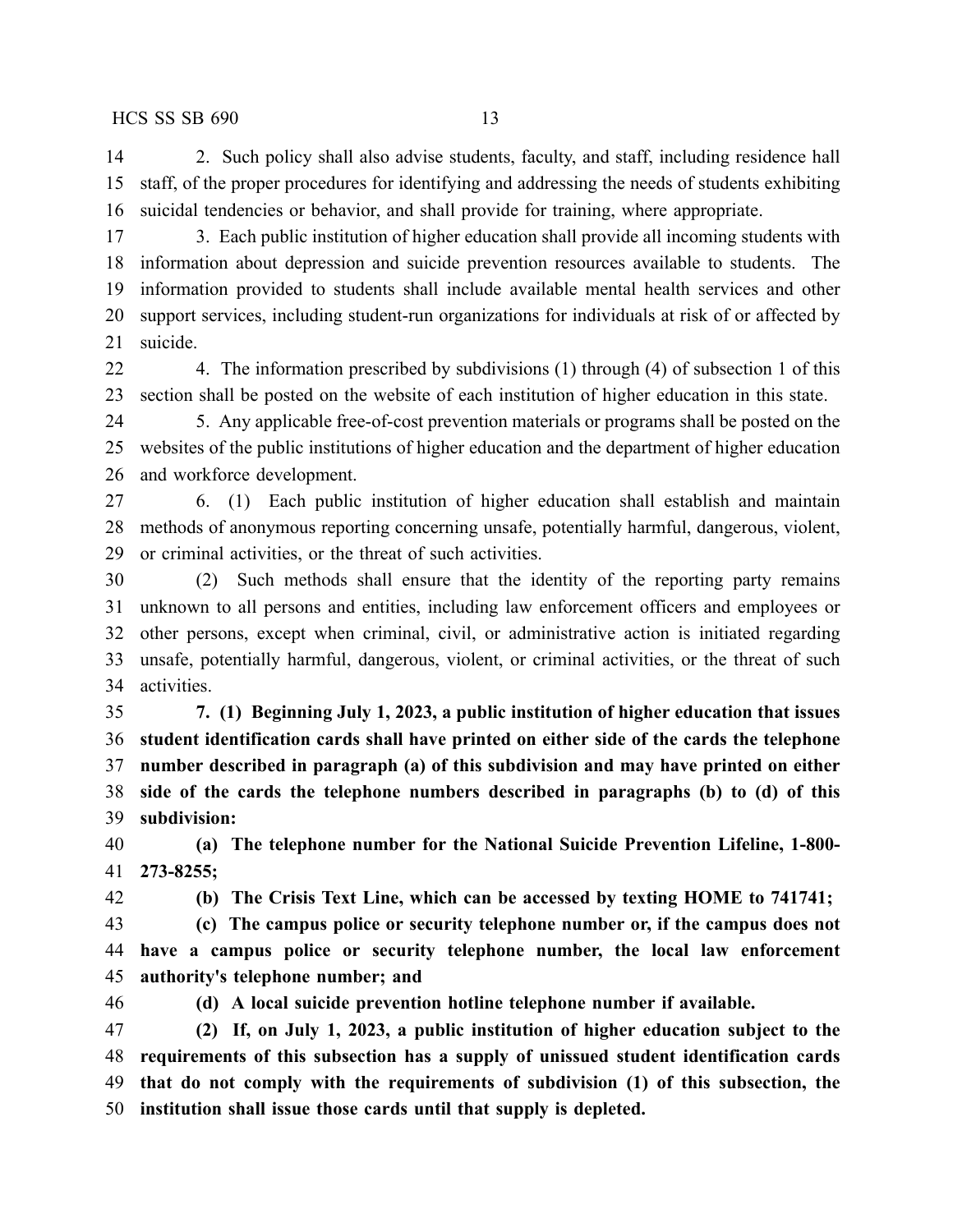**(3) Subdivision (1) of this subsection shall apply to a student identification card issued for the first time to a student and to a card issued to replace a damaged or lost card.**

190.245. **1.** The department shall require hospitals, as defined by chapter 197, designated as trauma, STEMI, or stroke centers to provide for a peer review system, approved by the department, for trauma, STEMI, and stroke cases, respective to their designations, under section 537.035.

 **2. Any person licensed under sections 190.001 to 190.245 shall be considered a health care professional for purposes of section 537.035, and any quality improvement or quality assurance activity required under sections 190.001 to 190.245 shall be considered an activity of a peer review committee for purposes of section 537.035.**

 **3.** For purposes of sections 190.241 to 190.245, the department of health and senior services shall have the same powers and authority of a health care licensing board pursuant to subsection 6 of section 537.035.

 **4.** Failure of a hospital to provide all medical records necessary for the department to implement provisions of sections 190.241 to 190.245 shall result in the revocation of the hospital's designation as a trauma, STEMI, or stroke center.

 **5.** Any medical records obtained by the department or peer review committees shall be used only for purposes of implementing the provisions of sections 190.241 to 190.245 and the names of hospitals, physicians and patients shall not be released by the department or members of review committees.

191.116. 1. There is hereby established in the department of health and senior services the "Alzheimer's State Plan Task Force". The task force shall consist of twenty-one members, as follows:

 (1) The lieutenant governor, or his or her designee, who shall serve as chair of the task force;

 (2) The directors of the departments of health and senior services, social services, and mental health, or their designees;

 (3) One member of the house of representatives to be appointed by the speaker of the house of representatives;

 (4) One member of the senate to be appointed by the president pro tempore of the senate;

(5) One member who has early-stage Alzheimer's disease or a related dementia;

 (6) One member who is a family caregiver of a person with Alzheimer's disease or a related dementia;

 (7) One member who is a licensed physician with experience in the diagnosis, treatment, and research of Alzheimer's disease;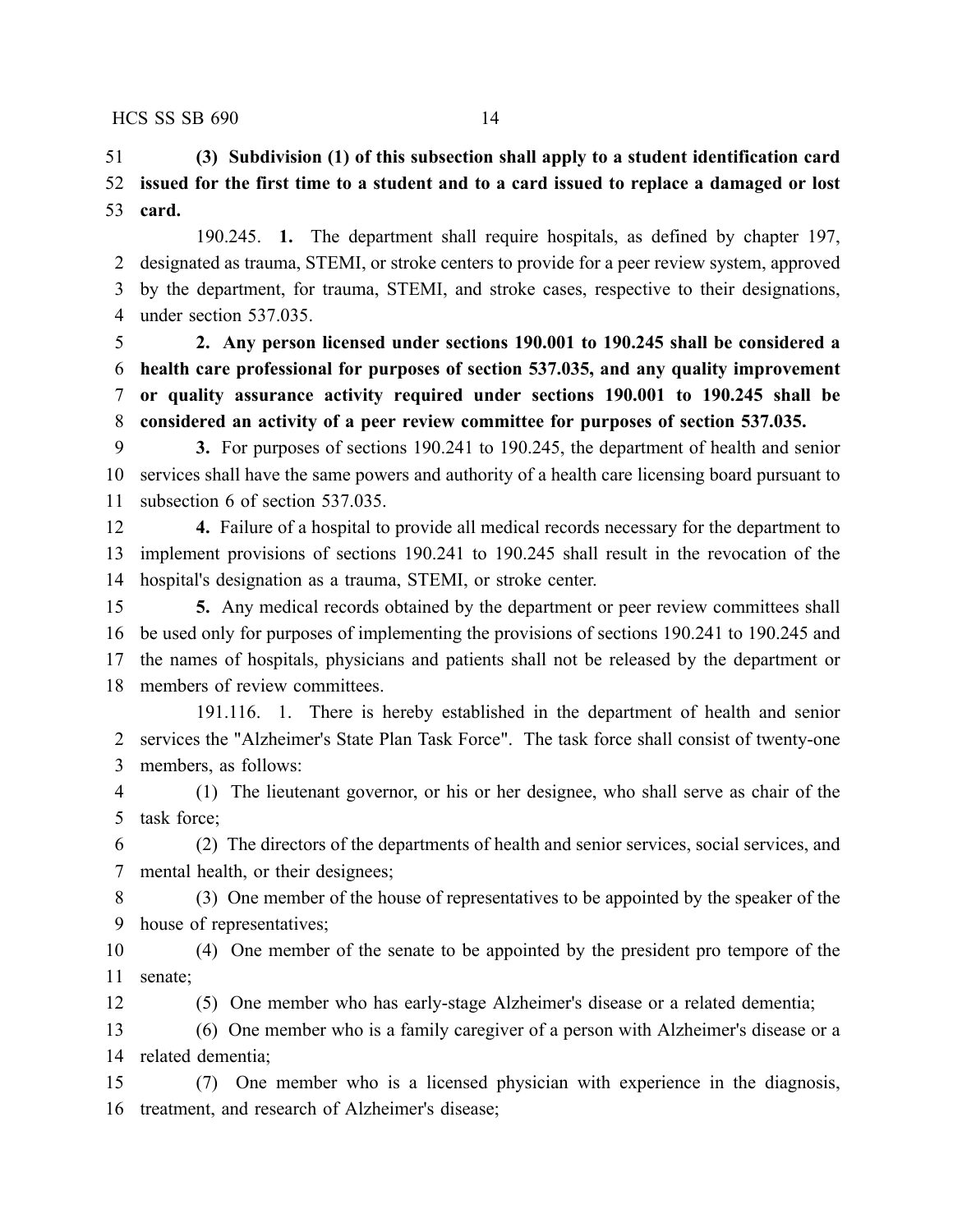(8) One member from the office of state ombudsman for long-term care facility residents;

(9) One member representing residential long-term care;

(10) One member representing the home care profession;

(11) One member representing the adult day services profession;

(12) One member representing the area agencies on aging;

(13) One member with expertise in minority health;

(14) One member representing the law enforcement community;

 (15) One member from the department of higher education and workforce development with knowledge of workforce training;

 (16) Two members representing voluntary health organizations in Alzheimer's disease care, support, and research;

(17) One member representing licensed skilled nursing facilities; and

(18) One member representing Missouri veterans' homes.

 2. The members of the task force, other than the lieutenant governor, members from the general assembly, and department and division directors, shall be appointed by the governor with the advice and consent of the senate. Members shall serve on the task force without compensation.

 3. The task force shall assess all state programs that address Alzheimer's disease and update and maintain an integrated state plan to overcome the challenges caused by Alzheimer's disease. The state plan shall include implementation steps and recommendations for priority actions based on this assessment. The task force's actions shall include, but shall not be limited to, the following:

 (1) Assess the current and future impact of Alzheimer's disease on residents of the state of Missouri;

 (2) Examine the existing services and resources addressing the needs of persons with Alzheimer's disease and their families and caregivers;

 (3) Develop recommendations to respond to the escalating public health crisis regarding Alzheimer's disease;

 (4) Ensure the inclusion of ethnic and racial populations that have a higher risk for Alzheimer's disease or are least likely to receive care in clinical, research, and service efforts, with the purpose of decreasing health disparities in Alzheimer's disease treatment;

 (5) Identify opportunities for the state of Missouri to coordinate with federal government entities to integrate and inform the fight against Alzheimer's disease;

 (6) Provide information and coordination of Alzheimer's disease research and services across all state agencies;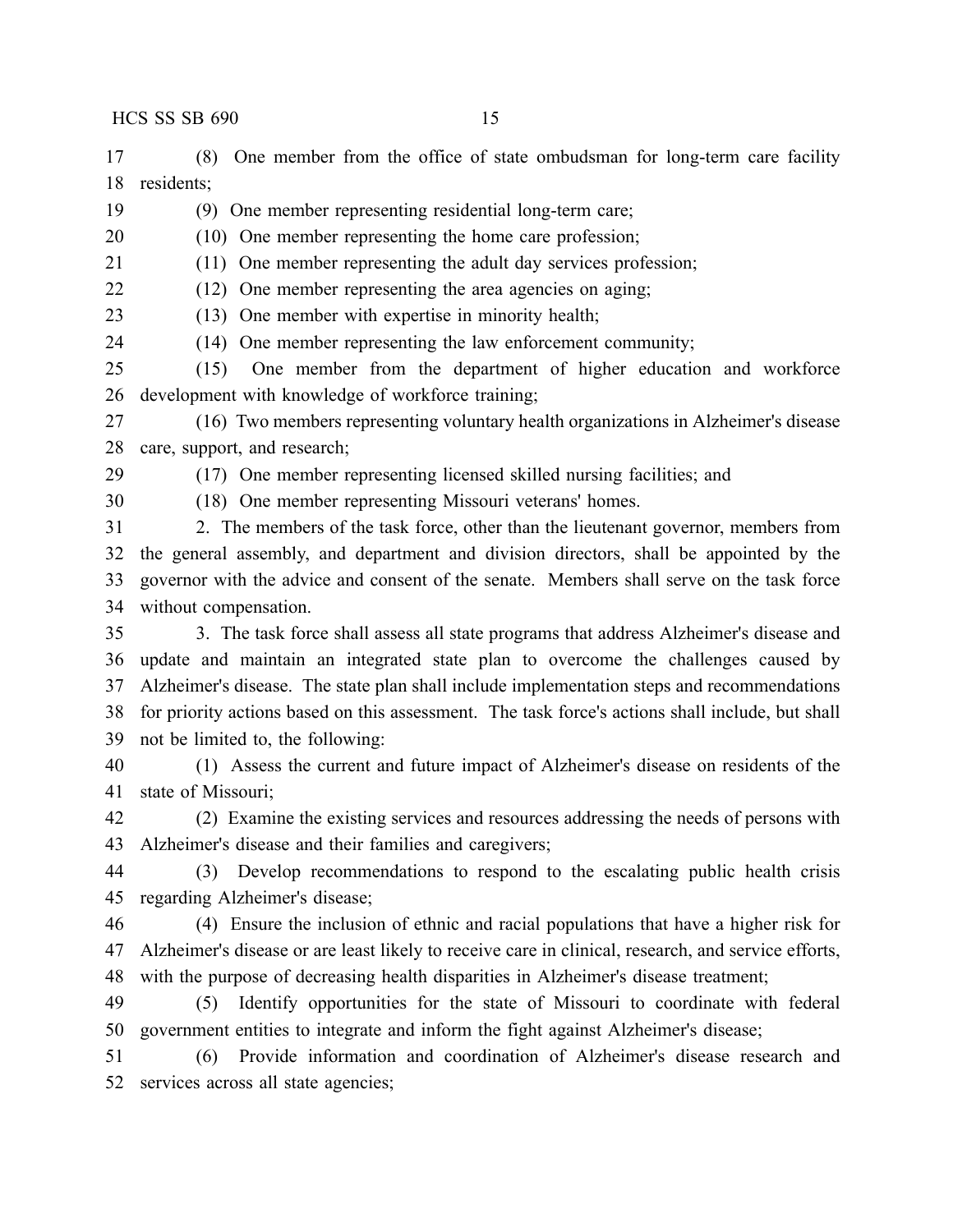(7) Examine dementia-specific training requirements across health care, adult protective services workers, law enforcement, and all other areas in which staff are involved with the delivery of care to those with Alzheimer's disease and other dementias; and

 (8) Develop strategies to increase the diagnostic rate of Alzheimer's disease in Missouri.

 4. The task force shall deliver a report of recommendations to the governor and members of the general assembly no later than **[**June**] November** 1, 2022.

 5. The task force shall continue to meet at the request of the chair and at a minimum of one time annually for the purpose of evaluating the implementation and impact of the task force recommendations and shall provide annual supplemental report updates on the findings to the governor and the general assembly.

6. The provisions of this section shall expire on December 31, 2026.

191.500. As used in sections 191.500 to 191.550, unless the context clearly indicates otherwise, the following terms mean:

 (1) "Area of defined need", a community or section of an urban area of this state which is certified by the department of health and senior services as being in need of the services of a physician to improve the patient-doctor ratio in the area, to contribute professional physician services to an area of economic impact, or to contribute professional physician services to an area suffering from the effects of a natural disaster;

(2) "Department", the department of health and senior services;

 (3) "Eligible student", a full-time student accepted and enrolled in a formal course of instruction **at a participating school** leading to a degree of doctor of medicine or doctor of osteopathy **[**at a participating school**], including any such degree in the area of psychiatry; a degree of doctor of dental surgery; a degree of doctor of dental medicine; or a bachelor of science degree in dental hygiene**;

 (4) "Financial assistance", an amount of money paid by the state of Missouri to a qualified applicant pursuant to sections 191.500 to 191.550;

(5) "Participating school"**[**,**]:**

**(a)** An institution of higher learning within this state which grants**:**

 **a.** The degrees of doctor of medicine or doctor of osteopathy, and which is accredited in the appropriate degree program by the American Medical Association **[**or**],** the American Osteopathic Association**, or the American Psychiatric Association**; **or**

 **b. The degree of doctor of dental surgery, the degree of doctor of dental medicine, or the bachelor of science degree in dental hygiene, and which is accredited in the appropriate degree program by the American Dental Association; and**

**(b) Applicable residency programs for each degree type and discipline;**

(6) "Primary care"**[**,**]:**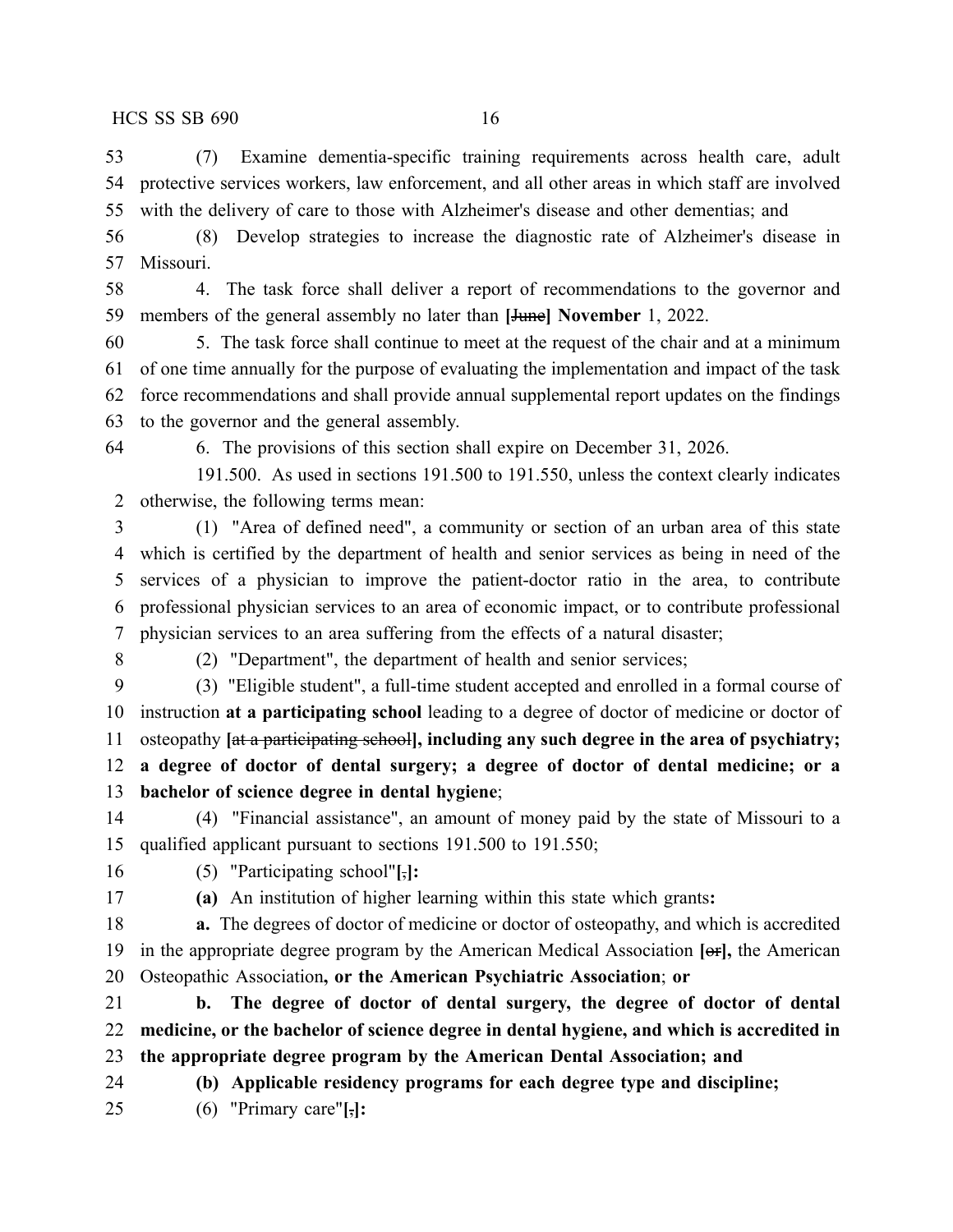**(a)** General or family practice, internal medicine, pediatric**, psychiatric,** or obstetric and gynecological care as provided to the general public by physicians licensed and registered pursuant to chapter 334; **and**

 **(b) Dental practice as provided to the general public by dentists or dental hygienists licensed under chapter 332;**

 (7) "Resident", any natural person who has lived in this state for one or more years for any purpose other than the attending of an educational institution located within this state;

 (8) "Rural area", a town or community within this state which is not within a "standard metropolitan statistical area", and has a population of six thousand or fewer inhabitants as determined by the last preceding federal decennial census or any unincorporated area not within a standard metropolitan statistical area.

191.515. An eligible student may apply to the department for a loan under sections 191.500 to 191.550 only if, at the time of his **or her** application and throughout the period during which he **or she** receives the loan, he **or she is a resident of this state and** has been formally accepted as a student in a participating school in a course of study leading to the degree of doctor of medicine **[**or**],** doctor of osteopathy, **[**and is a resident of this state**] doctor of dental surgery, or doctor of dental medicine or to the bachelor of science degree in dental hygiene**.

191.520. No loan to any eligible student shall exceed **[**seven thousand five hundred**] twenty-five thousand** dollars for each academic year, which shall run from August first of any year through July thirty-first of the following year. All loans shall be made from funds appropriated to the medical school loan and loan repayment program fund created by section 191.600, by the general assembly.

191.525. No more than twenty-five loans shall be made to eligible students during the first academic year this program is in effect. Twenty-five new loans may be made for the next three academic years until a total of one hundred loans are available. At least one-half of the loans shall be made to students from rural areas as defined in section 191.500. An eligible student may receive loans for each academic year he **or she** is pursuing a course of study directly leading to a degree of doctor of medicine **[**or**],** doctor of osteopathy**, doctor of dental surgery, or doctor of dental medicine or to a bachelor of science degree in dental hygiene**.

**[**251.070.**] 192.2001.** The department shall be responsible for the implementation of the Older Americans Act in Missouri. This agency shall develop a state plan describing a program for carrying out the Older Americans Act and shall be the sole agency responsible for coordinating all state programs related to the implementation of such plan.

192.2225. 1. The department shall have the right to enter the premises of an applicant for or holder of a license at any time during the hours of operation of a center to determine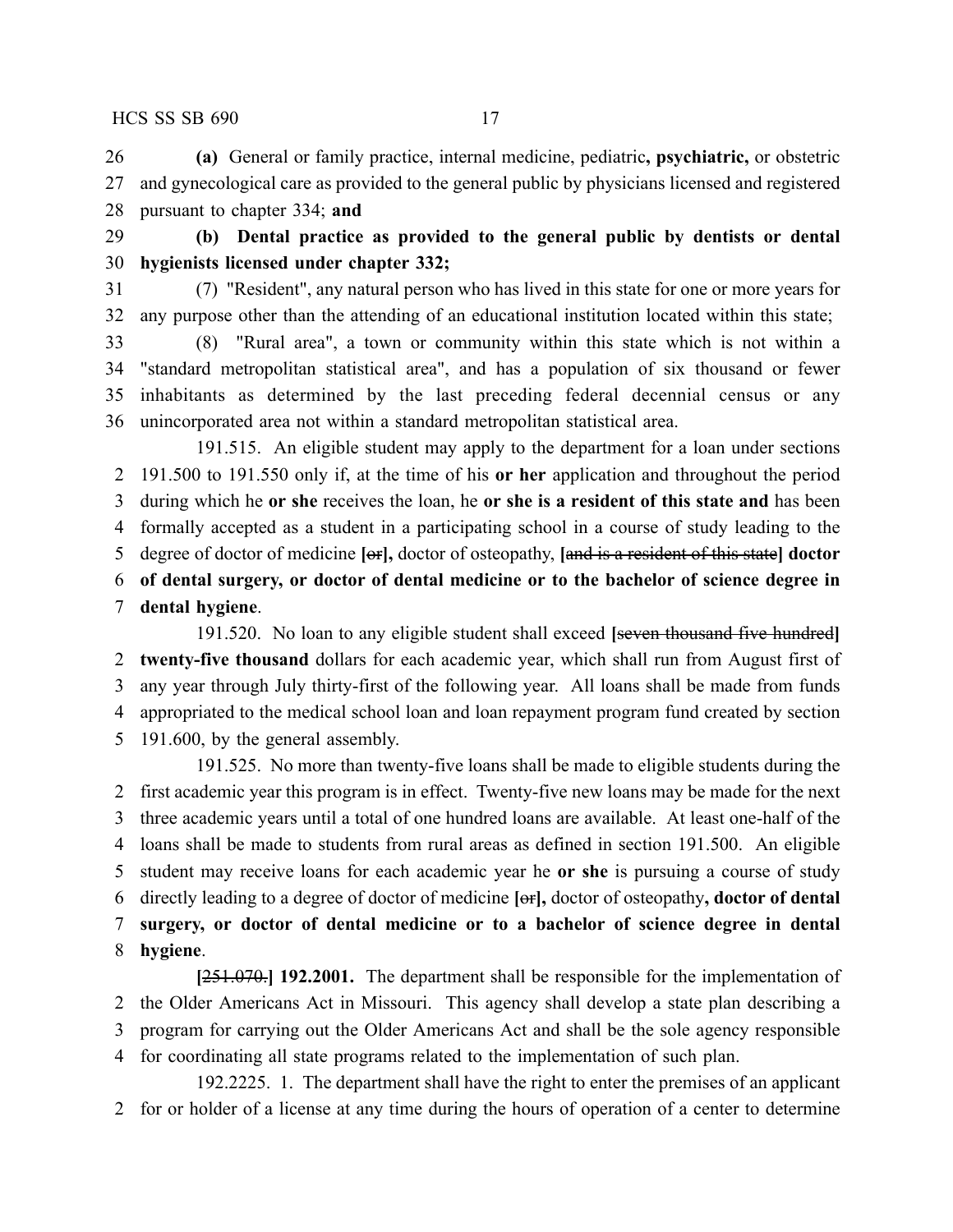compliance with provisions of sections 192.2200 to 192.2260 and applicable rules promulgated pursuant thereto. Entry shall also be granted for investigative purposes involving complaints regarding the operations of an adult day care program. The department shall make at least **[**two inspections**] one inspection** per year, **[**at least one of**]** which shall be unannounced to the operator or provider. The department may make such other inspections, announced or unannounced, as it deems necessary to carry out the provisions of sections 192.2200 to 192.2260.

 2. **[**The department may reduce the frequency of inspections to once a year if an adult day care program is found to be in substantial compliance. The basis for such determination shall include, but not be limited to, the following:

(1) Previous inspection reports;

 (2) The adult day care program's history of compliance with rules promulgated pursuant to this chapter; and

(3) The number and severity of complaints received about the adult day care program.

 3.**]** The applicant for or holder of a license shall cooperate with the investigation and inspection by providing access to the adult day care program, records and staff, and by providing access to the adult day care program to determine compliance with the rules promulgated pursuant to sections 192.2200 to 192.2260.

 **[**4.**] 3.** Failure to comply with any lawful request of the department in connection with the investigation and inspection is a ground for refusal to issue a license or for the revocation of a license.

 **[**5.**] 4.** The department may designate to act for it, with full authority of law, any instrumentality of any political subdivision of the state of Missouri deemed by the department to be competent to investigate and inspect applicants for or holders of licenses.

194.210. 1. Sections 194.210 to 194.294 may be cited as the "Revised Uniform Anatomical Gift Act".

2. As used in sections 194.210 to 194.294, the following terms mean:

(1) "Adult", an individual who is at least eighteen years of age;

(2) "Agent", an individual:

 (a) Authorized to make health-care decisions on the principal's behalf by a power of attorney for health care; or

 (b) Expressly authorized to make an anatomical gift on the principal's behalf by any other record signed by the principal;

 (3) "Anatomical gift", a donation of all or part of a human body to take effect after the donor's death for the purposes of transplantation, therapy, research, or education;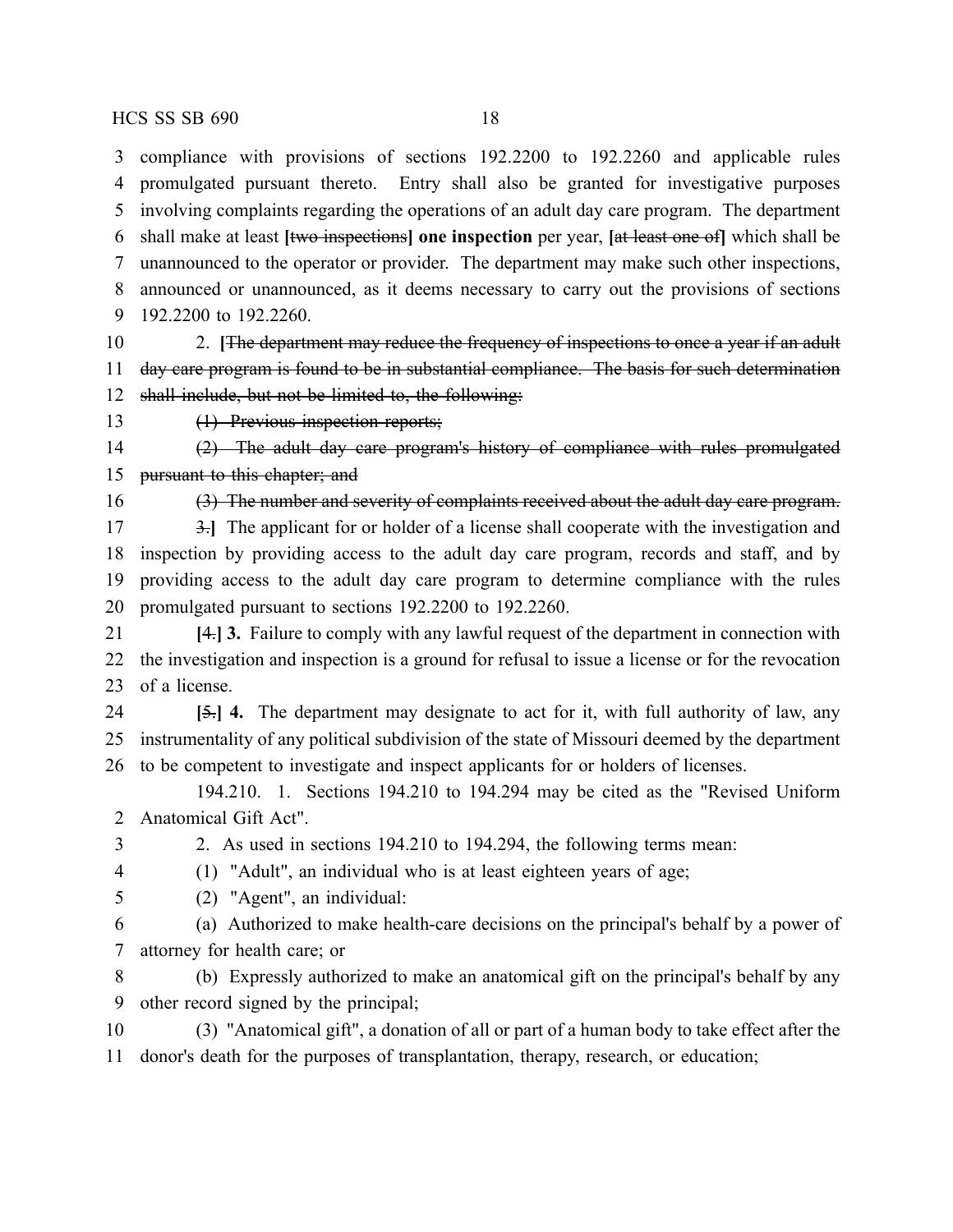(4) **[**"Cadaver procurement organization", an entity lawfully established and operated for the procurement and distribution of anatomical gifts to be used as cadavers or cadaver 14 tissue for appropriate education or research;

 (5)**]** "Decedent", a deceased individual whose body or part is or may be the source of an anatomical gift. The term includes a stillborn infant but does not include an unborn child as defined in section 1.205 or 188.015 if the child has not died of natural causes;

 **[**(6)**] (5)** "Disinterested witness", a witness other than the spouse, child, parent, sibling, grandchild, grandparent, or guardian of the individual who makes, amends, revokes, or refuses to make an anatomical gift. The term does not include a person to which an anatomical gift could pass under section 194.255;

 **[**(7)**] (6)** "Document of gift", a donor card or other record used to make an anatomical gift. The term includes a statement or symbol on a driver's license, identification card, or donor registry;

 **[**(8)**] (7)** "Donor", an individual whose body or part is the subject of an anatomical gift provided that donor does not include an unborn child as defined in section 1.205 or section 188.015 if the child has not died of natural causes;

 **[**(9)**] (8)** "Donor registry", a database that contains records of anatomical gifts and amendments to or revocations of anatomical gifts;

 **[**(10)**] (9)** "Driver's license", a license or permit issued by the department of revenue to operate a vehicle whether or not conditions are attached to the license or permit;

 **[**(11)**] (10)** "Eye bank", a person that is licensed, accredited, or regulated under federal or state law to engage in the recovery, screening, testing, processing, storage, or distribution of human eyes or portions of human eyes;

 **[**(12)**] (11)** "Guardian", a person appointed by a court pursuant to chapter 475. The term does not include a guardian ad litem;

 **[**(13)**] (12)** "Hospital", a facility licensed as a hospital under the laws of any state or a facility operated as a hospital by the United States, a state, or a subdivision of a state;

 **[**(14)**] (13)** "Identification card", an identification card issued by the department of revenue;

**[**(15)**] (14)** "Know", to have actual knowledge;

**[**(16)**] (15)** "Minor", an individual who is under eighteen years of age;

 **[**(17)**] (16)** "Organ procurement organization", **[**a person**] an entity** designated by the United States Secretary of Health and Human Services as an organ procurement organization;

**[**(18)**] (17)** "Parent", a parent whose parental rights have not been terminated;

 **[**(19)**] (18)** "Part", an organ, an eye, or tissue of a human being. The term does not include the whole body;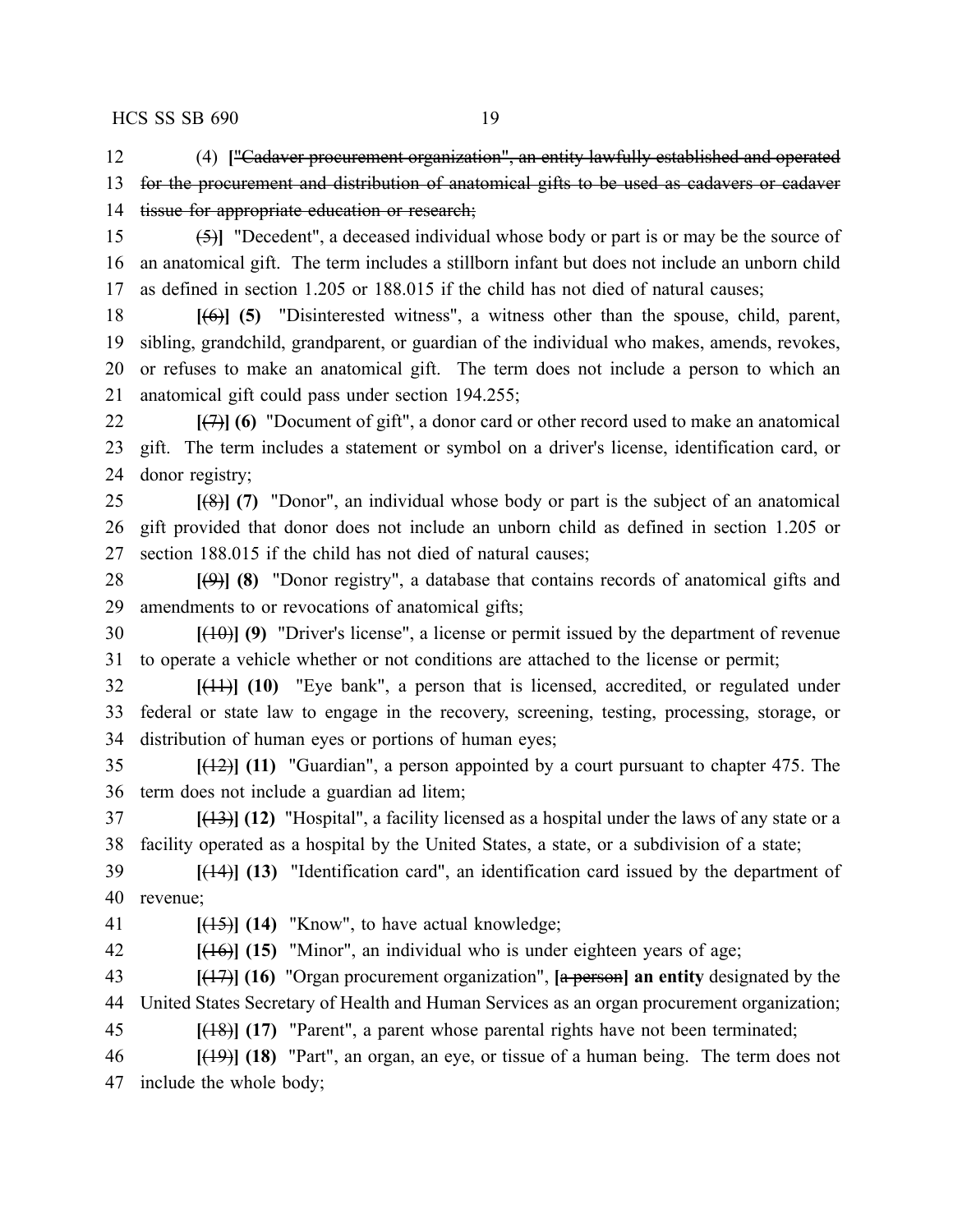**[**(20)**] (19)** "Person", an individual, corporation, business trust, estate, trust, partnership, limited liability company, association, joint venture, public corporation, government or governmental subdivision, agency, or instrumentality, or any other legal or commercial entity;

 **[**(21)**] (20)** "Physician", an individual authorized to practice medicine or osteopathy under the laws of any state;

 **[**(22)**] (21) "Potential donor", an individual whose body or part is the subject of an anatomical gift, except that the term "potential donor" shall not include an unborn child, as defined in section 1.205 or 188.015, if the child did not die of natural causes;**

 **(22)** "Procurement organization", an eye bank, organ procurement organization, **[**or**]** tissue bank**, or entity lawfully established and operated for the procurement and distribution of anatomical gifts to be used as donated organs or donated tissues or for appropriate scientific or medical research**;

 (23) "Prospective donor", an individual who is dead or near death and has been determined by a procurement organization to have a part that could be medically suitable for transplantation, therapy, research, or education. The term does not include an individual who has made a refusal;

 (24) "Reasonably available", able to be contacted by a procurement organization with reasonable effort and willing and able to act in a timely manner consistent with existing medical criteria necessary for the making of an anatomical gift;

 (25) "Recipient", an individual into whose body a decedent's part has been or is intended to be transplanted;

 (26) "Record", information that is inscribed on a tangible medium or that is stored in an electronic or other medium and is retrievable in perceivable form;

 (27) "Refusal", a record created under section 194.235 that expressly states an intent to bar other persons from making an anatomical gift of an individual's body or part;

(28) "Sign", with the present intent to authenticate or adopt a record:

(a) To execute or adopt a tangible symbol; or

 (b) To attach or logically associate with the record an electronic symbol, sound, or process;

 (29) "State", a state of the United States, the District of Columbia, Puerto Rico, the United States Virgin Islands, or any territory or insular possession subject to the United States;

 (30) "Technician", an individual determined to be qualified to remove or process parts by an appropriate organization that is licensed, accredited, or regulated under federal or state law. The term includes an eye enucleator;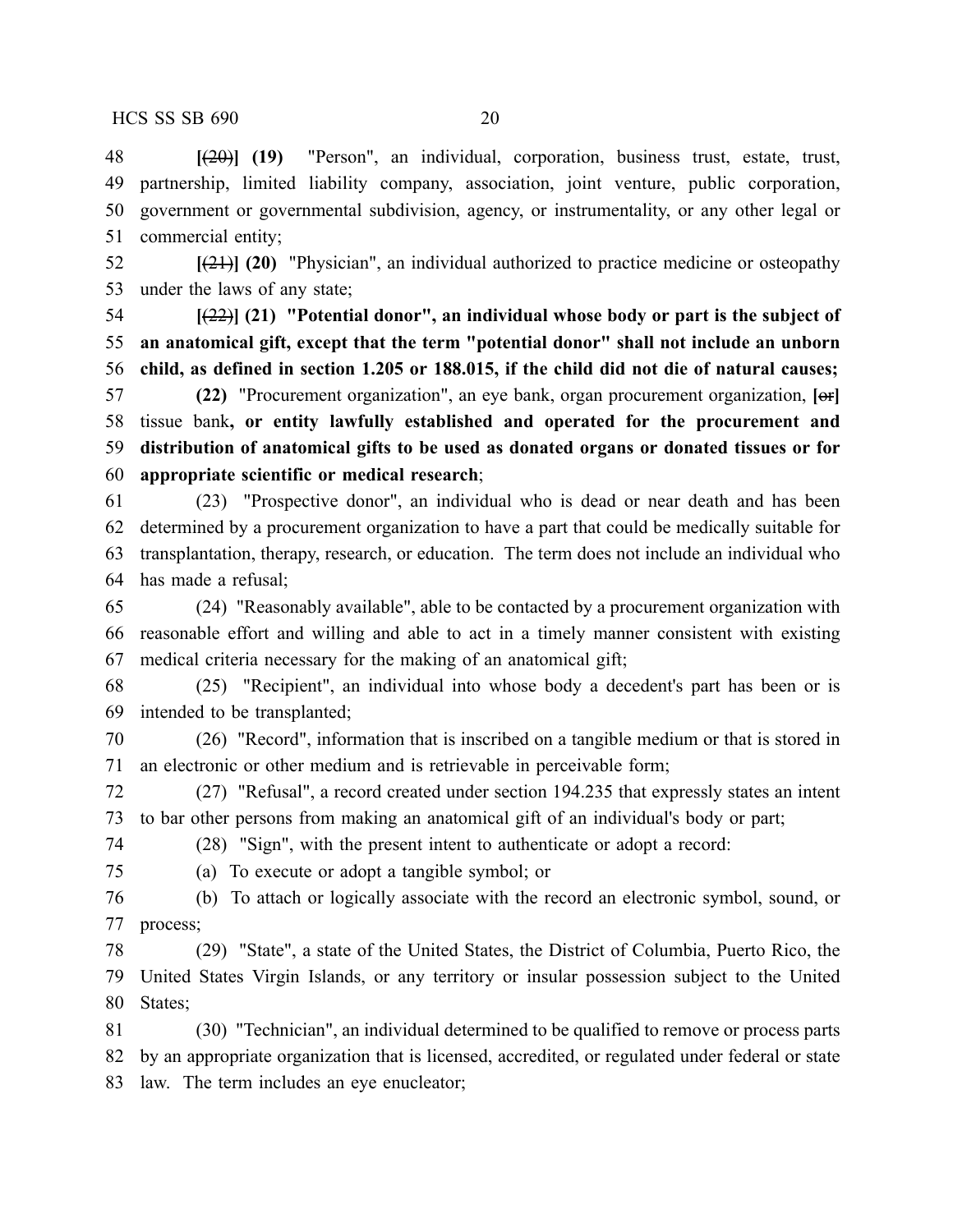(31) "Tissue", a portion of the human body other than an organ or an eye. The term does not include blood unless the blood is donated for purposes of research or education;

 (32) "Tissue bank", a person that is licensed, accredited, or regulated under federal or state law to engage in the recovery, screening, testing, processing, storage, or distribution of tissue;

 (33) "Transplant hospital", a hospital that furnishes organ transplants and other medical and surgical specialty services required for the care of transplant patients.

194.255. 1. An anatomical gift may be made to the following persons named in the document of gift:

 (1) A hospital, accredited medical school, dental school, college, university, **[**or organ**]** procurement organization, **[**cadaver procurement organization,**]** or other appropriate person for **appropriate scientific or medical** research or education;

 (2) Subject to subsection 2 of this section, an individual designated by the person making the anatomical gift if the individual is the recipient of the part; or

(3) An eye bank or tissue bank.

 2. If an anatomical gift to an individual under subdivision (2) of subsection 1 of this section cannot be transplanted into the individual, the part passes in accordance with subsection 7 of this section in the absence of an express, contrary indication by the person making the anatomical gift.

 3. If an anatomical gift of one or more specific parts or of all parts is made in a document of gift that does not name a person described in subsection 1 of this section but identifies the purpose for which an anatomical gift may be used, the following rules apply:

 (1) If the part is an eye and the gift is for the purpose of transplantation or therapy, the gift passes to the appropriate eye bank;

 (2) If the part is tissue and the gift is for the purpose of transplantation or therapy, the gift passes to the appropriate tissue bank;

 (3) If the part is an organ and the gift is for the purpose of transplantation or therapy, the gift passes to the appropriate organ procurement organization as custodian of the organ;

 (4) If the part is an organ, an eye, or tissue and the gift is for the purpose of research or education, the gift passes to the appropriate procurement organization.

24 4. For the purpose of subsection 3 of this section, if there is more than one purpose of an anatomical gift set forth in the document of gift but the purposes are not set forth in any priority, the gift must be used for transplantation or therapy if suitable. If the gift cannot be used for transplantation or therapy, the gift may be used for research or education.

 5. If an anatomical gift of one or more specific parts is made in a document of gift that does not name a person described in subsection 1 of this section and does not identify the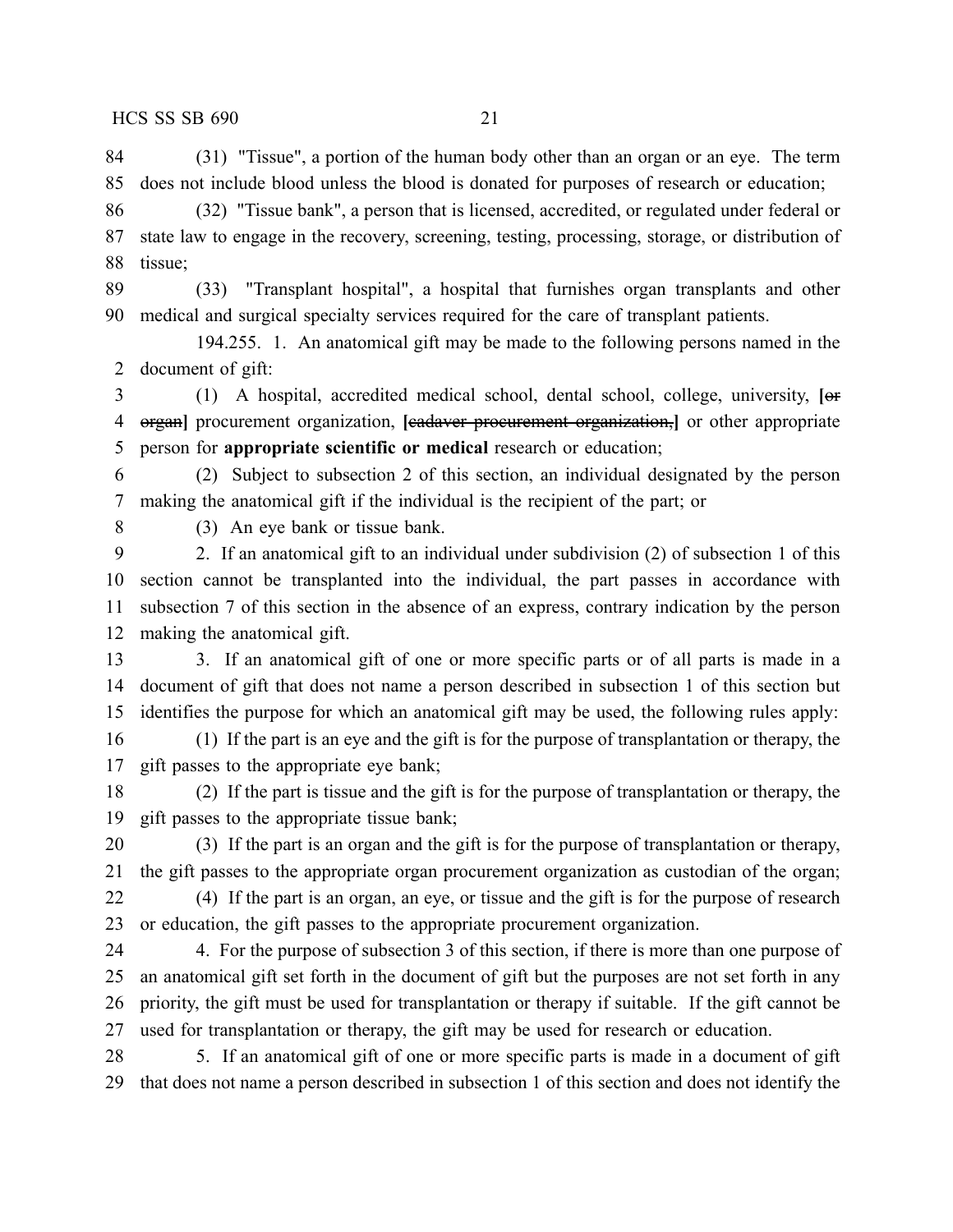purpose of the gift, the gift may be used only for transplantation or therapy, and the gift passes in accordance with subsection 7 of this section.

 6. If a document of gift specifies only a general intent to make an anatomical gift by words such as "donor", "organ donor", or "body donor", or by a symbol or statement of similar import, the gift may be used only for transplantation or therapy, and the gift passes in accordance with subsection 7 of this section.

7. For purposes of subsections 2, 5, and 6 of this section, the following rules apply:

(1) If the part is an eye, the gift passes to the appropriate eye bank;

(2) If the part is tissue, the gift passes to the appropriate tissue bank;

 (3) If the part is an organ, the gift passes to the appropriate organ procurement organization as custodian of the organ;

 (4) If the gift is medically unsuitable for transplantation or therapy, the gift may be used for **appropriate scientific or medical** research or education and pass to the appropriate procurement organization **[**or cadaver procurement organization**]**.

 8. An anatomical gift of an organ for transplantation or therapy, other than an anatomical gift under subdivision (2) of subsection 1 of this section, passes to the organ procurement organization as custodian of the organ.

 9. If an anatomical gift does not pass under subsections 1 through 8 of this section or the decedent's body or part is not used for transplantation, therapy, research, or education, custody of the body or part passes to the person under obligation to dispose of the body or part.

 10. A person may not accept an anatomical gift if the person knows that the gift was not effectively made under section 194.225 or 194.250 or if the person knows that the decedent made a refusal under section 194.235 that was not revoked. For purposes of this subsection, if a person knows that an anatomical gift was made on a document of gift, the person is deemed to know of any amendment or revocation of the gift or any refusal to make an anatomical gift on the same document of gift.

 11. A person may not accept an anatomical gift if the person knows that the gift is from the body of an executed prisoner from another country.

 12. Except as otherwise provided in subdivision (2) of subsection 1 of this section, nothing in this act affects the allocation of organs for transplantation or therapy.

194.265. 1. When a hospital refers an individual at or near death to a procurement organization, the organization shall make a reasonable search of any donor registry and other applicable records that it knows exist for the geographical area in which the individual resides to ascertain whether the individual has made an anatomical gift.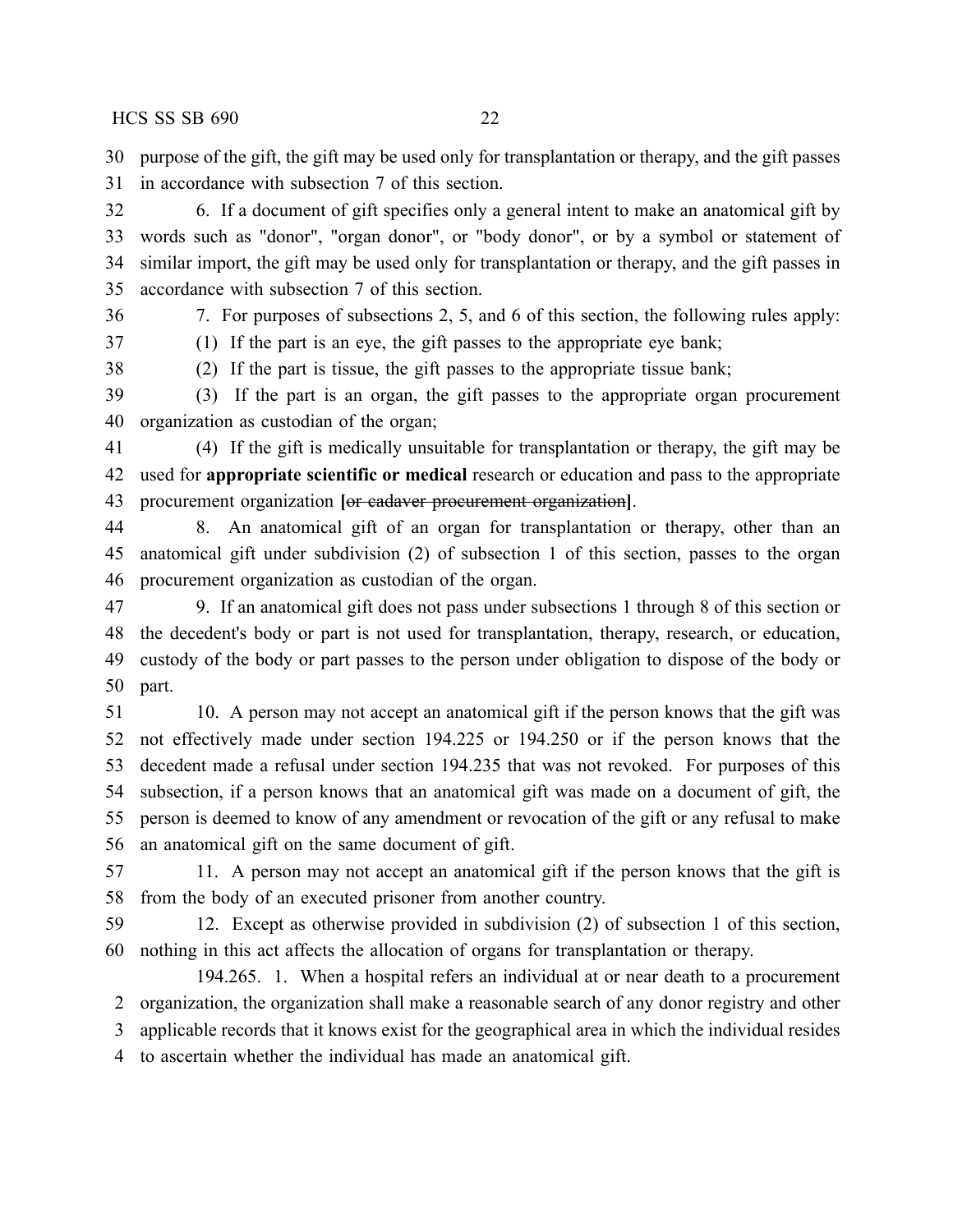2. A procurement organization must be allowed reasonable access to information in the records of the department of health and senior services and department of revenue to ascertain whether an individual at or near death is a donor.

 3. When a hospital refers an individual at or near death to a procurement organization, the organization may conduct any reasonable examination necessary to ensure the medical suitability of a part that is or could be the subject of an anatomical gift for transplantation, therapy, research, or education from a donor**, a potential donor,** or a prospective donor. During the examination period, measures necessary to ensure the medical suitability of the part may not be withdrawn unless the hospital or procurement organization knows a contrary intent had or has been expressed by the individual or an agent of the individual, or if the individual is incapacitated and he or she has no agent, knows a contrary intent has been expressed by any person listed in section 194.245 having priority to make an anatomical gift on behalf of the individual.

 4. Unless prohibited by law other than sections 194.210 to 194.294, at any time after a donor's death, the person to which a part passes under section 194.255 may conduct any reasonable examination necessary to ensure the medical suitability of the body or part for its intended purpose.

 5. Unless prohibited by law other than sections 194.210 to 194.294, an examination under subsection 3 or 4 of this section may include an examination of all medical records of the donor**, potential donor,** or prospective donor.

 6. Upon the death of a minor who was a donor or had signed a refusal, unless a procurement organization knows the minor is emancipated, the procurement organization shall conduct a reasonable search for the parents of the minor and provide the parents with an opportunity to revoke or amend the anatomical gift or revoke a refusal.

 7. Upon referral by a hospital under subsection 1 of this section, a procurement organization shall make a reasonable search for any person listed in section 194.245 having priority to make an anatomical gift on behalf of a **donor, potential donor, or** prospective donor. If a procurement organization receives information that an anatomical gift to any other person was made, amended, or revoked, it shall promptly advise the other person of all relevant information.

 8. Subject to subsection 9 of section 194.255 and section 58.785, the rights of the person to which a part passes under section 194.255 are superior to rights of all others with respect to the part. The person may accept or reject an anatomical gift in whole or in part. Subject to the terms of the document of gift and this act, a person that accepts an anatomical gift of an entire body may allow embalming or cremation and use of remains in a funeral service. If the gift is of a part, the person to which the part passes under section 194.255,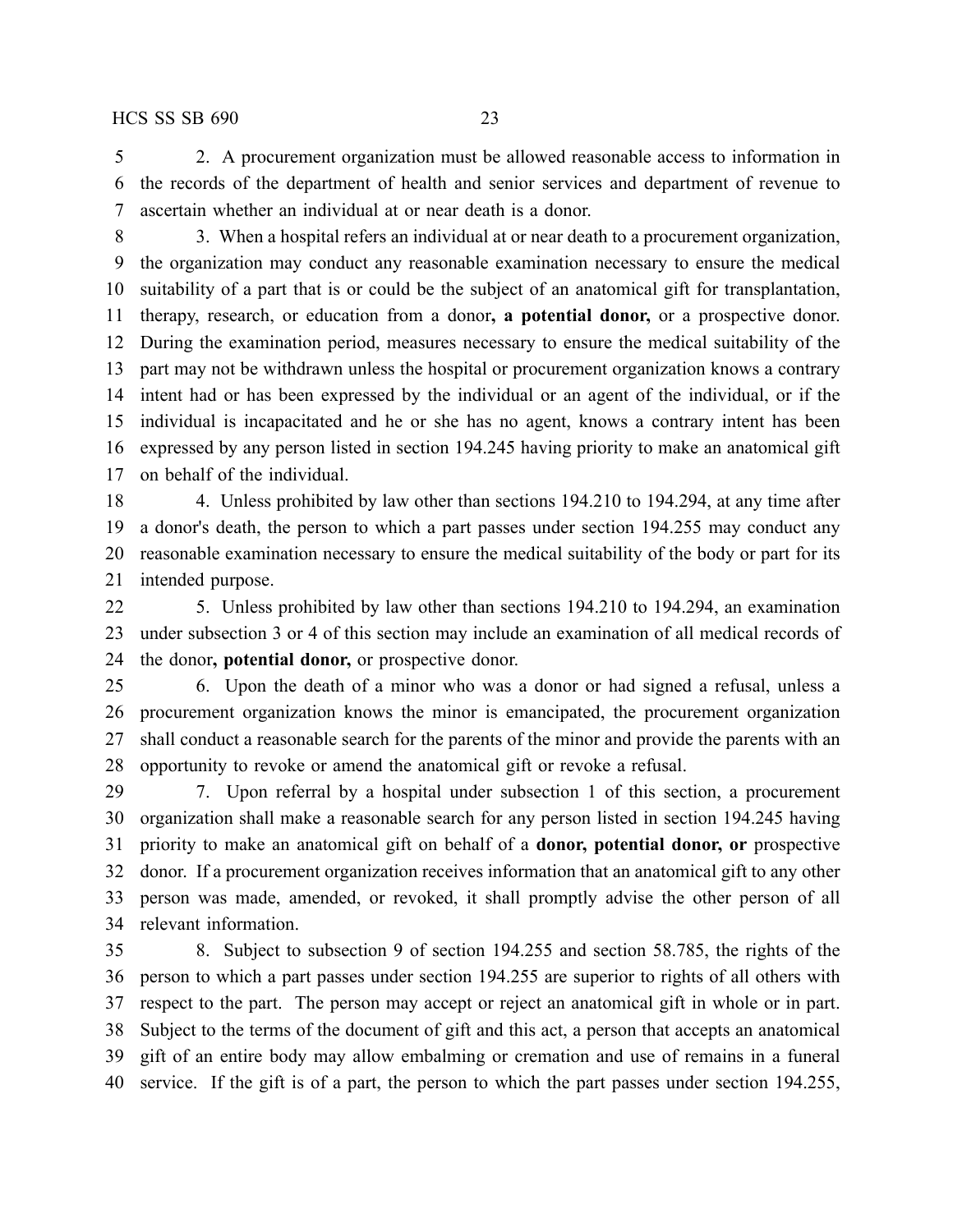upon the death of the donor and before embalming, burial, or cremation, shall cause the part to be removed without unnecessary mutilation.

 9. Neither the physician who attends the decedent immediately prior to or at death nor the physician who determines the time of the decedent's death may participate in the procedures for removing or transplanting a part from the decedent.

 10. No physician who removes or transplants a part from the decedent, or a procurement organization, shall have primary responsibility for the health care treatment, or health care decision-making for such individual's terminal condition during the hospitalization for which the individual becomes a donor.

 11. A physician or technician may remove a donated part from the body of a donor that the physician or technician is qualified to remove.

194.285. 1. A person that acts in accordance with sections 194.210 to 194.294 or with the applicable anatomical gift law of another state that is not inconsistent with the provisions of sections 194.210 to 194.294 or attempts without negligence and in good faith to do so is not liable for the act in any civil action, criminal, or administrative proceeding.

 2. Neither the person making an anatomical gift nor the donor's estate is liable for any injury or damage that results from the making or use of the gift.

 3. In determining whether an anatomical gift has been made, amended, or revoked under sections 194.210 to 194.294, a person may rely upon representations of individuals listed in subdivision (2), (3), (4), (5), (6), (7), or (8) of subsection 1 of section 194.245 relating to the individual's relationship to the donor**, potential donor,** or prospective donor unless the person knows that representation is untrue.

194.290. 1. As used in this section, the following terms mean:

 (1) "Advance health-care directive", a power of attorney for health care or a record signed or authorized by a **donor, potential donor, or** prospective donor, containing the **[**prospective**]** donor's direction concerning a health-care decision for the **[**prospective**]** donor;

 (2) "Declaration", a record, including but not limited to a living will, or a do-not- resuscitate order, signed by a **donor, potential donor, or** prospective donor specifying the circumstances under which a life support system may be withheld or withdrawn;

 (3) "Health-care decision", any decision regarding the health care of the **donor, potential donor, or** prospective donor.

 2. If a **donor, potential donor, or** prospective donor has a declaration or advance health-care directive and the terms of the declaration or directive and the express or implied terms of a potential anatomical gift are in conflict with regard to the administration of measures necessary to ensure the medical suitability of a part for transplantation or therapy, the **[**prospective**]** donor's attending physician and **[**prospective**]** donor shall confer to resolve the conflict. If the **donor, potential donor, or** prospective donor is incapable of resolving the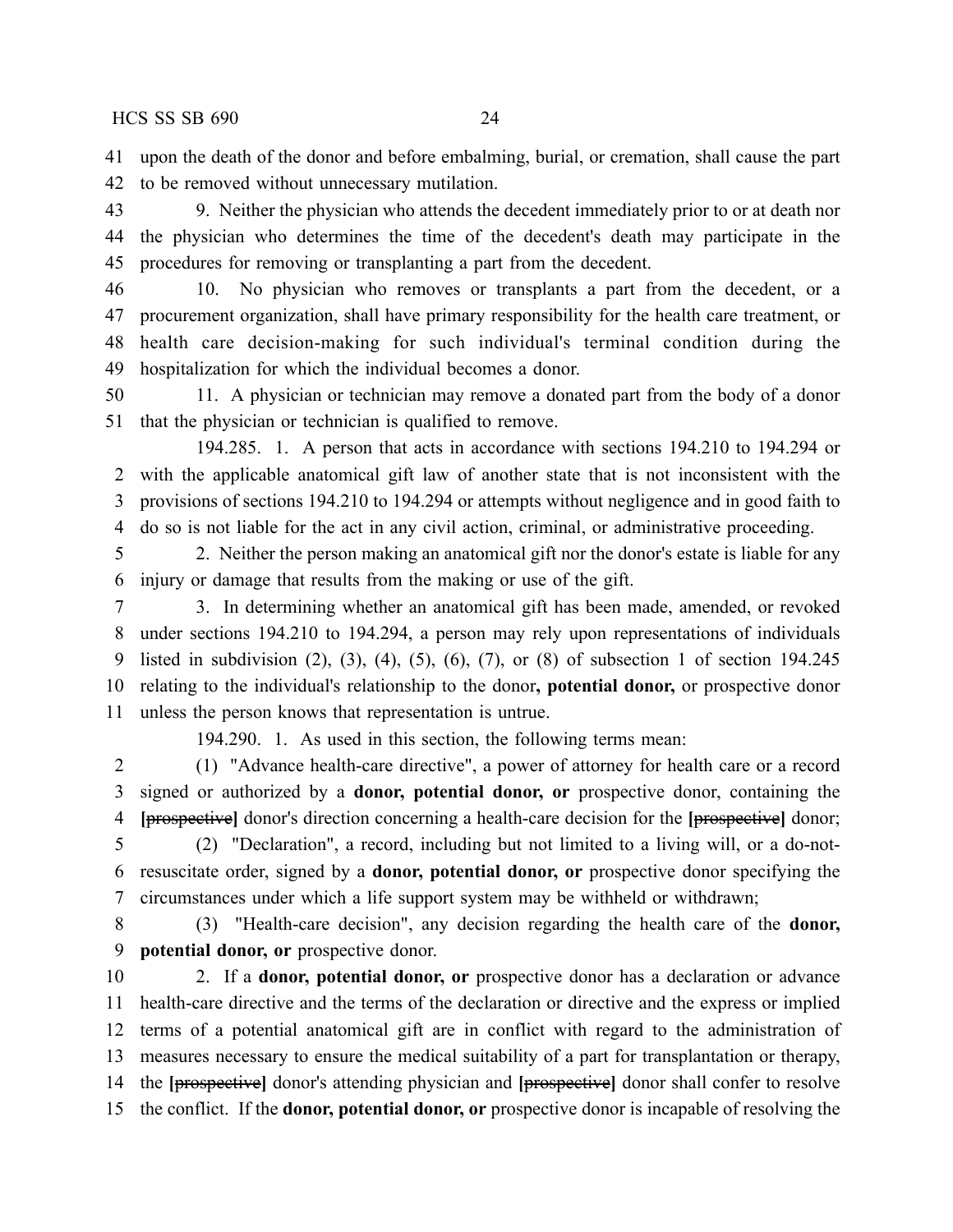conflict, an agent acting under the **[**prospective**]** donor's declaration or directive or, if none or

 the agent is not reasonably available, another person authorized by law to make health-care decisions on behalf of the **[**prospective**]** donor shall act for the donor to resolve the conflict. The conflict must be resolved as expeditiously as possible. Information relevant to the resolution of the conflict may be obtained from the appropriate procurement organization and any other person authorized to make an anatomical gift for the prospective donor under section 194.245. Before the resolution of the conflict, measures necessary to ensure the medical suitability of an organ for transplantation or therapy may not be withheld or withdrawn from the **donor, potential donor, or** prospective donor if withholding or withdrawing the measures is not contraindicated by appropriate end-of-life care.

194.297. **1.** There is established in the state treasury the "Organ Donor Program Fund"**[**, which shall consist of all moneys deposited by the director of revenue pursuant to subsection 2 of section 302.171 and any other moneys donated or appropriated to the fund**]**. **The director of revenue shall credit to and deposit in the fund all amounts received under subsection 8 of section 301.020, section 301.3125, and subsection 2 of section 302.171 and any other amounts that may be received from appropriations, grants, gifts, bequests, the federal government, or any other source. Moneys in the fund shall be expended in the manner set forth in section 194.299.**

 **2. The department of health and senior services may pursue funding to support programmatic efforts and initiatives described in section 194.299.**

 **3. The state treasurer shall invest any moneys in excess of five hundred thousand dollars in the organ donor program fund not required for immediate disbursement or program allocation in the same manner as surplus state funds are invested under section 30.260. All earnings resulting from the investment of moneys in the fund shall be credited to the fund.**

 **4. Private contributions, grants, and federal funds may be used and expended by the department of health and senior services for such purposes as may be specified in any requirements, terms, or conditions attached thereto or, in the absence of any specific requirements, terms, or conditions, as the department determines under section 194.299. 5. The acceptance and use of federal funds shall not commit any state funds or**

 **place any obligation upon the general assembly to continue the programs or activities outlined in the federal fund award for which the federal funds are available.**

 **6.** The state treasurer shall administer the fund, and the moneys in the fund shall be used solely, upon appropriation, by the department of health and senior services**[**, in consultation**]. The department may consult** with the organ donation advisory committee**[**, for implementation of organ donation awareness programs in the manner prescribed in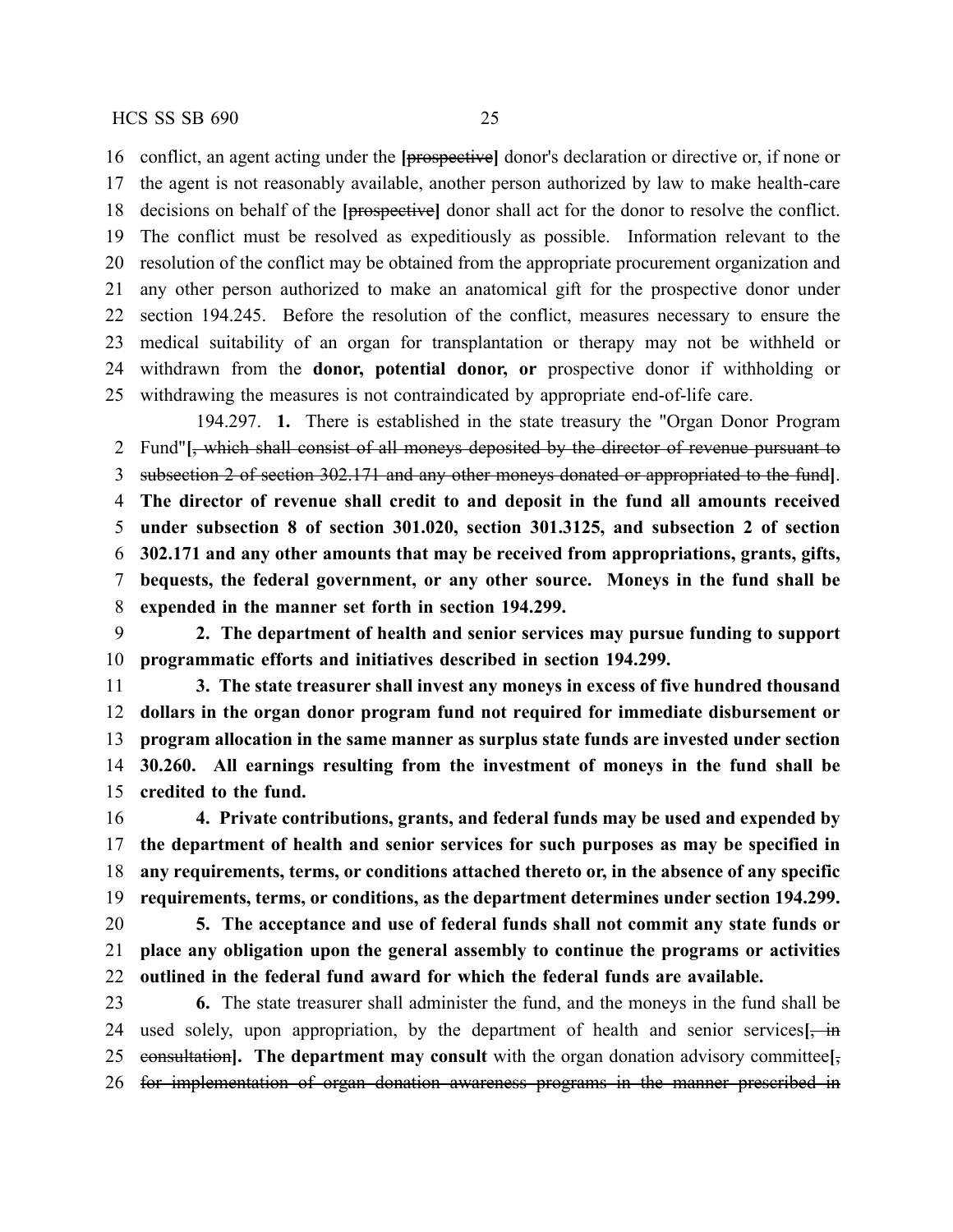subsection 2 of section 194.300**] about implementation of programming and related expenditures**.

 **7.** Notwithstanding the provisions of section 33.080 to the contrary, moneys in the organ donor program fund at the end of any biennium shall not be transferred to the credit of the general revenue fund. There shall be no money appropriated from general revenue to administer the fund in the event the fund cannot sustain itself.

194.299. The moneys in the organ donor program fund shall be expended as follows: (1) **[**Grants**] Contracts that may be entered into** by the department of health and senior services **[**to**] with** certified organ procurement organizations **and other organizations, individuals, and institutions** for **services furthering** the development and implementation of organ donation awareness programs in this state;

 (2) **Initiatives to increase education and awareness of organ, eye, and tissue donation; donor family recognition efforts; training and strategic planning efforts relating to organ, eye, and tissue donation; and donor registry initiatives;**

 **(3)** Publication of informational pamphlets or booklets by the department of health and senior services and the advisory committee regarding organ donations and donations to the organ donor program fund when obtaining or renewing a license to operate a motor vehicle pursuant to subsection 2 of section 302.171;

 **[**(3)**] (4)** Maintenance of a central registry of **potential** organ**, eye, and tissue** donors pursuant to subsection 1 of section 194.304; **[**and

 (4)**] (5)** Implementation of organ donation awareness programs in the secondary schools of this state by the department of elementary and secondary education**; and**

 **(6) Reimbursements for reasonable and necessary expenses incurred by members of the organ donation advisory committee as described in subsection 2 of section 194.300**.

194.300. 1. There is established within the department of health and senior services the "Organ Donation Advisory Committee", which shall consist of the following members appointed by the governor with the advice and consent of the senate:

(1) Four representatives of organ and tissue procurement organizations;

 (2) Four members representative of organ recipients, families of organ recipients, organ donors and families of organ donors;

(3) One health care representative from a hospital located in Missouri; and

(4) One representative of the department of health and senior services.

 2. Members of the advisory committee shall receive no compensation for their services, but may be reimbursed for the reasonable and necessary expenses incurred in the performance of their duties out of **[**appropriations made for that purpose**] the organ donor**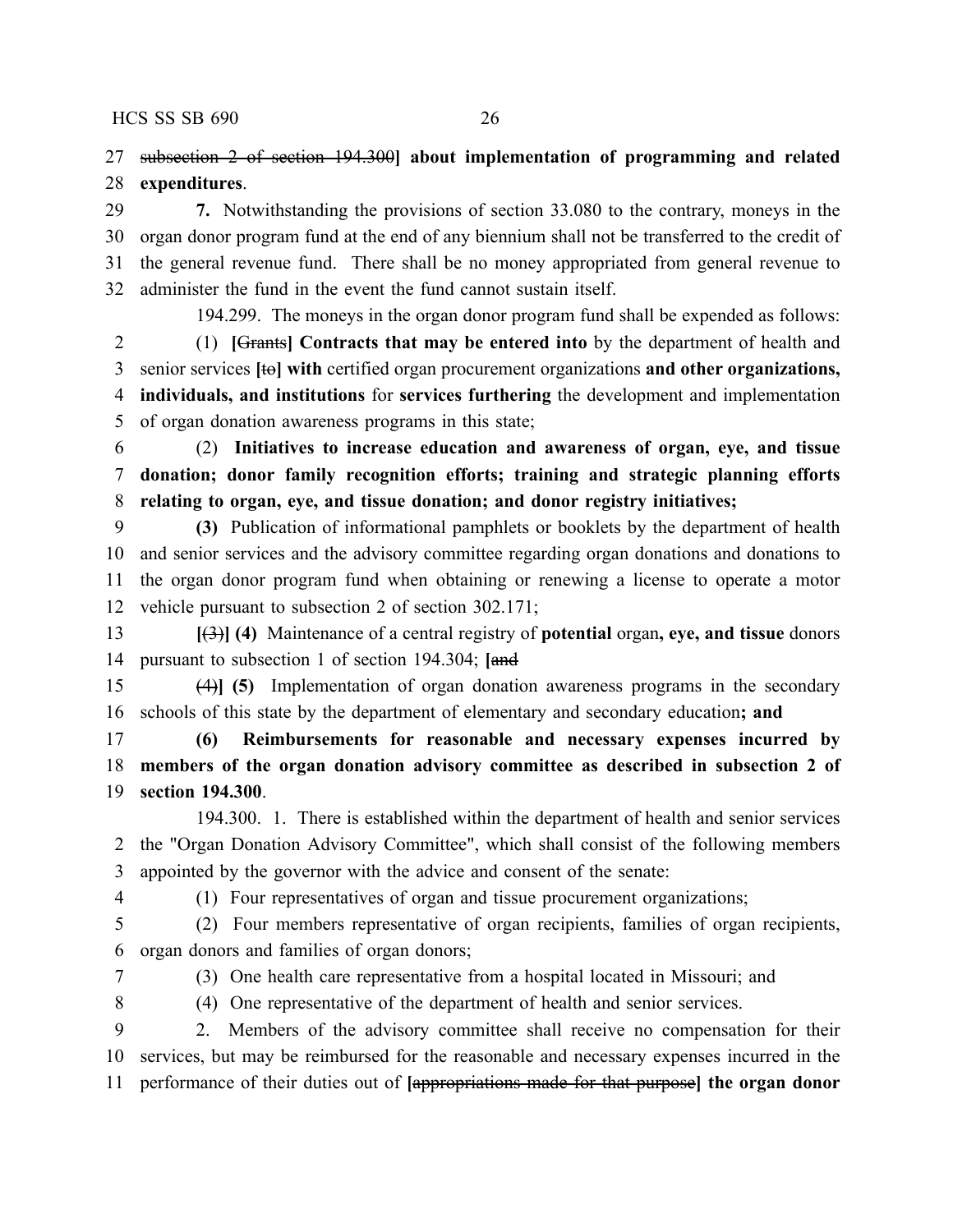**program fund established in section 194.297**. Members shall serve for five year terms and

shall serve at the pleasure of the governor.

194.304. 1. The department of revenue shall cooperate with any donor registry that this state establishes, contracts for, or recognizes for the purpose of transferring to the donor registry all relevant information regarding a donor's making, amendment to, or revocation of an anatomical gift.

2. A first person consent organ and tissue donor registry shall:

 (1) Allow a donor**, potential donor, prospective donor,** or other person authorized under section 194.220 to include on the donor registry a statement or symbol that the donor has made, amended, or revoked an anatomical gift;

 (2) Be accessible to a procurement organization to allow it to obtain relevant information on the donor registry to determine, at or near death of the donor**, a potential donor**, or a prospective donor, whether the donor [or prospective donor] has made, amended, or revoked an anatomical gift; and

 (3) Be accessible for purposes of subdivisions (1) and (2) of this subsection seven days a week on a twenty-four-hour basis.

 3. Personally identifiable information on **[**a first person consent organ and tissue**] the** donor registry about a donor**, potential donor,** or prospective donor may not be used or disclosed without the express consent of the donor**[**, prospective donor,**]** or the person that made the anatomical gift for any purpose other than to determine, at or near death of the donor **[**or a prospective donor**]**, whether the donor **[**or prospective donor**]** has made, amended, or revoked an anatomical gift.

195.010. The following words and phrases as used in this chapter and chapter 579, unless the context otherwise requires, mean:

 (1) "Acute pain", pain, whether resulting from disease, accidental or intentional trauma, or other causes, that the practitioner reasonably expects to last only a short period of time. Acute pain shall not include chronic pain, pain being treated as part of cancer care, hospice or other end-of-life care, or medication-assisted treatment for substance use disorders;

 (2) "Addict", a person who habitually uses one or more controlled substances to such an extent as to create a tolerance for such drugs, and who does not have a medical need for such drugs, or who is so far addicted to the use of such drugs as to have lost the power of self-control with reference to his or her addiction;

 (3) "Administer", to apply a controlled substance, whether by injection, inhalation, ingestion, or any other means, directly to the body of a patient or research subject by:

(a) A practitioner (or, in his or her presence, by his or her authorized agent); or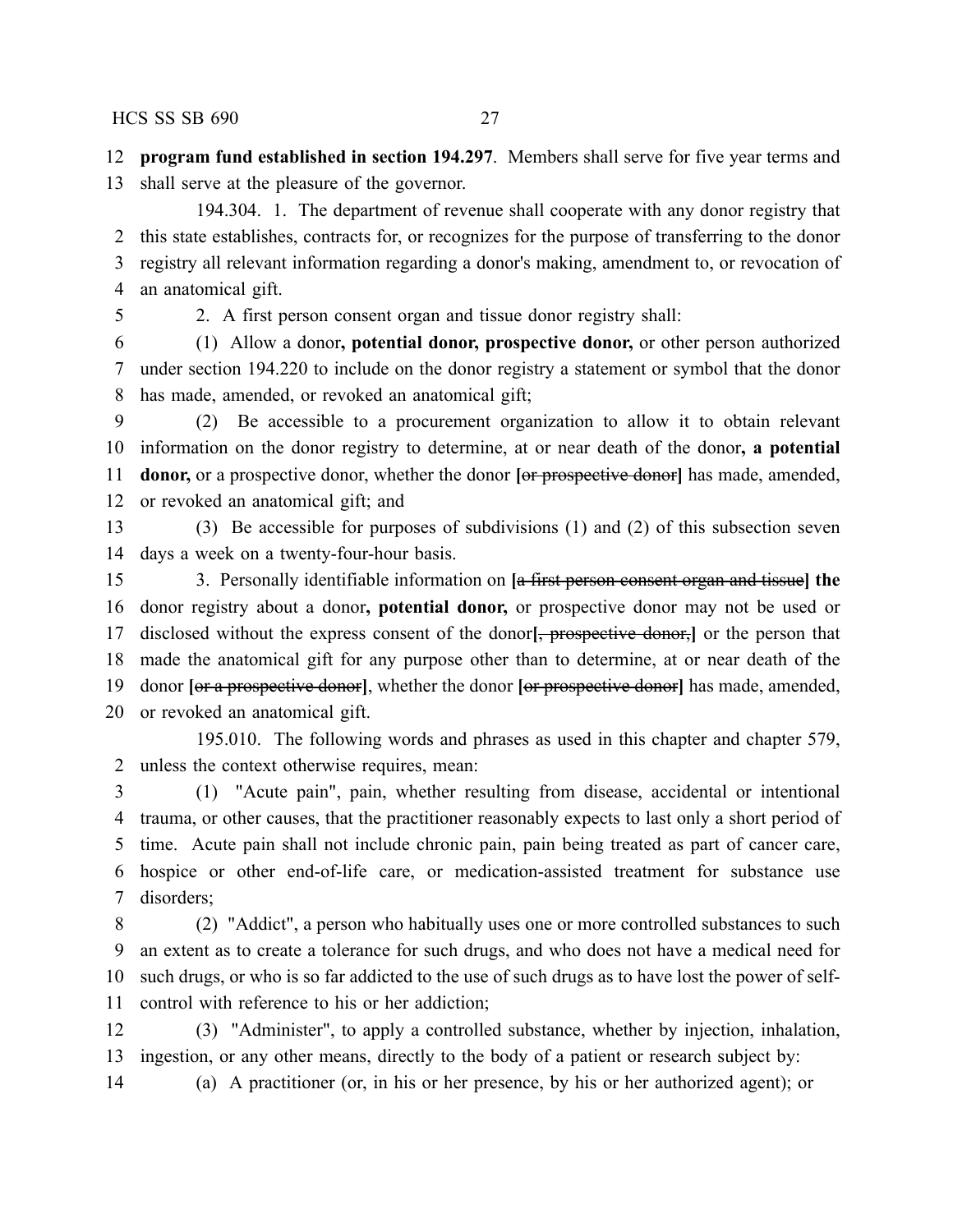(b) The patient or research subject at the direction and in the presence of the practitioner;

 (4) "Agent", an authorized person who acts on behalf of or at the direction of a manufacturer, distributor, or dispenser. The term does not include a common or contract carrier, public warehouseman, or employee of the carrier or warehouseman while acting in the usual and lawful course of the carrier's or warehouseman's business;

 (5) "Attorney for the state", any prosecuting attorney, circuit attorney, or attorney general authorized to investigate, commence and prosecute an action under this chapter;

 (6) "Controlled substance", a drug, substance, or immediate precursor in Schedules I through V listed in this chapter;

 (7) "Controlled substance analogue", a substance the chemical structure of which is substantially similar to the chemical structure of a controlled substance in Schedule I or II and:

 (a) Which has a stimulant, depressant, or hallucinogenic effect on the central nervous system substantially similar to the stimulant, depressant, or hallucinogenic effect on the central nervous system of a controlled substance included in Schedule I or II; or

 (b) With respect to a particular individual, which that individual represents or intends to have a stimulant, depressant, or hallucinogenic effect on the central nervous system substantially similar to the stimulant, depressant, or hallucinogenic effect on the central nervous system of a controlled substance included in Schedule I or II. The term does not include a controlled substance; any substance for which there is an approved new drug application; any substance for which an exemption is in effect for investigational use, for a particular person, under Section 505 of the federal Food, Drug and Cosmetic Act (21 U.S.C. Section 355) to the extent conduct with respect to the substance is pursuant to the exemption; or any substance to the extent not intended for human consumption before such an exemption takes effect with respect to the substance;

 (8) "Counterfeit substance", a controlled substance which, or the container or labeling of which, without authorization, bears the trademark, trade name, or other identifying mark, imprint, number or device, or any likeness thereof, of a manufacturer, distributor, or dispenser other than the person who in fact manufactured, distributed, or dispensed the substance;

 (9) "Deliver" or "delivery", the actual, constructive, or attempted transfer from one person to another of drug paraphernalia or of a controlled substance, or an imitation controlled substance, whether or not there is an agency relationship, and includes a sale;

(10) "Dentist", a person authorized by law to practice dentistry in this state;

(11) "Depressant or stimulant substance":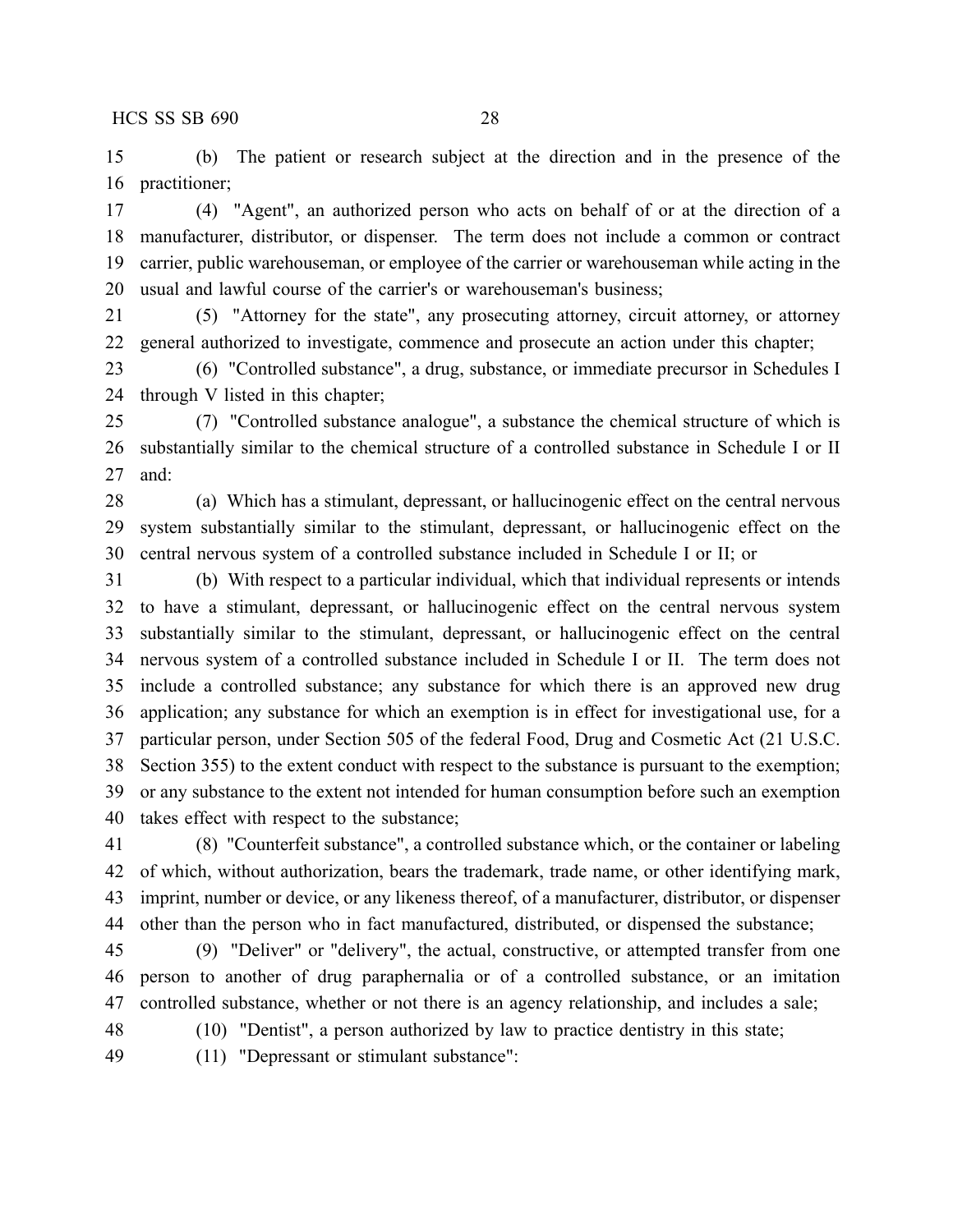(a) A drug containing any quantity of barbituric acid or any of the salts of barbituric acid or any derivative of barbituric acid which has been designated by the United States Secretary of Health and Human Services as habit forming under 21 U.S.C. Section 352(d);

- (b) A drug containing any quantity of:
- 

a. Amphetamine or any of its isomers;

b. Any salt of amphetamine or any salt of an isomer of amphetamine; or

 c. Any substance the United States Attorney General, after investigation, has found to be, and by regulation designated as, habit forming because of its stimulant effect on the central nervous system;

(c) Lysergic acid diethylamide; or

 (d) Any drug containing any quantity of a substance that the United States Attorney General, after investigation, has found to have, and by regulation designated as having, a potential for abuse because of its depressant or stimulant effect on the central nervous system or its hallucinogenic effect;

 (12) "Dispense", to deliver a narcotic or controlled dangerous drug to an ultimate user or research subject by or pursuant to the lawful order of a practitioner including the prescribing, administering, packaging, labeling, or compounding necessary to prepare the substance for such delivery. "Dispenser" means a practitioner who dispenses;

 (13) "Distribute", to deliver other than by administering or dispensing a controlled substance;

(14) "Distributor", a person who distributes;

(15) "Drug":

 (a) Substances recognized as drugs in the official United States Pharmacopoeia, Official Homeopathic Pharmacopoeia of the United States, or Official National Formulary, or any supplement to any of them;

 (b) Substances intended for use in the diagnosis, cure, mitigation, treatment or prevention of disease in humans or animals;

 (c) Substances, other than food, intended to affect the structure or any function of the body of humans or animals; and

 (d) Substances intended for use as a component of any article specified in this subdivision. It does not include devices or their components, parts or accessories;

 (16) "Drug-dependent person", a person who is using a controlled substance and who is in a state of psychic or physical dependence, or both, arising from the use of such substance on a continuous basis. Drug dependence is characterized by behavioral and other responses which include a strong compulsion to take the substance on a continuous basis in order to experience its psychic effects or to avoid the discomfort caused by its absence;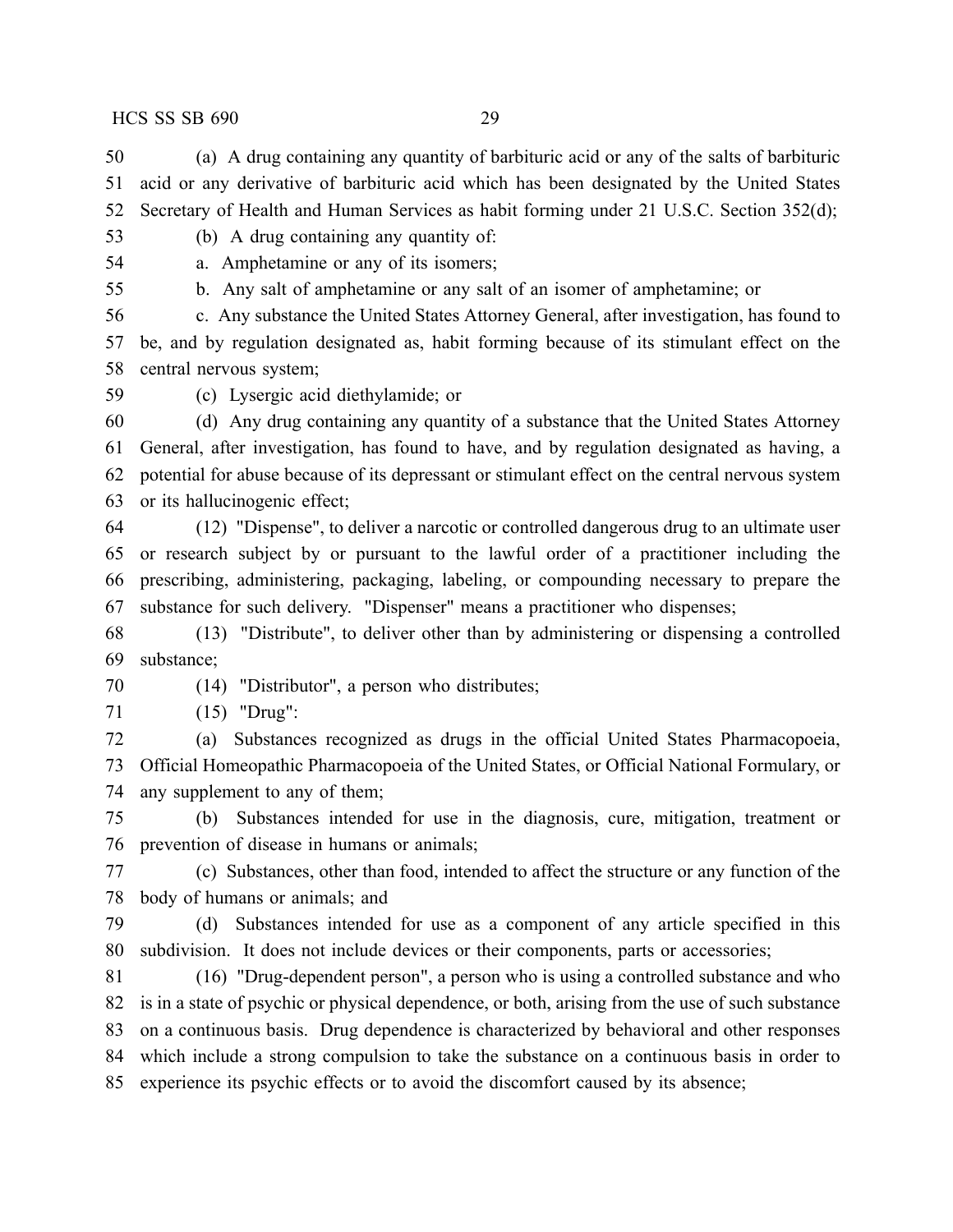(17) "Drug enforcement agency", the Drug Enforcement Administration in the United States Department of Justice, or its successor agency;

 (18) "Drug paraphernalia", all equipment, products, substances and materials of any kind which are used, intended for use, or designed for use, in planting, propagating, cultivating, growing, harvesting, manufacturing, compounding, converting, producing, processing, preparing, storing, containing, concealing, injecting, ingesting, inhaling, or otherwise introducing into the human body a controlled substance or an imitation controlled substance in violation of this chapter or chapter 579. It includes, but is not limited to:

 (a) Kits used, intended for use, or designed for use in planting, propagating, cultivating, growing or harvesting of any species of plant which is a controlled substance or from which a controlled substance can be derived;

 (b) Kits used, intended for use, or designed for use in manufacturing, compounding, converting, producing, processing, or preparing controlled substances or imitation controlled substances;

 (c) Isomerization devices used, intended for use, or designed for use in increasing the potency of any species of plant which is a controlled substance or an imitation controlled substance;

 (d) Testing equipment used, intended for use, or designed for use in identifying, or in analyzing the strength, effectiveness or purity of controlled substances or imitation controlled substances**, except that fentanyl testing strips shall not be considered drug paraphernalia**;

 (e) Scales and balances used, intended for use, or designed for use in weighing or measuring controlled substances or imitation controlled substances;

 (f) Dilutents and adulterants, such as quinine hydrochloride, mannitol, mannite, dextrose and lactose, used, intended for use, or designed for use in cutting controlled substances or imitation controlled substances;

 (g) Separation gins and sifters used, intended for use, or designed for use in removing twigs and seeds from, or in otherwise cleaning or refining, marijuana;

 (h) Blenders, bowls, containers, spoons and mixing devices used, intended for use, or designed for use in compounding controlled substances or imitation controlled substances;

 (i) Capsules, balloons, envelopes and other containers used, intended for use, or designed for use in packaging small quantities of controlled substances or imitation controlled substances;

 (j) Containers and other objects used, intended for use, or designed for use in storing or concealing controlled substances or imitation controlled substances;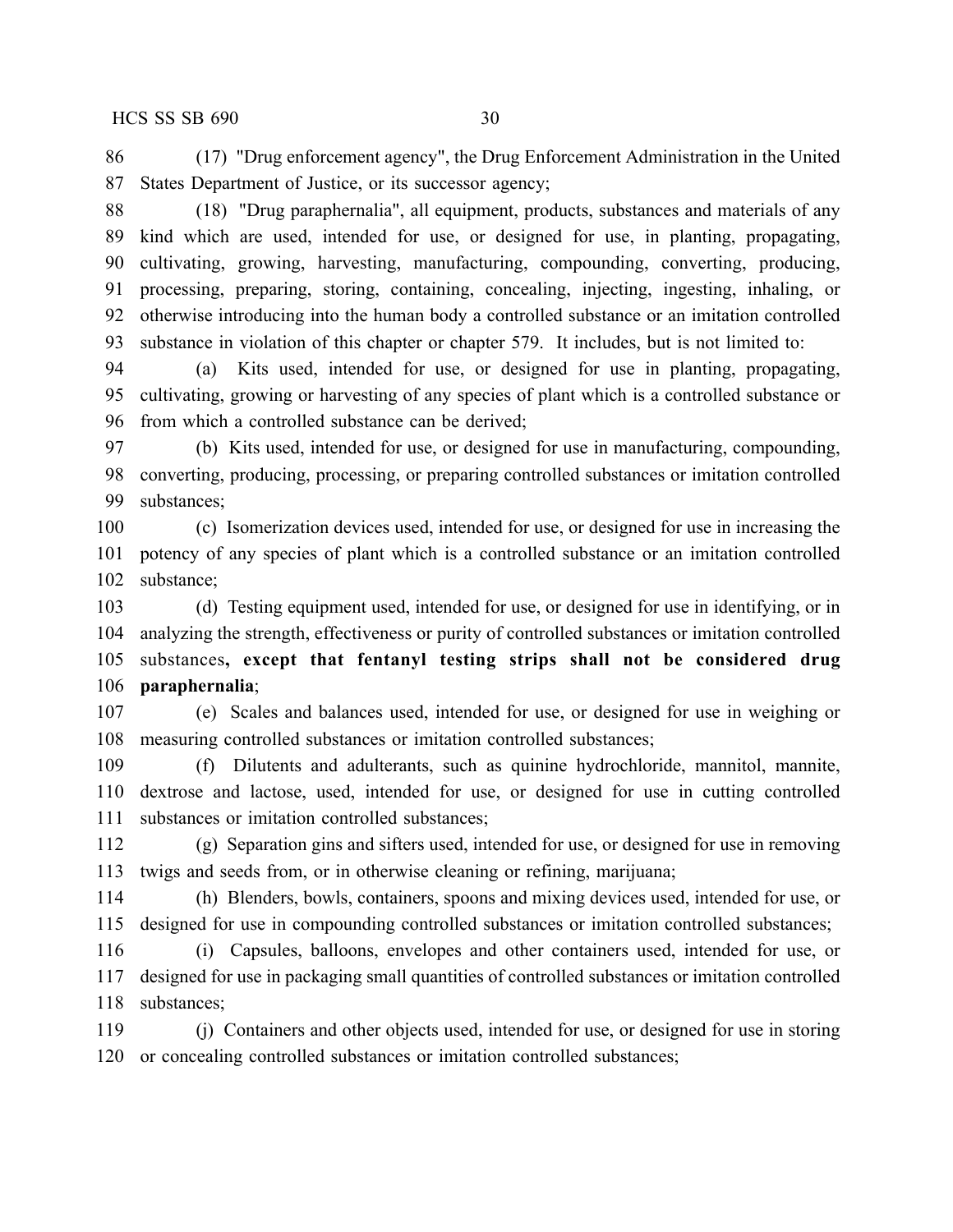(k) Hypodermic syringes, needles and other objects used, intended for use, or designed for use in parenterally injecting controlled substances or imitation controlled substances into the human body; (l) Objects used, intended for use, or designed for use in ingesting, inhaling, or otherwise introducing marijuana, cocaine, hashish, or hashish oil into the human body, such

as:

 a. Metal, wooden, acrylic, glass, stone, plastic, or ceramic pipes with or without screens, permanent screens, hashish heads, or punctured metal bowls;

- b. Water pipes;
- c. Carburetion tubes and devices;
- d. Smoking and carburetion masks;

e. Roach clips meaning objects used to hold burning material, such as a marijuana

cigarette, that has become too small or too short to be held in the hand;

- f. Miniature cocaine spoons and cocaine vials;
- g. Chamber pipes;
- h. Carburetor pipes;
- i. Electric pipes;
- j. Air-driven pipes;
- k. Chillums;
- l. Bongs;
- m. Ice pipes or chillers;
- (m) Substances used, intended for use, or designed for use in the manufacture of a
- controlled substance.
- 

 In determining whether an object, product, substance or material is drug paraphernalia, a court or other authority should consider, in addition to all other logically relevant factors, the following:

148 a. Statements by an owner or by anyone in control of the object concerning its use; b. Prior convictions, if any, of an owner, or of anyone in control of the object, under

 any state or federal law relating to any controlled substance or imitation controlled substance; c. The proximity of the object, in time and space, to a direct violation of this chapter or chapter 579;

 d. The proximity of the object to controlled substances or imitation controlled substances;

 e. The existence of any residue of controlled substances or imitation controlled substances on the object;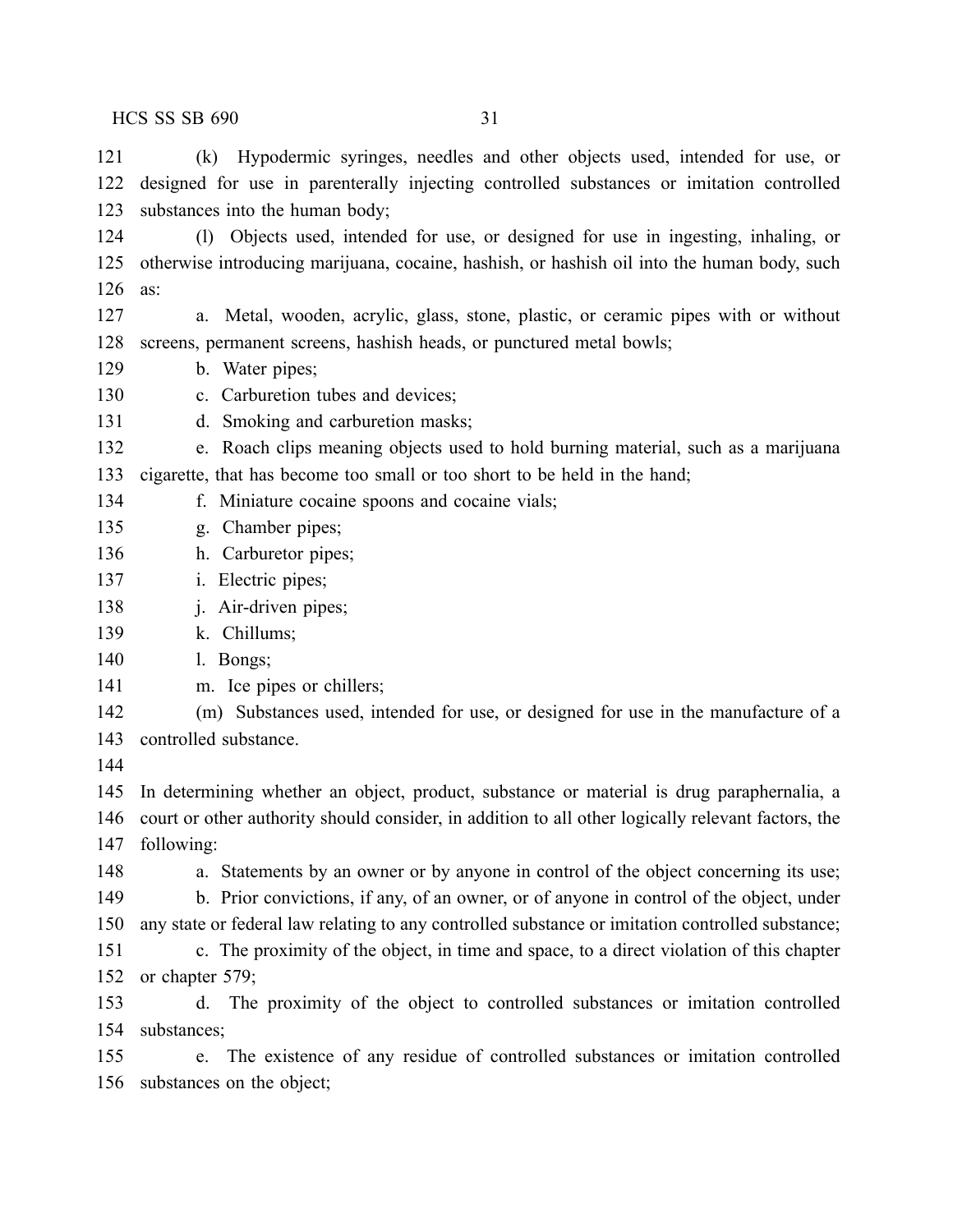f. Direct or circumstantial evidence of the intent of an owner, or of anyone in control of the object, to deliver it to persons who he or she knows, or should reasonably know, intend to use the object to facilitate a violation of this chapter or chapter 579; the innocence of an owner, or of anyone in control of the object, as to direct violation of this chapter or chapter 579 shall not prevent a finding that the object is intended for use, or designed for use as drug paraphernalia;

g. Instructions, oral or written, provided with the object concerning its use;

h. Descriptive materials accompanying the object which explain or depict its use;

i. National or local advertising concerning its use;

166 i. The manner in which the object is displayed for sale;

167 k. Whether the owner, or anyone in control of the object, is a legitimate supplier of like or related items to the community, such as a licensed distributor or dealer of tobacco products;

 l. Direct or circumstantial evidence of the ratio of sales of the object to the total sales of the business enterprise;

m. The existence and scope of legitimate uses for the object in the community;

n. Expert testimony concerning its use;

 o. The quantity, form or packaging of the product, substance or material in relation to the quantity, form or packaging associated with any legitimate use for the product, substance 176 or material;

 (19) "Federal narcotic laws", the laws of the United States relating to controlled substances;

 (20) "Hospital", a place devoted primarily to the maintenance and operation of facilities for the diagnosis, treatment or care, for not less than twenty-four hours in any week, of three or more nonrelated individuals suffering from illness, disease, injury, deformity or other abnormal physical conditions; or a place devoted primarily to provide, for not less than twenty-four consecutive hours in any week, medical or nursing care for three or more nonrelated individuals. The term hospital does not include convalescent, nursing, shelter or boarding homes as defined in chapter 198;

(21) "Illegal industrial hemp":

 (a) All nonseed parts and varieties of the Cannabis sativa L. plant, growing or not, that contain an average delta-9 tetrahydrocannabinol (THC) concentration exceeding three-tenths of one percent on a dry weight basis;

 (b) Illegal industrial hemp shall be destroyed in the most effective manner possible, and such destruction shall be verified by the Missouri state highway patrol;

(22) "Immediate precursor", a substance which: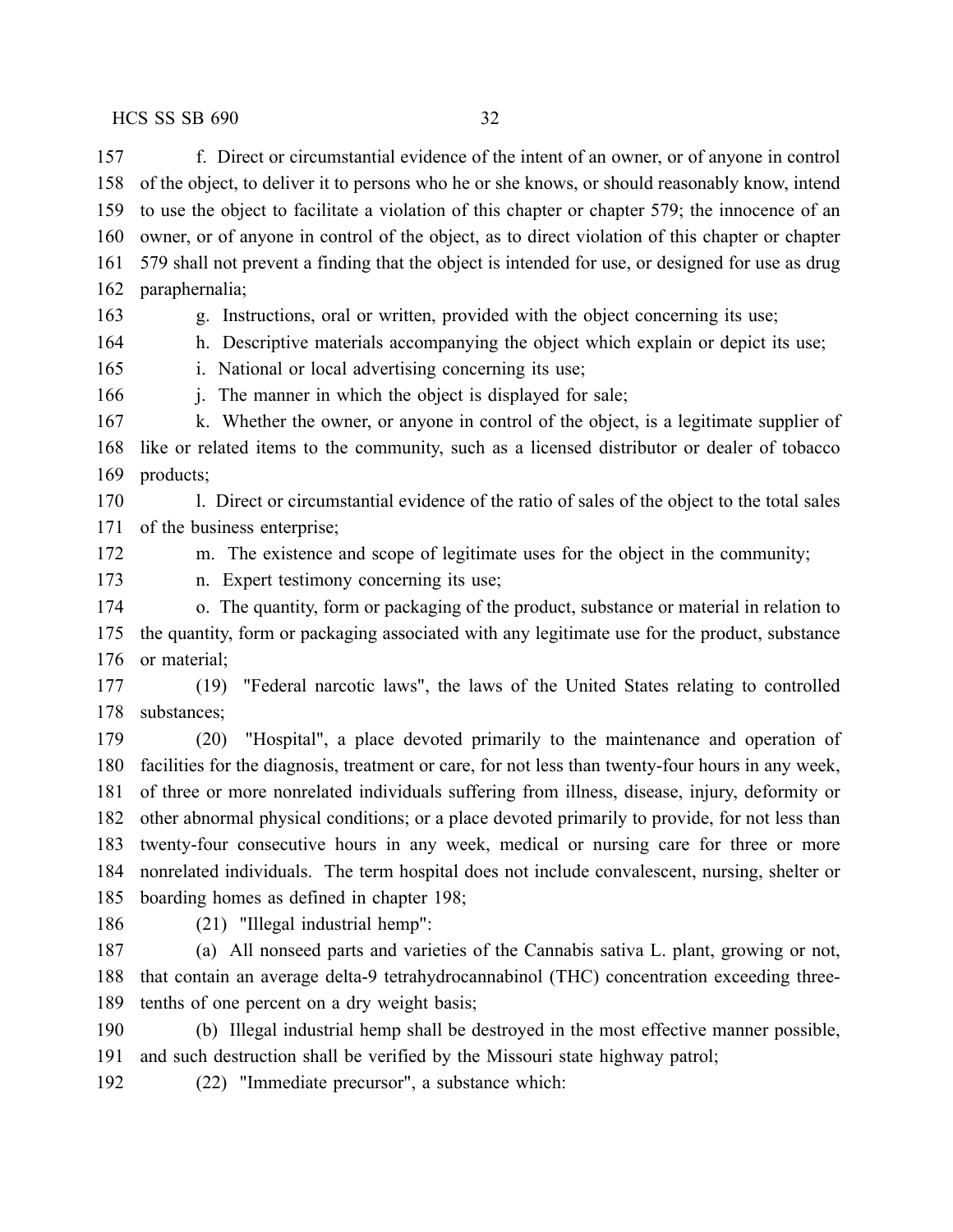(a) The state department of health and senior services has found to be and by rule designates as being the principal compound commonly used or produced primarily for use in the manufacture of a controlled substance;

 (b) Is an immediate chemical intermediary used or likely to be used in the manufacture of a controlled substance; and

 (c) The control of which is necessary to prevent, curtail or limit the manufacture of the controlled substance;

 (23) "Imitation controlled substance", a substance that is not a controlled substance, which by dosage unit appearance (including color, shape, size and markings), or by representations made, would lead a reasonable person to believe that the substance is a controlled substance. In determining whether the substance is an imitation controlled substance the court or authority concerned should consider, in addition to all other logically relevant factors, the following:

 (a) Whether the substance was approved by the federal Food and Drug Administration for over-the-counter (nonprescription or nonlegend) sales and was sold in the federal Food and Drug Administration-approved package, with the federal Food and Drug Administration-approved labeling information;

 (b) Statements made by an owner or by anyone else in control of the substance concerning the nature of the substance, or its use or effect;

 (c) Whether the substance is packaged in a manner normally used for illicit controlled substances;

 (d) Prior convictions, if any, of an owner, or anyone in control of the object, under state or federal law related to controlled substances or fraud;

(e) The proximity of the substances to controlled substances;

 (f) Whether the consideration tendered in exchange for the noncontrolled substance substantially exceeds the reasonable value of the substance considering the actual chemical composition of the substance and, where applicable, the price at which over-the-counter substances of like chemical composition sell. An imitation controlled substance does not include a placebo or registered investigational drug either of which was manufactured, distributed, possessed or delivered in the ordinary course of professional practice or research;

(24) "Industrial hemp":

 (a) All nonseed parts and varieties of the Cannabis sativa L. plant, growing or not, that contain an average delta-9 tetrahydrocannabinol (THC) concentration that does not exceed three-tenths of one percent on a dry weight basis or the maximum concentration allowed under federal law, whichever is greater;

 (b) Any Cannabis sativa L. seed that is part of a growing crop, retained by a grower for future planting, or used for processing into or use as agricultural hemp seed;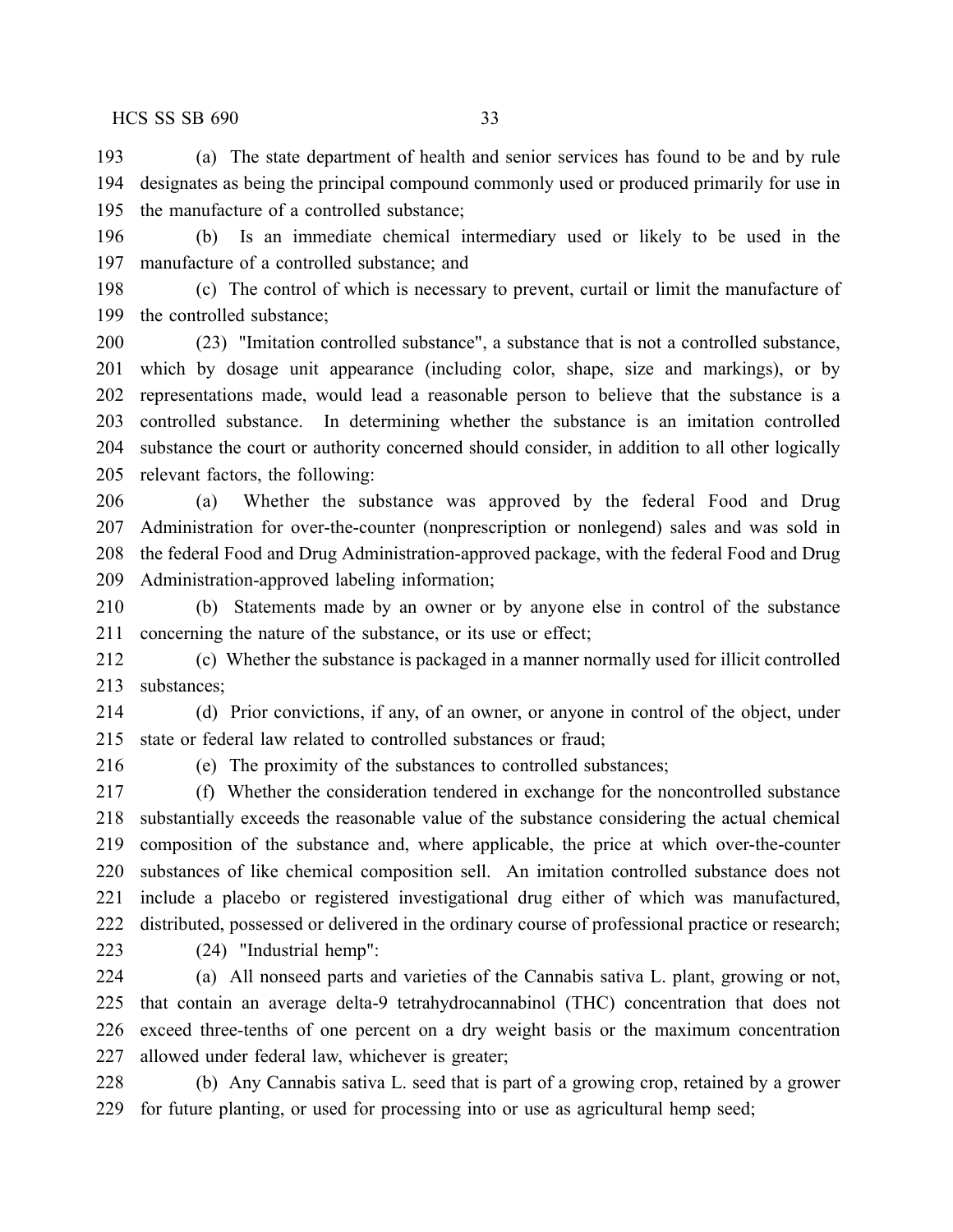(c) Industrial hemp includes industrial hemp commodities and products and topical or ingestible animal and consumer products derived from industrial hemp with a delta-9 tetrahydrocannabinol concentration of not more than three-tenths of one percent on a dry weight basis;

 (25) "Initial prescription", a prescription issued to a patient who has never previously been issued a prescription for the drug or its pharmaceutical equivalent or who was previously issued a prescription for the drug or its pharmaceutical equivalent, but the date on which the current prescription is being issued is more than five months after the date the patient last used or was administered the drug or its equivalent;

 (26) "Laboratory", a laboratory approved by the department of health and senior services as proper to be entrusted with the custody of controlled substances but does not include a pharmacist who compounds controlled substances to be sold or dispensed on prescriptions;

 (27) "Manufacture", the production, preparation, propagation, compounding or processing of drug paraphernalia or of a controlled substance, or an imitation controlled substance, either directly or by extraction from substances of natural origin, or independently by means of chemical synthesis, or by a combination of extraction and chemical synthesis, and includes any packaging or repackaging of the substance or labeling or relabeling of its container. This term does not include the preparation or compounding of a controlled substance or an imitation controlled substance or the preparation, compounding, packaging or labeling of a narcotic or dangerous drug:

 (a) By a practitioner as an incident to his or her administering or dispensing of a controlled substance or an imitation controlled substance in the course of his or her professional practice; or

 (b) By a practitioner or his or her authorized agent under his or her supervision, for the purpose of, or as an incident to, research, teaching or chemical analysis and not for sale; (28) "Marijuana", all parts of the plant genus Cannabis in any species or form thereof, including, but not limited to Cannabis Sativa L., except industrial hemp, Cannabis Indica, Cannabis Americana, Cannabis Ruderalis, and Cannabis Gigantea, whether growing or not, the seeds thereof, the resin extracted from any part of the plant; and every compound, manufacture, salt, derivative, mixture, or preparation of the plant, its seeds or resin. It does not include the mature stalks of the plant, fiber produced from the stalks, oil or cake made from the seeds of the plant, any other compound, manufacture, salt, derivative, mixture or preparation of the mature stalks (except the resin extracted therefrom), fiber, oil or cake, or the sterilized seed of the plant which is incapable of germination;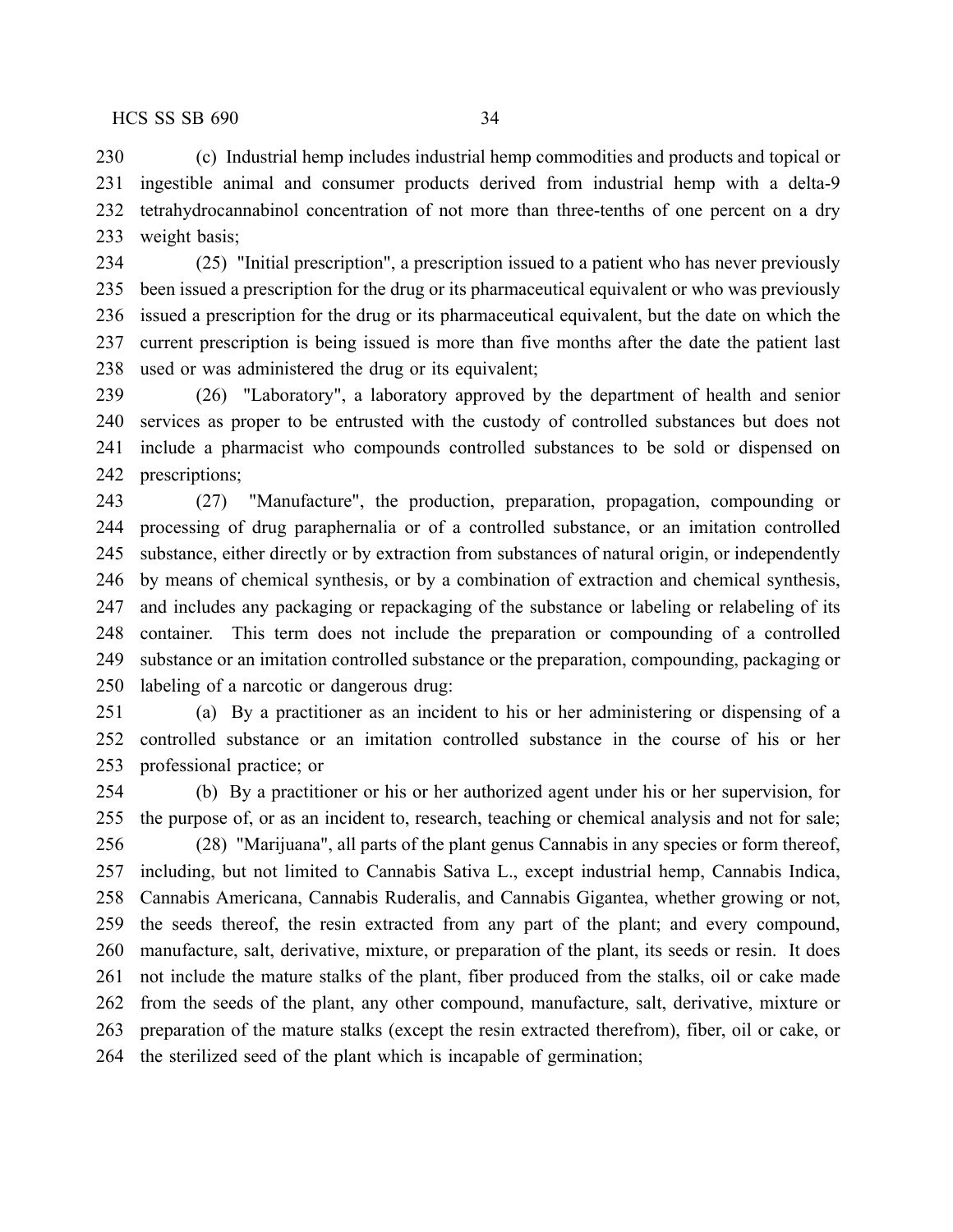(29) "Methamphetamine precursor drug", any drug containing ephedrine, pseudoephedrine, phenylpropanolamine, or any of their salts, optical isomers, or salts of optical isomers;

 (30) "Narcotic drug", any of the following, whether produced directly or indirectly by extraction from substances of vegetable origin, or independently by means of chemical synthesis, or by a combination of extraction and chemical analysis:

 (a) Opium, opiate, and any derivative, of opium or opiate, including their isomers, esters, ethers, salts, and salts of isomers, esters, and ethers, whenever the existence of the isomers, esters, ethers, and salts is possible within the specific chemical designation. The term does not include the isoquinoline alkaloids of opium;

 (b) Coca leaves, but not including extracts of coca leaves from which cocaine, ecgonine, and derivatives of ecgonine or their salts have been removed;

(c) Cocaine or any salt, isomer, or salt of isomer thereof;

(d) Ecgonine, or any derivative, salt, isomer, or salt of isomer thereof;

 (e) Any compound, mixture, or preparation containing any quantity of any substance referred to in paragraphs (a) to (d) of this subdivision;

 (31) "Official written order", an order written on a form provided for that purpose by the United States Commissioner of Narcotics, under any laws of the United States making provision therefor, if such order forms are authorized and required by federal law, and if no such order form is provided, then on an official form provided for that purpose by the department of health and senior services;

 (32) "Opiate" or "opioid", any substance having an addiction-forming or addiction- sustaining liability similar to morphine or being capable of conversion into a drug having addiction-forming or addiction-sustaining liability. The term includes its racemic and levorotatory forms. It does not include, unless specifically controlled under section 195.017, the dextrorotatory isomer of 3-methoxy-n-methyl-morphinan and its salts (dextromethorphan);

 (33) "Opium poppy", the plant of the species Papaver somniferum L., except its seeds;

 (34) "Over-the-counter sale", a retail sale licensed pursuant to chapter 144 of a drug other than a controlled substance;

 (35) "Person", an individual, corporation, government or governmental subdivision or agency, business trust, estate, trust, partnership, joint venture, association, or any other legal or commercial entity;

 (36) "Pharmacist", a licensed pharmacist as defined by the laws of this state, and where the context so requires, the owner of a store or other place of business where controlled substances are compounded or dispensed by a licensed pharmacist; but nothing in this chapter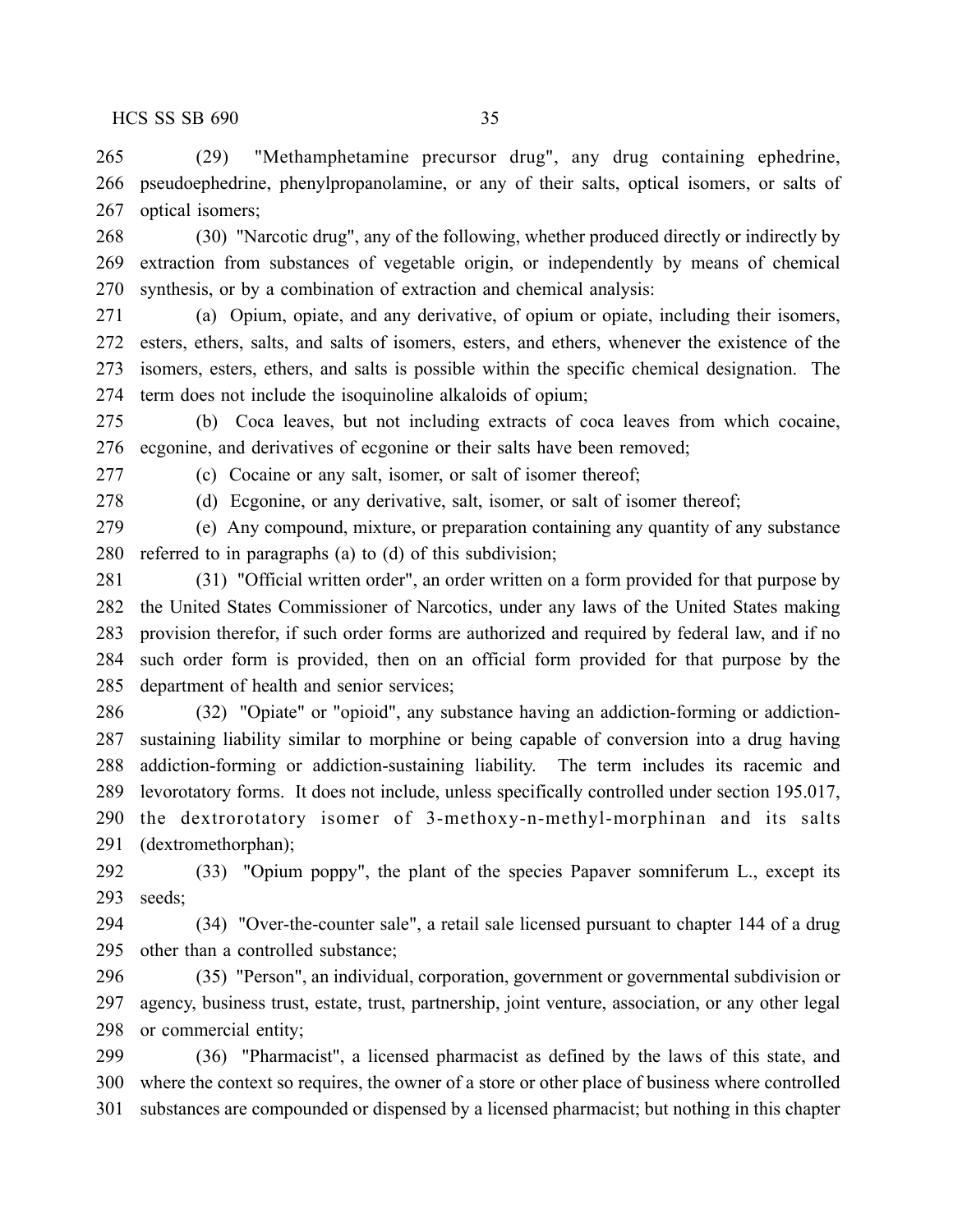shall be construed as conferring on a person who is not registered nor licensed as a pharmacist any authority, right or privilege that is not granted to him by the pharmacy laws of this state;

(37) "Poppy straw", all parts, except the seeds, of the opium poppy, after mowing;

 (38) "Possessed" or "possessing a controlled substance", a person, with the knowledge of the presence and nature of a substance, has actual or constructive possession of the substance. A person has actual possession if he has the substance on his or her person or within easy reach and convenient control. A person who, although not in actual possession, has the power and the intention at a given time to exercise dominion or control over the substance either directly or through another person or persons is in constructive possession of it. Possession may also be sole or joint. If one person alone has possession of a substance possession is sole. If two or more persons share possession of a substance, possession is joint;

 (39) "Practitioner", a physician, dentist, optometrist, podiatrist, veterinarian, scientific investigator, pharmacy, hospital or other person licensed, registered or otherwise permitted by this state to distribute, dispense, conduct research with respect to or administer or to use in teaching or chemical analysis, a controlled substance in the course of professional practice or research in this state, or a pharmacy, hospital or other institution licensed, registered, or otherwise permitted to distribute, dispense, conduct research with respect to or administer a controlled substance in the course of professional practice or research;

 (40) "Production", includes the manufacture, planting, cultivation, growing, or harvesting of drug paraphernalia or of a controlled substance or an imitation controlled substance;

 (41) "Registry number", the number assigned to each person registered under the federal controlled substances laws;

 (42) "Sale", includes barter, exchange, or gift, or offer therefor, and each such transaction made by any person, whether as principal, proprietor, agent, servant or employee; (43) "State" when applied to a part of the United States, includes any state, district, commonwealth, territory, insular possession thereof, and any area subject to the legal authority of the United States of America;

 (44) "Synthetic cannabinoid", includes unless specifically excepted or unless listed in another schedule, any natural or synthetic material, compound, mixture, or preparation that contains any quantity of a substance that is a cannabinoid receptor agonist, including but not limited to any substance listed in paragraph (ll) of subdivision (4) of subsection 2 of section 195.017 and any analogues; homologues; isomers, whether optical, positional, or geometric; esters; ethers; salts; and salts of isomers, esters, and ethers, whenever the existence of the isomers, esters, ethers, or salts is possible within the specific chemical designation, however,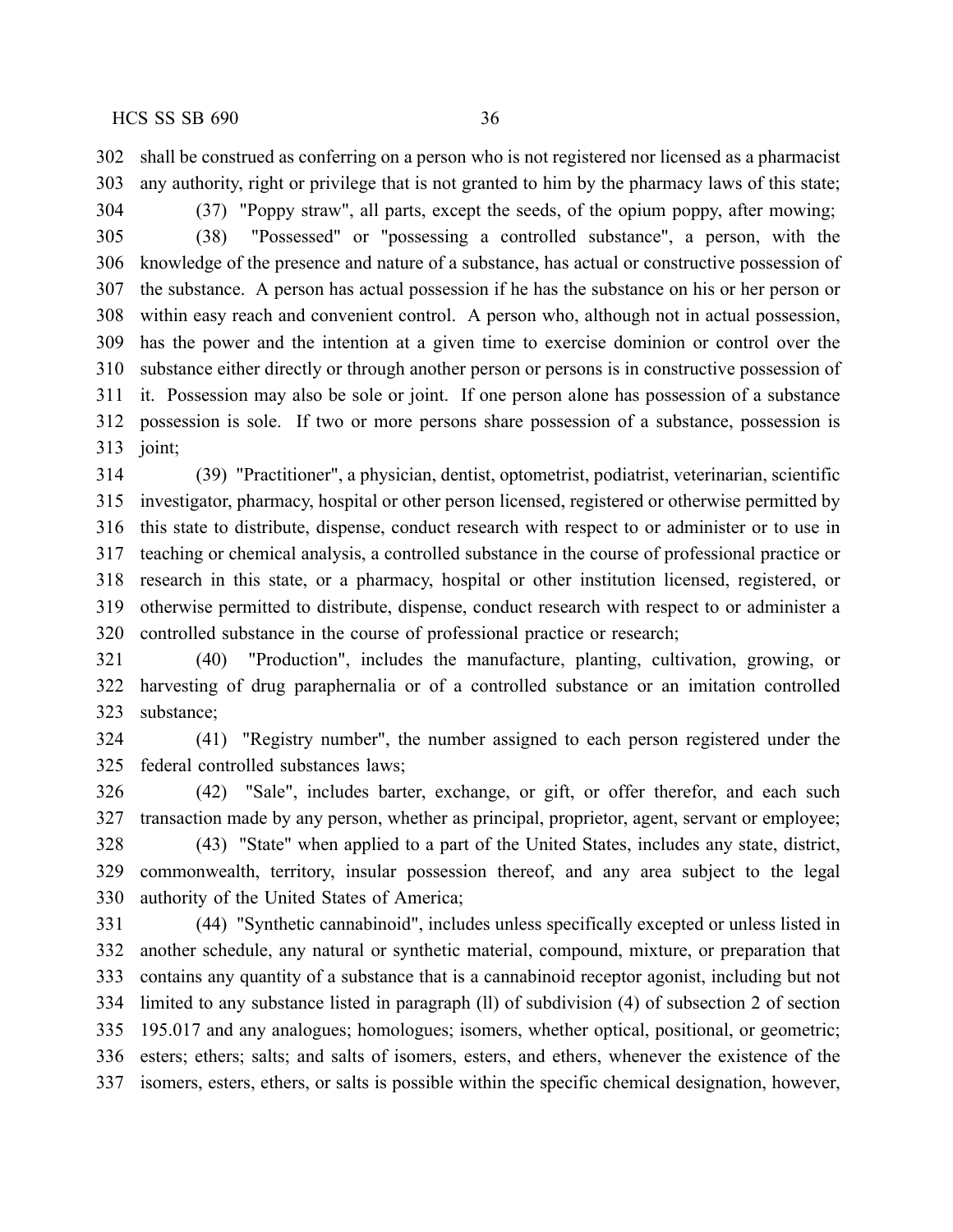it shall not include any approved pharmaceutical authorized by the United States Food and Drug Administration;

 (45) "Ultimate user", a person who lawfully possesses a controlled substance or an imitation controlled substance for his or her own use or for the use of a member of his or her household or immediate family, regardless of whether they live in the same household, or for administering to an animal owned by him or by a member of his or her household. For purposes of this section, the phrase "immediate family" means a husband, wife, parent, child, sibling, stepparent, stepchild, stepbrother, stepsister, grandparent, or grandchild;

 (46) "Wholesaler", a person who supplies drug paraphernalia or controlled substances or imitation controlled substances that he himself has not produced or prepared, on official written orders, but not on prescriptions.

195.206. 1. As used in this section, the following terms shall mean:

 (1) **"Addiction mitigation medication", naltrexone hydrochloride that is administered in a manner approved by the United States Food and Drug Administration or any accepted medical practice method of administering;**

 **(2)** "Opioid antagonist", naloxone hydrochloride that blocks the effects of an opioid overdose that is administered in a manner approved by the United States Food and Drug Administration or any accepted medical practice method of administering;

 **[**(2)**] (3)** "Opioid-related drug overdose", a condition including, but not limited to, extreme physical illness, decreased level of consciousness, respiratory depression, coma, or death resulting from the consumption or use of an opioid or other substance with which an opioid was combined or a condition that a layperson would reasonably believe to be an opioid-related drug overdose that requires medical assistance.

2. Notwithstanding any other law or regulation to the contrary:

 (1) The director of the department of health and senior services, if a licensed physician, may issue a statewide standing order for an opioid antagonist **or an addiction mitigation medication**;

 (2) In the alternative, the department may employ or contract with a licensed physician who may issue a statewide standing order for an opioid antagonist **or an addiction mitigation medication** with the express written consent of the department director.

 3. Notwithstanding any other law or regulation to the contrary, any licensed pharmacist in Missouri may sell and dispense an opioid antagonist **or an addiction mitigation medication** under physician protocol or under a statewide standing order issued under subsection 2 of this section.

 4. A licensed pharmacist who, acting in good faith and with reasonable care, sells or dispenses an opioid antagonist **or an addiction mitigation medication** and **an** appropriate device to administer the drug, and the protocol physician, shall not be subject to any criminal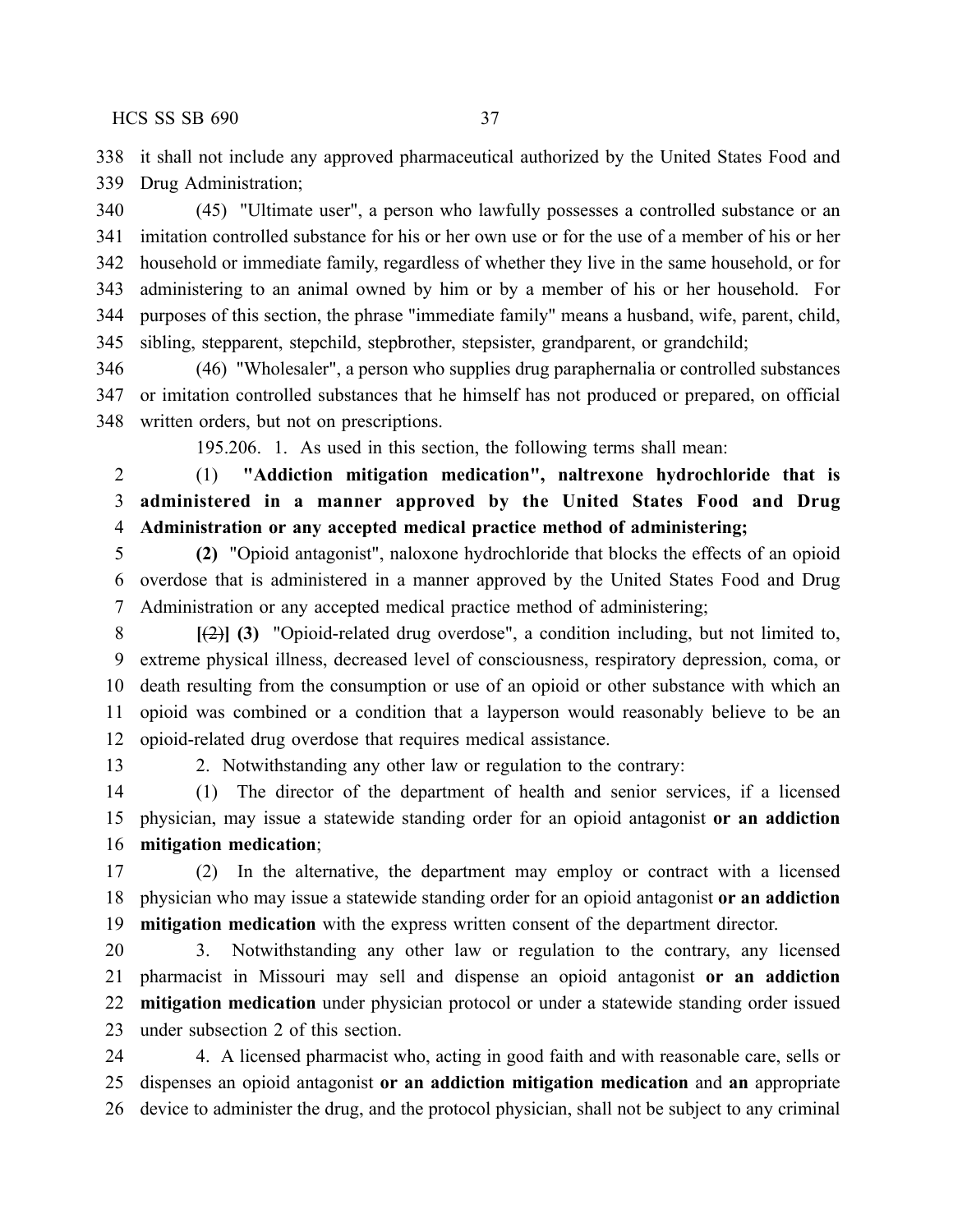or civil liability or any professional disciplinary action for prescribing or dispensing the opioid antagonist **or addiction mitigation medication** or any outcome resulting from the administration of the opioid antagonist **or addiction mitigation medication**. A physician issuing a statewide standing order under subsection 2 of this section shall not be subject to any criminal or civil liability or any professional disciplinary action for issuing the standing order or for any outcome related to the order or the administration of the opioid antagonist **or addiction mitigation medication**.

 5. Notwithstanding any other law or regulation to the contrary, it shall be permissible for any person to possess an opioid antagonist **or an addiction mitigation medication**.

 6. Any person who administers an opioid antagonist to another person shall, immediately after administering the drug, contact emergency personnel. Any person who, acting in good faith and with reasonable care, administers an opioid antagonist to another person whom the person believes to be suffering an opioid-related overdose shall be immune from criminal prosecution, disciplinary actions from his or her professional licensing board, and civil liability due to the administration of the opioid antagonist.

**196.1170. 1. This section shall be known and may be cited as the "Kratom Consumer Protection Act".**

# **2. As used in this section, the following terms mean:**

 **(1) "Dealer", a person who sells, prepares, or maintains kratom products or advertises, represents, or holds oneself out as selling, preparing, or maintaining kratom products. Such person may include, but not be limited to, a manufacturer, wholesaler, store, restaurant, hotel, catering facility, camp, bakery, delicatessen, supermarket, grocery store, convenience store, nursing home, or food or drink company;**

**(2) "Department", the department of health and senior services;**

**(3) "Director", the director of the department or the director's designee;**

 **(4) "Food", a food, food product, food ingredient, dietary ingredient, dietary supplement, or beverage for human consumption;**

 **(5) "Kratom product", a food product or dietary ingredient containing any part of the leaf of the plant Mitragyna speciosa.**

 **3. The general assembly hereby occupies and preempts the entire field of regulating kratom products to the complete exclusion of any order, ordinance, or regulation of any political subdivision of this state. Any political subdivision's existing or future orders, ordinances, or regulations relating to kratom products are hereby void.**

 **4. (1) A dealer who prepares, distributes, sells, or exposes for sale a food that is represented to be a kratom product shall disclose on the product label the factual basis upon which that representation is made.**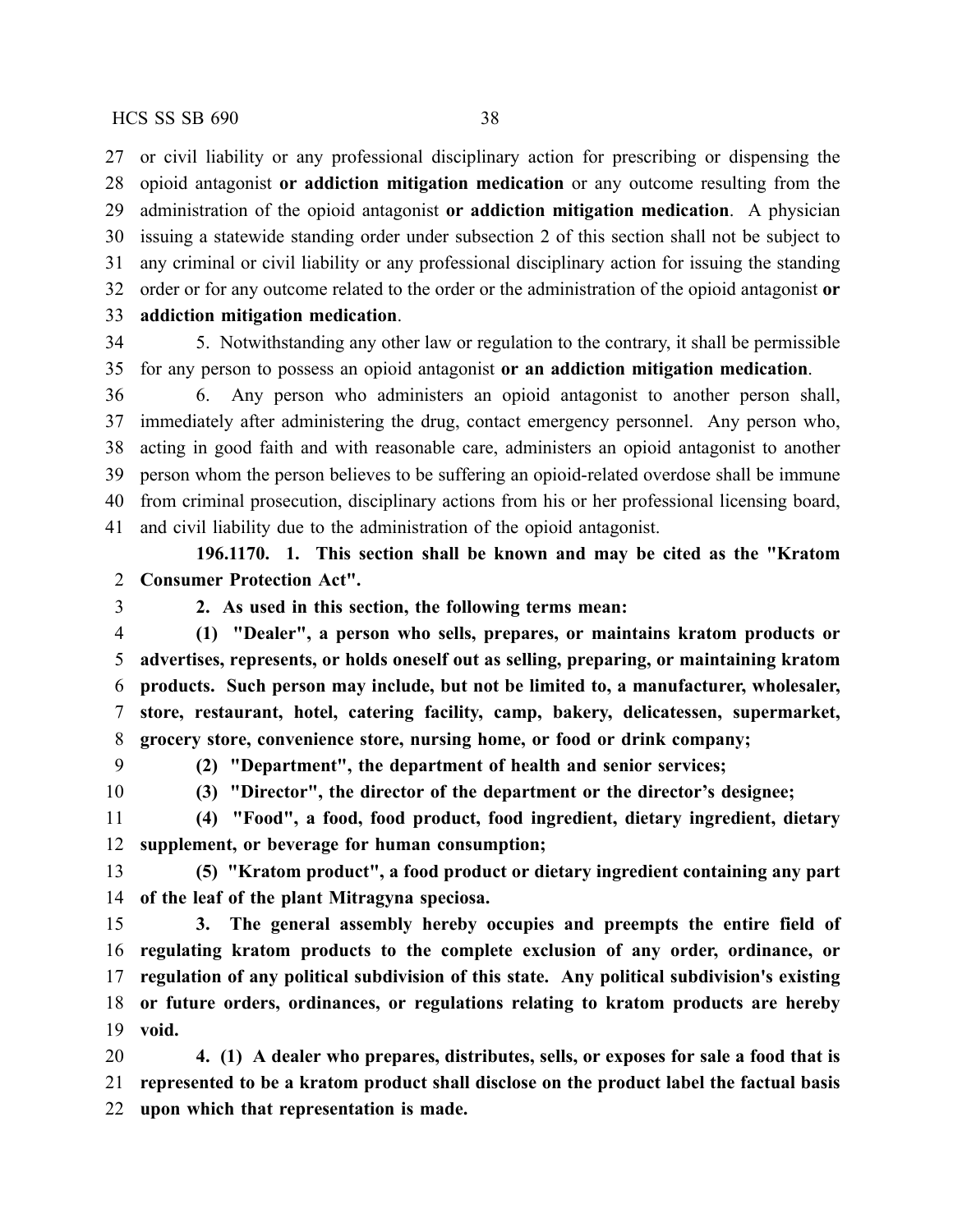**(2) A dealer shall not prepare, distribute, sell, or expose for sale a food represented to be a kratom product that does not conform to the disclosure requirement under subdivision (1) of this subsection.**

 **5. A dealer shall not prepare, distribute, sell, or expose for sale any of the following:**

 **(1) A kratom product that is adulterated with a dangerous non-kratom substance. A kratom product shall be considered to be adulterated with a dangerous non-kratom substance if the kratom product is mixed or packed with a non-kratom substance and that substance affects the quality or strength of the kratom product to such a degree as to render the kratom product injurious to a consumer;**

 **(2) A kratom product that is contaminated with a dangerous non-kratom substance. A kratom product shall be considered to be contaminated with a dangerous non-kratom substance if the kratom product contains a poisonous or otherwise deleterious non-kratom ingredient including, but not limited to, any substance listed in section 195.017;**

 **(3) A kratom product containing a level of 7-hydroxymitragynine in the alkaloid fraction that is greater than two percent of the alkaloid composition of the product;**

 **(4) A kratom product containing any synthetic alkaloids, including synthetic mitragynine, synthetic 7-hydroxymitragynine, or any other synthetically derived compounds of the plant Mitragyna speciosa; or**

 **(5) A kratom product that does not include on its package or label the amount of mitragynine and 7-hydroxymitragynine contained in the product.**

 **6. A dealer shall not distribute, sell, or expose for sale a kratom product to an individual under eighteen years of age.**

 **7. (1) If a dealer violates subdivision (1) of subsection 4 of this section, the director may, after notice and hearing, impose a fine on the dealer of no more than five hundred dollars for the first offense and no more than one thousand dollars for the second or subsequent offense.**

 **(2) A dealer who violates subdivision (2) of subsection 4 of this section, subsection 5 of this section, or subsection 6 of this section is guilty of a class D misdemeanor.**

 **(3) A person aggrieved by a violation of subdivision (2) of subsection 4 of this section or subsection 5 of this section may, in addition to and distinct from any other remedy at law or in equity, bring a private cause of action in a court of competent jurisdiction for damages resulting from that violation including, but not limited to, economic, noneconomic, and consequential damages.**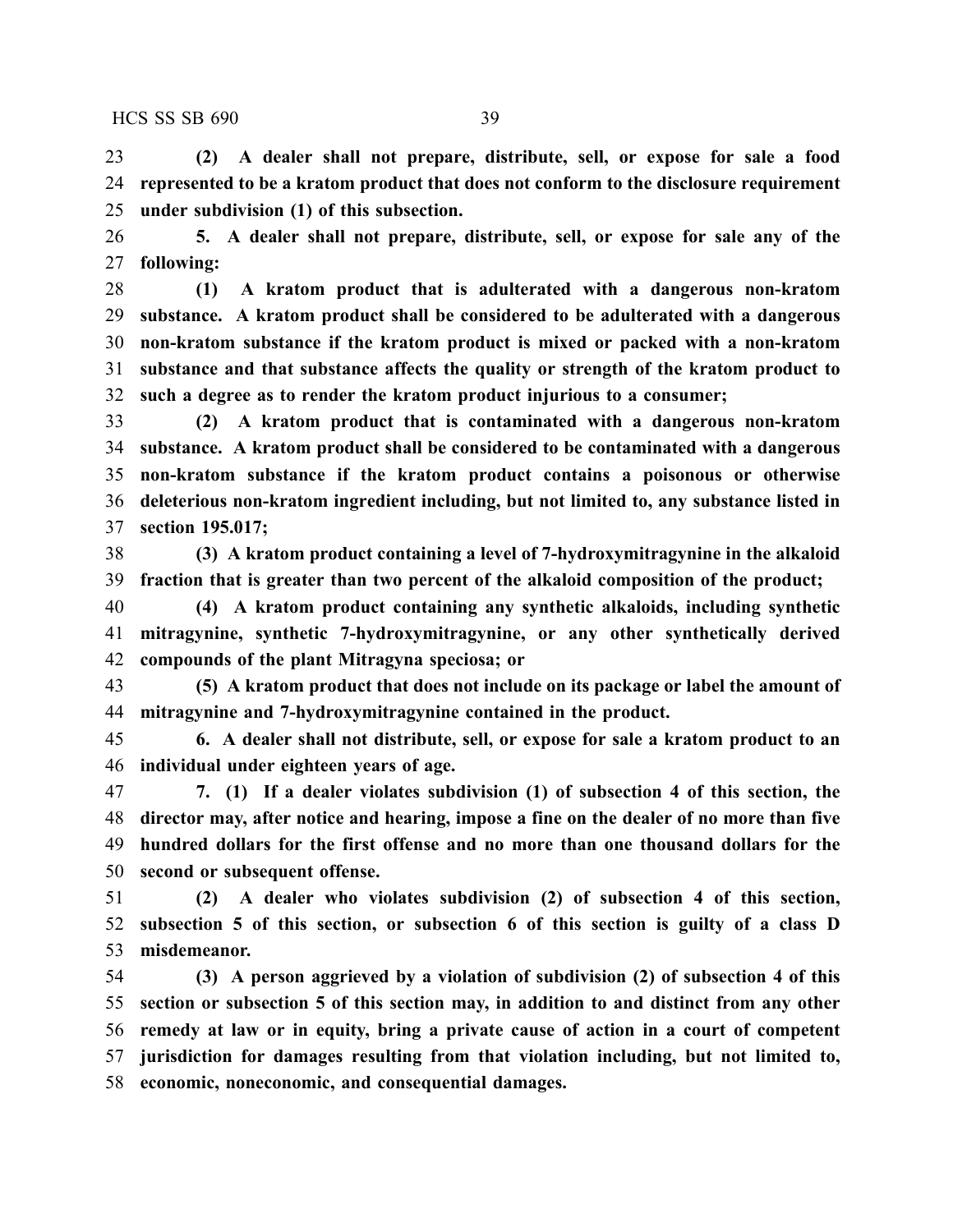**(4) A dealer does not violate subdivision (2) of subsection 4 of this section or subsection 5 of this section if a preponderance of the evidence shows that the dealer relied in good faith upon the representations of a manufacturer, processor, packer, or distributor of food represented to be a kratom product.**

 **8. The department shall promulgate rules to implement the provisions of this section including, but not limited to, the requirements for the format, size, and placement of the disclosure label required under subdivision (1) of subsection 4 of this section and for the information to be included in the disclosure label. Any rule or portion of a rule, as that term is defined in section 536.010, that is created under the authority delegated in this section shall become effective only if it complies with and is subject to all of the provisions of chapter 536 and, if applicable, section 536.028. This section and chapter 536 are nonseverable, and if any of the powers vested with the general assembly pursuant to chapter 536 to review, to delay the effective date, or to disapprove and annul a rule are subsequently held unconstitutional, then the grant of rulemaking authority and any rule proposed or adopted after August 28, 2022, shall be invalid and void.**

197.100. 1. Any provision of chapter 198 and chapter 338 to the contrary notwithstanding, the department of health and senior services shall have sole authority, and responsibility for inspection and licensure of hospitals in this state including, but not limited to, all parts, services, functions, support functions and activities which contribute directly or indirectly to patient care of any kind whatsoever. The department of health and senior services shall **[**annually**]** inspect each licensed hospital **in accordance with Title XVIII of the Social Security Act** and shall make any other inspections and investigations as it deems necessary for good cause shown. The department of health and senior services shall accept reports of hospital inspections from or on behalf of governmental agencies, the joint commission, and the American Osteopathic Association Healthcare Facilities Accreditation Program, provided the accreditation inspection was conducted within one year of the date of license renewal. Prior to granting acceptance of any other accrediting organization reports in lieu of the required licensure survey, the accrediting organization's survey process must be deemed appropriate and found to be comparable to the department's licensure survey. It shall be the accrediting organization's responsibility to provide the department any and all information necessary to determine if the accrediting organization's survey process is comparable and fully meets the intent of the licensure regulations. The department of health and senior services shall attempt to schedule inspections and evaluations required by this section so as not to cause a hospital to be subject to more than one inspection in any twelve-month period from the department of health and senior services or any agency or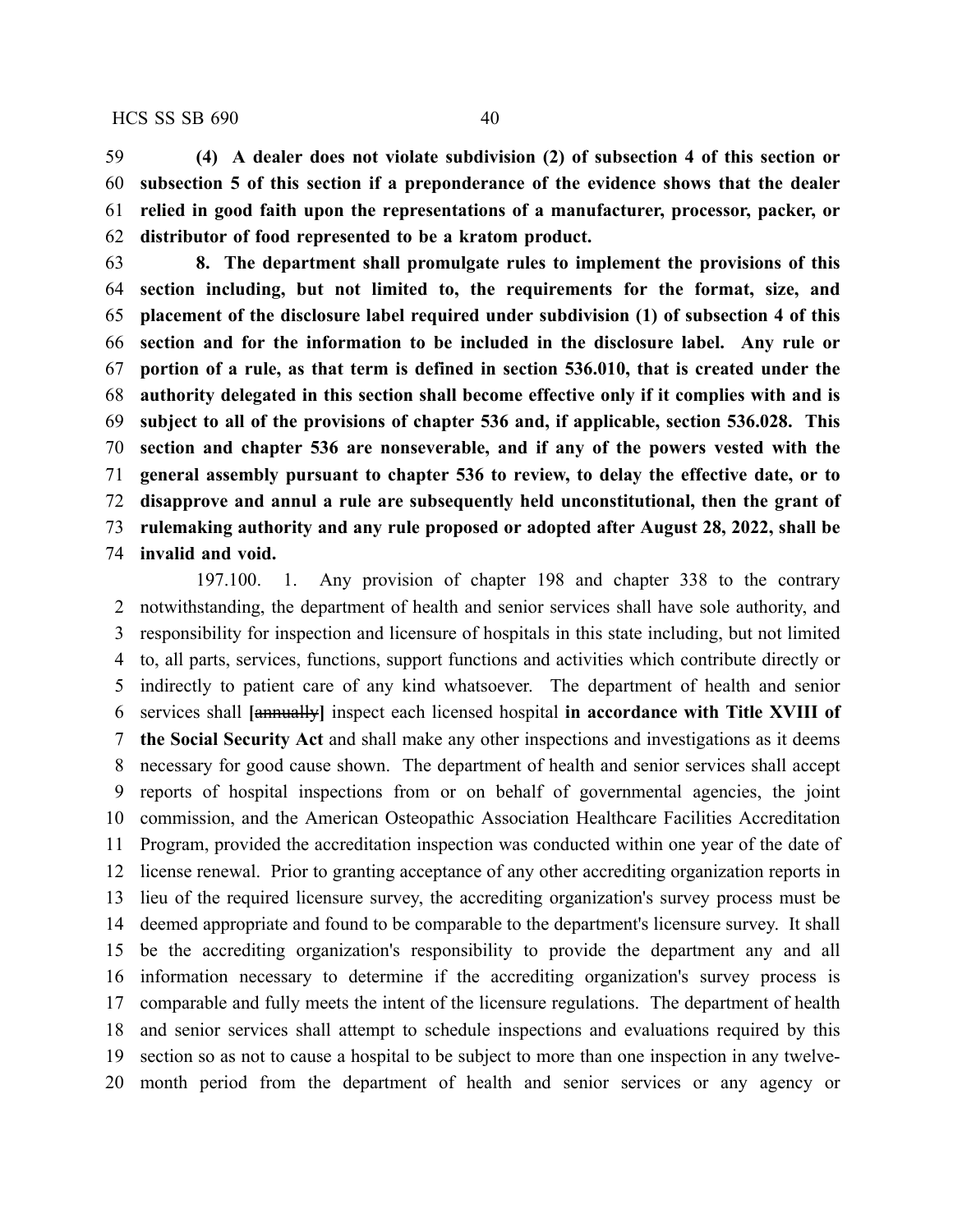accreditation organization the reports of which are accepted for licensure purposes pursuant to

this section, except for good cause shown.

23 2. Other provisions of law to the contrary notwithstanding, the department of health and senior services shall be the only state agency to determine life safety and building codes for hospitals defined or licensed pursuant to the provisions of this chapter, including but not limited to sprinkler systems, smoke detection devices and other fire safety-related matters so long as any new standards shall apply only to new construction.

197.256. 1. A hospice shall apply for renewal of its certificate not less than once every twelve months. In addition, such hospice shall apply for renewal not less than thirty days before any change in ownership or management of the hospice. Such application shall be accompanied by the appropriate fee as set forth in subsection 1 of section 197.254. Application shall be made upon a form prescribed by the department.

 2. Upon receipt of the application and fee, if a fee is required, the department **[**shall**] may** conduct a survey to evaluate the quality of services rendered by an applicant for renewal. The department shall **inspect each licensed facility in accordance with Title XVIII of the**

 **Social Security Act and** approve the application and renew the certificate of any applicant which is in compliance with sections 197.250 to 197.280 and the rules made pursuant thereto

and which passes the department's survey.

 3. The certificate of any hospice which has not been renewed as required by this section shall be void.

 4. The department shall require all certificated hospices to submit statistical reports. The content, format, and frequency of such reports shall be prescribed by the department.

197.258. 1. In addition to any survey pursuant to sections 197.250 to 197.280, the department may make such surveys as it deems necessary during normal business hours. The department shall survey every hospice **[**not less than once annually**] in accordance with Title XVIII of the Social Security Act**. The hospice shall permit the department's representatives to enter upon any of its business premises during normal business hours for the purpose of a survey.

 2. As a part of its survey of a hospice, the department may visit the home of any client of such hospice with such client's consent.

 3. In lieu of any survey required by sections 197.250 to 197.280, the department may accept in whole or in part the survey of any state or federal agency, or of any professional accrediting agency, if such survey:

(1) Is comparable in scope and method to the department's surveys; and

 (2) Is conducted **[**within one year of initial application**] in accordance with Title XVIII of the Social Security Act** for **initial application** or renewal of the hospice's certificate.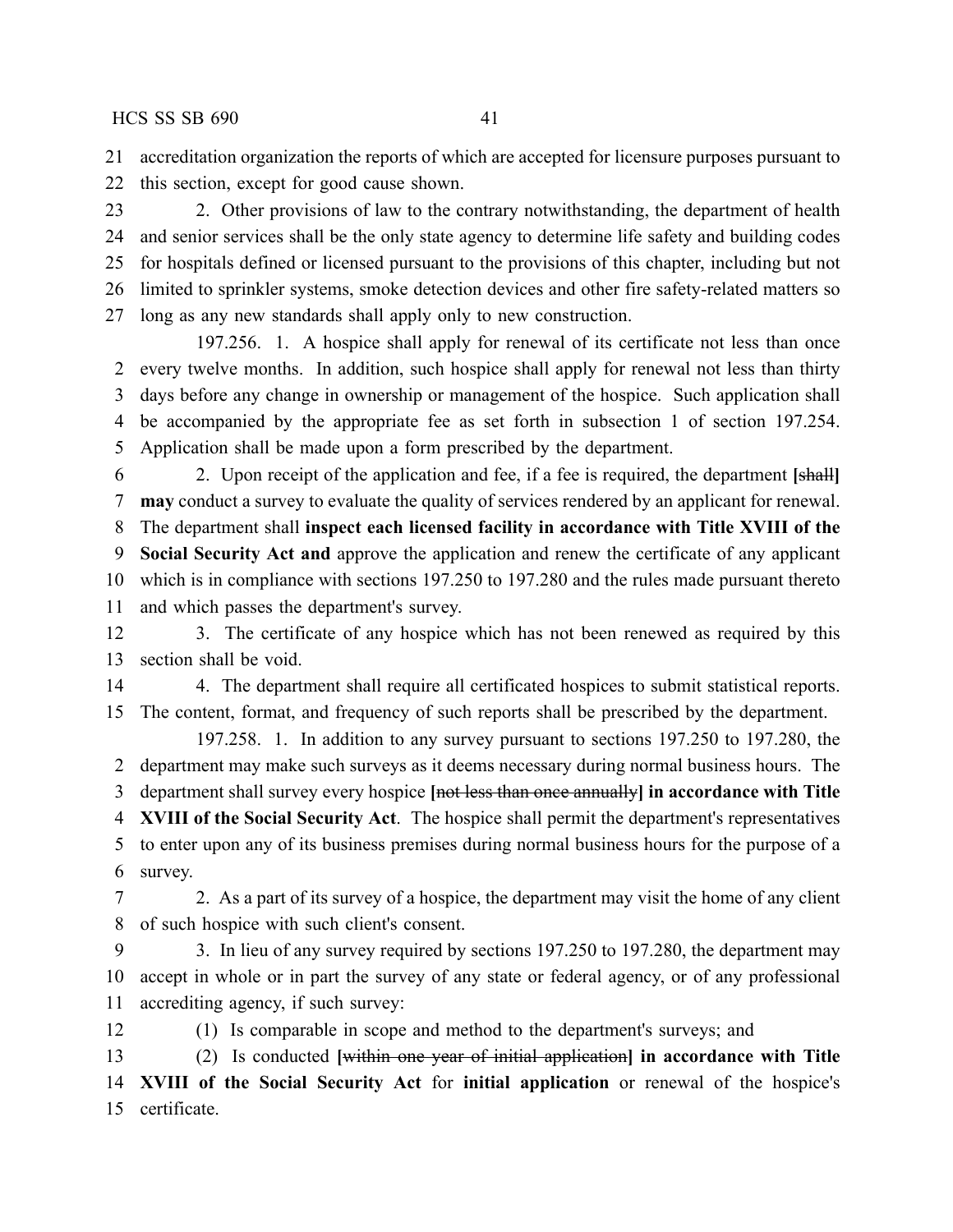4. The department shall not be required to survey any hospice providing service to Missouri residents through an office located in a state bordering Missouri if such bordering state has a reciprocal agreement with Missouri on hospice certification and the area served in Missouri by the agency is contiguous to the area served in the bordering state.

 5. Any hospice which has its parent office in a state which does not have a reciprocal agreement with Missouri on hospice certification shall maintain a branch office in Missouri. Such branch office shall maintain all records required by the department for survey and shall be certificated as a hospice.

197.400. As used in sections 197.400 to 197.475, unless the context otherwise requires, the following terms mean:

 (1) "Council", the home health services advisory council created by sections 197.400 to 197.475;

(2) "Department", the department of health and senior services;

 (3) "Home health agency", a public agency or private organization or a subdivision or subunit of an agency or organization that provides two or more home health services at the residence of a patient according to a **[**physician's**]** written **[**and signed**]** plan of treatment **signed by a physician, nurse practitioner, clinical nurse specialist, or physician assistant**; (4) "Home health services", any of the following items and services provided at the residence of the patient on a part-time or intermittent basis: nursing, physical therapy, speech therapy, occupational therapy, home health aid, or medical social service;

 (5) **"Nurse practitioner, clinical nurse specialist", a person recognized by the state board of nursing pursuant to the provisions of chapter 335 to practice in this state as a nurse practitioner or clinical nurse specialist;**

 **(6)** "Part-time or intermittent basis", the providing of home health services in an interrupted interval sequence on the average of not to exceed three hours in any twenty-four-hour period;

 **[**(6)**] (7)** "Patient's residence", the actual place of residence of the person receiving home health services, including institutional residences as well as individual dwelling units; **[**(7)**] (8)** "Physician", a person licensed by the state board of registration for the

 healing arts pursuant to the provisions of chapter 334 to practice in this state as a physician and surgeon;

 **[**(8)**] (9) "Physician assistant", a person licensed by the state board of registration for the healing arts pursuant to the provisions of chapter 334 to practice in this state as a physician assistant;**

 **(10)** "Plan of treatment", a plan reviewed and signed as often as **[**medically**]** necessary by a physician **[**or**],** podiatrist, **nurse practitioner, clinical nurse specialist, or a physician**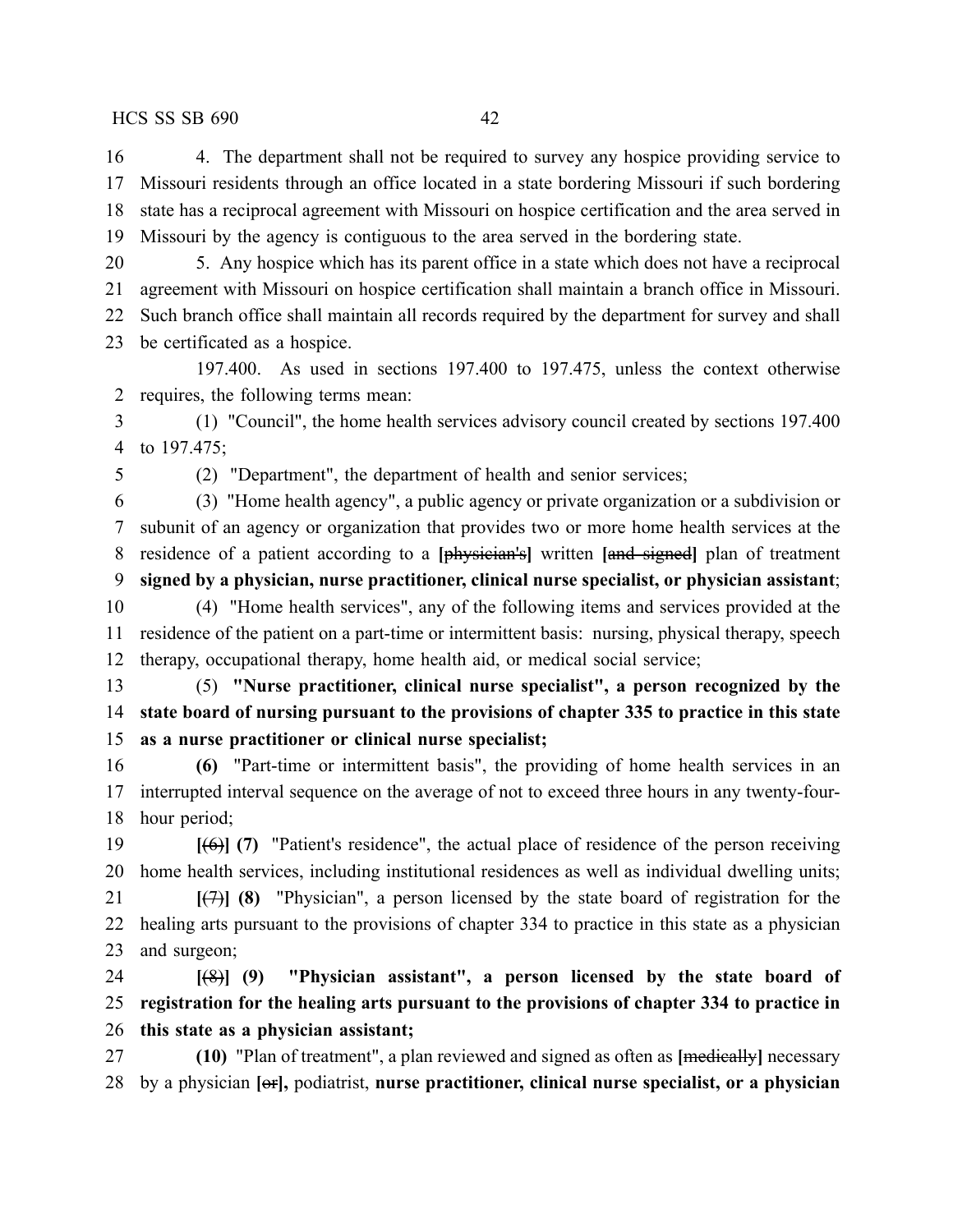**assistant,** not to exceed sixty days in duration, **and reviewed by a physician at least once**

**every six months,** prescribing items and services for an individual patient's condition;

 **[**(9)**] (11)** "Podiatrist", a person licensed by the state board of podiatry pursuant to the provisions of chapter 330 to practice in this state as a podiatrist;

 **[**(10)**] (12)** "Subunit" or "subdivision", any organizational unit of a larger organization which can be clearly defined as a separate entity within the larger structure, which can meet all of the requirements of sections 197.400 to 197.475 independent of the larger organization, which can be held accountable for the care of patients it is serving, and which provides to all patients care and services meeting the standards and requirements of sections 197.400 to 197.475.

197.415. 1. The department shall review the applications and shall issue a license to applicants who have complied with the requirements of sections 197.400 to 197.475 and have received approval of the department.

 2. A license shall be renewed annually upon approval of the department when the following conditions have been met:

 (1) The application for renewal is accompanied by a six-hundred-dollar license fee; (2) The home health agency is in compliance with the requirements established

 pursuant to the provisions of sections 197.400 to 197.475 as evidenced by **[**a survey**] an** inspection by the department which shall occur**[** at least every thirty-six months for agencies 10 that have been in operation thirty-six consecutive months from initial inspection. The 11 frequency of inspections for agencies in operation at least thirty six consecutive months from the initial inspection shall be determined by such factors as number of complaints received and changes in management, supervision or ownership. The frequency of each survey inspection for any agency in operation less than thirty-six consecutive months from the initial

inspection shall occur and be conducted at least every twelve months**] in accordance with**

**Title XVIII of the Social Security Act**;

 (3) The application is accompanied by a statement of any changes in the information previously filed with the department pursuant to section 197.410.

 3. Each license shall be issued only for the home health agency listed in the application. Licenses shall be posted in a conspicuous place in the main offices of the licensed home health agency.

22 4. In lieu of any survey required by sections 197.400 to 197.475, the department may accept in whole or in part written reports of the survey of any state or federal agency, or of any professional accrediting agency, if such survey:

(1) Is comparable in scope and method to the department's surveys; and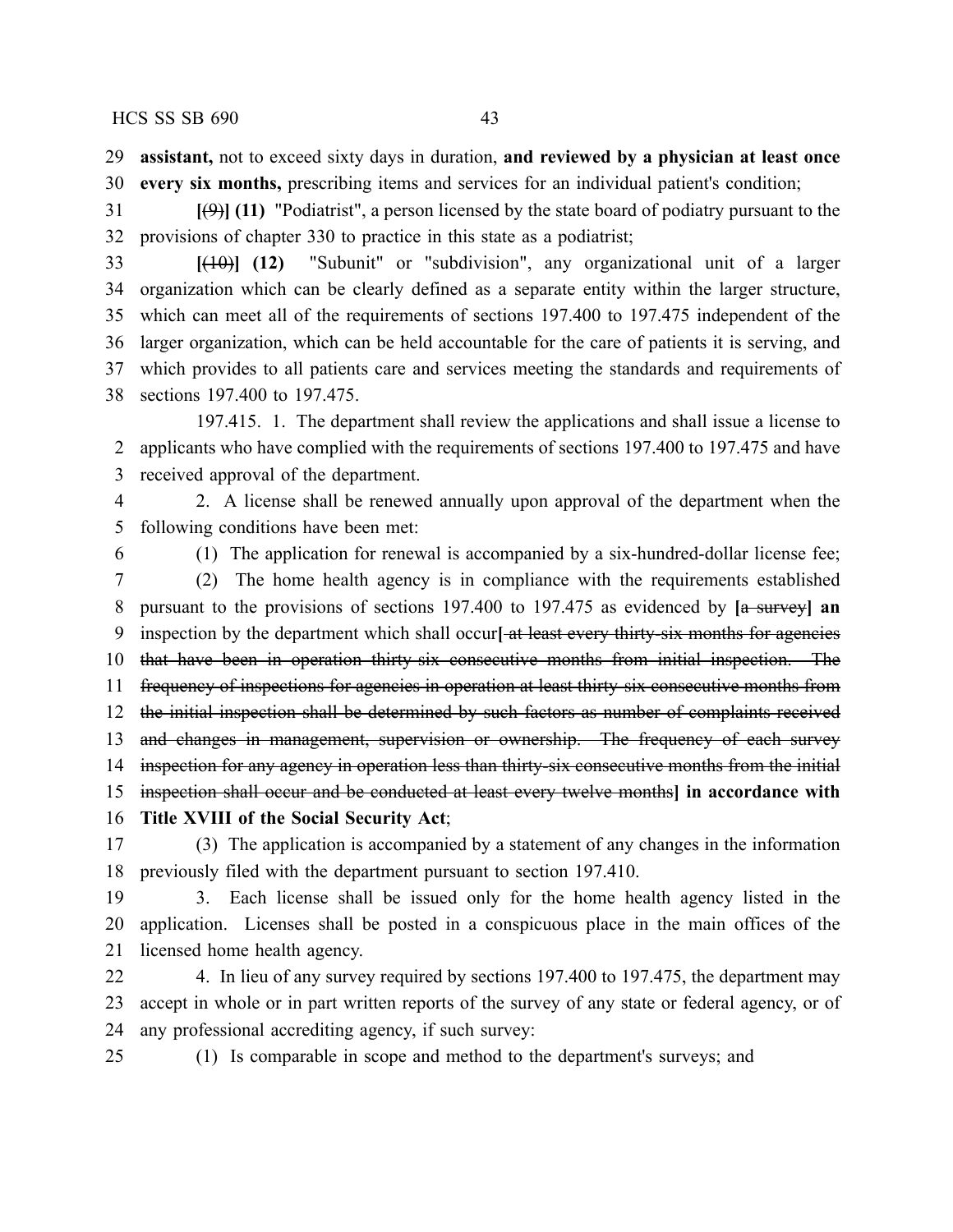(2) Is conducted **[**within one year of initial application or within thirty-six months for the renewal of the home health license**] in accordance with Title XVIII of the Social Security Act** as required by subdivision (2) of subsection 2 of this section.

197.445. 1. The department may adopt reasonable rules and standards necessary to carry out the provisions of sections 197.400 to 197.477. The rules and standards adopted shall not be less than the standards established by the federal government for home health agencies under Title XVIII of the Federal Social Security Act. The reasonable rules and standards shall be initially promulgated within one year of September 28, 1983.

 2. The rules and standards adopted by the department pursuant to the provisions of sections 197.400 to 197.477 shall apply to all health services covered by sections 197.400 to 197.477 rendered to any patient being served by a home health agency regardless of source of payment for the service, patient's condition, or place of residence, at which the home health services are ordered by the physician **[**or**],** podiatrist**, nurse practitioner, clinical nurse specialist, or physician assistant**. No rule or portion of a rule promulgated pursuant to the authority of sections 197.400 to 197.477 shall become effective unless it has been promulgated pursuant to the provisions of section 536.024.

198.006. As used in sections 198.003 to 198.186, unless the context clearly indicates otherwise, the following terms mean:

(1) "Abuse", the infliction of physical, sexual, or emotional injury or harm;

 (2) "Activities of daily living" or "ADL", one or more of the following activities of daily living:

# (a) Eating;

- (b) Dressing;
- (c) Bathing;
- (d) Toileting;
- (e) Transferring; and
- (f) Walking;
- (3) "Administrator", the person who is in general administrative charge of a facility;
- (4) "Affiliate":
- (a) With respect to a partnership, each partner thereof;

 (b) With respect to a limited partnership, the general partner and each limited partner with an interest of five percent or more in the limited partnership;

 (c) With respect to a corporation, each person who owns, holds or has the power to vote five percent or more of any class of securities issued by the corporation, and each officer and director;

 (d) With respect to a natural person, any parent, child, sibling, or spouse of that person;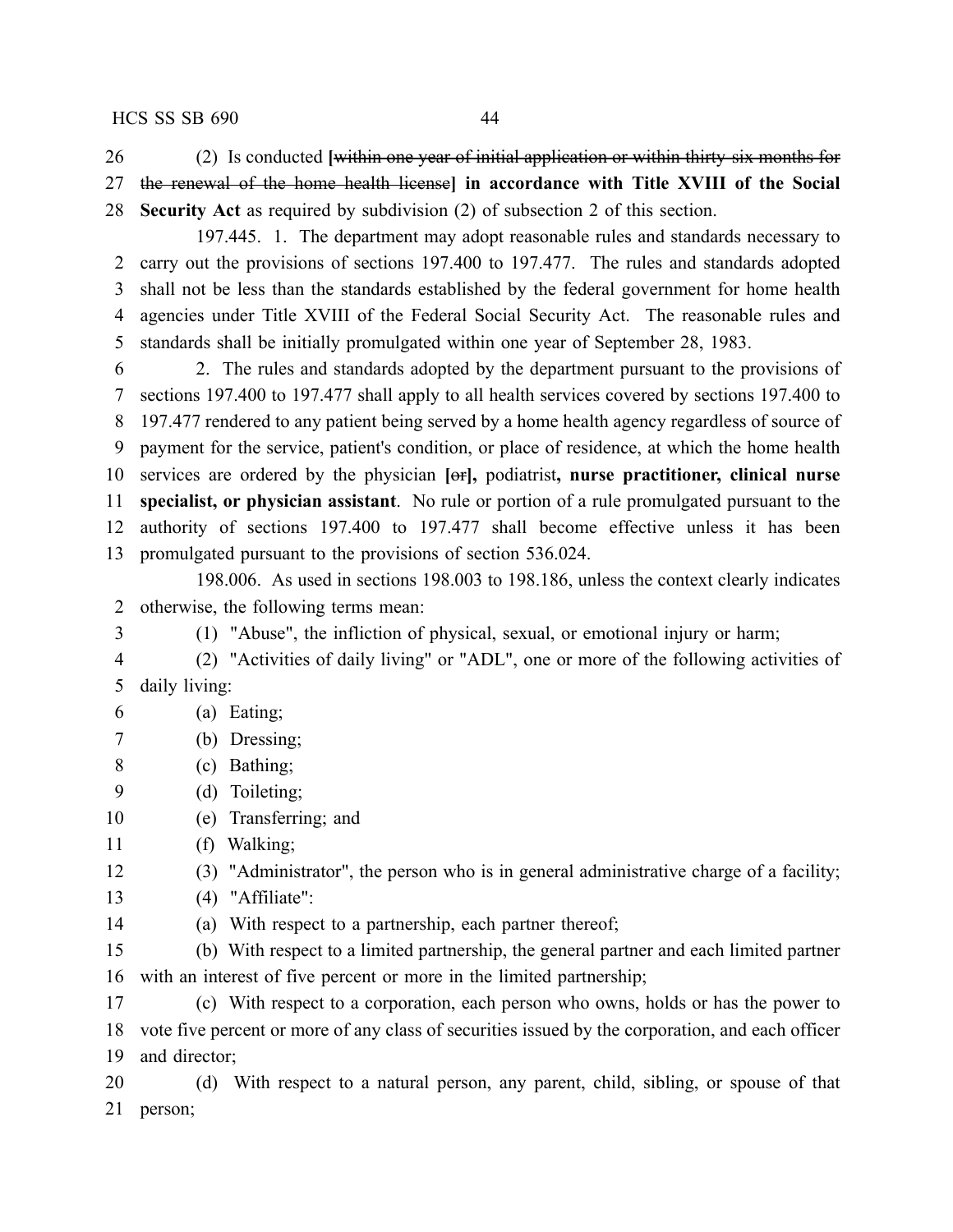(5) "Appropriately trained and qualified individual", an individual who is licensed or registered with the state of Missouri in a health care-related field or an individual with a degree in a health care-related field or an individual with a degree in a health care, social services, or human services field or an individual licensed under chapter 344 and who has received facility orientation training under 19 CSR **[**30-86042(18)**] 30-86.047**, and dementia training under section 192.2000 and twenty-four hours of additional training, approved by the department, consisting of definition and assessment of activities of daily living, assessment of cognitive ability, service planning, and interview skills;

 (6) "Assisted living facility", any premises, other than a residential care facility, intermediate care facility, or skilled nursing facility, that is utilized by its owner, operator, or manager to provide twenty-four-hour care and services and protective oversight to three or more residents who are provided with shelter, board, and who may need and are provided with the following:

 (a) Assistance with any activities of daily living and any instrumental activities of daily living;

(b) Storage, distribution, or administration of medications; and

 (c) Supervision of health care under the direction of a licensed physician, provided that such services are consistent with a social model of care;

 Such term shall not include a facility where all of the residents are related within the fourth degree of consanguinity or affinity to the owner, operator, or manager of the facility;

 (7) "Community-based assessment", documented basic information and analysis provided by appropriately trained and qualified individuals describing an individual's abilities and needs in activities of daily living, instrumental activities of daily living, vision/hearing, nutrition, social participation and support, and cognitive functioning using an assessment tool approved by the department of health and senior services that is designed for community-based services and that is not the nursing home minimum data set;

 (8) "Dementia", a general term for the loss of thinking, remembering, and reasoning so severe that it interferes with an individual's daily functioning, and may cause symptoms that include changes in personality, mood, and behavior;

(9) "Department", the Missouri department of health and senior services;

 (10) "Emergency", a situation, physical condition or one or more practices, methods or operations which presents imminent danger of death or serious physical or mental harm to residents of a facility;

 (11) "Facility", any residential care facility, assisted living facility, intermediate care facility, or skilled nursing facility;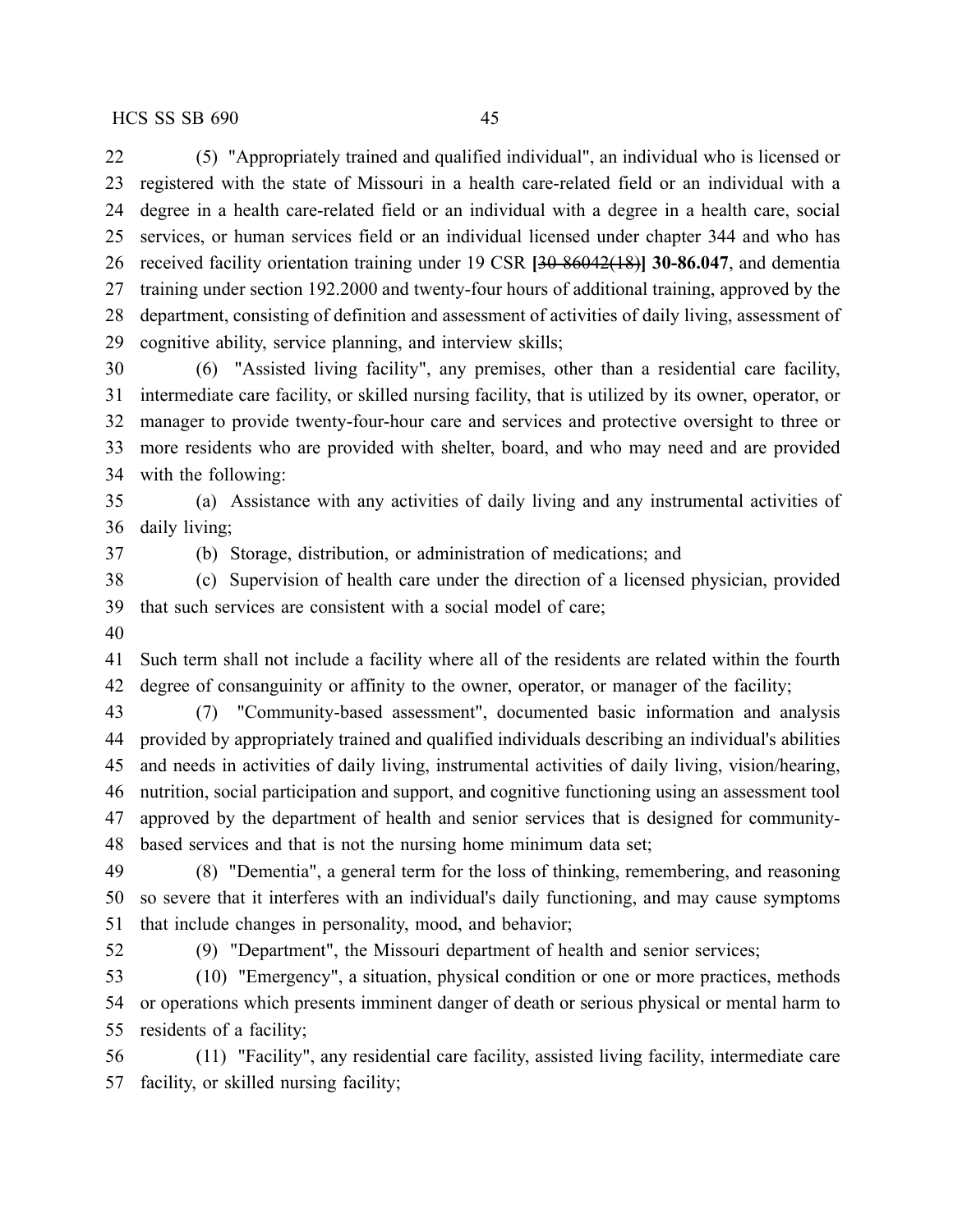(12) "Health care provider", any person providing health care services or goods to residents and who receives funds in payment for such goods or services under Medicaid;

 (13) "Instrumental activities of daily living", or "IADL", one or more of the following activities:

- (a) Preparing meals;
- (b) Shopping for personal items;
- (c) Medication management;
- (d) Managing money;
- (e) Using the telephone;
- (f) Housework; and
- (g) Transportation ability;

 (14) "Intermediate care facility", any premises, other than a residential care facility, assisted living facility, or skilled nursing facility, which is utilized by its owner, operator, or manager to provide twenty-four-hour accommodation, board, personal care, and basic health and nursing care services under the daily supervision of a licensed nurse and under the direction of a licensed physician to three or more residents dependent for care and supervision and who are not related within the fourth degree of consanguinity or affinity to the owner, operator or manager of the facility;

 (15) "Manager", any person other than the administrator of a facility who contracts or otherwise agrees with an owner or operator to supervise the general operation of a facility, providing such services as hiring and training personnel, purchasing supplies, keeping financial records, and making reports;

 (16) "Medicaid", medical assistance under section 208.151, et seq., in compliance with Title XIX, Public Law 89-97, 1965 amendments to the Social Security Act (42 U.S.C. 301, et seq.), as amended;

 (17) "Neglect", the failure to provide, by those responsible for the care, custody, and control of a resident in a facility, the services which are reasonable and necessary to maintain the physical and mental health of the resident, when such failure presents either an imminent danger to the health, safety or welfare of the resident or a substantial probability that death or serious physical harm would result;

 (18) "Operator", any person licensed or required to be licensed under the provisions of sections 198.003 to 198.096 in order to establish, conduct or maintain a facility;

 (19) "Owner", any person who owns an interest of five percent or more in: (a) The land on which any facility is located;

(b) The structure or structures in which any facility is located;

 (c) Any mortgage, contract for deed, or other obligation secured in whole or in part by the land or structure in or on which a facility is located; or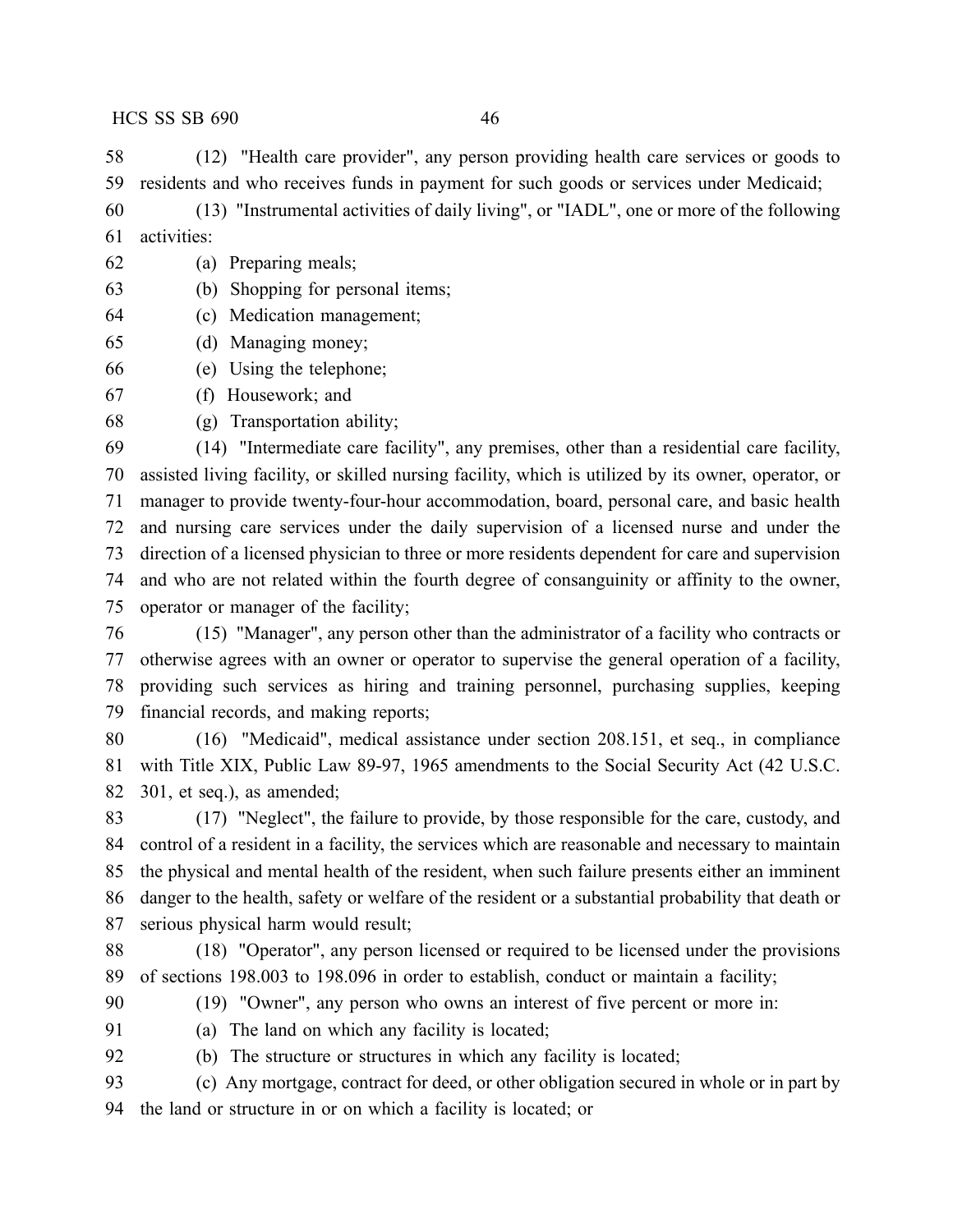(d) Any lease or sublease of the land or structure in or on which a facility is located. 

 Owner does not include a holder of a debenture or bond purchased at public issue nor does it include any regulated lender unless the entity or person directly or through a subsidiary operates a facility;

 (20) "Protective oversight", an awareness twenty-four hours a day of the location of a resident, the ability to intervene on behalf of the resident, the supervision of nutrition, medication, or actual provisions of care, and the responsibility for the welfare of the resident, except where the resident is on voluntary leave;

 (21) "Resident", a person who by reason of aging, illness, disease, or physical or mental infirmity receives or requires care and services furnished by a facility and who resides or boards in or is otherwise kept, cared for, treated or accommodated in such facility for a period exceeding twenty-four consecutive hours;

 (22) "Residential care facility", any premises, other than an assisted living facility, intermediate care facility, or skilled nursing facility, which is utilized by its owner, operator or manager to provide twenty-four-hour care to three or more residents, who are not related within the fourth degree of consanguinity or affinity to the owner, operator, or manager of the facility and who need or are provided with shelter, board, and with protective oversight, which may include storage and distribution or administration of medications and care during short-term illness or recuperation, except that, for purposes of receiving supplemental welfare assistance payments under section 208.030, only any residential care facility licensed as a residential care facility II immediately prior to August 28, 2006, and that continues to meet such licensure requirements for a residential care facility II licensed immediately prior to August 28, 2006, shall continue to receive after August 28, 2006, the payment amount allocated immediately prior to August 28, 2006, for a residential care facility II under section 208.030;

 (23) "Skilled nursing facility", any premises, other than a residential care facility, an assisted living facility, or an intermediate care facility, which is utilized by its owner, operator or manager to provide for twenty-four-hour accommodation, board and skilled nursing care and treatment services to at least three residents who are not related within the fourth degree of consanguinity or affinity to the owner, operator or manager of the facility. Skilled nursing care and treatment services are those services commonly performed by or under the supervision of a registered professional nurse for individuals requiring twenty-four-hours-a- day care by licensed nursing personnel including acts of observation, care and counsel of the aged, ill, injured or infirm, the administration of medications and treatments as prescribed by a licensed physician or dentist, and other nursing functions requiring substantial specialized judgment and skill;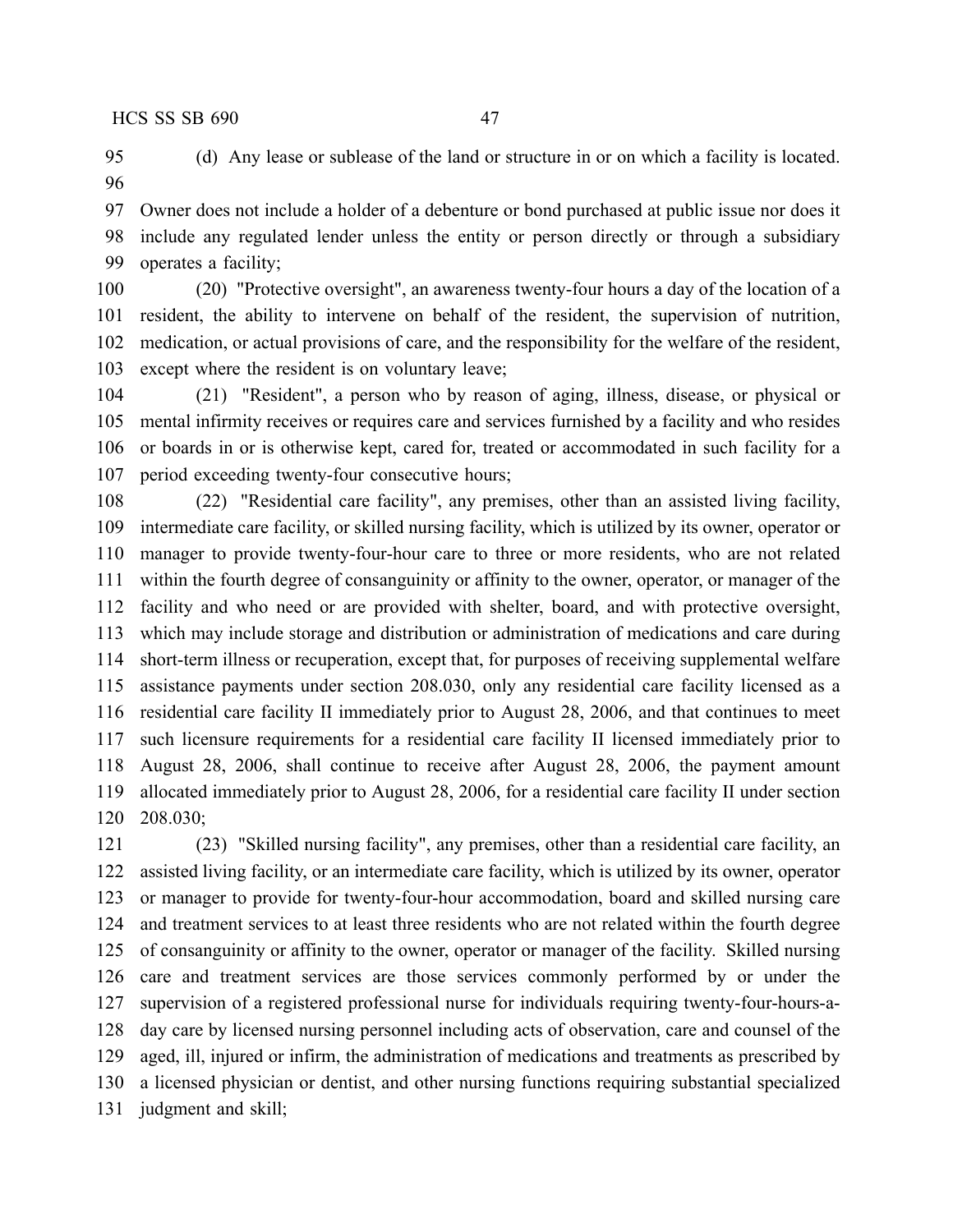(24) "Social model of care", long-term care services based on the abilities, desires, and functional needs of the individual delivered in a setting that is more home-like than institutional and promotes the dignity, individuality, privacy, independence, and autonomy of the individual. Any facility licensed as a residential care facility II prior to August 28, 2006, shall qualify as being more home-like than institutional with respect to construction and physical plant standards;

(25) "Vendor", any person selling goods or services to a health care provider;

(26) "Voluntary leave", an off-premise leave initiated by:

 (a) A resident that has not been declared mentally incompetent or incapacitated by a court; or

 (b) A legal guardian of a resident that has been declared mentally incompetent or incapacitated by a court.

198.022. 1. Upon receipt of an application for a license to operate a facility, the department shall review the application, investigate the applicant and the statements sworn to in the application for license and conduct any necessary inspections. A license shall be issued if the following requirements are met:

(1) The statements in the application are true and correct;

 (2) The facility and the operator are in substantial compliance with the provisions of sections 198.003 to 198.096 and the standards established thereunder;

(3) The applicant has the financial capacity to operate the facility;

 (4) The administrator of an assisted living facility, a skilled nursing facility, or an intermediate care facility is currently licensed under the provisions of chapter 344;

 (5) Neither the operator nor any principals in the operation of the facility have ever been convicted of a felony offense concerning the operation of a long-term health care facility or other health care facility or ever knowingly acted or knowingly failed to perform any duty which materially and adversely affected the health, safety, welfare or property of a resident, while acting in a management capacity. The operator of the facility or any principal in the operation of the facility shall not be under exclusion from participation in the Title XVIII (Medicare) or Title XIX (Medicaid) program of any state or territory;

 (6) Neither the operator nor any principals involved in the operation of the facility have ever been convicted of a felony in any state or federal court arising out of conduct involving either management of a long-term care facility or the provision or receipt of health care;

(7) All fees due to the state have been paid.

 2. Upon denial of any application for a license, the department shall so notify the applicant in writing, setting forth therein the reasons and grounds for denial.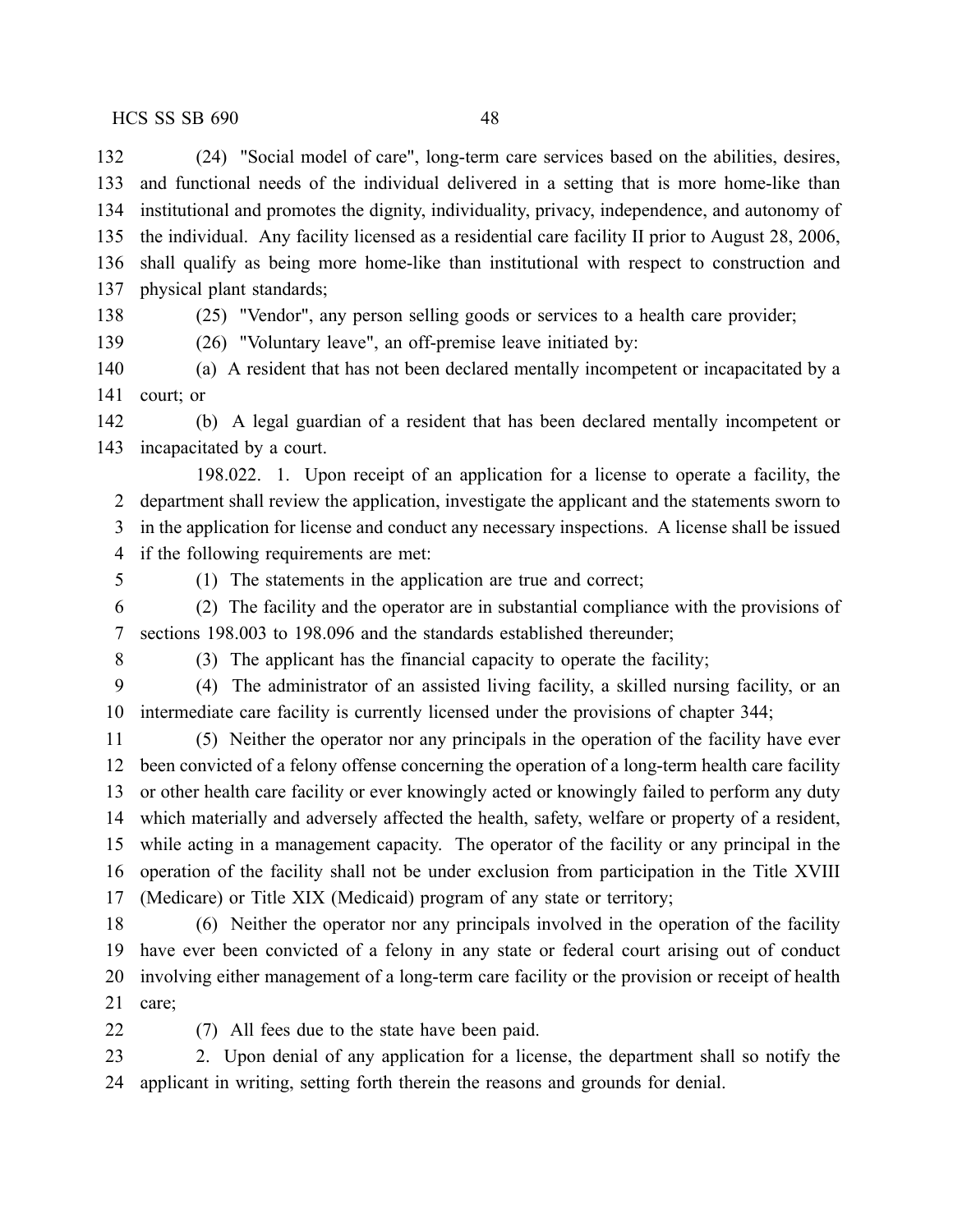3. The department may inspect any facility and any records and may make copies of records, at the facility, at the department's own expense, required to be maintained by sections 198.003 to 198.096 or by the rules and regulations promulgated thereunder at any time if a license has been issued to or an application for a license has been filed by the operator of such facility. Copies of any records requested by the department shall be prepared by the staff of such facility within two business days or as determined by the department. The department shall not remove or disassemble any medical record during any inspection of the facility, but may observe the photocopying or may make its own copies if the facility does not have the technology to make the copies. In accordance with the provisions of section 198.525, the department shall make at least **[**two inspections**] one inspection** per year, **[**at least one of**]** which shall be unannounced to the operator. The department may make such other inspections, announced or unannounced, as it deems necessary to carry out the provisions of sections 198.003 to 198.136.

 4. Whenever the department has reasonable grounds to believe that a facility required to be licensed under sections 198.003 to 198.096 is operating without a license, and the department is not permitted access to inspect the facility, or when a licensed operator refuses to permit access to the department to inspect the facility, the department shall apply to the circuit court of the county in which the premises is located for an order authorizing entry for such inspection, and the court shall issue the order if it finds reasonable grounds for inspection or if it finds that a licensed operator has refused to permit the department access to inspect the facility.

 5. Whenever the department is inspecting a facility in response to an application from an operator located outside of Missouri not previously licensed by the department, the department may request from the applicant the past five years compliance history of all facilities owned by the applicant located outside of this state.

198.026. 1. Whenever a duly authorized representative of the department finds upon an inspection of a facility that it is not in compliance with the provisions of sections 198.003 to 198.096 and the standards established thereunder, the operator or administrator shall be informed of the deficiencies in an exit interview conducted with the operator or administrator, or his or her designee. The department shall inform the operator or administrator, in writing, of any violation of a class I standard at the time the determination is made. A written report shall be prepared of any deficiency for which there has not been prompt remedial action, and a copy of such report and a written correction order shall be sent to the operator or administrator by **[**certified mail or other**] a** delivery service that provides a dated receipt of delivery **[**at the facility address**]** within ten working days after the inspection, stating separately each deficiency and the specific statute or regulation violated.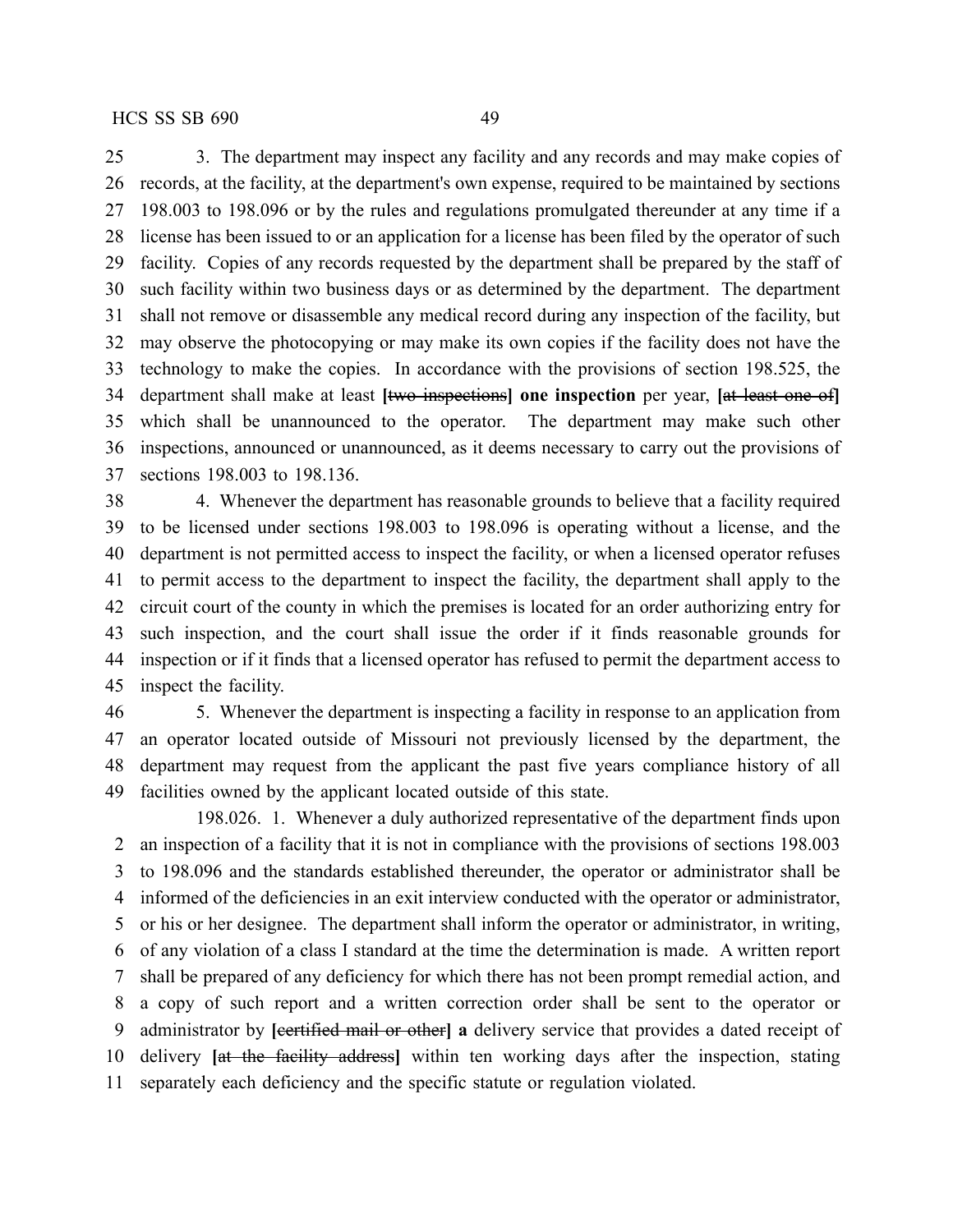12 2. The operator or administrator shall have five working days following receipt of a written report and correction order regarding a violation of a class I standard and ten working days following receipt of the report and correction order regarding violations of class II or class III standards to request any conference and to submit a plan of correction for the department's approval which contains specific dates for achieving compliance. Within five working days after receiving a plan of correction regarding a violation of a class I standard and within ten working days after receiving a plan of correction regarding a violation of a class II or III standard, the department shall give its written approval or rejection of the plan. If there was a violation of any class I standard, immediate corrective action shall be taken by the operator or administrator and a written plan of correction shall be submitted to the department. The department shall give its written approval or rejection of the plan and if the plan is acceptable, a reinspection shall be conducted within twenty calendar days of the exit interview to determine if deficiencies have been corrected. If there was a violation of any class II standard and the plan of correction is acceptable, an unannounced reinspection shall be conducted between forty and ninety calendar days from the date of the exit conference to determine the status of all previously cited deficiencies. If there was a violation of class III standards sufficient to establish that the facility was not in substantial compliance, an unannounced reinspection shall be conducted within one hundred twenty days of the exit interview to determine the status of previously identified deficiencies.

 3. If, following the reinspection, the facility is found not in substantial compliance with sections 198.003 to 198.096 and the standards established thereunder or the operator is not correcting the noncompliance in accordance with the approved plan of correction, the 34 department shall issue a notice of noncompliance, which shall be sent by [eertified mail or other**] a** delivery service that provides a dated receipt of delivery to **[**each person disclosed to be an owner or**] the** operator **or administrator** of the facility, according to the most recent information or documents on file with the department.

 4. The notice of noncompliance shall inform the operator or administrator that the department may seek the imposition of any of the sanctions and remedies provided for in section 198.067, or any other action authorized by law.

 5. At any time after an inspection is conducted, the operator may choose to enter into a consent agreement with the department to obtain a probationary license. The consent agreement shall include a provision that the operator will voluntarily surrender the license if substantial compliance is not reached in accordance with the terms and deadlines established under the agreement. The agreement shall specify the stages, actions and time span to achieve substantial compliance.

 6. Whenever a notice of noncompliance has been issued, the operator shall post a copy of the notice of noncompliance and a copy of the most recent inspection report in a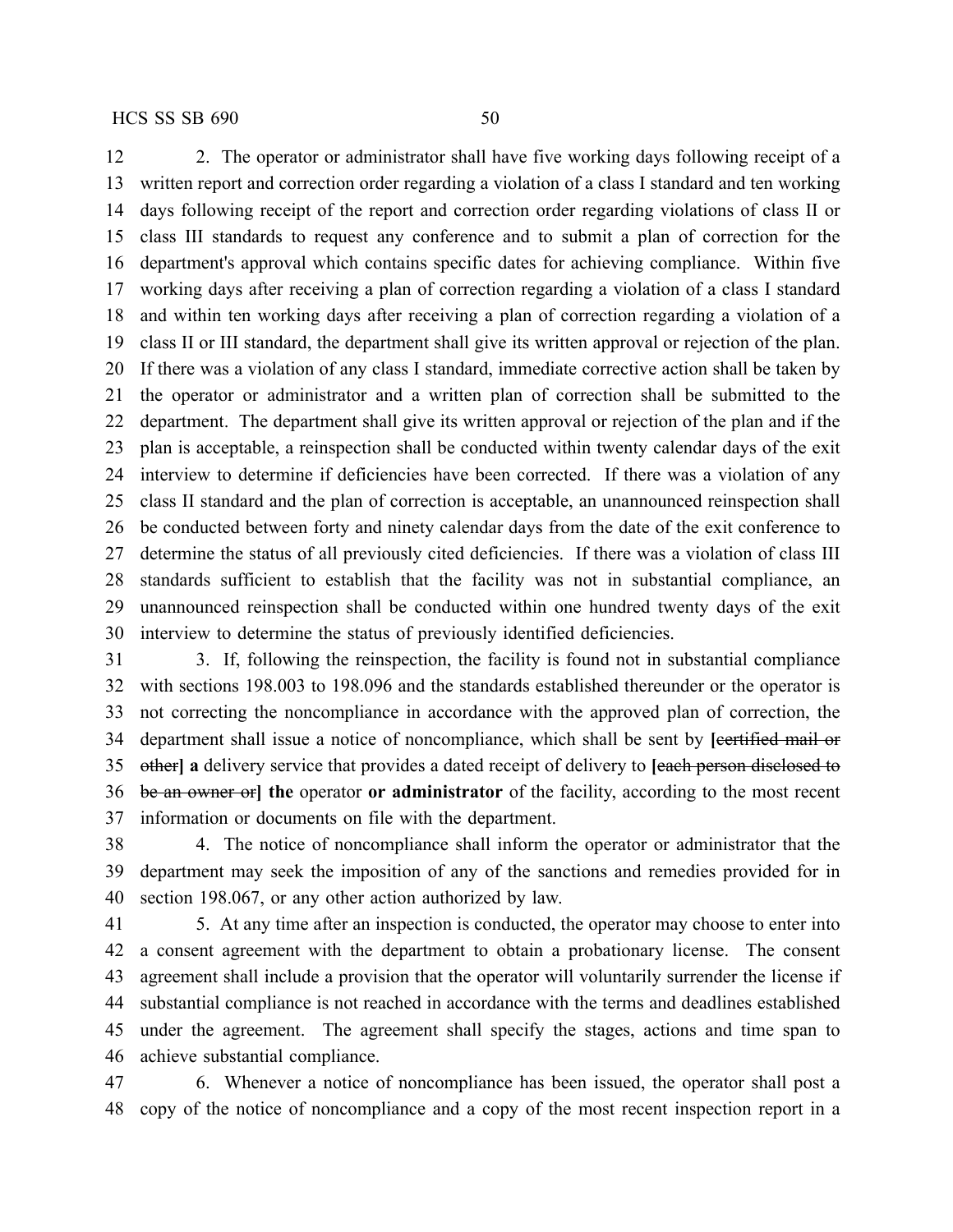conspicuous location in the facility, and the department shall send a copy of the notice of noncompliance to the department of social services, the department of mental health, and any other concerned federal, state or local governmental agencies.

198.036. 1. The department may revoke a license in any case in which it finds that: (1) The operator failed or refused to comply with class I or II standards, as established by the department pursuant to section 198.085; or failed or refused to comply with class III standards as established by the department pursuant to section 198.085, where the aggregate effect of such noncompliances presents either an imminent danger to the health, safety or welfare of any resident or a substantial probability that death or serious physical harm would result;

 (2) The operator refused to allow representatives of the department to inspect the facility for compliance with standards or denied representatives of the department access to residents and employees necessary to carry out the duties set forth in this chapter and rules promulgated thereunder, except where employees of the facility are in the process of rendering immediate care to a resident of such facility;

 (3) The operator knowingly acted or knowingly omitted any duty in a manner which would materially and adversely affect the health, safety, welfare or property of a resident;

 (4) The operator demonstrated financial incapacity to operate and conduct the facility in accordance with the provisions of sections 198.003 to 198.096;

 (5) The operator or any principals in the operation of the facility have ever been convicted of, or pled guilty or nolo contendere to a felony offense concerning the operation of a long-term health care facility or other health care facility, or ever knowingly acted or knowingly failed to perform any duty which materially and adversely affected the health, safety, welfare, or property of a resident while acting in a management capacity. The operator of the facility or any principal in the operation of the facility shall not be under exclusion from participation in the Title XVIII (Medicare) or Title XIX (Medicaid) program of any state or territory; or

 (6) The operator or any principals involved in the operation of the facility have ever been convicted of or pled guilty or nolo contendere to a felony in any state or federal court arising out of conduct involving either management of a long-term care facility or the provision or receipt of health care.

 2. Nothing in subdivision (2) of subsection 1 of this section shall be construed as allowing the department access to information not necessary to carry out the duties set forth in sections 198.006 to 198.186.

 3. Upon revocation of a license, the director of the department shall so notify the operator in writing, setting forth the reason and grounds for the revocation. Notice of such revocation shall be sent **[**either by certified mail, return receipt requested,**] by a delivery**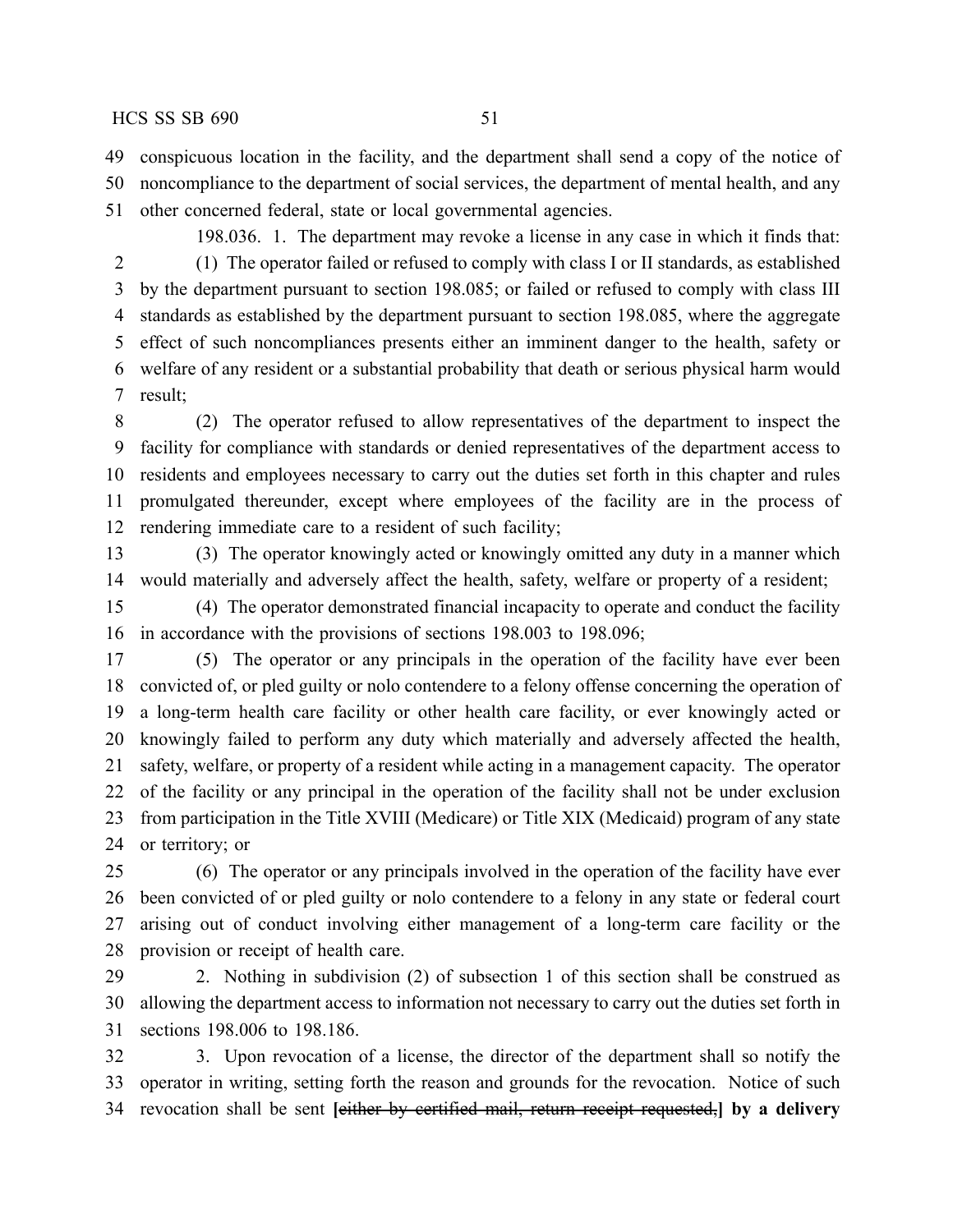**service that provides a dated receipt of delivery** to the operator **[**at the address of the

 facility**] and administrator**, or served personally upon the operator **and administrator**. The department shall provide the operator notice of such revocation at least ten days prior to its

effective date.

198.525. 1. **[**Except as otherwise provided pursuant to section 198.526,**]** In order to comply with sections 198.012 and 198.022, the department of health and senior services shall inspect residential care facilities, assisted living facilities, intermediate care facilities, and skilled nursing **facilities**, including those facilities attached to acute care hospitals at least **[**twice**] once** a year.

 2. The department shall not assign an individual to inspect or survey a long-term care facility licensed under this chapter, for any purpose, in which the inspector or surveyor was an employee of such facility within the preceding two years.

 3. For any inspection or survey of a facility licensed under this chapter, regardless of the purpose, the department shall require every newly hired inspector or surveyor at the time of hiring or, with respect to any currently employed inspector or surveyor as of August 28, 2009, to disclose:

 (1) The name of every Missouri licensed long-term care facility in which he or she has been employed; and

 (2) The name of any member of his or her immediate family who has been employed or is currently employed at a Missouri licensed long-term care facility.

 The disclosures under this subsection shall be disclosed to the department whenever the event giving rise to disclosure first occurs.

 4. For purposes of this section, the phrase "immediate family member" shall mean husband, wife, natural or adoptive parent, child, sibling, stepparent, stepchild, stepbrother, stepsister, father-in-law, mother-in-law, son-in-law, daughter-in-law, brother-in-law, sister-in-law, grandparent or grandchild.

 5. The information called for in this section shall be a public record under the provisions of subdivision (6) of section 610.010.

 6. Any person may notify the department if facts exist that would lead a reasonable person to conclude that any inspector or surveyor has any personal or business affiliation that would result in a conflict of interest in conducting an inspection or survey for a facility. Upon receiving that notice, the department, when assigning an inspector or surveyor to inspect or survey a facility, for any purpose, shall take steps to verify the information and, if the department has probable cause to believe that it is correct, shall not assign the inspector or surveyor to the facility or any facility within its organization so as to avoid an appearance of prejudice or favor to the facility or bias on the part of the inspector or surveyor.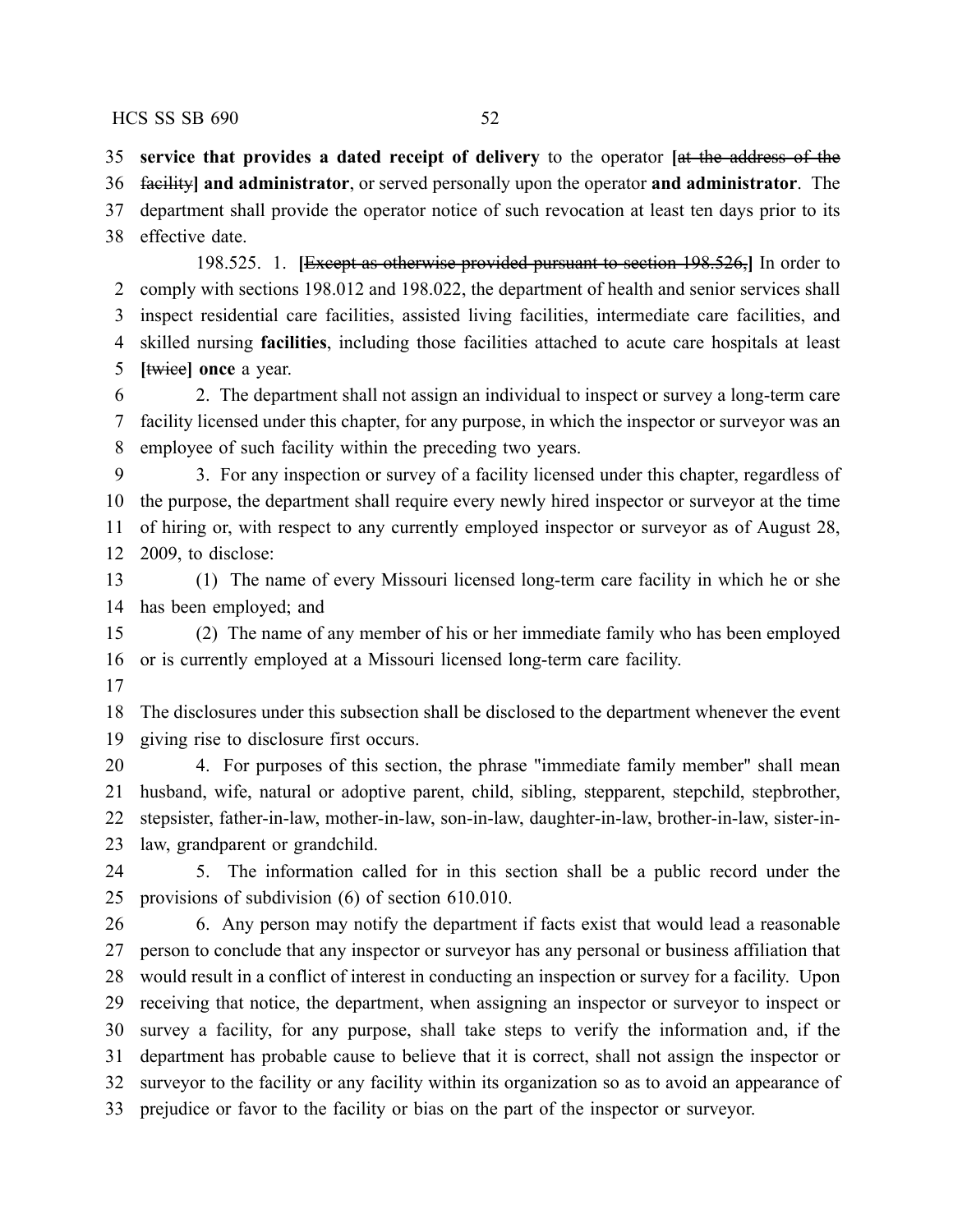198.526. 1. **[**Except as provided in subsection 3 of this section,**]** The department of health and senior services shall inspect all facilities licensed by the department at least **[**twice**] once** each year. Such inspections shall be conducted:

(1) Without the prior notification of the facility; and

 (2) At times of the day, on dates and at intervals which do not permit facilities to anticipate such inspections.

 2. The department shall annually reevaluate the inspection process to ensure the requirements of subsection 1 of this section are met.

 3. **[**The department may reduce the frequency of inspections to once a year if a 10 facility is found to be in substantial compliance. The basis for such determination shall include, but not be limited to, the following:

12 (1) Previous inspection reports;

 (2) The facility's history of compliance with rules promulgated pursuant to this 14 chapter;

(3) The number and severity of complaints received about the facility; and

(4) In the year subsequent to a finding of no class I violations or class II violations,

17 the facility does not have a change in ownership, operator, or, if the department finds it 18 significant, a change in director of nursing.

 4.**]** Information regarding unannounced inspections shall be disclosed to employees of the department on a need-to-know basis only. Any employee of the department who knowingly discloses the time of an unannounced inspection in violation of this section is guilty of a class A misdemeanor and shall have his or her employment immediately terminated.

198.545. 1. This section shall be known and may be cited as the "Missouri Informal Dispute Resolution Act".

2. As used in this section, the following terms shall mean:

 (1) "Deficiency", a facility's failure to meet a participation requirement or standard, whether state or federal, supported by evidence gathered from observation, interview, or record review;

(2) "Department", the department of health and senior services;

(3) "Facility", a long-term care facility licensed under this chapter;

(4) "IDR", informal dispute resolution as provided for in this section;

 (5) "Independent third party", the federally designated Medicare Quality Improvement Organization in this state;

 (6) "Plan of correction", a facility's response to deficiencies which explains how corrective action will be accomplished, how the facility will identify other residents who may be affected by the deficiency practice, what measures will be used or systemic changes made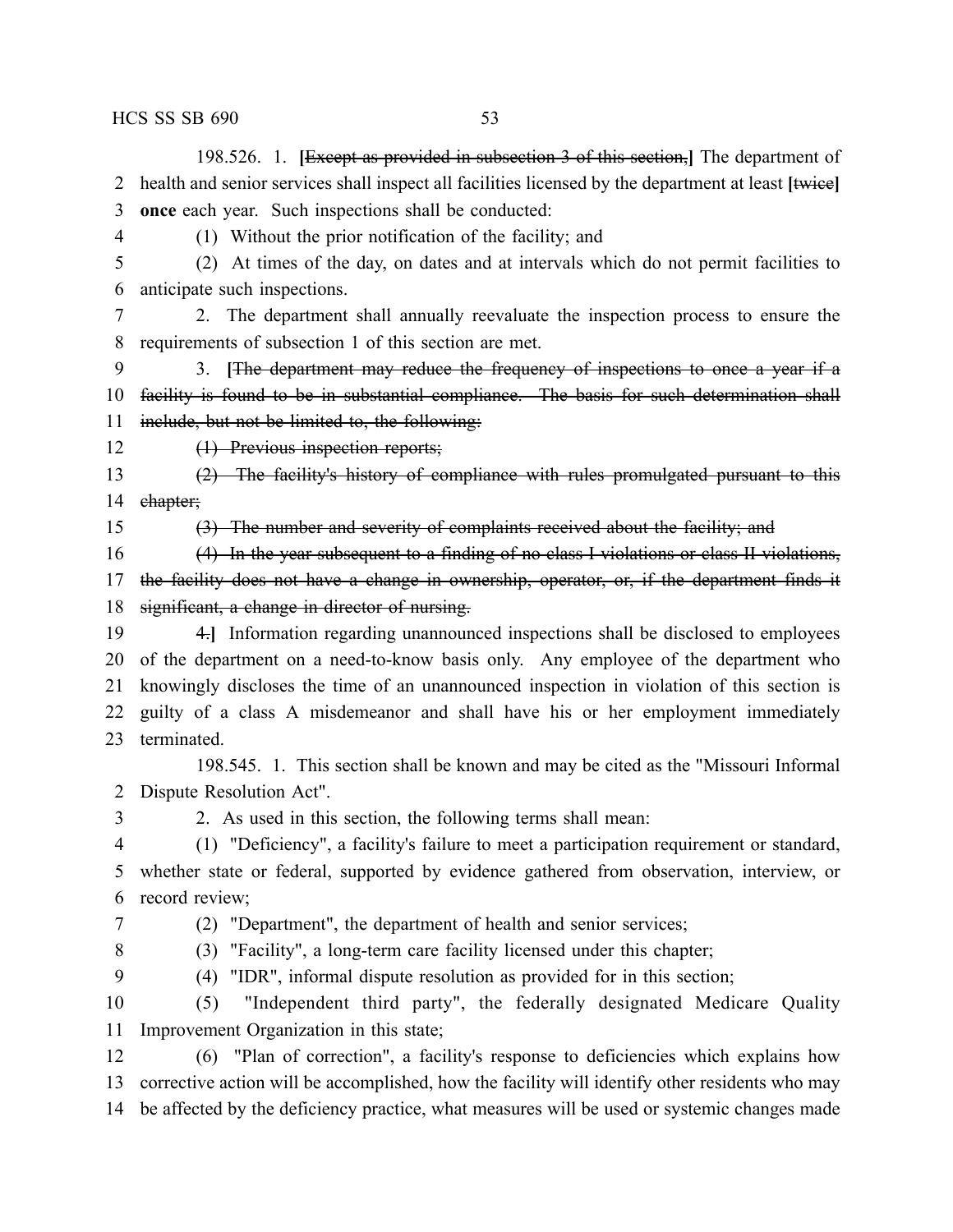to ensure that the deficient practice will not reoccur, and how the facility will monitor to ensure that solutions are sustained;

 (7) "QIO", the federally designated Medicare Quality Improvement Organization in this state.

 3. The department of health and senior services shall contract with an independent third party to conduct informal dispute resolution (IDR) for facilities licensed under this chapter. The IDR process, including conferences, shall constitute an informal administrative process and shall not be construed to be a formal evidentiary hearing. Use of IDR under this section shall not waive the facility's right to pursue further or additional legal actions.

 4. The department shall establish an IDR process to determine whether a cited deficiency as evidenced by a statement of deficiencies against a facility shall be upheld. The department shall promulgate rules to incorporate by reference the provisions of 42 CFR 488.331 regarding the IDR process and to include the following minimum requirements for the IDR process:

 (1) Within ten working days of the end of the survey, the department shall by **[**certified mail**] a delivery service that provides dated receipt of delivery** transmit to the facility a statement of deficiencies committed by the facility. Notification of the availability of an IDR and IDR process shall be included in the transmittal;

 (2) Within ten **[**calendar**] working** days of receipt of the statement of deficiencies, the facility shall return a plan of correction to the department. Within such ten-day period, the facility may request in writing an IDR conference to refute the deficiencies cited in the statement of deficiencies;

 (3) Within ten working days of receipt **of a request** for an IDR conference made by a facility, the QIO shall hold an IDR conference unless otherwise requested by the facility. The IDR conference shall provide the facility with an opportunity to provide additional information or clarification in support of the facility's contention that the deficiencies were erroneously cited. The facility may be accompanied by counsel during the IDR conference. The type of IDR held shall be at the discretion of the facility, but shall be limited to:

(a) A desk review of written information submitted by the facility; or

(b) A telephonic conference; or

 (c) A face-to-face conference held at the headquarters of the QIO or at the facility at the request of the facility.

 If the QIO determines the need for additional information, clarification, or discussion after conclusion of the IDR conference, the department and the facility shall be present.

 5. Within ten days of the IDR conference described in subsection 4 of this section, the QIO shall make a determination, based upon the facts and findings presented, and shall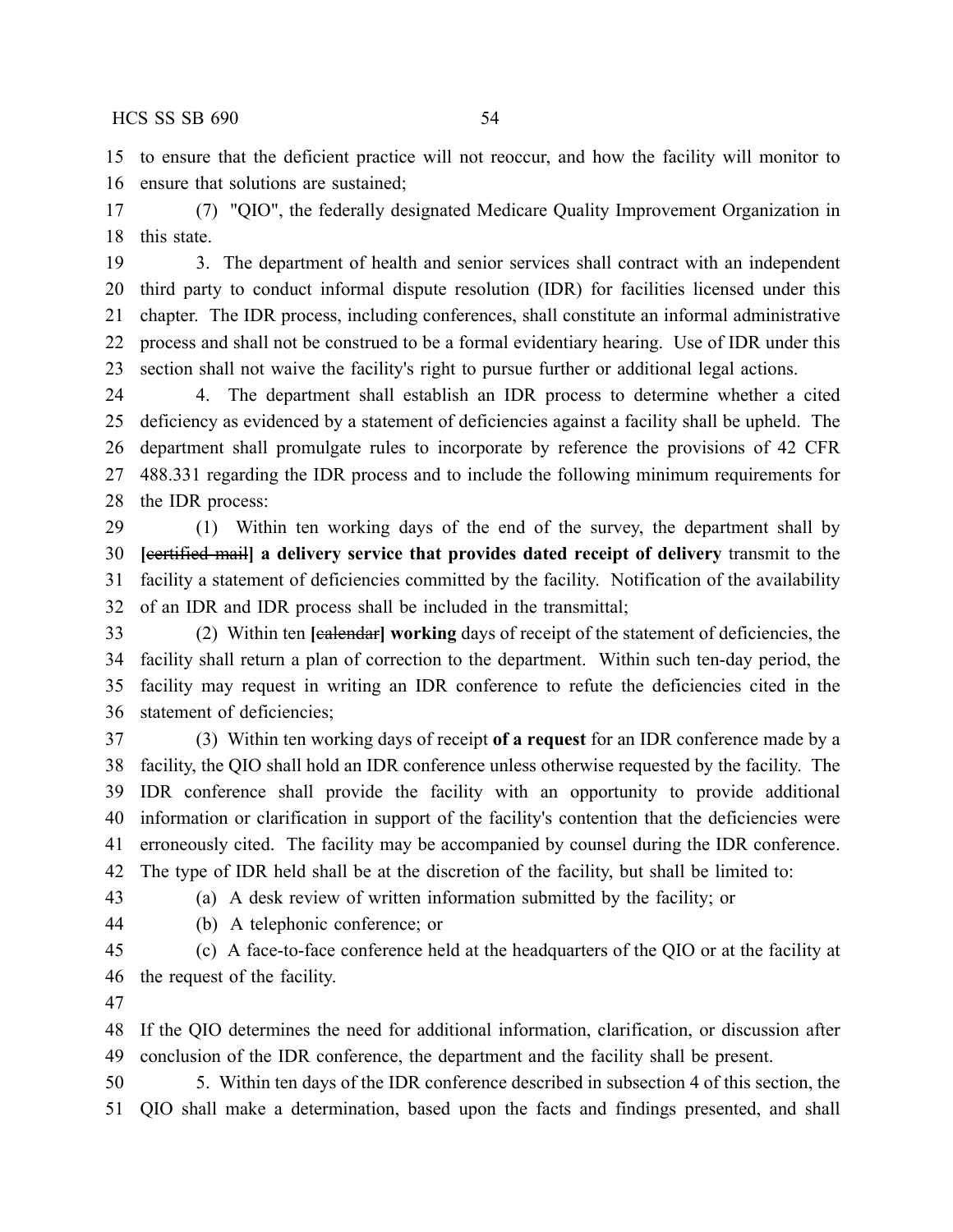transmit the decision and rationale for the outcome in writing to the facility and the department.

 6. If the department disagrees with such determination, the department shall transmit the department's decision and rationale for the reversal of the QIO's decision to the facility within ten calendar days of receiving the QIO's decision.

 7. If the QIO determines that the original statement of deficiencies should be changed as a result of the IDR conference, the department shall transmit a revised statement of deficiencies to the facility with the notification of the determination within ten calendar days of the decision to change the statement of deficiencies.

 8. Within ten calendar days of receipt of the determination made by the QIO and the revised statement of deficiencies, the facility shall submit a plan of correction to the department.

 9. The department shall not post on its website or enter into the Centers for Medicare & Medicaid Services Online Survey, Certification and Reporting System, or report to any other agency, any information about the deficiencies which are in dispute unless the dispute determination is made and the facility has responded with a revised plan of correction, if needed.

 10. Any rule or portion of a rule, as that term is defined in section 536.010, that is created under the authority delegated in this section shall become effective only if it complies with and is subject to all of the provisions of chapter 536 and, if applicable, section 536.028. This section and chapter 536 are nonseverable and if any of the powers vested with the general assembly pursuant to chapter 536 to review, to delay the effective date, or to disapprove and annul a rule are subsequently held unconstitutional, then the grant of rulemaking authority and any rule proposed or adopted after August 28, 2009, shall be invalid and void.

**198.640. As used in sections 198.640 to 198.648, the following terms shall mean: (1) "Controlling person", a business entity, officer, program administrator, or director whose responsibilities include the direction of the management or policies of a supplemental health care services agency. The term "controlling person" also means an individual who, directly or indirectly, beneficially owns an interest in a corporation, partnership, or other business association that is a controlling person;**

**(2) "Department", the department of health and senior services;**

 **(3) "Health care facility", a licensed hospital defined under section 197.020 or a licensed entity defined under subdivision (6), (14), (22), or (23) of section 198.006;**

 **(4) "Health care personnel", any individual licensed, accredited, or certified by the state of Missouri to perform specified health services consistent with state law; (5) "Person", an individual, firm, corporation, partnership, or association;**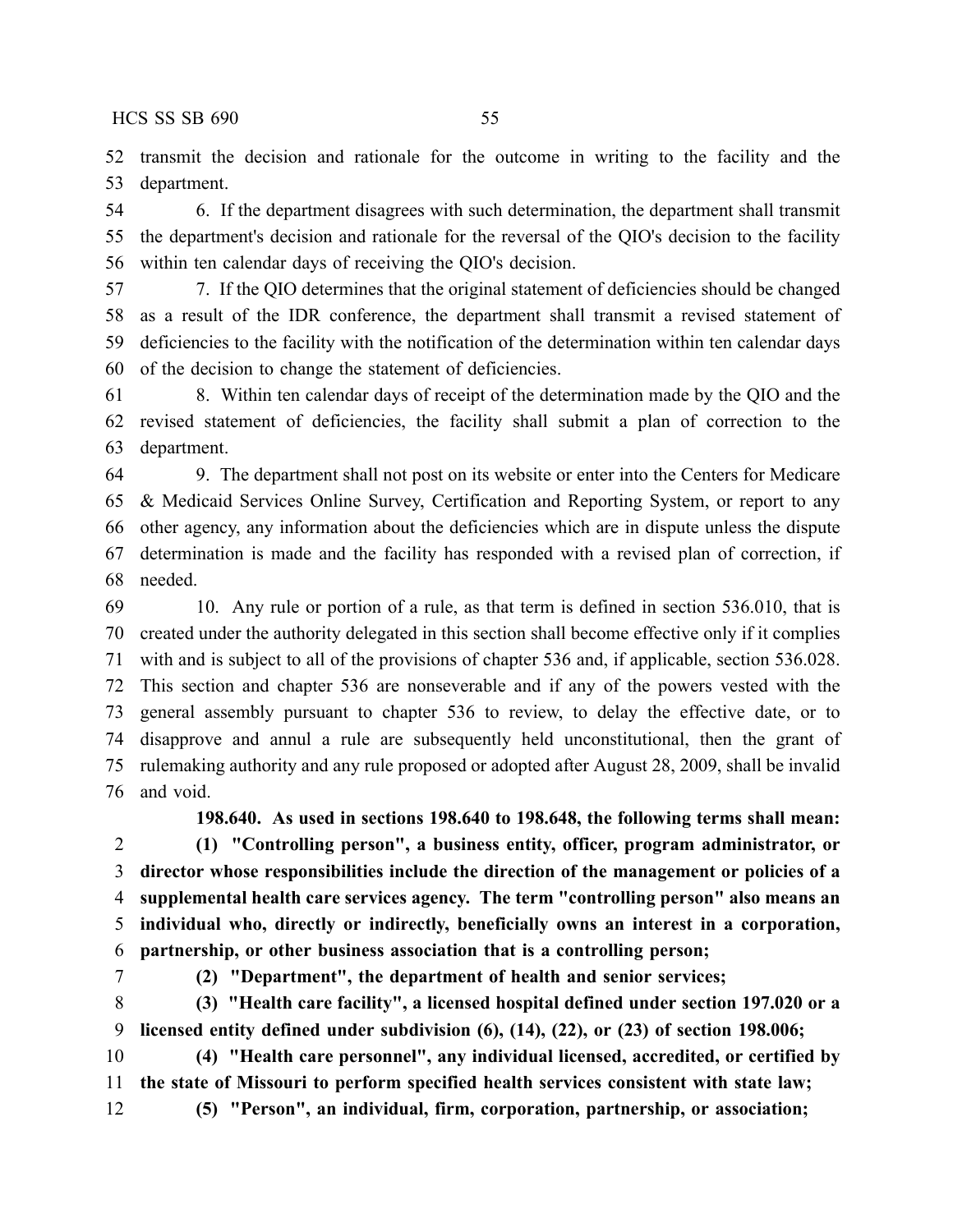**(6) "Supplemental health care services agency" or "agency", a person, firm, corporation, partnership, or association engaged for hire in the business of providing or procuring temporary employment in health care facilities for health care personnel, including a temporary nursing staffing agency as defined in section 383.130, or that operates a digital website or digital smartphone application that facilitates the provision of the engagement of health care personnel and accepts requests for health care personnel through its digital website or digital smartphone application. The term "supplemental health care services agency" or "agency" shall not include an individual who engages, only on his or her own behalf, to provide the individual's services on a temporary basis to health care facilities or a home health agency licensed under section 197.415 and shall not include a person, firm, corporation, partnership, or association engaged in the provision of contracted specialty services by a practitioner as defined under subdivision (4) of section 376.1575, to a hospital as defined under section 197.020, or to other individuals or entities providing health care that are not health care facilities.**

**198.642. 1. A person who operates a supplemental health care services agency shall register annually with the department. Each separate business location of the agency shall have a separate registration with the department. Fees collected under this section shall be deposited in the state treasury and credited to the state general revenue fund.**

 **2. The department shall establish forms and procedures for processing each supplemental health care services agency registration application. An application for agency registration shall include at least the following:**

 **(1) The names and addresses of each person having an ownership interest in the agency;**

 **(2) If the owner is a corporation, copies of the articles of incorporation or articles of association and current bylaws, together with the names and addresses of officers and directors;**

 **(3) Satisfactory proof of compliance with the provisions of sections 198.640 to 198.648;**

 **(4) Any other relevant information that the department determines is necessary to properly evaluate an application for registration;**

 **(5) Policies and procedures that describe how the agency's records will be immediately available at all times to the department upon request; and**

 **(6) A registration fee that may be established in rule by the department as determined to be necessary to meet the expenses of the department for the administration of the provisions of sections 198.640 to 198.648, but in no case shall such fee be more than one thousand dollars.**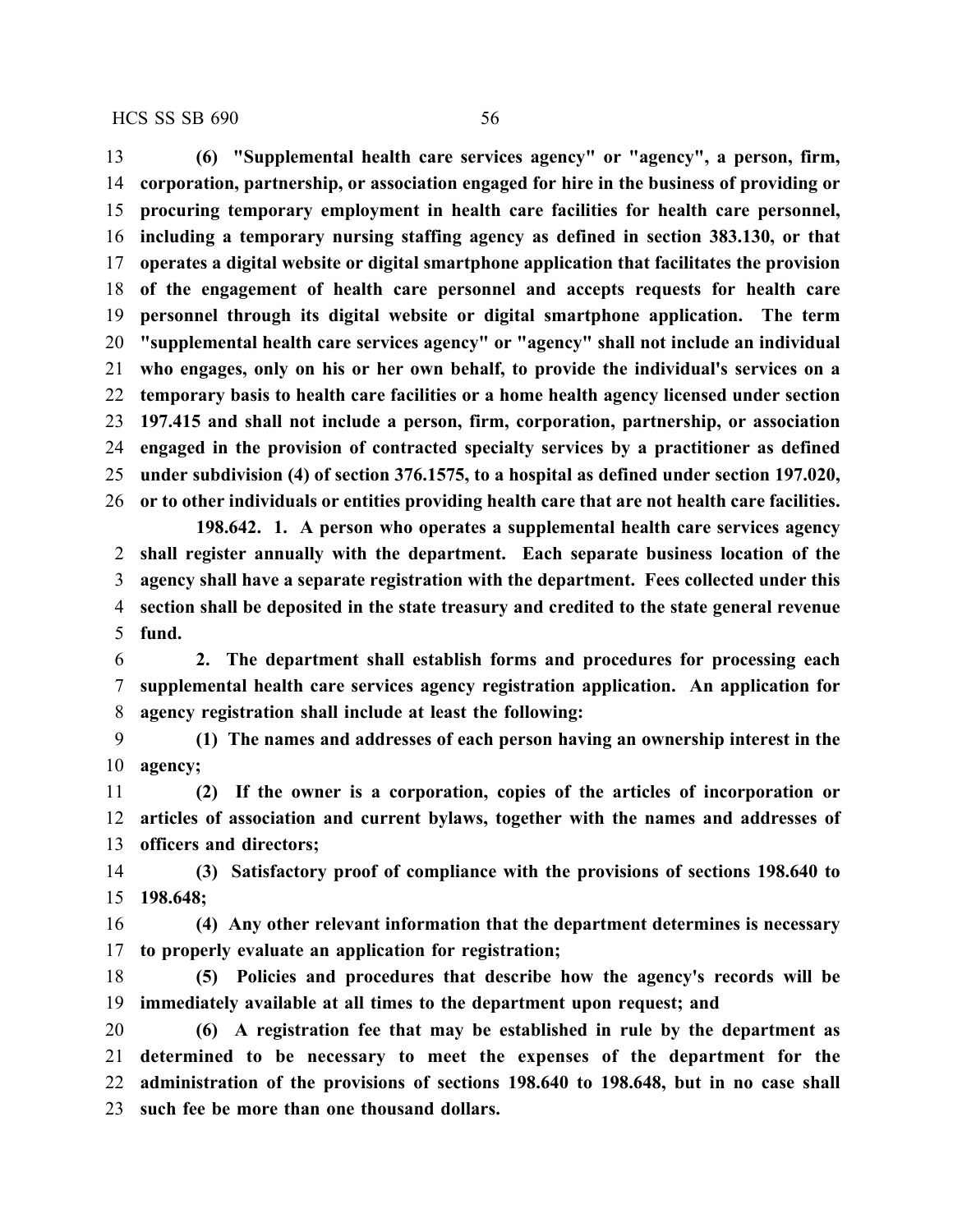**If an agency fails to provide the items required in this subsection to the department, the department shall immediately suspend or refuse to issue the supplemental health care services agency registration. An agency may appeal the department's decision to the administrative hearing commission under chapter 621.**

 **3. A registration issued by the department according to this section shall be effective for a period of one year from the date of its issuance, unless the registration has been revoked or suspended under the provisions of this section or unless the agency is sold or ownership or management is transferred. If an agency is sold or ownership or management is transferred, the registration of the agency shall be void, and the new owner or operator may apply for a new registration.**

 **4. The department shall be responsible for the oversight of supplemental health care services agencies through annual unannounced surveys, complaint investigations, and other actions necessary to ensure compliance with sections 198.640 to 198.648.**

**198.644. 1. Each registered supplemental health care services agency shall be required, as a condition of registration, to meet the following minimum criteria, which may be supplemented by rules promulgated by the department:**

 **(1) Provide to the health care facility to which any temporary health care personnel are supplied documentation that each health care personnel meets all licensing or certification requirements for the position in which the health care personnel will be working and documentation that each health care personnel meets all training and continuing education standards for the position in which the health care personnel will be working for the type of facility or entity with which the health care personnel is placed in compliance with any federal, state, or local requirements;**

 **(2) Comply with all pertinent requirements relating to the health and other qualifications of personnel employed in health care facilities, including requirements related to background checks in sections 192.2490 and 192.2495;**

 **(3) Not restrict in any manner the employment opportunities of its health care personnel;**

 **(4) Carry, or require the health care personnel to carry, and provide proof of medical malpractice insurance to insure against loss, damages, or expenses incident to a claim arising out of the death or injury of any person as the result of negligence or malpractice in the provision of health care services by the agency or by any health care personnel of the agency;**

 **(5) Maintain, and provide proof of, insurance coverage for workers' compensation for all health care personnel provided or procured by the agency or, if**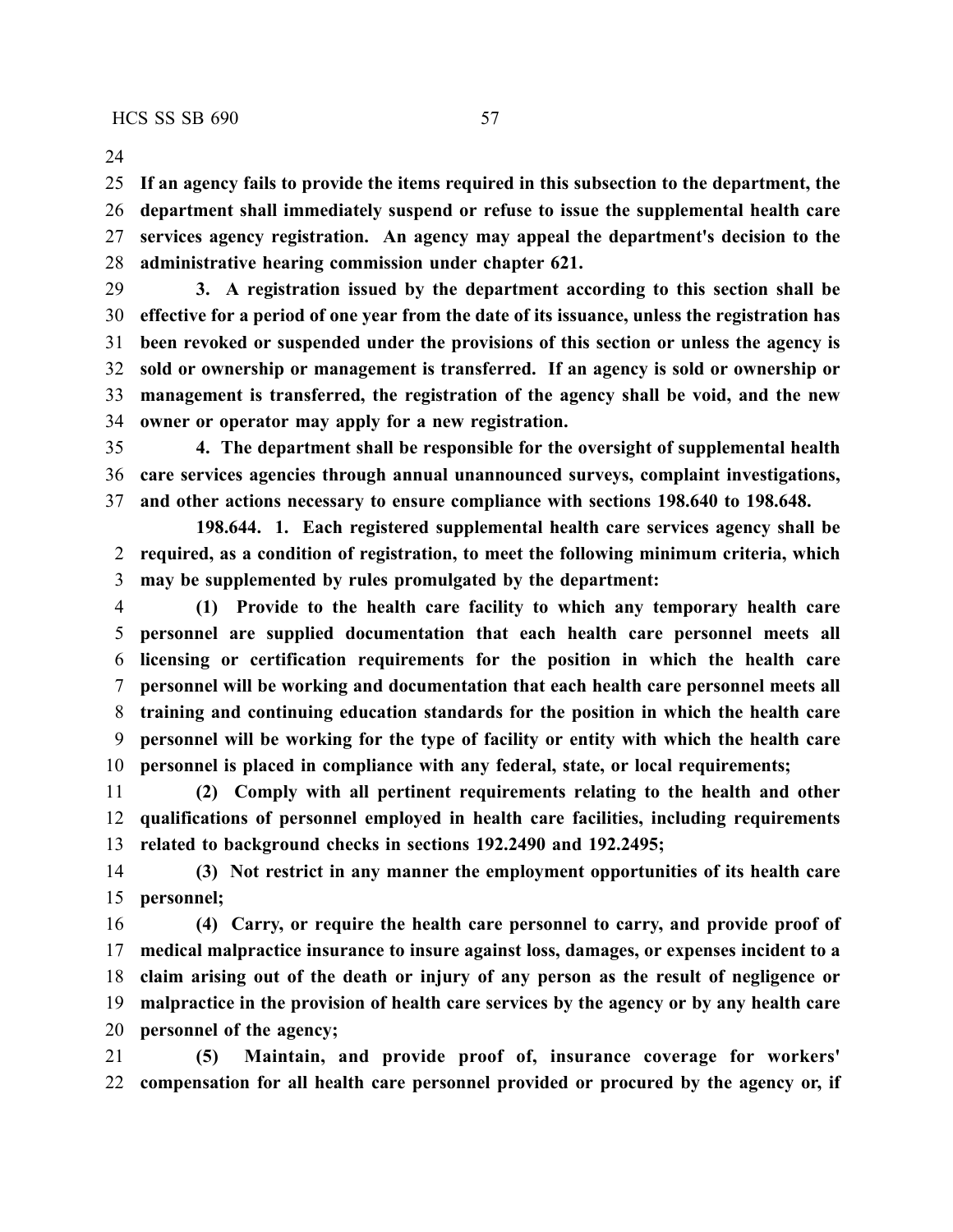**the health care personnel provided or procured by the agency are independent contractors, require occupational accident insurance;**

 **(6) Refrain in any contract with any health care personnel or health care facility from requiring the payment of liquidated damages, employment fees, or other compensation should the health care personnel be hired as a permanent employee of a health care facility;**

 **(7) (a) Submit a report to the department on a quarterly basis for each health care facility participating in Medicare or Medicaid with which the agency contracts that includes all of the following:**

 **a. A detailed list of the average amount charged to the health care facility for each individual health care personnel category; and**

 **b. A detailed list of the average amount paid by the agency to health care personnel in each individual health care personnel category;**

 **(b) Such reports shall be considered closed records under section 610.021, provided that the department shall annually prepare reports of aggregate data that does not identify any data specific to any supplemental health care services agency;**

 **(8) Retain all records for ten calendar years in a manner to allow them to be immediately available to the department;**

 **(9) Provide services to a health care facility during the year preceding the agency's registration renewal date;**

 **(10) Indemnify and hold harmless a health care facility for any damages, sanctions, or civil monetary penalties that are proximately caused by an action or failure to act of any health care personnel the agency provides to the health care facility; however, if the damages, sanctions, or civil monetary penalties are proximately caused by the negligence, action, or failure to act by the health care facility, then liability shall be determined by a percentage of fault and shall be the sole responsibility of the party against whom such determination is made.**

 **2. Failure to comply with the provisions of this section shall subject the supplemental health care services agency to revocation or nonrenewal of its registration.**

 **3. The registration of a supplemental health care services agency that knowingly supplies to a health care facility a person with an illegally or fraudulently obtained or issued diploma, registration, license, certificate, or background study shall be revoked by the department upon fifteen days' advance written notice.**

 **4. (1) Any supplemental health care services agency whose registration has been suspended or revoked may appeal the department's decision to the administrative hearing commission under the provisions of chapter 621.**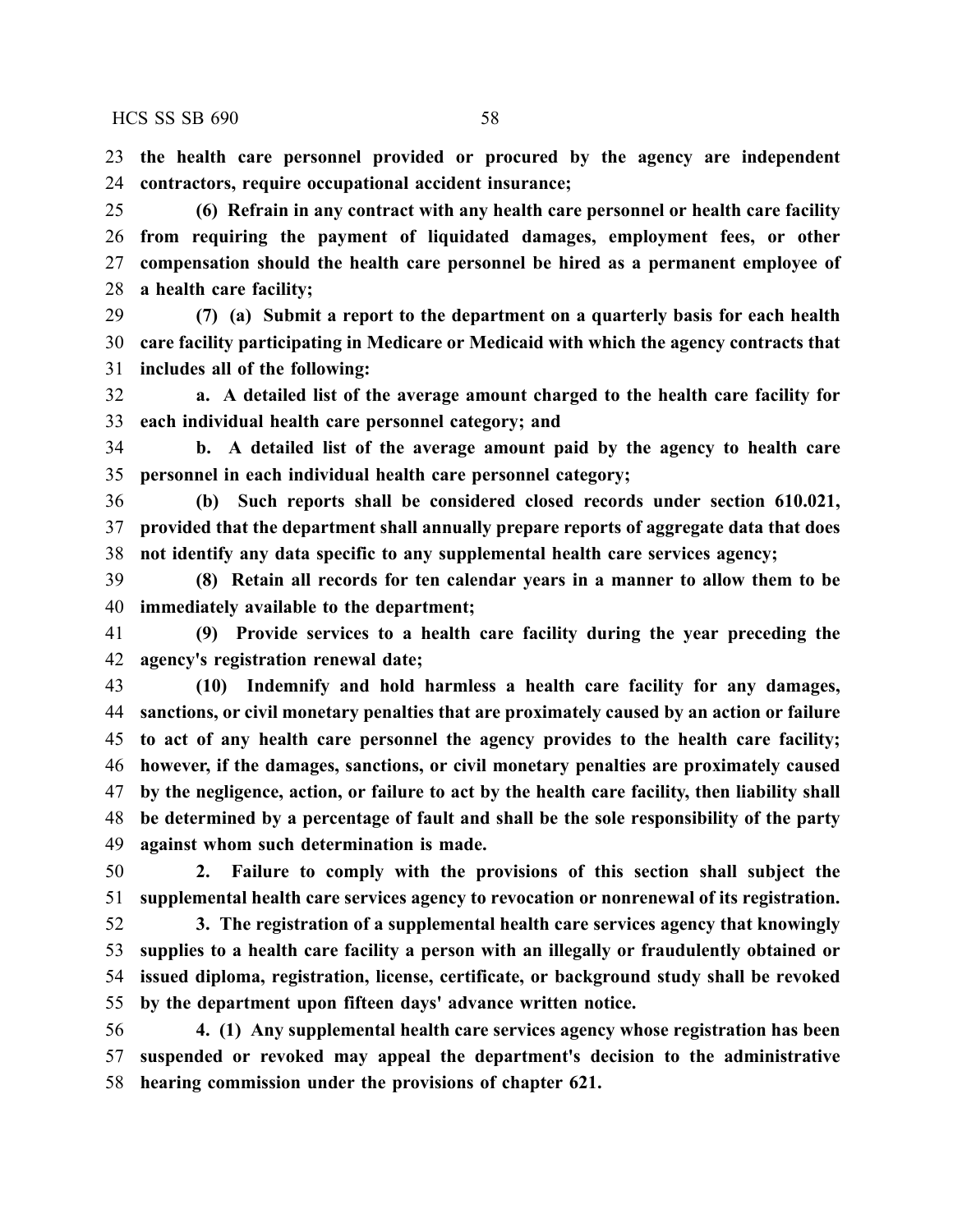**(2) If a controlling person has been notified by the department that the supplemental health care services agency will not receive an initial registration or that a renewal of the registration has been denied, the controlling person or a legal representative on behalf of the agency may request and receive a hearing on the denial before the administrative hearing commission under the provisions of chapter 621.**

 **5. (1) The controlling person of a supplemental health care services agency whose registration has not been renewed or has been revoked because of noncompliance with the provisions of sections 198.640 to 198.648 shall not be eligible to apply for or receive a registration for five years following the effective date of the nonrenewal or revocation.**

 **(2) The department shall not issue or renew a registration to a supplemental health care services agency if a controlling person includes any individual or entity that was a controlling person of an agency whose registration was not renewed or was revoked as described in subdivision (1) of this subsection for five years following the effective date of nonrenewal or revocation.**

**198.646. The department shall establish a system for reporting complaints against a supplemental health care services agency or its health care personnel. Complaints may be made by any member of the public. The department shall investigate any complaint received and shall report the department's findings to the complaining party and the agency or health care personnel involved.**

**198.648. The department shall promulgate rules to implement the provisions of sections 198.640 to 198.648. Any rule or portion of a rule, as that term is defined in section 536.010, that is created under the authority delegated in this section shall become effective only if it complies with and is subject to all of the provisions of chapter 536 and, if applicable, section 536.028. This section and chapter 536 are nonseverable, and if any of the powers vested with the general assembly pursuant to chapter 536 to review, to delay the effective date, or to disapprove and annul a rule are subsequently held unconstitutional, then the grant of rulemaking authority and any rule proposed or adopted after August 28, 2022, shall be invalid and void.**

208.151. 1. Medical assistance on behalf of needy persons shall be known as "MO HealthNet". For the purpose of paying MO HealthNet benefits and to comply with Title XIX, Public Law 89-97, 1965 amendments to the federal Social Security Act (42 U.S.C. Section 301, et seq.) as amended, the following needy persons shall be eligible to receive MO HealthNet benefits to the extent and in the manner hereinafter provided:

 (1) All participants receiving state supplemental payments for the aged, blind and disabled;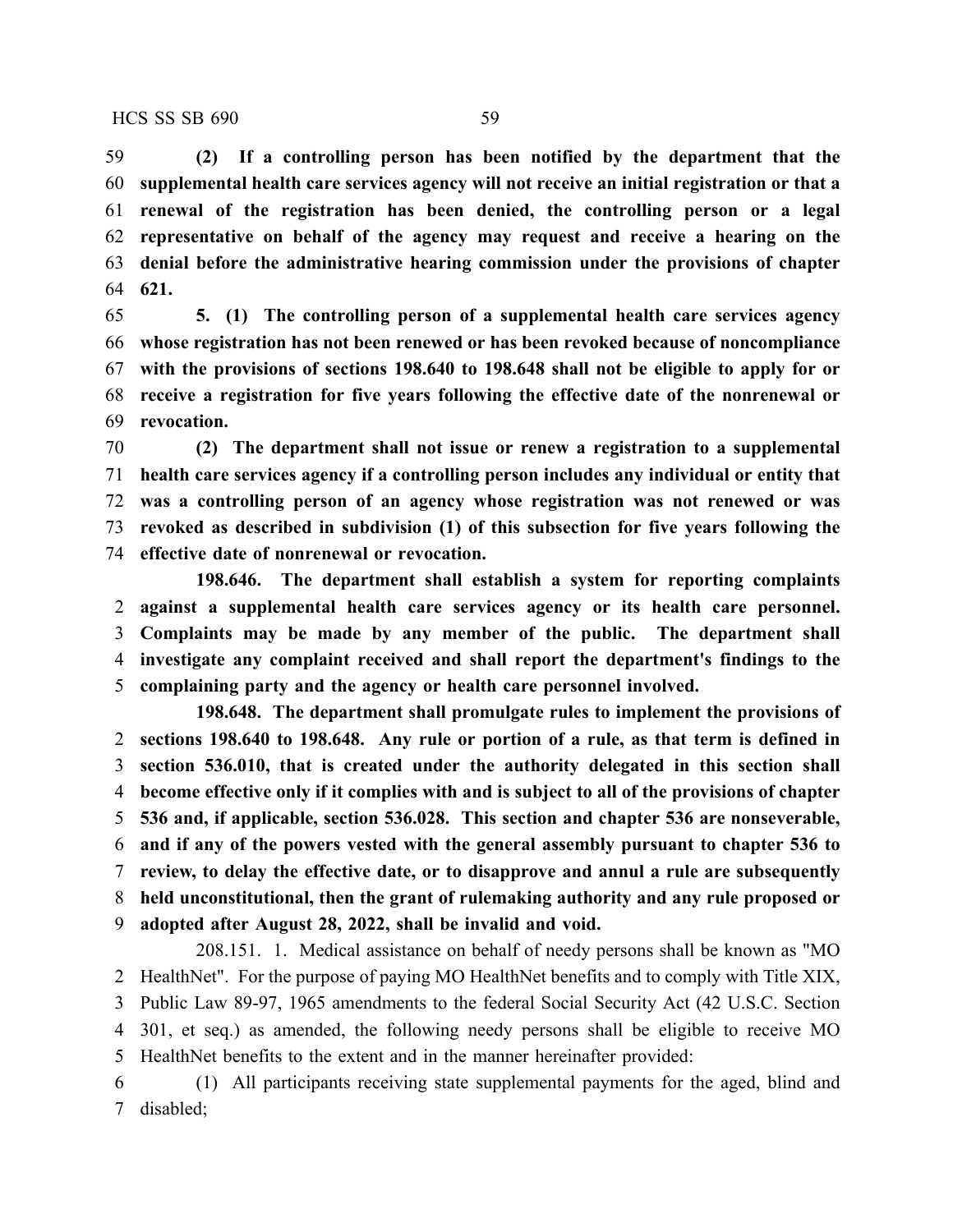(2) All participants receiving aid to families with dependent children benefits, including all persons under nineteen years of age who would be classified as dependent children except for the requirements of subdivision (1) of subsection 1 of section 208.040. Participants eligible under this subdivision who are participating in treatment court, as defined in section 478.001, shall have their eligibility automatically extended sixty days from the time their dependent child is removed from the custody of the participant, subject to approval of the Centers for Medicare and Medicaid Services;

(3) All participants receiving blind pension benefits;

 (4) All persons who would be determined to be eligible for old age assistance benefits, permanent and total disability benefits, or aid to the blind benefits under the eligibility standards in effect December 31, 1973, or less restrictive standards as established by rule of the family support division, who are sixty-five years of age or over and are patients in state institutions for mental diseases or tuberculosis;

 (5) All persons under the age of twenty-one years who would be eligible for aid to families with dependent children except for the requirements of subdivision (2) of subsection 1 of section 208.040, and who are residing in an intermediate care facility, or receiving active treatment as inpatients in psychiatric facilities or programs, as defined in 42 U.S.C. Section 1396d, as amended;

 (6) All persons under the age of twenty-one years who would be eligible for aid to families with dependent children benefits except for the requirement of deprivation of parental support as provided for in subdivision (2) of subsection 1 of section 208.040;

(7) All persons eligible to receive nursing care benefits;

 (8) All participants receiving family foster home or nonprofit private child-care institution care, subsidized adoption benefits and parental school care wherein state funds are used as partial or full payment for such care;

 (9) All persons who were participants receiving old age assistance benefits, aid to the permanently and totally disabled, or aid to the blind benefits on December 31, 1973, and who continue to meet the eligibility requirements, except income, for these assistance categories, but who are no longer receiving such benefits because of the implementation of Title XVI of the federal Social Security Act, as amended;

 (10) Pregnant women who meet the requirements for aid to families with dependent children, except for the existence of a dependent child in the home;

 (11) Pregnant women who meet the requirements for aid to families with dependent children, except for the existence of a dependent child who is deprived of parental support as provided for in subdivision (2) of subsection 1 of section 208.040;

 (12) Pregnant women or infants under one year of age, or both, whose family income does not exceed an income eligibility standard equal to one hundred eighty-five percent of the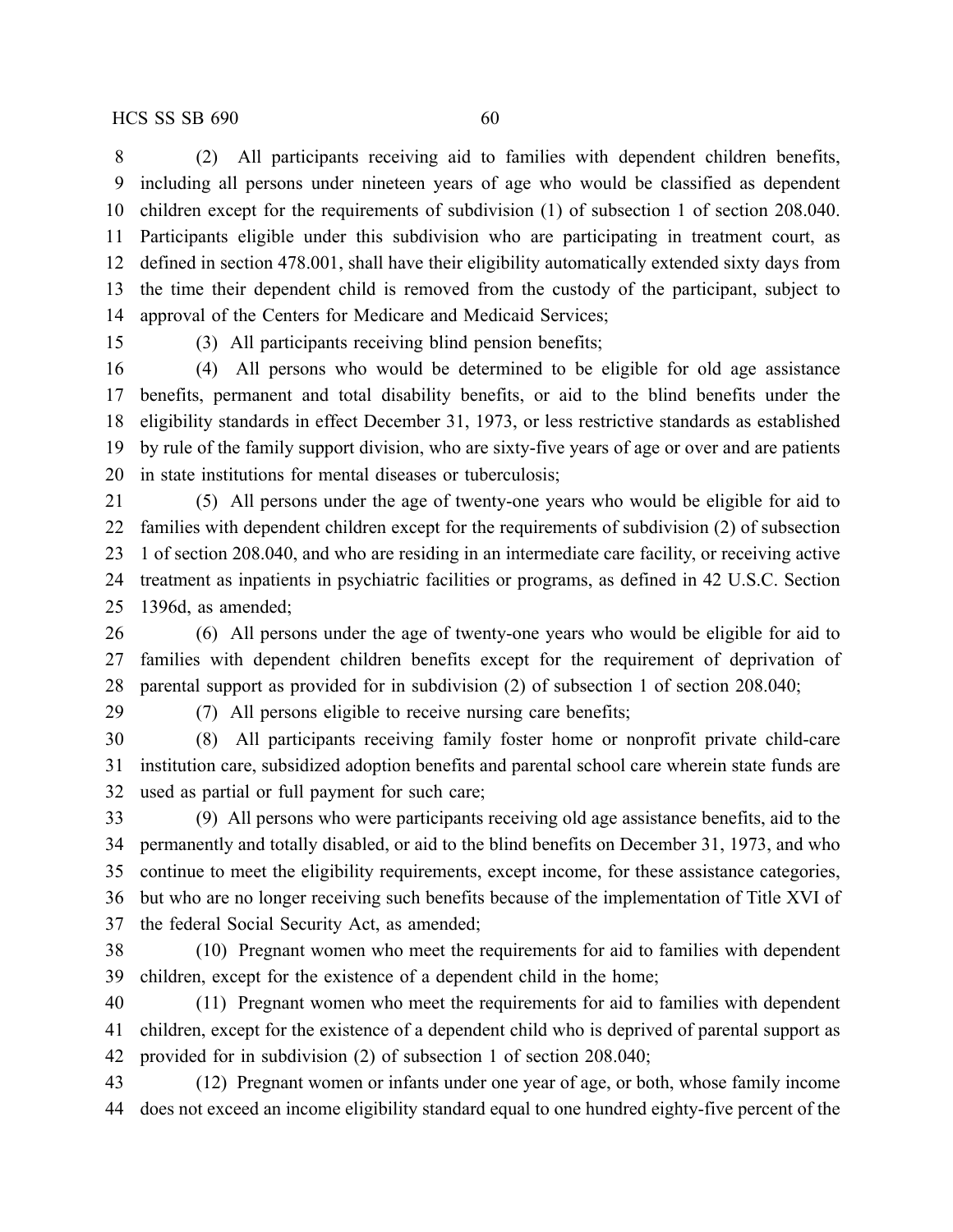federal poverty level as established and amended by the federal Department of Health and Human Services, or its successor agency;

 (13) Children who have attained one year of age but have not attained six years of age who are eligible for medical assistance under 6401 of P.L. 101-239 (Omnibus Budget Reconciliation Act of 1989) (42 U.S.C. Sections 1396a to 1396b). The family support division shall use an income eligibility standard equal to one hundred thirty-three percent of the federal poverty level established by the Department of Health and Human Services, or its successor agency;

 (14) Children who have attained six years of age but have not attained nineteen years of age. For children who have attained six years of age but have not attained nineteen years of age, the family support division shall use an income assessment methodology which provides for eligibility when family income is equal to or less than equal to one hundred percent of the federal poverty level established by the Department of Health and Human Services, or its successor agency. As necessary to provide MO HealthNet coverage under this subdivision, the department of social services may revise the state MO HealthNet plan to 60 extend coverage under 42 U.S.C. Section  $1396a(a)(10)(A)(i)(III)$  to children who have attained six years of age but have not attained nineteen years of age as permitted by paragraph (2) of subsection (n) of 42 U.S.C. Section 1396d using a more liberal income assessment methodology as authorized by paragraph (2) of subsection (r) of 42 U.S.C. Section 1396a;

 (15) The family support division shall not establish a resource eligibility standard in assessing eligibility for persons under subdivision (12), (13) or (14) of this subsection. The MO HealthNet division shall define the amount and scope of benefits which are available to individuals eligible under each of the subdivisions (12), (13), and (14) of this subsection, in accordance with the requirements of federal law and regulations promulgated thereunder;

 (16) Notwithstanding any other provisions of law to the contrary, ambulatory prenatal care shall be made available to pregnant women during a period of presumptive eligibility pursuant to 42 U.S.C. Section 1396r-1, as amended;

 (17) A child born to a woman eligible for and receiving MO HealthNet benefits under this section on the date of the child's birth shall be deemed to have applied for MO HealthNet benefits and to have been found eligible for such assistance under such plan on the date of such birth and to remain eligible for such assistance for a period of time determined in accordance with applicable federal and state law and regulations so long as the child is a member of the woman's household and either the woman remains eligible for such assistance or for children born on or after January 1, 1991, the woman would remain eligible for such assistance if she were still pregnant. Upon notification of such child's birth, the family support division shall assign a MO HealthNet eligibility identification number to the child so that claims may be submitted and paid under such child's identification number;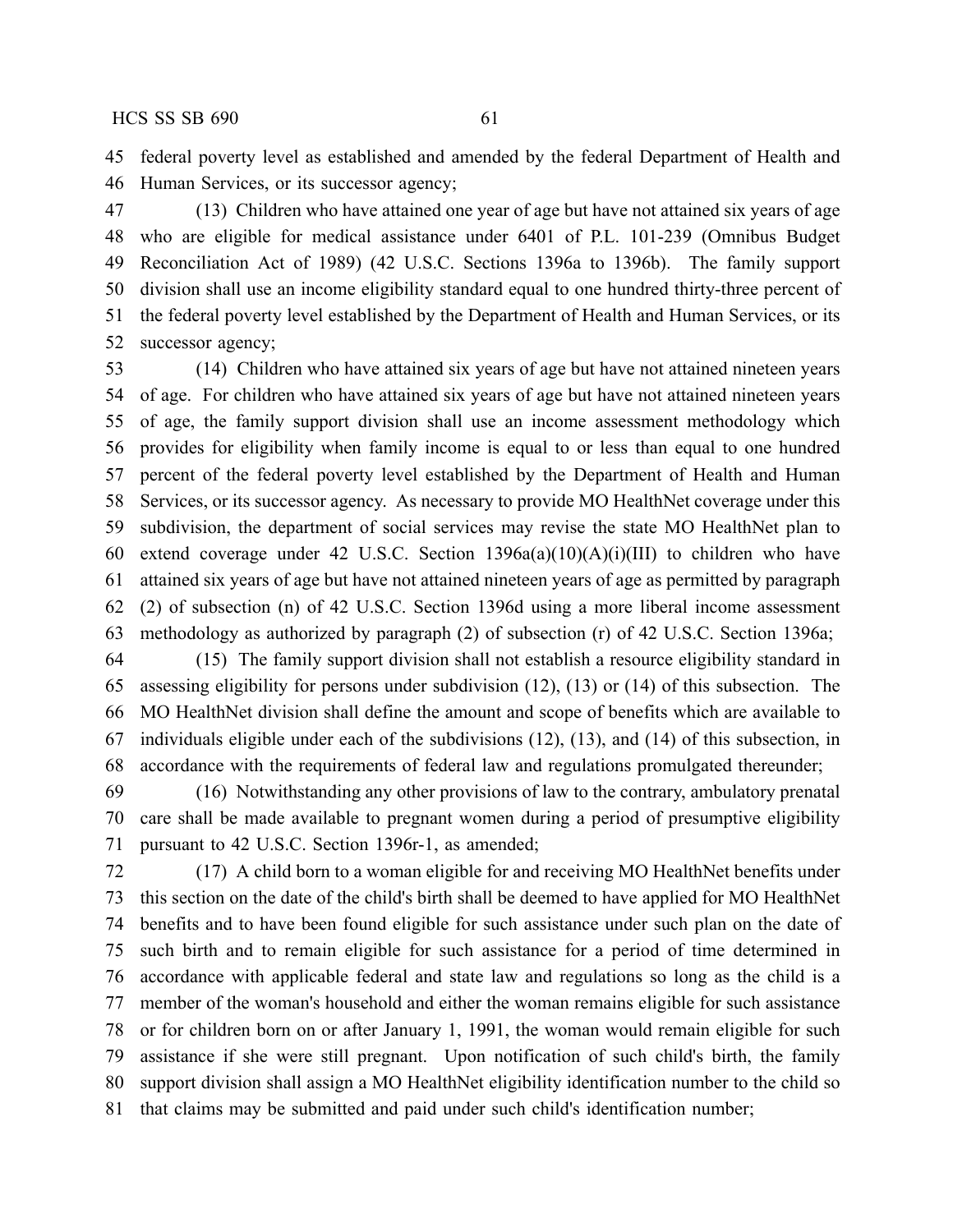(18) Pregnant women and children eligible for MO HealthNet benefits pursuant to subdivision (12), (13) or (14) of this subsection shall not as a condition of eligibility for MO HealthNet benefits be required to apply for aid to families with dependent children. The family support division shall utilize an application for eligibility for such persons which eliminates information requirements other than those necessary to apply for MO HealthNet benefits. The division shall provide such application forms to applicants whose preliminary income information indicates that they are ineligible for aid to families with dependent children. Applicants for MO HealthNet benefits under subdivision (12), (13) or (14) of this subsection shall be informed of the aid to families with dependent children program and that they are entitled to apply for such benefits. Any forms utilized by the family support division for assessing eligibility under this chapter shall be as simple as practicable;

 (19) Subject to appropriations necessary to recruit and train such staff, the family support division shall provide one or more full-time, permanent eligibility specialists to process applications for MO HealthNet benefits at the site of a health care provider, if the health care provider requests the placement of such eligibility specialists and reimburses the division for the expenses including but not limited to salaries, benefits, travel, training, telephone, supplies, and equipment of such eligibility specialists. The division may provide a health care provider with a part-time or temporary eligibility specialist at the site of a health care provider if the health care provider requests the placement of such an eligibility specialist and reimburses the division for the expenses, including but not limited to the salary, benefits, travel, training, telephone, supplies, and equipment, of such an eligibility specialist. The division may seek to employ such eligibility specialists who are otherwise qualified for such positions and who are current or former welfare participants. The division may consider training such current or former welfare participants as eligibility specialists for this program;

 (20) Pregnant women who are eligible for, have applied for and have received MO HealthNet benefits under subdivision (2), (10), (11) or (12) of this subsection shall continue to be considered eligible for all pregnancy-related and postpartum MO HealthNet benefits provided under section 208.152 until the end of the sixty-day period beginning on the last day of their pregnancy. Pregnant women receiving mental health treatment for postpartum depression or related mental health conditions within sixty days of giving birth shall, subject to appropriations and any necessary federal approval, be eligible for MO HealthNet benefits for mental health services for the treatment of postpartum depression and related mental health conditions for up to twelve additional months. Pregnant women receiving substance abuse treatment within sixty days of giving birth shall, subject to appropriations and any necessary federal approval, be eligible for MO HealthNet benefits for substance abuse treatment and mental health services for the treatment of substance abuse for no more than twelve additional months, as long as the woman remains adherent with treatment. The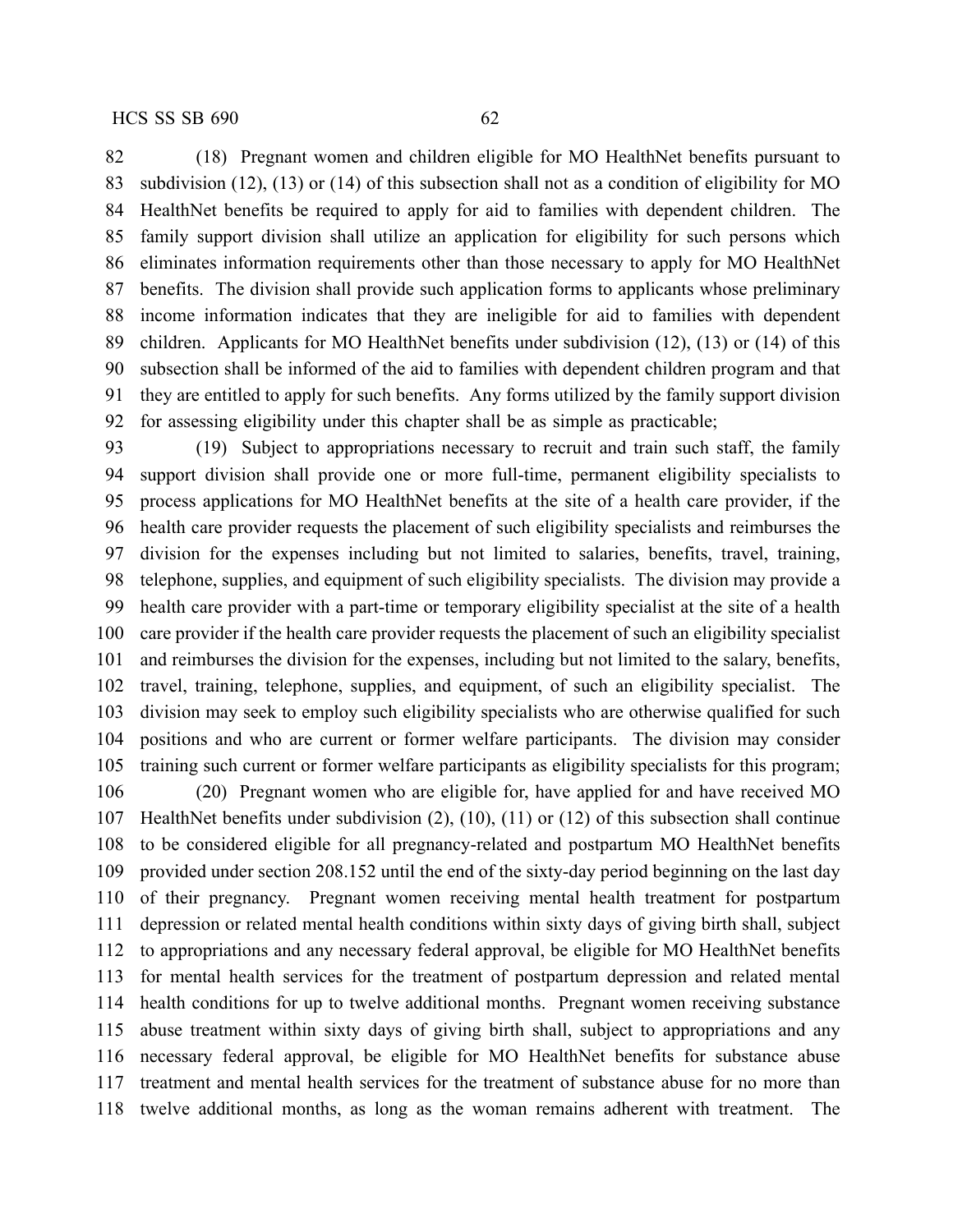department of mental health and the department of social services shall seek any necessary waivers or state plan amendments from the Centers for Medicare and Medicaid Services and shall develop rules relating to treatment plan adherence. No later than fifteen months after receiving any necessary waiver, the department of mental health and the department of social services shall report to the house of representatives budget committee and the senate appropriations committee on the compliance with federal cost neutrality requirements;

 (21) Case management services for pregnant women and young children at risk shall be a covered service. To the greatest extent possible, and in compliance with federal law and regulations, the department of health and senior services shall provide case management services to pregnant women by contract or agreement with the department of social services through local health departments organized under the provisions of chapter 192 or chapter 205 or a city health department operated under a city charter or a combined city-county health department or other department of health and senior services designees. To the greatest extent possible the department of social services and the department of health and senior services shall mutually coordinate all services for pregnant women and children with the crippled children's program, the prevention of intellectual disability and developmental disability program and the prenatal care program administered by the department of health and senior services. The department of social services shall by regulation establish the methodology for reimbursement for case management services provided by the department of health and senior services. For purposes of this section, the term "case management" shall mean those activities of local public health personnel to identify prospective MO HealthNet-eligible high- risk mothers and enroll them in the state's MO HealthNet program, refer them to local physicians or local health departments who provide prenatal care under physician protocol and who participate in the MO HealthNet program for prenatal care and to ensure that said high-risk mothers receive support from all private and public programs for which they are eligible and shall not include involvement in any MO HealthNet prepaid, case-managed programs;

 (22) By January 1, 1988, the department of social services and the department of health and senior services shall study all significant aspects of presumptive eligibility for pregnant women and submit a joint report on the subject, including projected costs and the time needed for implementation, to the general assembly. The department of social services, at the direction of the general assembly, may implement presumptive eligibility by regulation promulgated pursuant to chapter 207;

 (23) All participants who would be eligible for aid to families with dependent children benefits except for the requirements of paragraph (d) of subdivision (1) of section 208.150;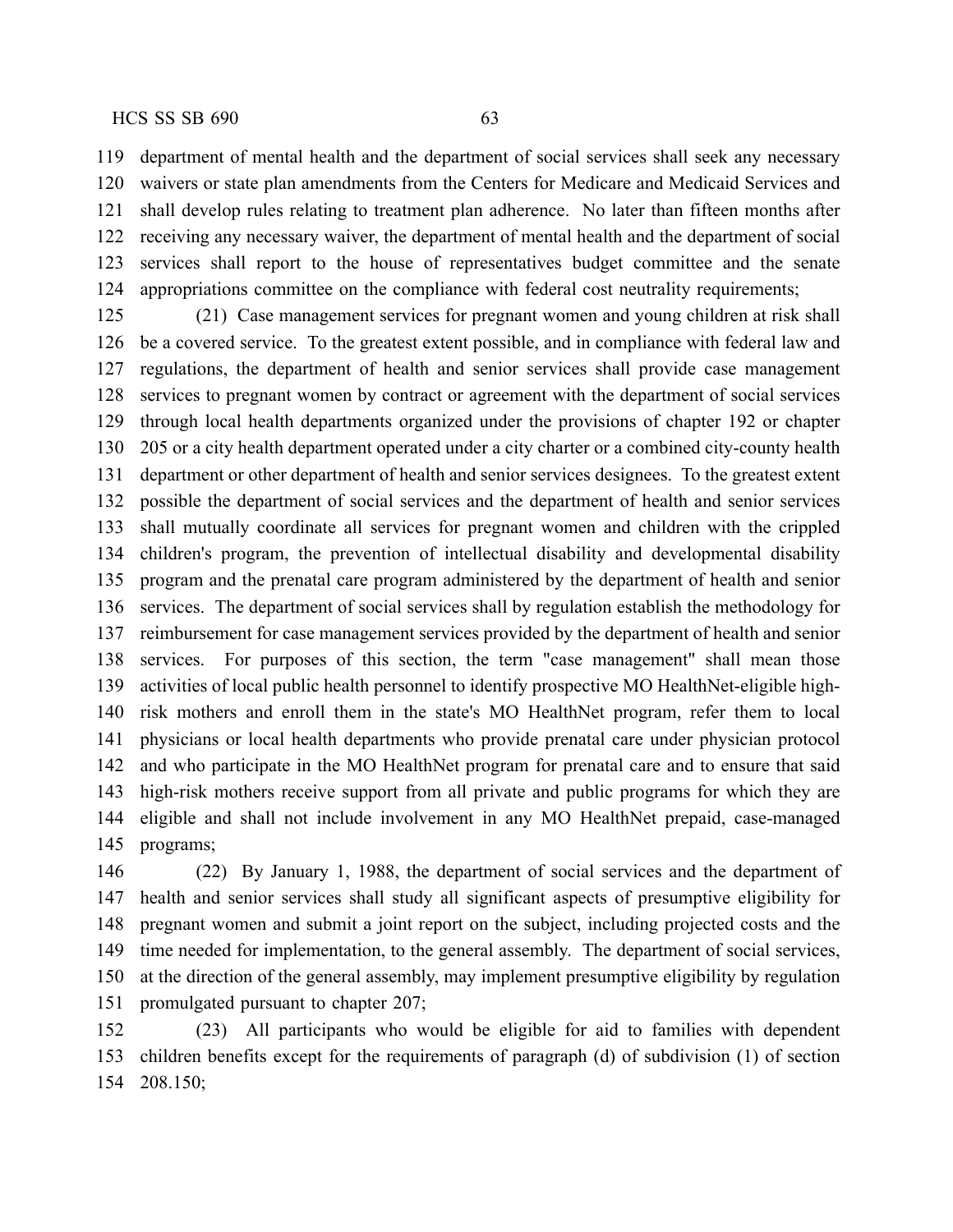(24) (a) All persons who would be determined to be eligible for old age assistance benefits under the eligibility standards in effect December 31, 1973, as authorized by 42 U.S.C. Section 1396a(f), or less restrictive methodologies as contained in the MO HealthNet state plan as of January 1, 2005; except that, on or after July 1, 2005, less restrictive income methodologies, as authorized in 42 U.S.C. Section 1396a(r)(2), may be used to change the income limit if authorized by annual appropriation;

 (b) All persons who would be determined to be eligible for aid to the blind benefits under the eligibility standards in effect December 31, 1973, as authorized by 42 U.S.C. Section 1396a(f), or less restrictive methodologies as contained in the MO HealthNet state plan as of January 1, 2005, except that less restrictive income methodologies, as authorized in 42 U.S.C. Section 1396a(r)(2), shall be used to raise the income limit to one hundred percent of the federal poverty level;

 (c) All persons who would be determined to be eligible for permanent and total disability benefits under the eligibility standards in effect December 31, 1973, as authorized by 42 U.S.C. Section 1396a(f); or less restrictive methodologies as contained in the MO HealthNet state plan as of January 1, 2005; except that, on or after July 1, 2005, less restrictive income methodologies, as authorized in 42 U.S.C. Section 1396a(r)(2), may be used to change the income limit if authorized by annual appropriations. Eligibility standards for permanent and total disability benefits shall not be limited by age;

 (25) Persons who have been diagnosed with breast or cervical cancer and who are eligible for coverage pursuant to 42 U.S.C. Section 1396a(a)(10)(A)(ii)(XVIII). Such persons shall be eligible during a period of presumptive eligibility in accordance with 42 U.S.C. Section 1396r-1;

 (26) Persons who are in foster care under the responsibility of the state of Missouri on the date such persons attained the age of eighteen years, or at any time during the thirty-day period preceding their eighteenth birthday, or persons who received foster care for at least six months in another state, are residing in Missouri, and are at least eighteen years of age, without regard to income or assets, if such persons:

(a) Are under twenty-six years of age;

(b) Are not eligible for coverage under another mandatory coverage group; and

(c) Were covered by Medicaid while they were in foster care;

 (27) Any homeless child or homeless youth, as those terms are defined in section 167.020, subject to approval of a state plan amendment by the Centers for Medicare and Medicaid Services**;**

 **(28) (a) Beginning on the effective date of this subdivision, pregnant women who are eligible for, have applied for, and have received MO HealthNet benefits under subdivision (2), (10), (11), or (12) of this subsection shall be eligible for medical**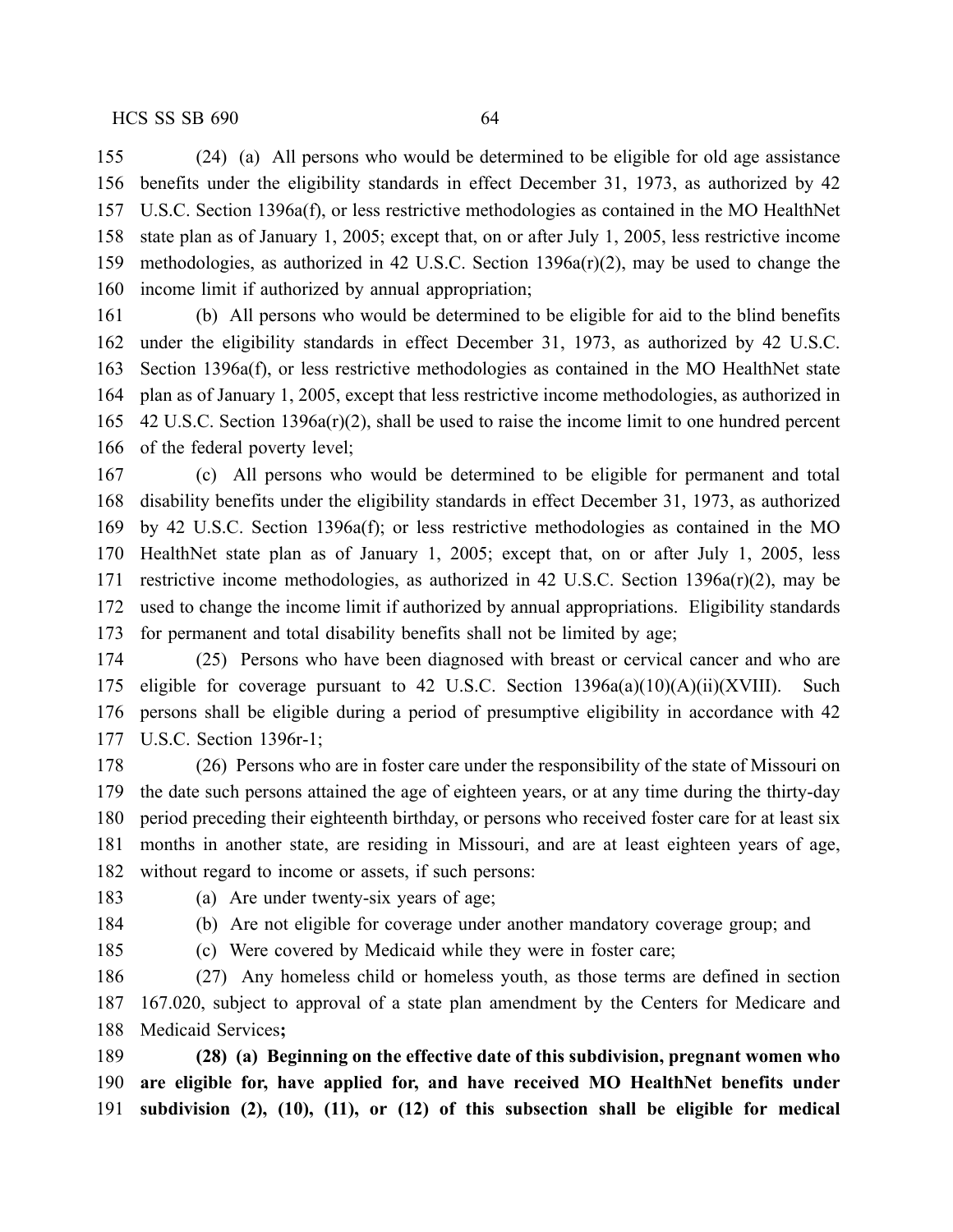**assistance during the pregnancy and during the twelve-month period that begins on the last day of the woman's pregnancy and ends on the last day of the month in which such twelve-month period ends, consistent with the provisions of 42 U.S.C. Section 1396a(e) (16). The department shall submit a state plan amendment to the Centers for Medicare and Medicaid Services within sixty days of the effective date of this subdivision;**

 **(b) The provisions of this subdivision shall remain in effect for any period of time during which the federal authority under 42 U.S.C. Section 1396a(e)(16), as amended, or any successor statutes or implementing regulations, is in effect**.

 2. Rules and regulations to implement this section shall be promulgated in accordance with chapter 536. Any rule or portion of a rule, as that term is defined in section 536.010, that is created under the authority delegated in this section shall become effective only if it complies with and is subject to all of the provisions of chapter 536 and, if applicable, section 536.028. This section and chapter 536 are nonseverable and if any of the powers vested with the general assembly pursuant to chapter 536 to review, to delay the effective date or to disapprove and annul a rule are subsequently held unconstitutional, then the grant of rulemaking authority and any rule proposed or adopted after August 28, 2002, shall be invalid and void.

 3. After December 31, 1973, and before April 1, 1990, any family eligible for assistance pursuant to 42 U.S.C. Section 601, et seq., as amended, in at least three of the last six months immediately preceding the month in which such family became ineligible for such assistance because of increased income from employment shall, while a member of such family is employed, remain eligible for MO HealthNet benefits for four calendar months following the month in which such family would otherwise be determined to be ineligible for such assistance because of income and resource limitation. After April 1, 1990, any family receiving aid pursuant to 42 U.S.C. Section 601, et seq., as amended, in at least three of the six months immediately preceding the month in which such family becomes ineligible for such aid, because of hours of employment or income from employment of the caretaker relative, shall remain eligible for MO HealthNet benefits for six calendar months following the month of such ineligibility as long as such family includes a child as provided in 42 U.S.C. Section 1396r-6. Each family which has received such medical assistance during the entire six-month period described in this section and which meets reporting requirements and income tests established by the division and continues to include a child as provided in 42 U.S.C. Section 1396r-6 shall receive MO HealthNet benefits without fee for an additional six months. The MO HealthNet division may provide by rule and as authorized by annual appropriation the scope of MO HealthNet coverage to be granted to such families.

 4. When any individual has been determined to be eligible for MO HealthNet benefits, such medical assistance will be made available to him or her for care and services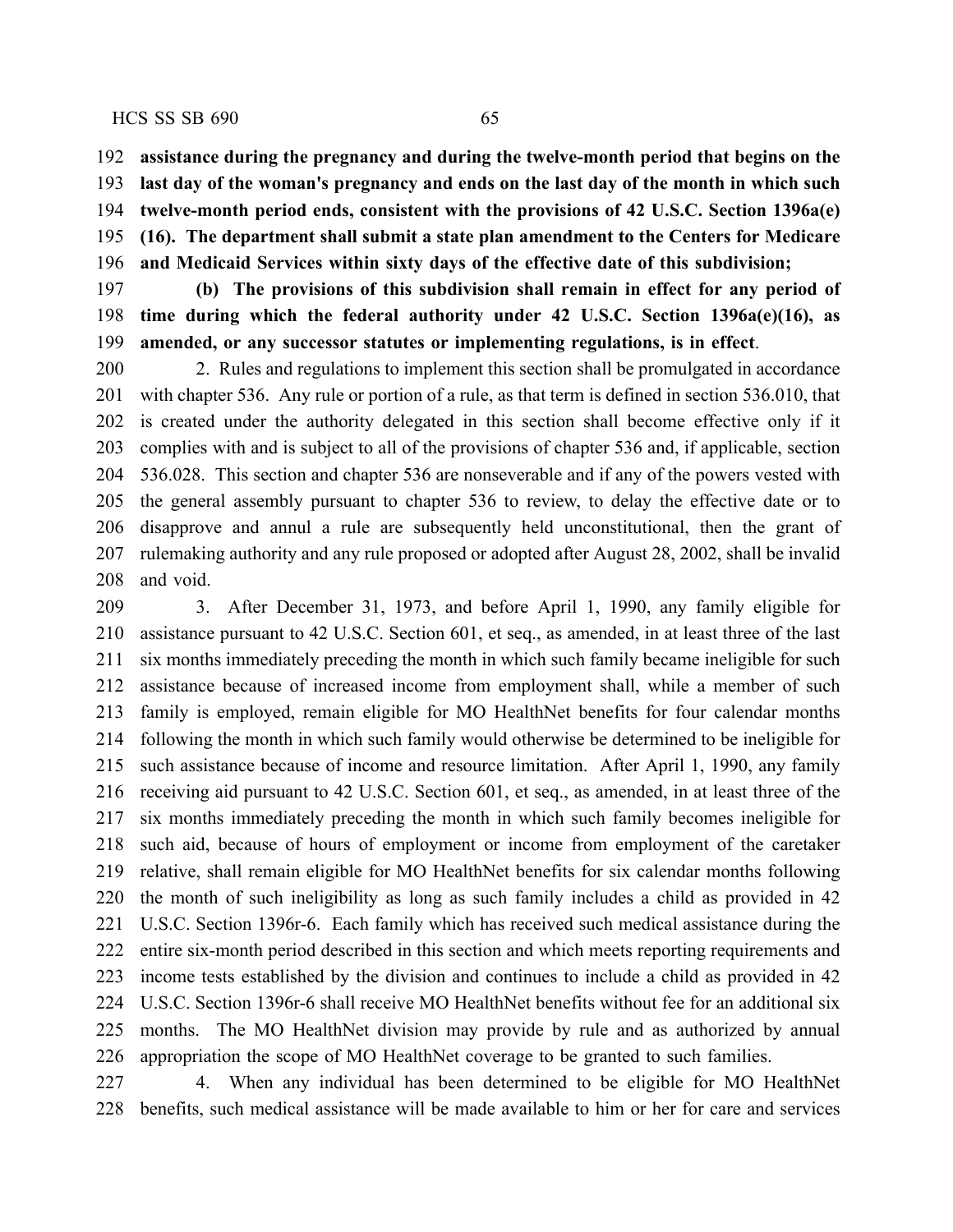furnished in or after the third month before the month in which he made application for such assistance if such individual was, or upon application would have been, eligible for such assistance at the time such care and services were furnished; provided, further, that such medical expenses remain unpaid.

 5. The department of social services may apply to the federal Department of Health and Human Services for a MO HealthNet waiver amendment to the Section 1115 demonstration waiver or for any additional MO HealthNet waivers necessary not to exceed one million dollars in additional costs to the state, unless subject to appropriation or directed by statute, but in no event shall such waiver applications or amendments seek to waive the services of a rural health clinic or a federally qualified health center as defined in 42 U.S.C. Section 1396d(l)(1) and (2) or the payment requirements for such clinics and centers as provided in 42 U.S.C. Section 1396a(a)(15) and 1396a(bb) unless such waiver application is approved by the oversight committee created in section 208.955. A request for such a waiver so submitted shall only become effective by executive order not sooner than ninety days after the final adjournment of the session of the general assembly to which it is submitted, unless it is disapproved within sixty days of its submission to a regular session by a senate or house resolution adopted by a majority vote of the respective elected members thereof, unless the request for such a waiver is made subject to appropriation or directed by statute.

 6. Notwithstanding any other provision of law to the contrary, in any given fiscal year, any persons made eligible for MO HealthNet benefits under subdivisions (1) to (22) of subsection 1 of this section shall only be eligible if annual appropriations are made for such eligibility. This subsection shall not apply to classes of individuals listed in 42 U.S.C. Section 1396a(a)(10)(A)(i).

 7. (1) Notwithstanding any provision of law to the contrary, a military service member, or an immediate family member residing with such military service member, who is a legal resident of this state and is eligible for MO HealthNet developmental disability services, shall have his or her eligibility for MO HealthNet developmental disability services temporarily suspended for any period of time during which such person temporarily resides outside of this state for reasons relating to military service, but shall have his or her eligibility immediately restored upon returning to this state to reside.

 (2) Notwithstanding any provision of law to the contrary, if a military service member, or an immediate family member residing with such military service member, is not a legal resident of this state, but would otherwise be eligible for MO HealthNet developmental disability services, such individual shall be deemed eligible for MO HealthNet developmental disability services for the duration of any time in which such individual is temporarily present in this state for reasons relating to military service.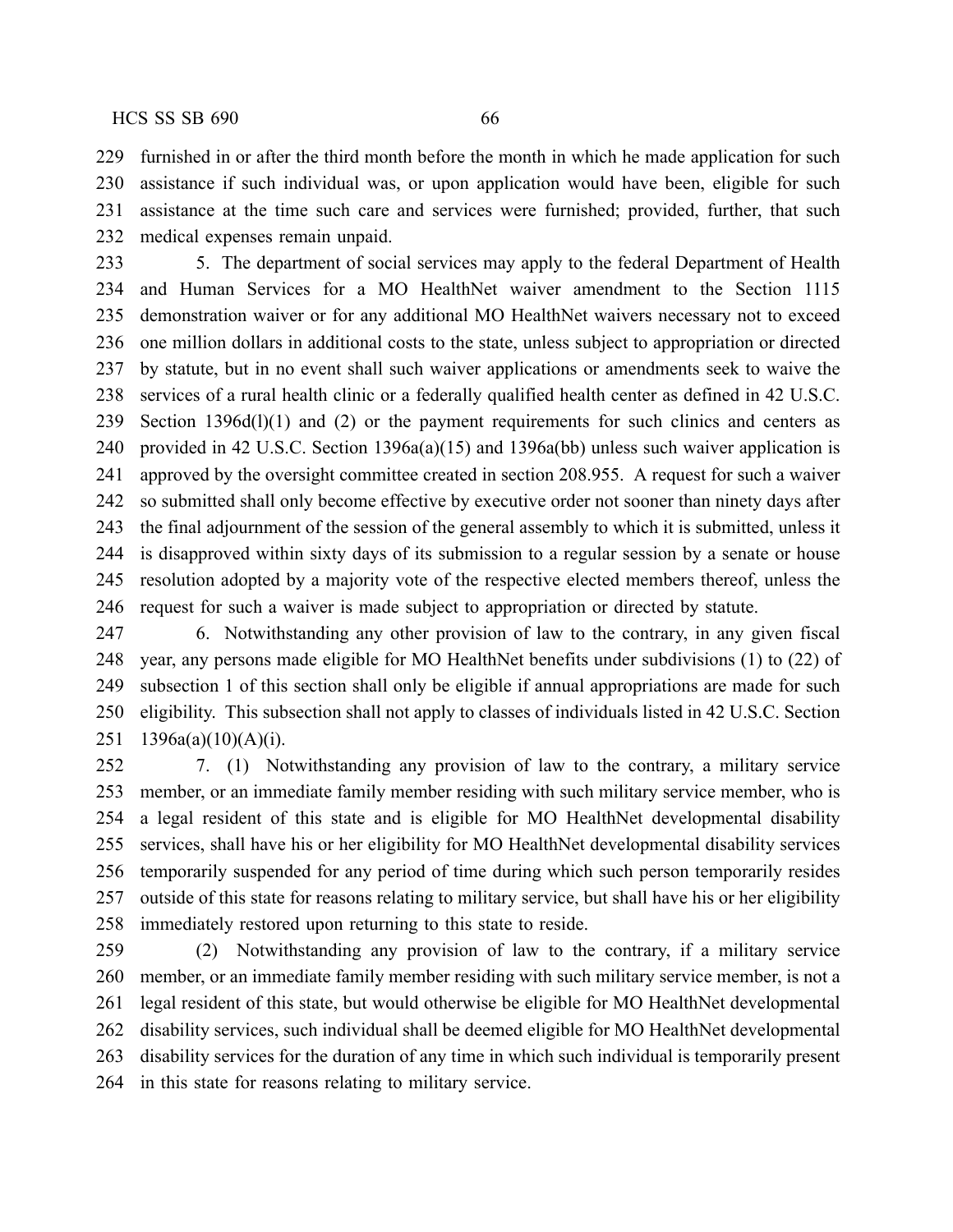208.152. 1. MO HealthNet payments shall be made on behalf of those eligible needy persons as described in section 208.151 who are unable to provide for it in whole or in part, with any payments to be made on the basis of the reasonable cost of the care or reasonable charge for the services as defined and determined by the MO HealthNet division, unless otherwise hereinafter provided, for the following:

 (1) Inpatient hospital services, except to persons in an institution for mental diseases who are under the age of sixty-five years and over the age of twenty-one years; provided that the MO HealthNet division shall provide through rule and regulation an exception process for coverage of inpatient costs in those cases requiring treatment beyond the seventy-fifth percentile professional activities study (PAS) or the MO HealthNet children's diagnosis length-of-stay schedule; and provided further that the MO HealthNet division shall take into account through its payment system for hospital services the situation of hospitals which serve a disproportionate number of low-income patients;

 (2) All outpatient hospital services, payments therefor to be in amounts which represent no more than eighty percent of the lesser of reasonable costs or customary charges for such services, determined in accordance with the principles set forth in Title XVIII A and B, Public Law 89-97, 1965 amendments to the federal Social Security Act (42 U.S.C. Section 301, et seq.), but the MO HealthNet division may evaluate outpatient hospital services rendered under this section and deny payment for services which are determined by the MO HealthNet division not to be medically necessary, in accordance with federal law and regulations;

22 (3) Laboratory and X-ray services;

 (4) Nursing home services for participants, except to persons with more than five hundred thousand dollars equity in their home or except for persons in an institution for mental diseases who are under the age of sixty-five years, when residing in a hospital licensed by the department of health and senior services or a nursing home licensed by the department of health and senior services or appropriate licensing authority of other states or government- owned and -operated institutions which are determined to conform to standards equivalent to licensing requirements in Title XIX of the federal Social Security Act (42 U.S.C. Section **[**301,**] 1396** et seq.), as amended, for nursing facilities. The MO HealthNet division may recognize through its payment methodology for nursing facilities those nursing facilities which serve a high volume of MO HealthNet patients. The MO HealthNet division when determining the amount of the benefit payments to be made on behalf of persons under the age of twenty-one in a nursing facility may consider nursing facilities furnishing care to persons under the age of twenty-one as a classification separate from other nursing facilities; (5) Nursing home costs for participants receiving benefit payments under subdivision (4) of this subsection for those days, which shall not exceed twelve per any period of six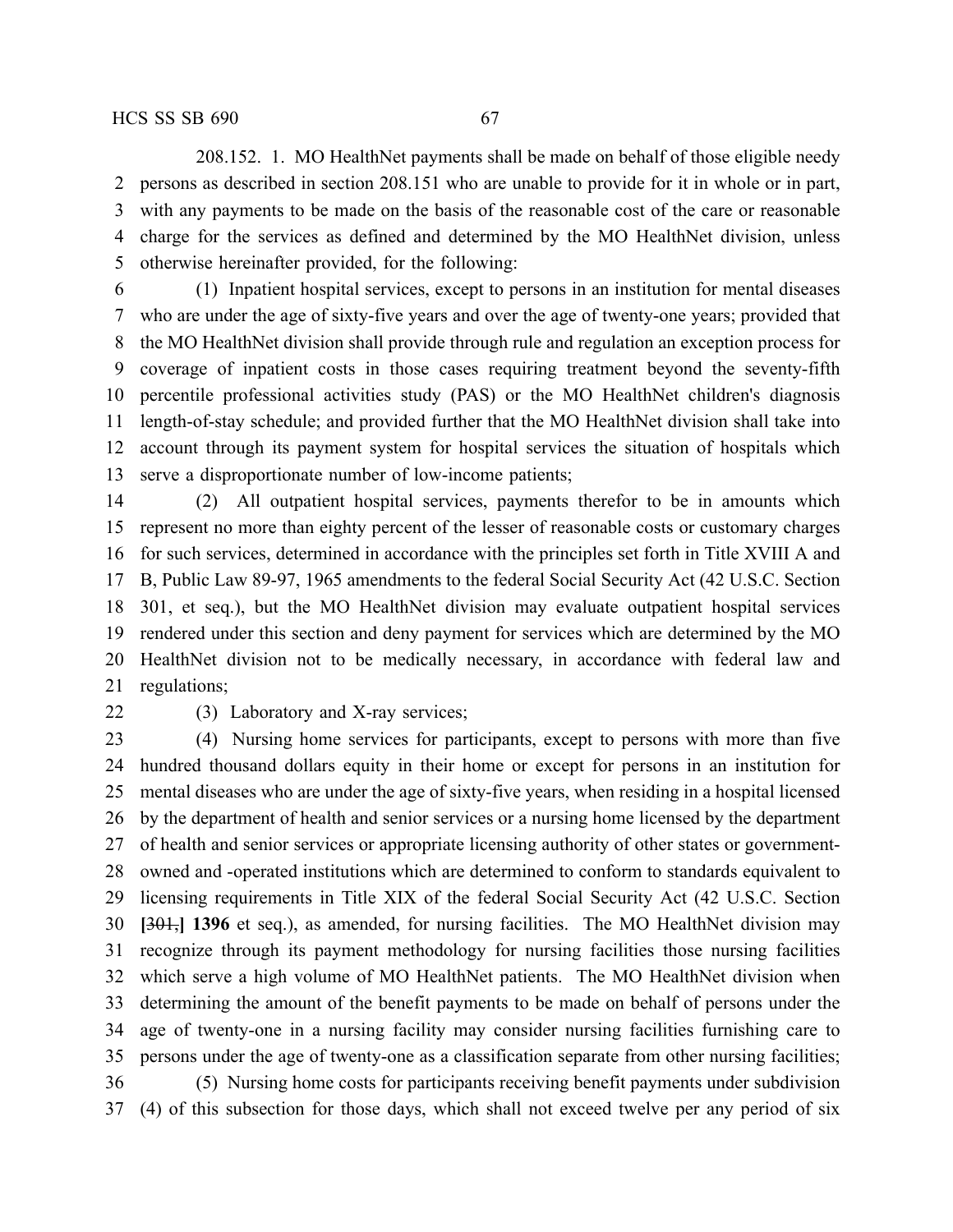consecutive months, during which the participant is on a temporary leave of absence from the hospital or nursing home, provided that no such participant shall be allowed a temporary leave of absence unless it is specifically provided for in his plan of care. As used in this subdivision, the term "temporary leave of absence" shall include all periods of time during which a participant is away from the hospital or nursing home overnight because he is visiting a friend or relative;

 (6) Physicians' services, whether furnished in the office, home, hospital, nursing home, or elsewhere;

 (7) Subject to appropriation, up to twenty visits per year for services limited to examinations, diagnoses, adjustments, and manipulations and treatments of malpositioned articulations and structures of the body provided by licensed chiropractic physicians practicing within their scope of practice. Nothing in this subdivision shall be interpreted to otherwise expand MO HealthNet services;

 (8) Drugs and medicines when prescribed by a licensed physician, dentist, podiatrist, or an advanced practice registered nurse; except that no payment for drugs and medicines prescribed on and after January 1, 2006, by a licensed physician, dentist, podiatrist, or an advanced practice registered nurse may be made on behalf of any person who qualifies for prescription drug coverage under the provisions of P.L. 108-173;

 (9) Emergency ambulance services and, effective January 1, 1990, medically necessary transportation to scheduled, physician-prescribed nonelective treatments;

 (10) Early and periodic screening and diagnosis of individuals who are under the age of twenty-one to ascertain their physical or mental defects, and health care, treatment, and other measures to correct or ameliorate defects and chronic conditions discovered thereby. Such services shall be provided in accordance with the provisions of Section 6403 of **[**P.L.**] Pub. L.** 101-239 **(42 U.S.C. Sections 1396a and 1396d), as amended,** and federal regulations promulgated thereunder;

(11) Home health care services;

 (12) Family planning as defined by federal rules and regulations; provided, however, that such family planning services shall not include abortions or any abortifacient drug or device that is used for the purpose of inducing an abortion unless such abortions are certified in writing by a physician to the MO HealthNet agency that, in the physician's professional judgment, the life of the mother would be endangered if the fetus were carried to term;

 (13) Inpatient psychiatric hospital services for individuals under age twenty-one as defined in Title XIX of the federal Social Security Act (42 U.S.C. Section 1396d, et seq.);

 (14) Outpatient surgical procedures, including presurgical diagnostic services performed in ambulatory surgical facilities which are licensed by the department of health and senior services of the state of Missouri; except, that such outpatient surgical services shall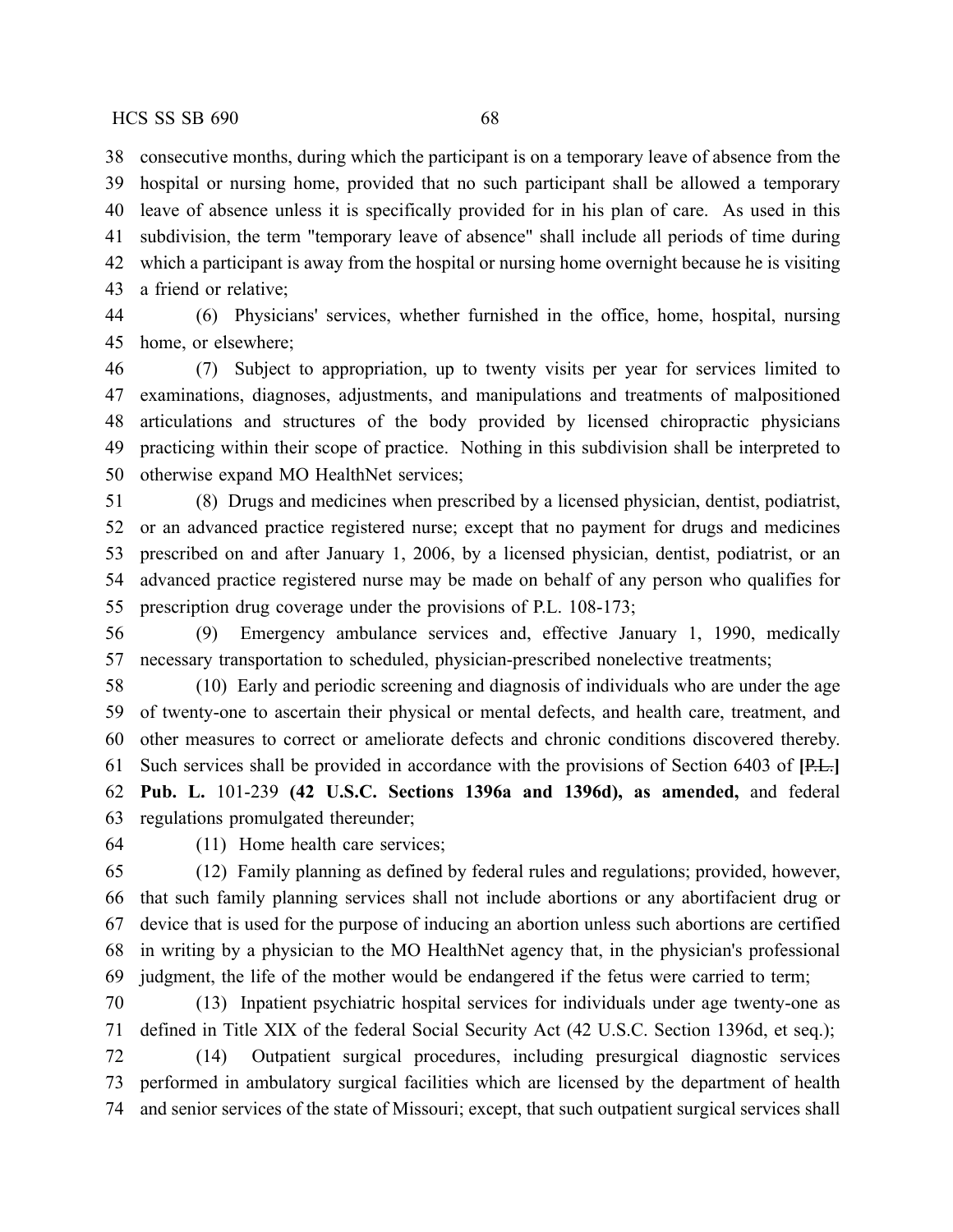not include persons who are eligible for coverage under Part B of Title XVIII, Public Law 89-

 97, 1965 amendments to the federal Social Security Act, as amended, if exclusion of such persons is permitted under Title XIX, Public Law 89-97, 1965 amendments to the federal Social Security Act, as amended;

 (15) Personal care services which are medically oriented tasks having to do with a person's physical requirements, as opposed to housekeeping requirements, which enable a person to be treated by his or her physician on an outpatient rather than on an inpatient or residential basis in a hospital, intermediate care facility, or skilled nursing facility. Personal care services shall be rendered by an individual not a member of the participant's family who is qualified to provide such services where the services are prescribed by a physician in accordance with a plan of treatment and are supervised by a licensed nurse. Persons eligible to receive personal care services shall be those persons who would otherwise require placement in a hospital, intermediate care facility, or skilled nursing facility. Benefits payable for personal care services shall not exceed for any one participant one hundred percent of the average statewide charge for care and treatment in an intermediate care facility for a comparable period of time. Such services, when delivered in a residential care facility or assisted living facility licensed under chapter 198 shall be authorized on a tier level based on the services the resident requires and the frequency of the services. A resident of such facility who qualifies for assistance under section 208.030 shall, at a minimum, if prescribed by a physician, qualify for the tier level with the fewest services. The rate paid to providers for each tier of service shall be set subject to appropriations. Subject to appropriations, each resident of such facility who qualifies for assistance under section 208.030 and meets the level of care required in this section shall, at a minimum, if prescribed by a physician, be authorized up to one hour of personal care services per day. Authorized units of personal care services shall not be reduced or tier level lowered unless an order approving such reduction or lowering is obtained from the resident's personal physician. Such authorized units of personal care services or tier level shall be transferred with such resident if he or she transfers to another such facility. Such provision shall terminate upon receipt of relevant waivers from the federal Department of Health and Human Services. If the Centers for Medicare and Medicaid Services determines that such provision does not comply with the state plan, this provision shall be null and void. The MO HealthNet division shall notify the revisor of statutes as to whether the relevant waivers are approved or a determination of noncompliance is made;

 (16) Mental health services. The state plan for providing medical assistance under Title XIX of the Social Security Act, 42 U.S.C. Section **[**301**] 1396 et seq.**, as amended, shall include the following mental health services when such services are provided by community mental health facilities operated by the department of mental health or designated by the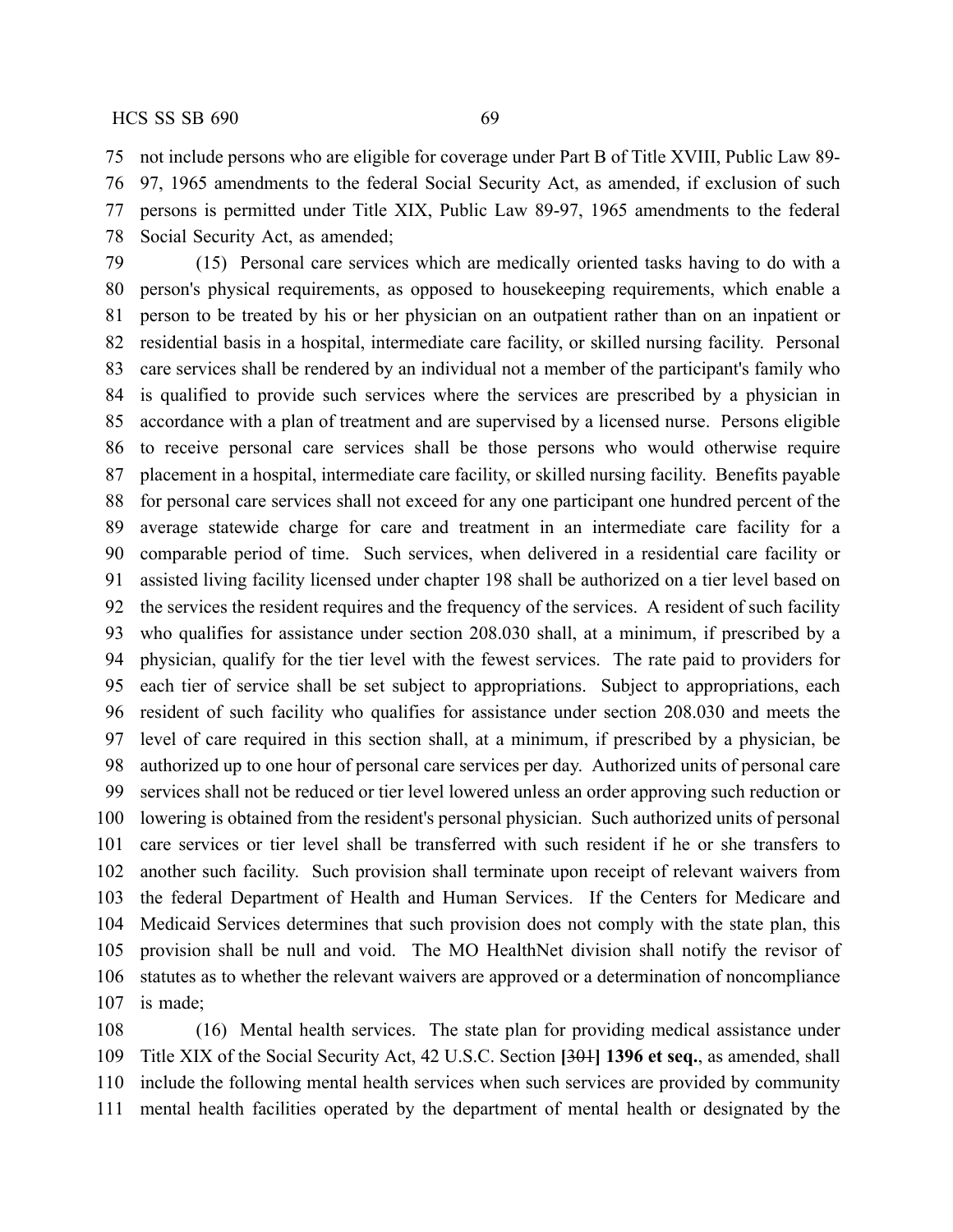department of mental health as a community mental health facility or as an alcohol and drug abuse facility or as a child-serving agency within the comprehensive children's mental health service system established in section 630.097. The department of mental health shall establish by administrative rule the definition and criteria for designation as a community mental health facility and for designation as an alcohol and drug abuse facility. Such mental health services shall include:

 (a) Outpatient mental health services including preventive, diagnostic, therapeutic, rehabilitative, and palliative interventions rendered to individuals in an individual or group setting by a mental health professional in accordance with a plan of treatment appropriately established, implemented, monitored, and revised under the auspices of a therapeutic team as a part of client services management;

 (b) Clinic mental health services including preventive, diagnostic, therapeutic, rehabilitative, and palliative interventions rendered to individuals in an individual or group setting by a mental health professional in accordance with a plan of treatment appropriately established, implemented, monitored, and revised under the auspices of a therapeutic team as a part of client services management;

 (c) Rehabilitative mental health and alcohol and drug abuse services including home and community-based preventive, diagnostic, therapeutic, rehabilitative, and palliative interventions rendered to individuals in an individual or group setting by a mental health or alcohol and drug abuse professional in accordance with a plan of treatment appropriately established, implemented, monitored, and revised under the auspices of a therapeutic team as a part of client services management. As used in this section, mental health professional and alcohol and drug abuse professional shall be defined by the department of mental health pursuant to duly promulgated rules. With respect to services established by this subdivision, the department of social services, MO HealthNet division, shall enter into an agreement with the department of mental health. Matching funds for outpatient mental health services, clinic mental health services, and rehabilitation services for mental health and alcohol and drug abuse shall be certified by the department of mental health to the MO HealthNet division. The agreement shall establish a mechanism for the joint implementation of the provisions of this subdivision. In addition, the agreement shall establish a mechanism by which rates for services may be jointly developed;

 (17) Such additional services as defined by the MO HealthNet division to be furnished under waivers of federal statutory requirements as provided for and authorized by the federal Social Security Act (42 U.S.C. Section 301, et seq.) subject to appropriation by the general assembly;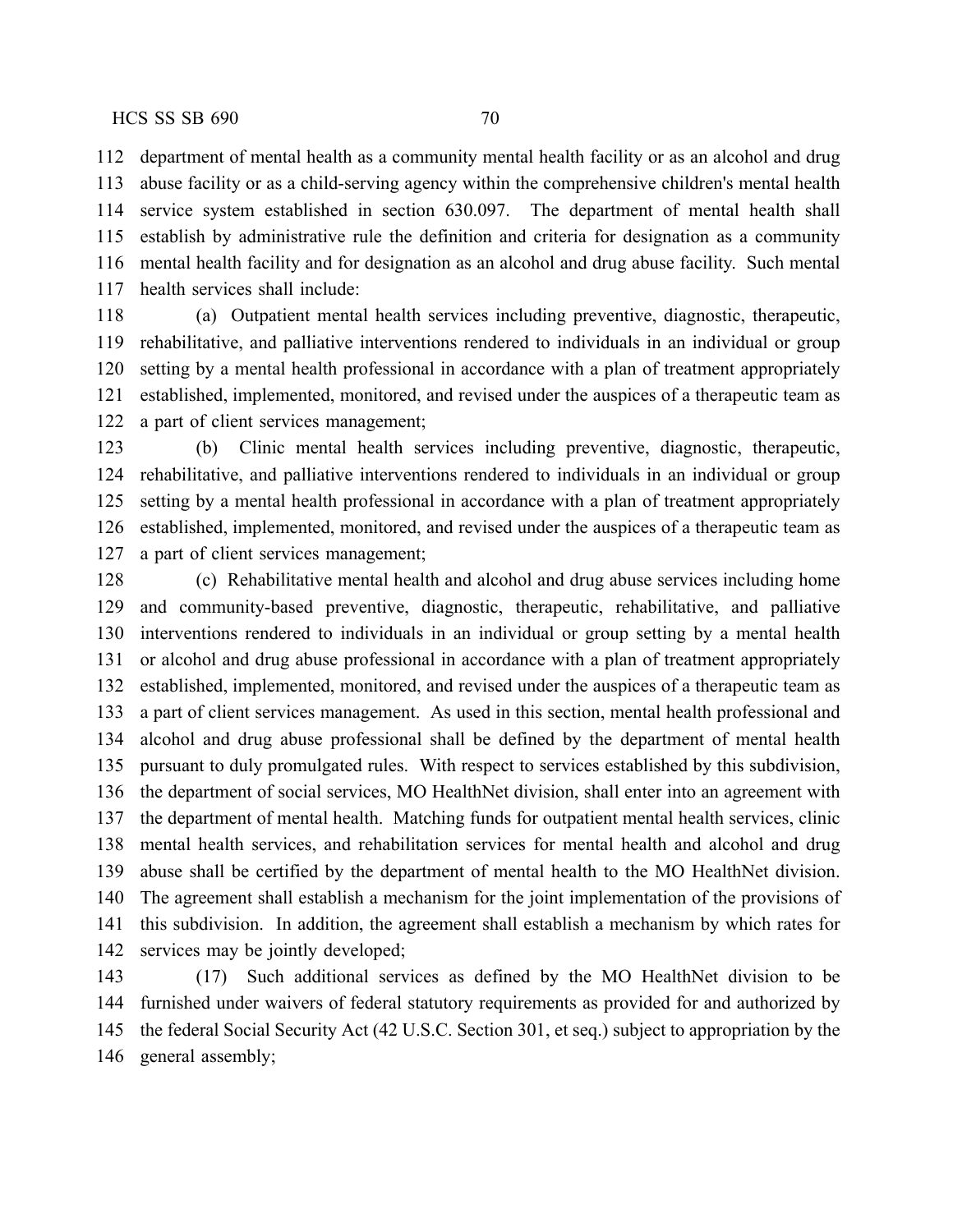(18) The services of an advanced practice registered nurse with a collaborative practice agreement to the extent that such services are provided in accordance with chapters 334 and 335, and regulations promulgated thereunder;

 (19) Nursing home costs for participants receiving benefit payments under subdivision (4) of this subsection to reserve a bed for the participant in the nursing home during the time that the participant is absent due to admission to a hospital for services which cannot be performed on an outpatient basis, subject to the provisions of this subdivision:

(a) The provisions of this subdivision shall apply only if:

 a. The occupancy rate of the nursing home is at or above ninety-seven percent of MO HealthNet certified licensed beds, according to the most recent quarterly census provided to the department of health and senior services which was taken prior to when the participant is admitted to the hospital; and

 b. The patient is admitted to a hospital for a medical condition with an anticipated stay of three days or less;

 (b) The payment to be made under this subdivision shall be provided for a maximum of three days per hospital stay;

 (c) For each day that nursing home costs are paid on behalf of a participant under this subdivision during any period of six consecutive months such participant shall, during the same period of six consecutive months, be ineligible for payment of nursing home costs of two otherwise available temporary leave of absence days provided under subdivision (5) of this subsection; and

 (d) The provisions of this subdivision shall not apply unless the nursing home receives notice from the participant or the participant's responsible party that the participant intends to return to the nursing home following the hospital stay. If the nursing home receives such notification and all other provisions of this subsection have been satisfied, the nursing home shall provide notice to the participant or the participant's responsible party prior to release of the reserved bed;

 (20) Prescribed medically necessary durable medical equipment. An electronic web- based prior authorization system using best medical evidence and care and treatment guidelines consistent with national standards shall be used to verify medical need;

 (21) Hospice care. As used in this subdivision, the term "hospice care" means a coordinated program of active professional medical attention within a home, outpatient and inpatient care which treats the terminally ill patient and family as a unit, employing a medically directed interdisciplinary team. The program provides relief of severe pain or other physical symptoms and supportive care to meet the special needs arising out of physical, psychological, spiritual, social, and economic stresses which are experienced during the final stages of illness, and during dying and bereavement and meets the Medicare requirements for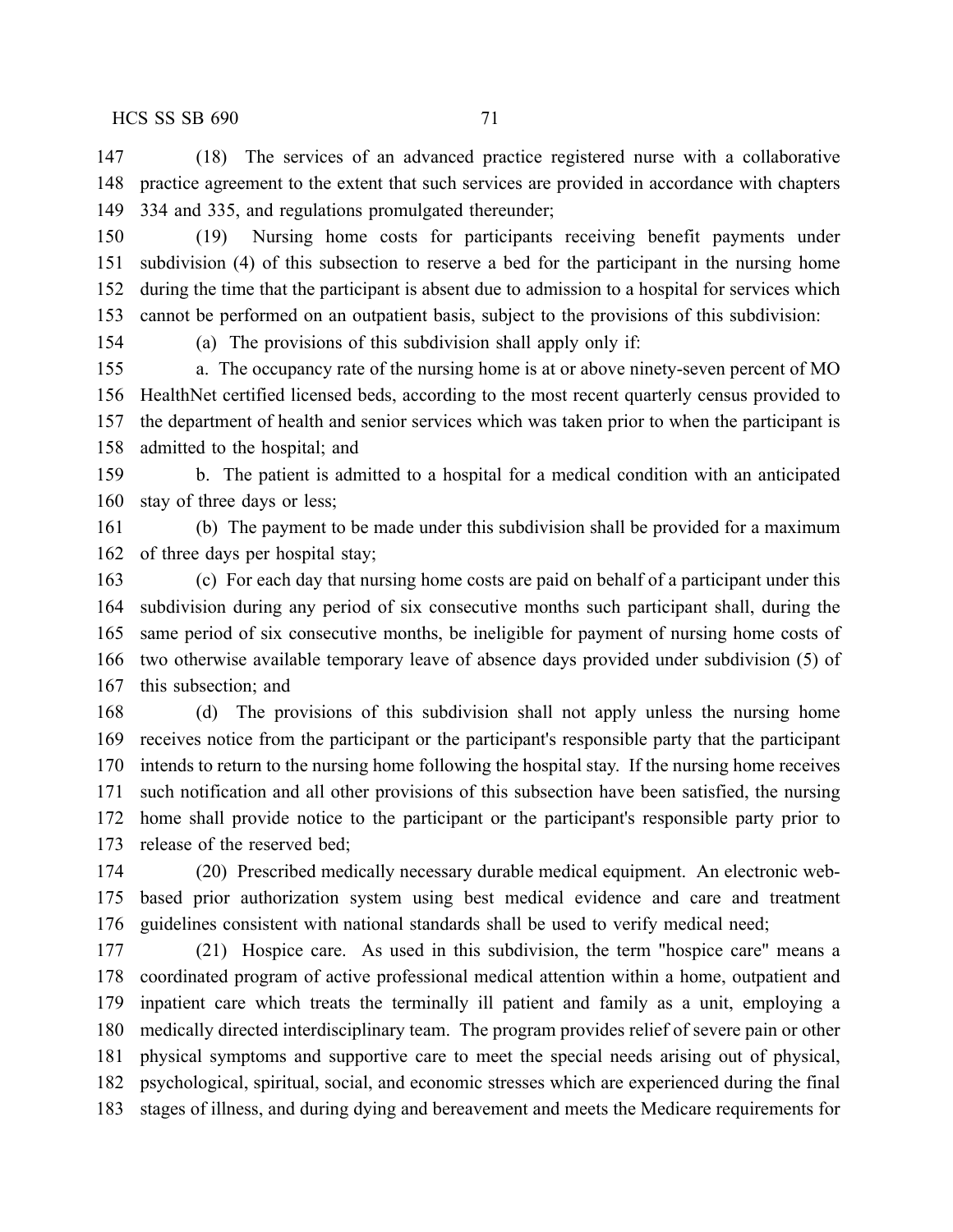participation as a hospice as are provided in 42 CFR Part 418. The rate of reimbursement paid by the MO HealthNet division to the hospice provider for room and board furnished by a nursing home to an eligible hospice patient shall not be less than ninety-five percent of the rate of reimbursement which would have been paid for facility services in that nursing home facility for that patient, in accordance with subsection (c) of Section 6408 of P.L. 101-239 (Omnibus Budget Reconciliation Act of 1989);

 (22) Prescribed medically necessary dental services. Such services shall be subject to appropriations. An electronic web-based prior authorization system using best medical evidence and care and treatment guidelines consistent with national standards shall be used to verify medical need;

 (23) Prescribed medically necessary optometric services. Such services shall be subject to appropriations. An electronic web-based prior authorization system using best medical evidence and care and treatment guidelines consistent with national standards shall be used to verify medical need;

 (24) Blood clotting products-related services. For persons diagnosed with a bleeding disorder, as defined in section 338.400, reliant on blood clotting products, as defined in section 338.400, such services include:

 (a) Home delivery of blood clotting products and ancillary infusion equipment and supplies, including the emergency deliveries of the product when medically necessary;

 (b) Medically necessary ancillary infusion equipment and supplies required to administer the blood clotting products; and

 (c) Assessments conducted in the participant's home by a pharmacist, nurse, or local home health care agency trained in bleeding disorders when deemed necessary by the participant's treating physician;

 (25) **Beginning October 1, 2022, and continuing thereafter, health home services for children with medically complex conditions under 42 U.S.C. Section 1396w-4a. The department of social services shall submit a state plan amendment to the Centers for Medicare and Medicaid Services to implement the provisions of this subdivision;**

 **(26)** The MO HealthNet division shall, by January 1, 2008, and annually thereafter, report the status of MO HealthNet provider reimbursement rates as compared to one hundred percent of the Medicare reimbursement rates and compared to the average dental reimbursement rates paid by third-party payors licensed by the state. The MO HealthNet division shall, by July 1, 2008, provide to the general assembly a four-year plan to achieve parity with Medicare reimbursement rates and for third-party payor average dental reimbursement rates. Such plan shall be subject to appropriation and the division shall include in its annual budget request to the governor the necessary funding needed to complete the four-year plan developed under this subdivision.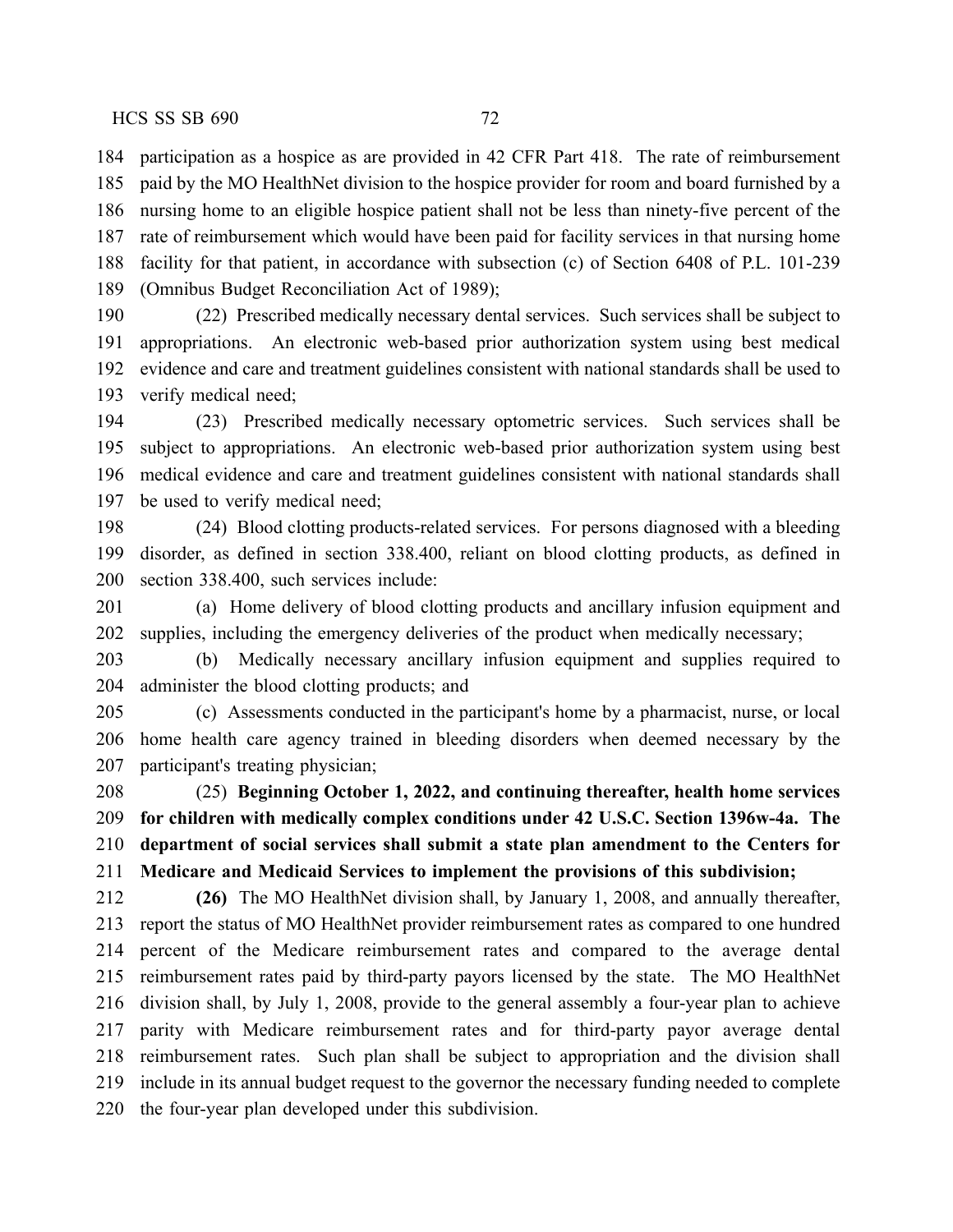2. Additional benefit payments for medical assistance shall be made on behalf of those eligible needy children, pregnant women and blind persons with any payments to be made on the basis of the reasonable cost of the care or reasonable charge for the services as defined and determined by the MO HealthNet division, unless otherwise hereinafter provided, for the following:

(1) Dental services;

(2) Services of podiatrists as defined in section 330.010;

(3) Optometric services as described in section 336.010;

 (4) Orthopedic devices or other prosthetics, including eye glasses, dentures, hearing aids, and wheelchairs;

 (5) Hospice care. As used in this subdivision, the term "hospice care" means a coordinated program of active professional medical attention within a home, outpatient and inpatient care which treats the terminally ill patient and family as a unit, employing a medically directed interdisciplinary team. The program provides relief of severe pain or other physical symptoms and supportive care to meet the special needs arising out of physical, psychological, spiritual, social, and economic stresses which are experienced during the final stages of illness, and during dying and bereavement and meets the Medicare requirements for participation as a hospice as are provided in 42 CFR Part 418. The rate of reimbursement paid by the MO HealthNet division to the hospice provider for room and board furnished by a nursing home to an eligible hospice patient shall not be less than ninety-five percent of the rate of reimbursement which would have been paid for facility services in that nursing home facility for that patient, in accordance with subsection (c) of Section 6408 of P.L. 101-239 (Omnibus Budget Reconciliation Act of 1989);

 (6) Comprehensive day rehabilitation services beginning early posttrauma as part of a coordinated system of care for individuals with disabling impairments. Rehabilitation services must be based on an individualized, goal-oriented, comprehensive and coordinated treatment plan developed, implemented, and monitored through an interdisciplinary assessment designed to restore an individual to optimal level of physical, cognitive, and behavioral function. The MO HealthNet division shall establish by administrative rule the definition and criteria for designation of a comprehensive day rehabilitation service facility, benefit limitations and payment mechanism. Any rule or portion of a rule, as that term is defined in section 536.010, that is created under the authority delegated in this subdivision shall become effective only if it complies with and is subject to all of the provisions of chapter 536 and, if applicable, section 536.028. This section and chapter 536 are nonseverable and if any of the powers vested with the general assembly pursuant to chapter 536 to review, to delay the effective date, or to disapprove and annul a rule are subsequently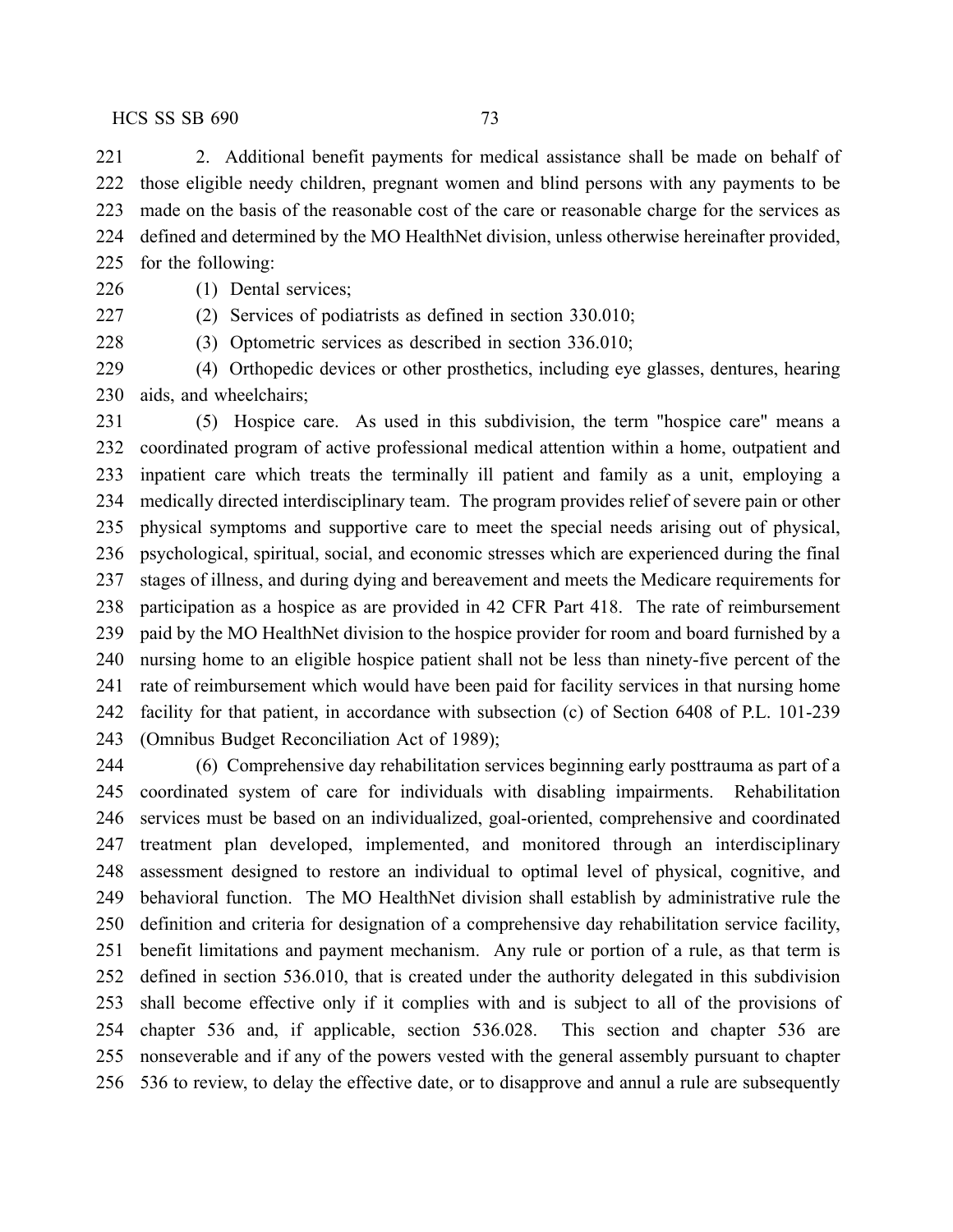held unconstitutional, then the grant of rulemaking authority and any rule proposed or adopted after August 28, 2005, shall be invalid and void.

 3. The MO HealthNet division may require any participant receiving MO HealthNet benefits to pay part of the charge or cost until July 1, 2008, and an additional payment after July 1, 2008, as defined by rule duly promulgated by the MO HealthNet division, for all covered services except for those services covered under subdivisions (15) and (16) of subsection 1 of this section and sections 208.631 to 208.657 to the extent and in the manner authorized by Title XIX of the federal Social Security Act (42 U.S.C. Section 1396, et seq.) and regulations thereunder. When substitution of a generic drug is permitted by the prescriber according to section 338.056, and a generic drug is substituted for a name-brand drug, the MO HealthNet division may not lower or delete the requirement to make a co-payment pursuant to regulations of Title XIX of the federal Social Security Act. A provider of goods or services described under this section must collect from all participants the additional payment that may be required by the MO HealthNet division under authority granted herein, if the division exercises that authority, to remain eligible as a provider. Any payments made by participants under this section shall be in addition to and not in lieu of payments made by the state for goods or services described herein except the participant portion of the pharmacy professional dispensing fee shall be in addition to and not in lieu of payments to pharmacists. A provider may collect the co-payment at the time a service is provided or at a later date. A provider shall not refuse to provide a service if a participant is unable to pay a required payment. If it is the routine business practice of a provider to terminate future services to an individual with an unclaimed debt, the provider may include uncollected co-payments under this practice. Providers who elect not to undertake the provision of services based on a history of bad debt shall give participants advance notice and a reasonable opportunity for payment. A provider, representative, employee, independent contractor, or agent of a pharmaceutical manufacturer shall not make co-payment for a participant. This subsection shall not apply to other qualified children, pregnant women, or blind persons. If the Centers for Medicare and Medicaid Services does not approve the MO HealthNet state plan amendment submitted by the department of social services that would allow a provider to deny future services to an individual with uncollected co-payments, the denial of services shall not be allowed. The department of social services shall inform providers regarding the acceptability of denying services as the result of unpaid co-payments.

289 4. The MO HealthNet division shall have the right to collect medication samples from participants in order to maintain program integrity.

 5. Reimbursement for obstetrical and pediatric services under subdivision (6) of subsection 1 of this section shall be timely and sufficient to enlist enough health care providers so that care and services are available under the state plan for MO HealthNet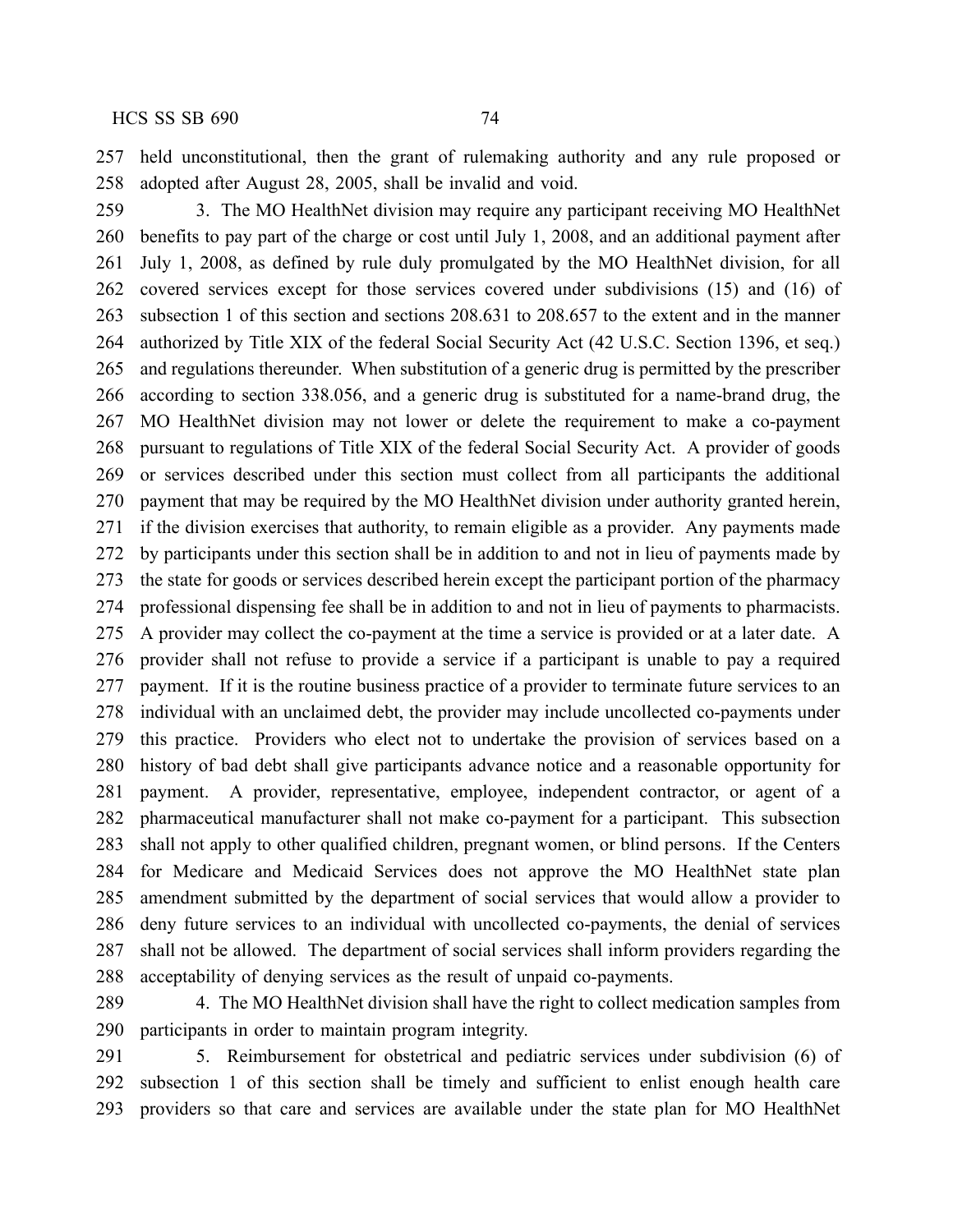benefits at least to the extent that such care and services are available to the general population in the geographic area, as required under subparagraph (a)(30)(A) of 42 U.S.C. Section 1396a and federal regulations promulgated thereunder.

 6. Beginning July 1, 1990, reimbursement for services rendered in federally funded health centers shall be in accordance with the provisions of subsection 6402(c) and Section 6404 of P.L. 101-239 (Omnibus Budget Reconciliation Act of 1989) and federal regulations promulgated thereunder.

 7. Beginning July 1, 1990, the department of social services shall provide notification and referral of children below age five, and pregnant, breast-feeding, or postpartum women who are determined to be eligible for MO HealthNet benefits under section 208.151 to the special supplemental food programs for women, infants and children administered by the department of health and senior services. Such notification and referral shall conform to the requirements of Section 6406 of P.L. 101-239 and regulations promulgated thereunder.

 8. Providers of long-term care services shall be reimbursed for their costs in accordance with the provisions of Section 1902 (a)(13)(A) of the Social Security Act, 42 U.S.C. Section 1396a, as amended, and regulations promulgated thereunder.

 9. Reimbursement rates to long-term care providers with respect to a total change in ownership, at arm's length, for any facility previously licensed and certified for participation in the MO HealthNet program shall not increase payments in excess of the increase that would result from the application of Section 1902 (a)(13)(C) of the Social Security Act, 42 U.S.C. Section 1396a (a)(13)(C).

 10. The MO HealthNet division may enroll qualified residential care facilities and assisted living facilities, as defined in chapter 198, as MO HealthNet personal care providers. 11. Any income earned by individuals eligible for certified extended employment at a sheltered workshop under chapter 178 shall not be considered as income for purposes of determining eligibility under this section.

 12. If the Missouri Medicaid audit and compliance unit changes any interpretation or application of the requirements for reimbursement for MO HealthNet services from the interpretation or application that has been applied previously by the state in any audit of a MO HealthNet provider, the Missouri Medicaid audit and compliance unit shall notify all affected MO HealthNet providers five business days before such change shall take effect. Failure of the Missouri Medicaid audit and compliance unit to notify a provider of such change shall entitle the provider to continue to receive and retain reimbursement until such notification is provided and shall waive any liability of such provider for recoupment or other loss of any payments previously made prior to the five business days after such notice has been sent. Each provider shall provide the Missouri Medicaid audit and compliance unit a valid email address and shall agree to receive communications electronically. The notification required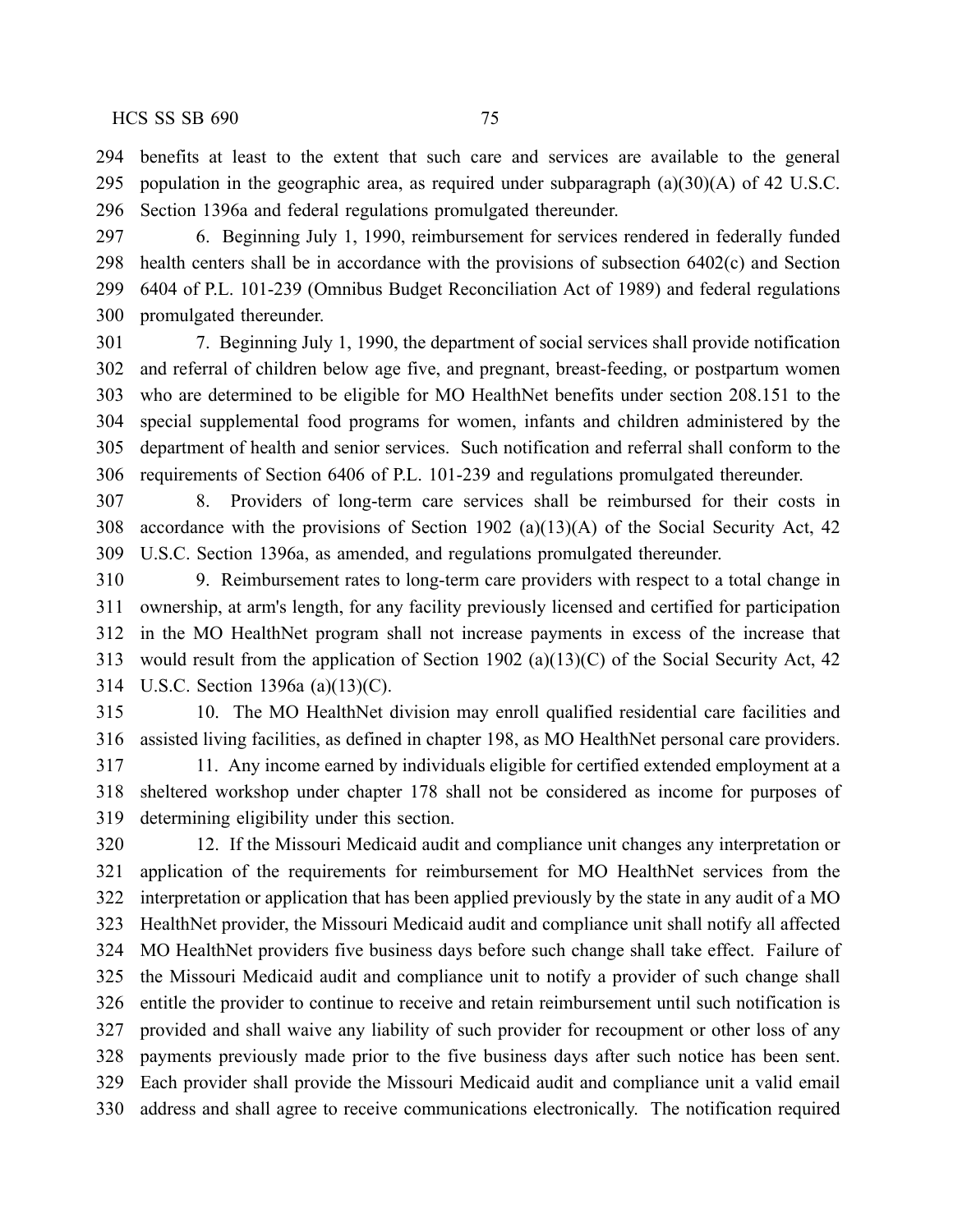under this section shall be delivered in writing by the United States Postal Service or electronic mail to each provider.

 13. Nothing in this section shall be construed to abrogate or limit the department's statutory requirement to promulgate rules under chapter 536.

 14. Beginning July 1, 2016, and subject to appropriations, providers of behavioral, social, and psychophysiological services for the prevention, treatment, or management of physical health problems shall be reimbursed utilizing the behavior assessment and intervention reimbursement codes 96150 to 96154 or their successor codes under the Current Procedural Terminology (CPT) coding system. Providers eligible for such reimbursement shall include psychologists.

**208.184. 1. During at least one regularly scheduled meeting each calendar year, the advisory council on rare diseases and personalized medicine established in section 208.183 shall dedicate time to:**

 **(1) Discuss and evaluate whether the available covered medications, treatments, and services are adequate to meet the needs of MO HealthNet beneficiaries with a diagnosis of sickle cell disease;**

 **(2) Review information on treatments for sickle cell disease in late-stage studies that show promise in peer-reviewed medical literature; and**

 **(3) Review the importance of provider education on the disproportionate impact of sickle cell disease on specific minority populations.**

 **2. After each annual review of the issues described under subsection 1 of this section, staff members of the MO HealthNet division, under the guidance of the advisory council on rare diseases and personalized medicine, may develop their own report on the issues described under subsection 1 of this section to be made available to the public or may solicit expert testimony or input on such issues, which may be compiled and posted on the website of the MO HealthNet division.**

208.662. 1. There is hereby established within the department of social services the "Show-Me Healthy Babies Program" as a separate children's health insurance program (CHIP) for any low-income unborn child. The program shall be established under the authority of Title XXI of the federal Social Security Act, the State Children's Health Insurance Program, as amended, and 42 CFR 457.1.

 2. For an unborn child to be enrolled in the show-me healthy babies program, his or her mother shall not be eligible for coverage under Title XIX of the federal Social Security Act, the Medicaid program, as it is administered by the state, and shall not have access to affordable employer-subsidized health care insurance or other affordable health care coverage that includes coverage for the unborn child. In addition, the unborn child shall be in a family with income eligibility of no more than three hundred percent of the federal poverty level, or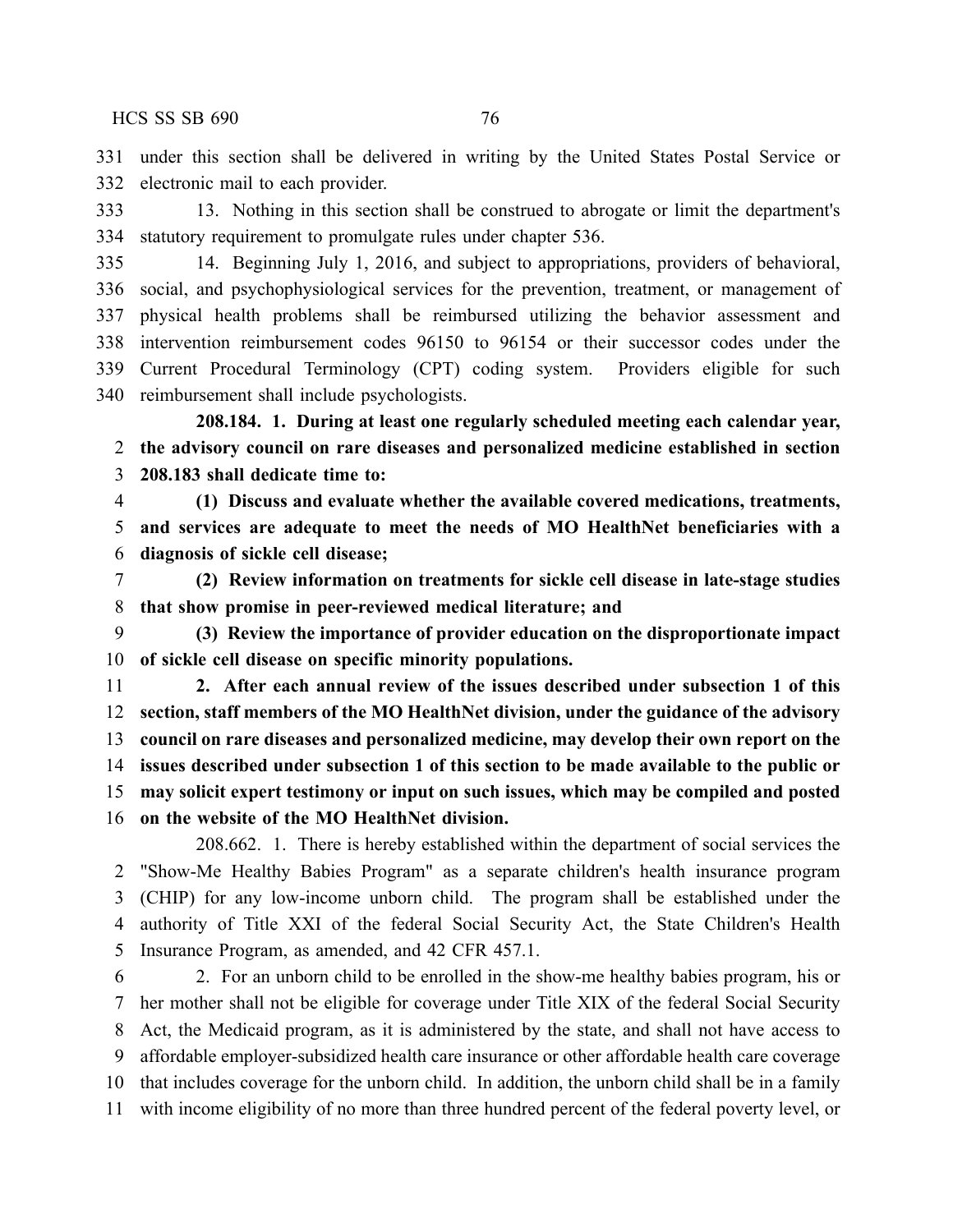the equivalent modified adjusted gross income, unless the income eligibility is set lower by the general assembly through appropriations. In calculating family size as it relates to income eligibility, the family shall include, in addition to other family members, the unborn child, or in the case of a mother with a multiple pregnancy, all unborn children.

 3. Coverage for an unborn child enrolled in the show-me healthy babies program shall include all prenatal care and pregnancy-related services that benefit the health of the unborn child and that promote healthy labor, delivery, and birth. Coverage need not include services that are solely for the benefit of the pregnant mother, that are unrelated to maintaining or promoting a healthy pregnancy, and that provide no benefit to the unborn child. However, the department may include pregnancy-related assistance as defined in 42 U.S.C. Section 1397ll.

 4. There shall be no waiting period before an unborn child may be enrolled in the show-me healthy babies program. In accordance with the definition of child in 42 CFR 457.10, coverage shall include the period from conception to birth. The department shall develop a presumptive eligibility procedure for enrolling an unborn child. There shall be verification of the pregnancy.

 5. Coverage for the child shall continue for up to one year after birth, unless otherwise prohibited by law or unless otherwise limited by the general assembly through appropriations.

 6. **(1)** Pregnancy-related and postpartum coverage for the mother shall begin on the day the pregnancy ends and extend through the last day of the month that includes the sixtieth day after the pregnancy ends, unless otherwise prohibited by law or unless otherwise limited by the general assembly through appropriations. The department may include pregnancy-related assistance as defined in 42 U.S.C. Section 1397ll.

 **(2) Beginning on the effective date of this subdivision, mothers eligible to receive coverage under this section shall receive medical assistance benefits during the pregnancy and during the twelve-month period that begins on the last day of the woman's pregnancy and ends on the last day of the month in which such twelve-month period ends, consistent with the provisions of 42 U.S.C. Section 1397gg(e)(1)(J). The department shall seek any necessary state plan amendments or waivers to implement the provisions of this subdivision within sixty days of the effective date of this subdivision. The provisions of this subdivision shall remain in effect for any period of time during which the federal authority under 42 U.S.C. Section 1397gg(e)(1)(J), as amended, or any successor statutes or implementing regulations, is in effect.**

 7. The department shall provide coverage for an unborn child enrolled in the show- me healthy babies program in the same manner in which the department provides coverage for the children's health insurance program (CHIP) in the county of the primary residence of the mother.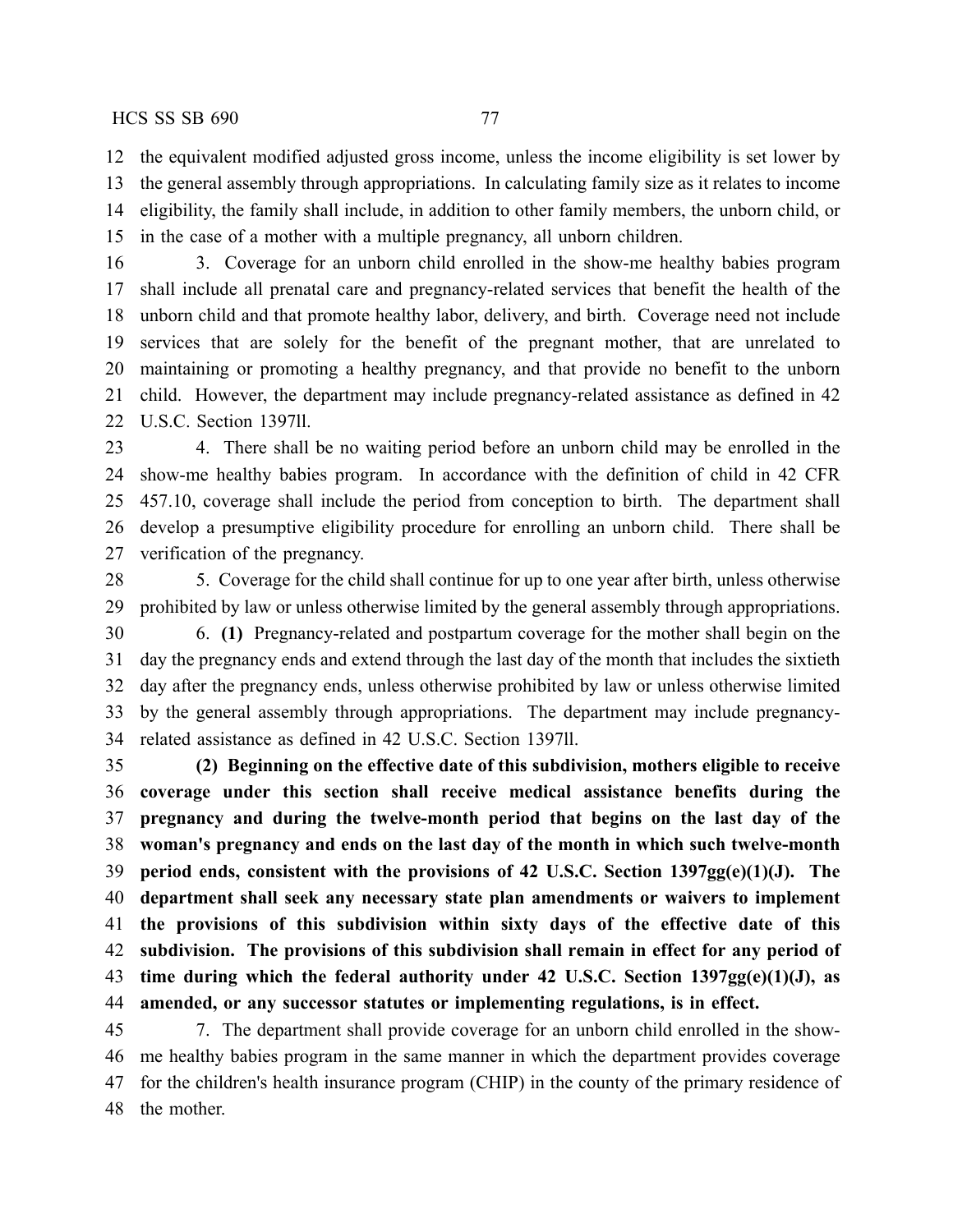8. The department shall provide information about the show-me healthy babies program to maternity homes as defined in section 135.600, pregnancy resource centers as defined in section 135.630, and other similar agencies and programs in the state that assist unborn children and their mothers. The department shall consider allowing such agencies and programs to assist in the enrollment of unborn children in the program, and in making determinations about presumptive eligibility and verification of the pregnancy.

 9. Within sixty days after August 28, 2014, the department shall submit a state plan amendment or seek any necessary waivers from the federal Department of Health and Human Services requesting approval for the show-me healthy babies program.

 10. At least annually, the department shall prepare and submit a report to the governor, the speaker of the house of representatives, and the president pro tempore of the senate analyzing and projecting the cost savings and benefits, if any, to the state, counties, local communities, school districts, law enforcement agencies, correctional centers, health care providers, employers, other public and private entities, and persons by enrolling unborn children in the show-me healthy babies program. The analysis and projection of cost savings and benefits, if any, may include but need not be limited to:

 (1) The higher federal matching rate for having an unborn child enrolled in the show- me healthy babies program versus the lower federal matching rate for a pregnant woman being enrolled in MO HealthNet or other federal programs;

 (2) The efficacy in providing services to unborn children through managed care organizations, group or individual health insurance providers or premium assistance, or through other nontraditional arrangements of providing health care;

 (3) The change in the proportion of unborn children who receive care in the first trimester of pregnancy due to a lack of waiting periods, by allowing presumptive eligibility, or by removal of other barriers, and any resulting or projected decrease in health problems and other problems for unborn children and women throughout pregnancy; at labor, delivery, and birth; and during infancy and childhood;

 (4) The change in healthy behaviors by pregnant women, such as the cessation of the use of tobacco, alcohol, illicit drugs, or other harmful practices, and any resulting or projected short-term and long-term decrease in birth defects; poor motor skills; vision, speech, and hearing problems; breathing and respiratory problems; feeding and digestive problems; and other physical, mental, educational, and behavioral problems; and

 (5) The change in infant and maternal mortality, preterm births and low birth weight babies and any resulting or projected decrease in short-term and long-term medical and other interventions.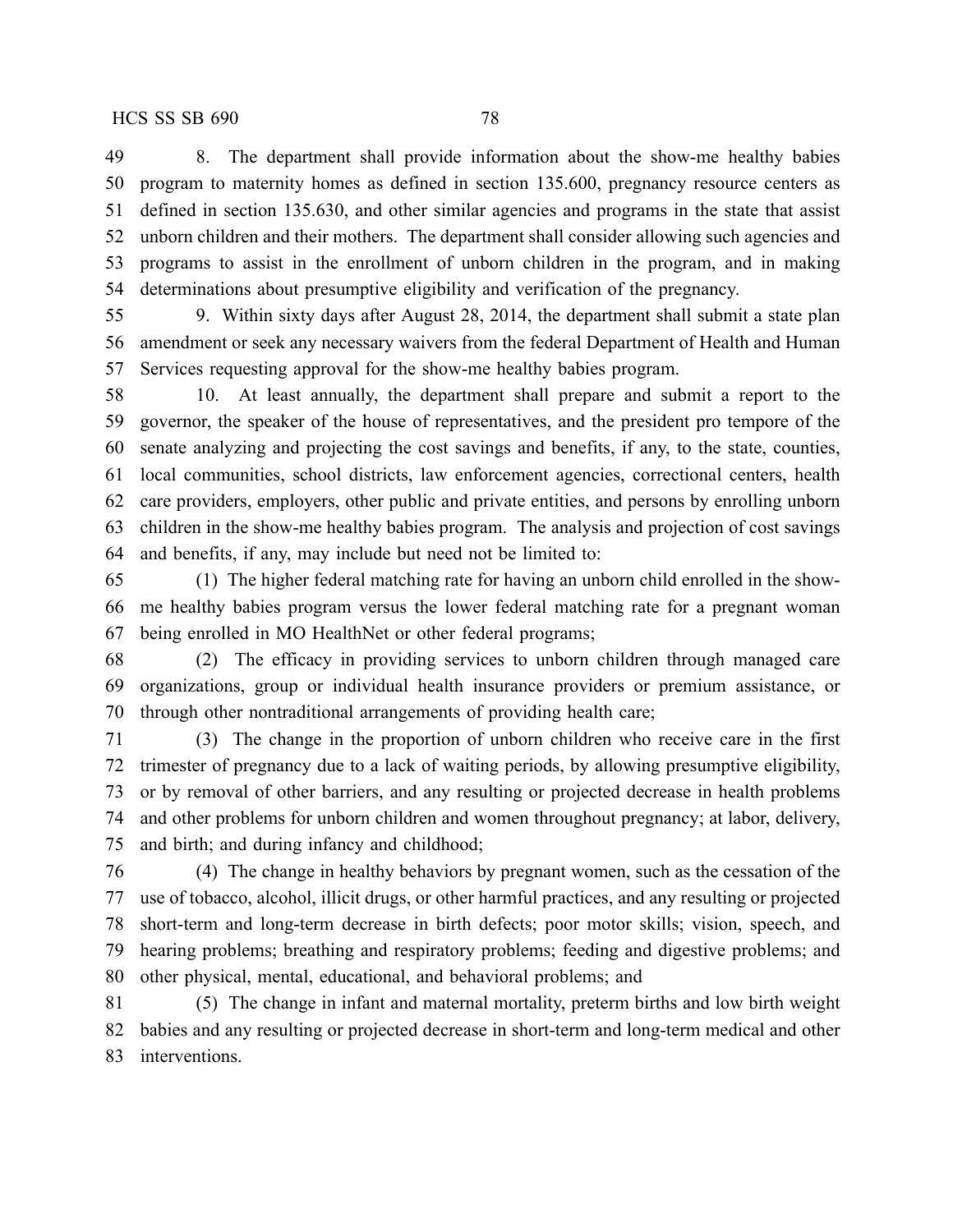11. The show-me healthy babies program shall not be deemed an entitlement program, but instead shall be subject to a federal allotment or other federal appropriations and matching state appropriations.

 12. Nothing in this section shall be construed as obligating the state to continue the show-me healthy babies program if the allotment or payments from the federal government end or are not sufficient for the program to operate, or if the general assembly does not appropriate funds for the program.

 13. Nothing in this section shall be construed as expanding MO HealthNet or fulfilling a mandate imposed by the federal government on the state.

208.798. The provisions of sections 208.780 to 208.798 shall terminate on August 28, **[**2022**] 2029**.

210.921. 1. The department shall not provide any registry information pursuant to this section unless the department obtains the name and address of the person **[**calling**] or entity requesting the information**, and determines that the inquiry is for employment purposes only. For purposes of sections 210.900 to 210.936, "employment purposes" includes direct employer-employee relationships, prospective employer-employee relationships, **direct or prospective independent contractor relationships of health care personnel with a supplemental health care services agency, as defined in section 198.640,** and screening and interviewing of persons or facilities by those persons contemplating the placement of an individual in a child-care, elder-care, mental health, or personal-care setting. Disclosure of background information concerning a given applicant recorded by the department in the registry shall be limited to:

(1) Confirming whether the individual is listed in the registry; and

 (2) Indicating whether the individual has been listed or named in any of the background checks listed in subsection 2 of section 210.903. If such individual has been so listed, the department of health and senior services shall only disclose the name of the background check in which the individual has been identified. With the exception of any agency licensed or contracted by the state to provide child care, elder care, mental health services, or personal care which shall receive specific information immediately if requested, any specific information related to such background check shall only be disclosed after the department has received a signed request from the person **[**calling**] or entity requesting the information**, with the person's **or entity's** name, address and reason for requesting the information.

 2. Any person **or entity** requesting registry information shall be informed that the registry information provided pursuant to this section consists only of information relative to the state of Missouri and does not include information from other states or information that may be available from other states.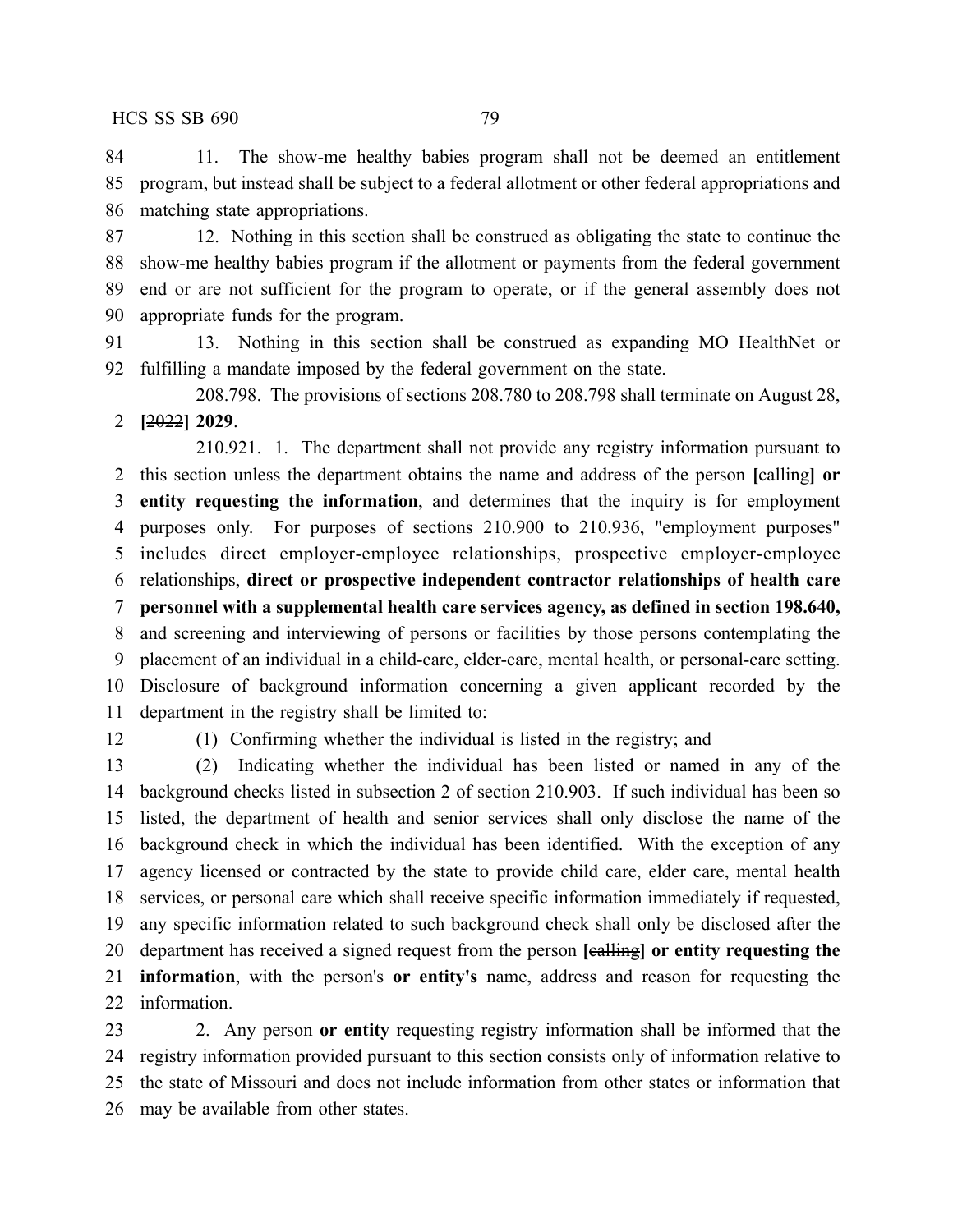3. Any person who uses the information obtained from the registry for any purpose other than that specifically provided for in sections 210.900 to 210.936 is guilty of a class B misdemeanor.

 4. When any registry information is disclosed pursuant to subdivision (2) of subsection 1 of this section, the department shall notify the registrant of the name and address of the person **or entity** making the inquiry.

 5. The department of health and senior services staff providing information pursuant to sections 210.900 to 210.936 shall have immunity from any liability, civil or criminal, that otherwise might result by reason of such actions; provided, however, any department of health and senior services staff person who releases registry information in bad faith or with ill intent shall not have immunity from any liability, civil or criminal. Any such person shall have the same immunity with respect to participation in any judicial proceeding resulting from the release of registry information. The department is prohibited from selling the registry or any portion of the registry for any purpose including employment purposes as defined in subsection 1 of this section.

301.020. 1. Every owner of a motor vehicle or trailer, which shall be operated or driven upon the highways of this state, except as herein otherwise expressly provided, shall annually file, by mail or otherwise, in the office of the director of revenue, an application for registration on a blank to be furnished by the director of revenue for that purpose containing:

 (1) A brief description of the motor vehicle or trailer to be registered, including the name of the manufacturer, the vehicle identification number, the amount of motive power of the motor vehicle, stated in figures of horsepower and whether the motor vehicle is to be registered as a motor vehicle primarily for business use as defined in section 301.010;

 (2) The name, the applicant's identification number and address of the owner of such motor vehicle or trailer;

 (3) The gross weight of the vehicle and the desired load in pounds if the vehicle is a commercial motor vehicle or trailer.

 2. If the vehicle is a motor vehicle primarily for business use as defined in section 301.010 and if such vehicle is ten years of age or less and has less than one hundred fifty thousand miles on the odometer, the director of revenue shall retain the odometer information provided in the vehicle inspection report, and provide for prompt access to such information, together with the vehicle identification number for the motor vehicle to which such information pertains, for a period of ten years after the receipt of such information. This section shall not apply unless:

 (1) The application for the vehicle's certificate of ownership was submitted after July 1, 1989; and

(2) The certificate was issued pursuant to a manufacturer's statement of origin.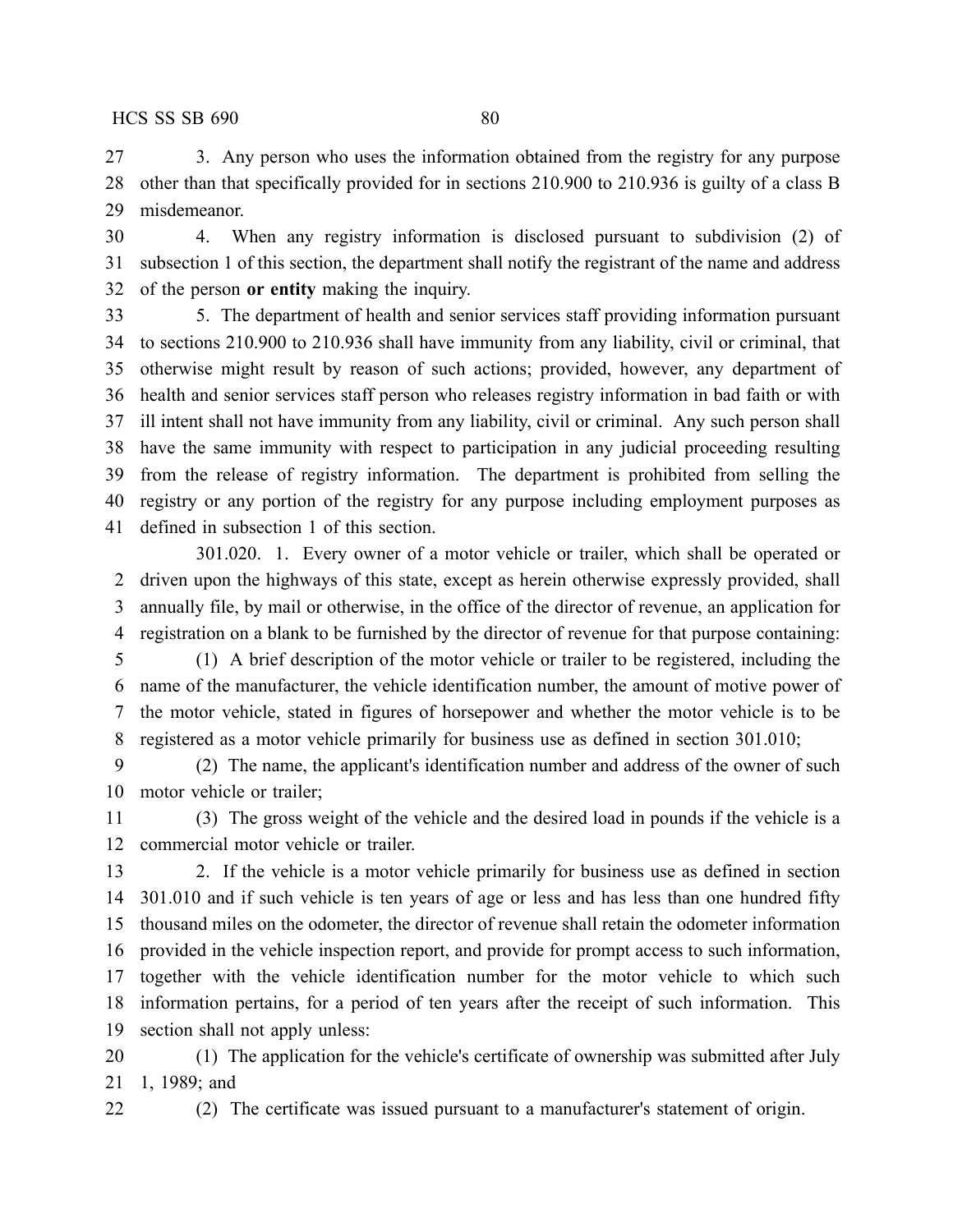23 3. If the vehicle is any motor vehicle other than a motor vehicle primarily for business use, a recreational motor vehicle, motorcycle, motortricycle, autocycle, bus, or any commercial motor vehicle licensed for over twelve thousand pounds and if such motor vehicle is ten years of age or less and has less than one hundred fifty thousand miles on the odometer, the director of revenue shall retain the odometer information provided in the vehicle inspection report, and provide for prompt access to such information, together with the vehicle identification number for the motor vehicle to which such information pertains, for a period of ten years after the receipt of such information. This subsection shall not apply unless:

 (1) The application for the vehicle's certificate of ownership was submitted after July 1, 1990; and

(2) The certificate was issued pursuant to a manufacturer's statement of origin.

 4. If the vehicle qualifies as a reconstructed motor vehicle, motor change vehicle, specially constructed motor vehicle, non-USA-std motor vehicle, as defined in section 301.010, or prior salvage as referenced in section 301.573, the owner or lienholder shall surrender the certificate of ownership. The owner shall make an application for a new certificate of ownership, pay the required title fee, and obtain the vehicle examination certificate required pursuant to subsection 9 of section 301.190. If an insurance company pays a claim on a salvage vehicle as defined in section 301.010 and the owner retains the vehicle, as prior salvage, the vehicle shall only be required to meet the examination requirements under subsection 10 of section 301.190. Notarized bills of sale along with a copy of the front and back of the certificate of ownership for all major component parts installed on the vehicle and invoices for all essential parts which are not defined as major component parts shall accompany the application for a new certificate of ownership. If the vehicle is a specially constructed motor vehicle, as defined in section 301.010, two pictures of the vehicle shall be submitted with the application. If the vehicle is a kit vehicle, the applicant shall submit the invoice and the manufacturer's statement of origin on the kit. If the vehicle requires the issuance of a special number by the director of revenue or a replacement vehicle identification number, the applicant shall submit the required application and application fee. All applications required under this subsection shall be submitted with any applicable taxes which may be due on the purchase of the vehicle or parts. The director of revenue shall appropriately designate "Reconstructed Motor Vehicle", "Motor Change Vehicle", "Non-USA-Std Motor Vehicle", or "Specially Constructed Motor Vehicle" on the current and all subsequent issues of the certificate of ownership of such vehicle.

 5. Every insurance company that pays a claim for repair of a motor vehicle which as the result of such repairs becomes a reconstructed motor vehicle as defined in section 301.010 or that pays a claim on a salvage vehicle as defined in section 301.010 and the owner is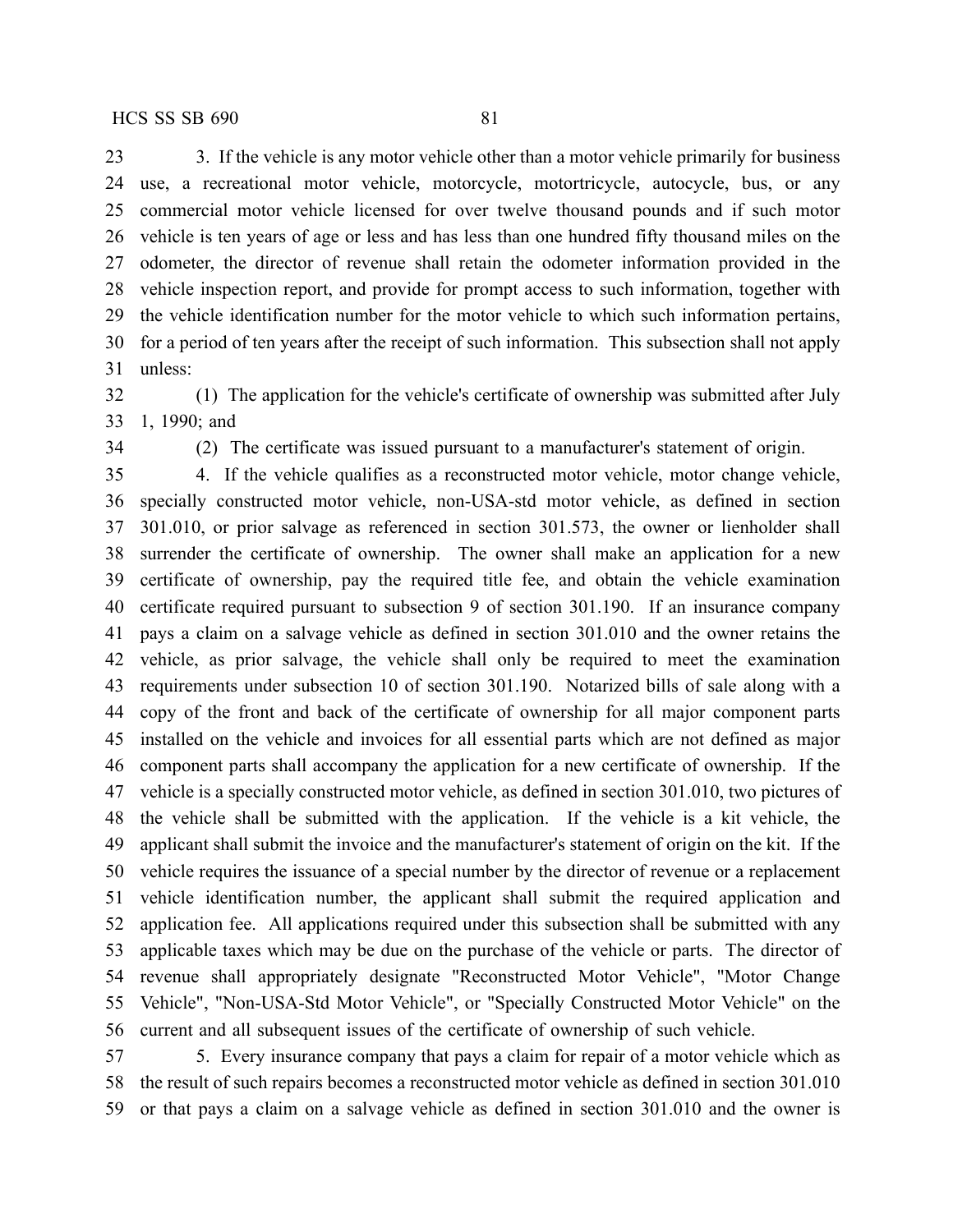retaining the vehicle shall in writing notify the owner of the vehicle, and in a first party claim,

 the lienholder if a lien is in effect, that he is required to surrender the certificate of ownership, and the documents and fees required pursuant to subsection 4 of this section to obtain a prior salvage motor vehicle certificate of ownership or documents and fees as otherwise required by law to obtain a salvage certificate of ownership, from the director of revenue. The insurance company shall within thirty days of the payment of such claims report to the director of revenue the name and address of such owner, the year, make, model, vehicle identification number, and license plate number of the vehicle, and the date of loss and payment.

 6. Anyone who fails to comply with the requirements of this section shall be guilty of a class B misdemeanor.

 7. An applicant for registration may make a donation of one dollar to promote a blindness education, screening and treatment program. The director of revenue shall collect the donations and deposit all such donations in the state treasury to the credit of the blindness education, screening and treatment program fund established in section 209.015. Moneys in the blindness education, screening and treatment program fund shall be used solely for the purposes established in section 209.015; except that the department of revenue shall retain no more than one percent for its administrative costs. The donation prescribed in this subsection is voluntary and may be refused by the applicant for registration at the time of issuance or renewal. The director shall inquire of each applicant at the time the applicant presents the completed application to the director whether the applicant is interested in making the one dollar donation prescribed in this subsection.

 8. An applicant for registration may make a donation of **an amount not less than** one dollar to promote an organ donor program. The director of revenue shall collect the donations and deposit all such donations in the state treasury to the credit of the organ donor program fund as established in sections 194.297 to 194.304. Moneys in the organ donor fund shall be used solely for the purposes established in sections 194.297 to 194.304, except that the department of revenue shall retain no more than one percent for its administrative costs. The donation prescribed in this subsection is voluntary and may be refused by the applicant for registration at the time of issuance or renewal. The director shall inquire of each applicant at the time the applicant presents the completed application to the director whether the applicant is interested in making **[**the**] a contribution not less than** one dollar **[**donation**] as** prescribed in this subsection.

 9. An applicant for registration may make a donation of one dollar to the Missouri medal of honor recipients fund. The director of revenue shall collect the donations and deposit all such donations in the state treasury to the credit of the Missouri medal of honor recipients fund as established in section 226.925. Moneys in the medal of honor recipients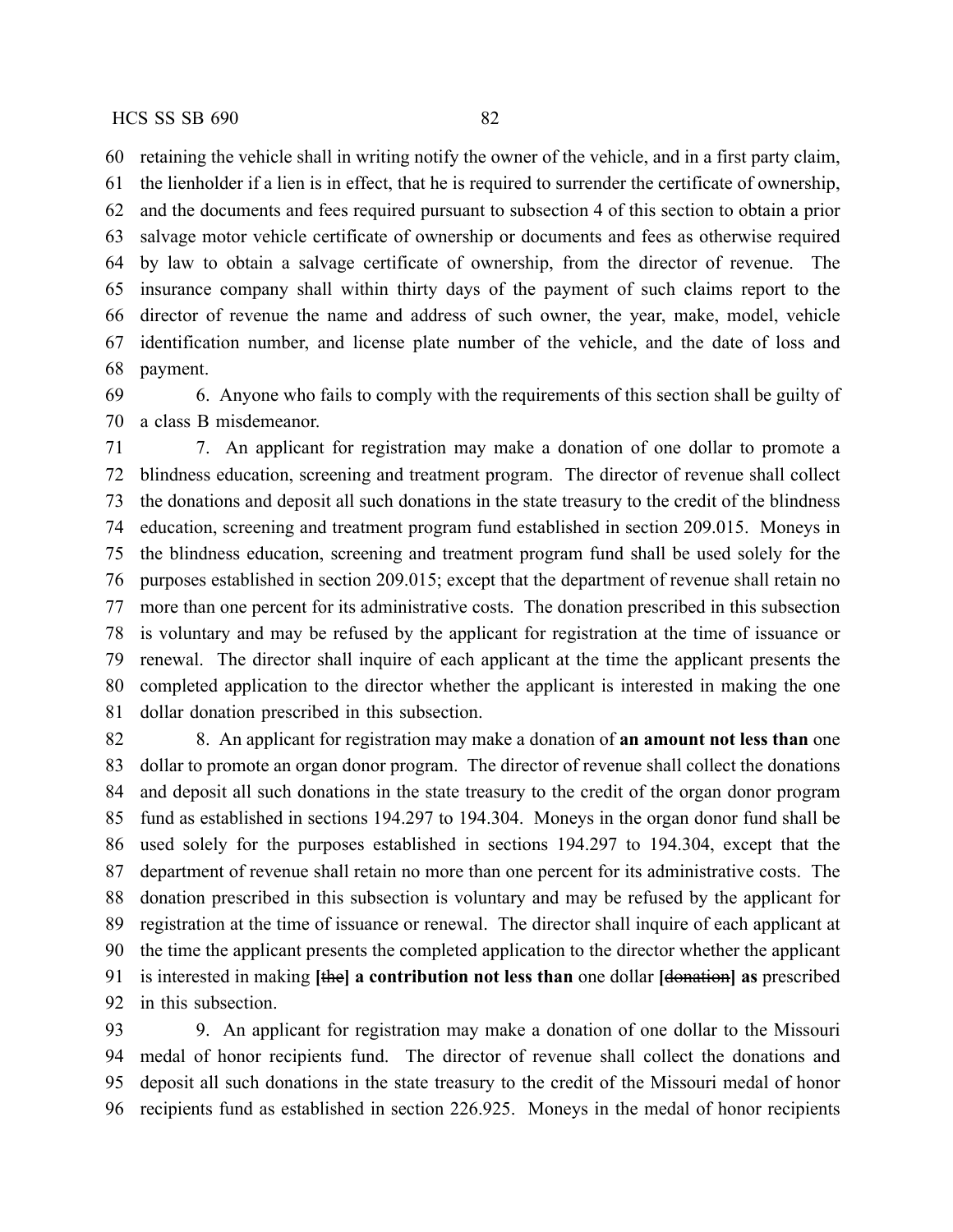fund shall be used solely for the purposes established in section 226.925, except that the department of revenue shall retain no more than one percent for its administrative costs. The donation prescribed in this subsection is voluntary and may be refused by the applicant for registration at the time of issuance or renewal. The director shall inquire of each applicant at the time the applicant presents the completed application to the director whether the applicant is interested in making the one dollar donation prescribed in this subsection.

302.171. 1. The director shall verify that an applicant for a driver's license is a Missouri resident or national of the United States or a noncitizen with a lawful immigration status, and a Missouri resident before accepting the application. The director shall not issue a driver's license for a period that exceeds the duration of an applicant's lawful immigration status in the United States. The director may establish procedures to verify the Missouri residency or United States naturalization or lawful immigration status and Missouri residency of the applicant and establish the duration of any driver's license issued under this section. An application for a license shall be made upon an approved form furnished by the director. Every application shall state the full name, Social Security number, age, height, weight, color of eyes, sex, residence, mailing address of the applicant, and the classification for which the applicant has been licensed, and, if so, when and by what state, and whether or not such license has ever been suspended, revoked, or disqualified, and, if revoked, suspended or disqualified, the date and reason for such suspension, revocation or disqualification and whether the applicant is making a **[**one dollar**]** donation to promote an organ donation program as prescribed in subsection 2 **of this section**, to promote a blindness education, screening and treatment program as prescribed in subsection 3 **of this section**, or the Missouri medal of honor recipients fund prescribed in subsection 4 of this section. A driver's license, nondriver's license, or instruction permit issued under this chapter shall contain the applicant's legal name as it appears on a birth certificate or as legally changed through marriage or court order. No name change by common usage based on common law shall be permitted. The application shall also contain such information as the director may require to enable the director to determine the applicant's qualification for driving a motor vehicle; and shall state whether or not the applicant has been convicted in this or any other state for violating the laws of this or any other state or any ordinance of any municipality, relating to driving without a license, careless driving, or driving while intoxicated, or failing to stop after an accident and disclosing the applicant's identity, or driving a motor vehicle without the owner's consent. The application shall contain a certification by the applicant as to the truth of the facts stated therein. Every person who applies for a license to operate a motor vehicle who is less than twenty-one years of age shall be provided with educational materials relating to the hazards of driving while intoxicated, including information on penalties imposed by law for violation of the intoxication-related offenses of the state. Beginning January 1, 2001, if the applicant is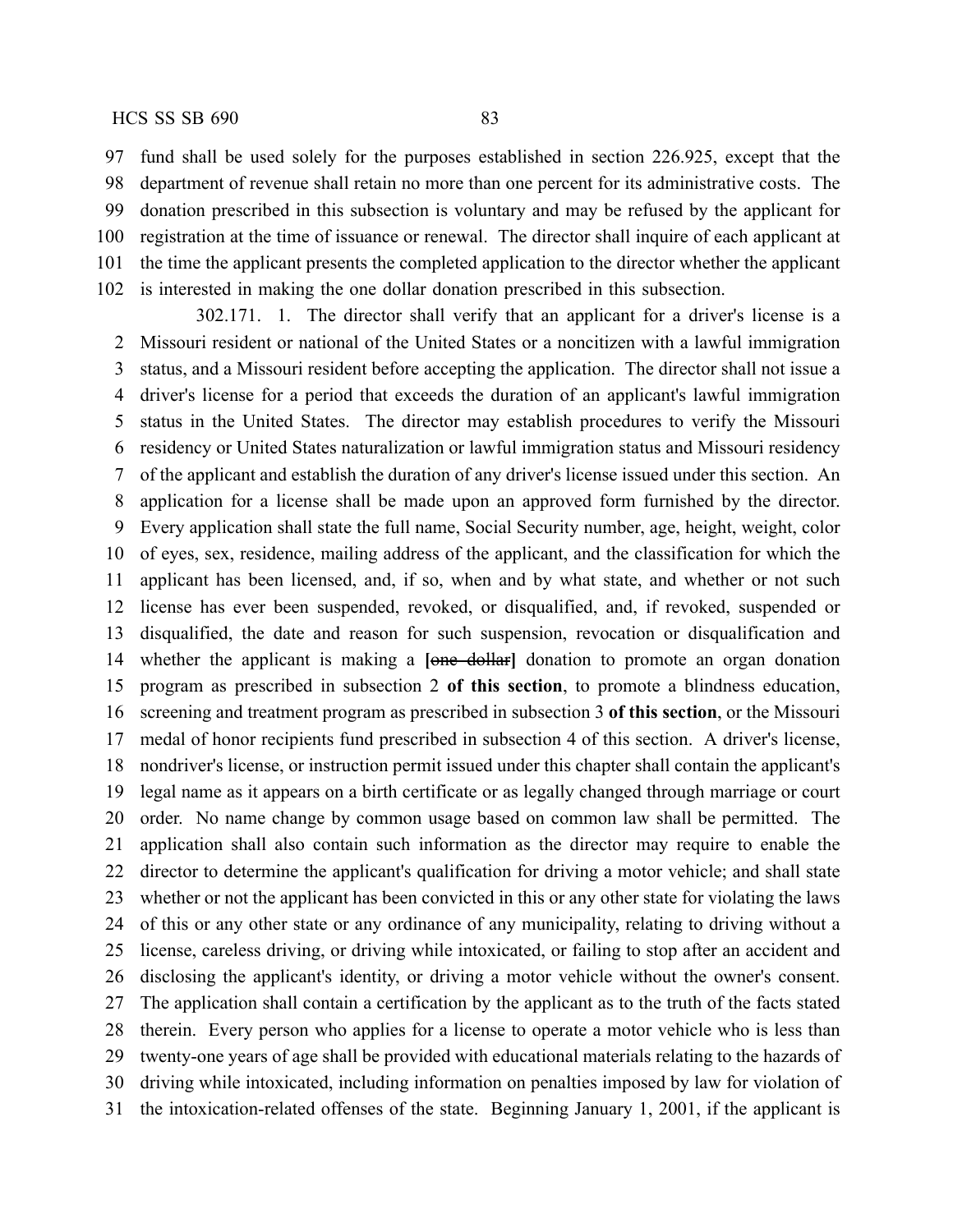less than eighteen years of age, the applicant must comply with all requirements for the issuance of an intermediate driver's license pursuant to section 302.178. For persons mobilized and deployed with the United States Armed Forces, an application under this subsection shall be considered satisfactory by the department of revenue if it is signed by a person who holds general power of attorney executed by the person deployed, provided the applicant meets all other requirements set by the director.

 2. An applicant for a license may make a donation of **an amount not less than** one dollar to promote an organ donor program. The director of revenue shall collect the donations and deposit all such donations in the state treasury to the credit of the organ donor program fund established in sections 194.297 to 194.304. Moneys in the organ donor program fund shall be used solely for the purposes established in sections 194.297 to 194.304 except that the department of revenue shall retain no more than one percent for its administrative costs. The donation prescribed in this subsection is voluntary and may be refused by the applicant for the license at the time of issuance or renewal of the license. The director shall make available an informational booklet or other informational sources on the importance of organ and tissue donations to applicants for licensure as designed by the organ donation advisory committee established in sections 194.297 to 194.304. The director shall inquire of each applicant at the time the licensee presents the completed application to the director whether the applicant is interested in making the **[**one dollar**]** donation prescribed in this subsection and whether the applicant is interested in inclusion in the organ donor registry and shall also specifically inform the licensee of the ability to consent to organ donation by placing a donor symbol sticker authorized and issued by the department of health and senior services on the back of his or her driver's license or identification card as prescribed by subdivision (1) of subsection 1 of section 194.225. A symbol may be placed on the front of the license or identification card indicating the applicant's desire to be listed in the registry at the applicant's request at the time of his or her application for a driver's license or identification card, or the applicant may instead request an organ donor sticker from the department of health and senior services by application on the department of health and senior services' website. Upon receipt of an organ donor sticker sent by the department of health and senior services, the applicant shall place the sticker on the back of his or her driver's license or identification card to indicate that he or she has made an anatomical gift. The director shall notify the department of health and senior services of information obtained from applicants who indicate to the director that they are interested in registry participation, and the department of health and senior services shall enter the complete name, address, date of birth, race, gender and a unique personal identifier in the registry established in subsection 1 of section 194.304.

 3. An applicant for a license may make a donation of one dollar to promote a blindness education, screening and treatment program. The director of revenue shall collect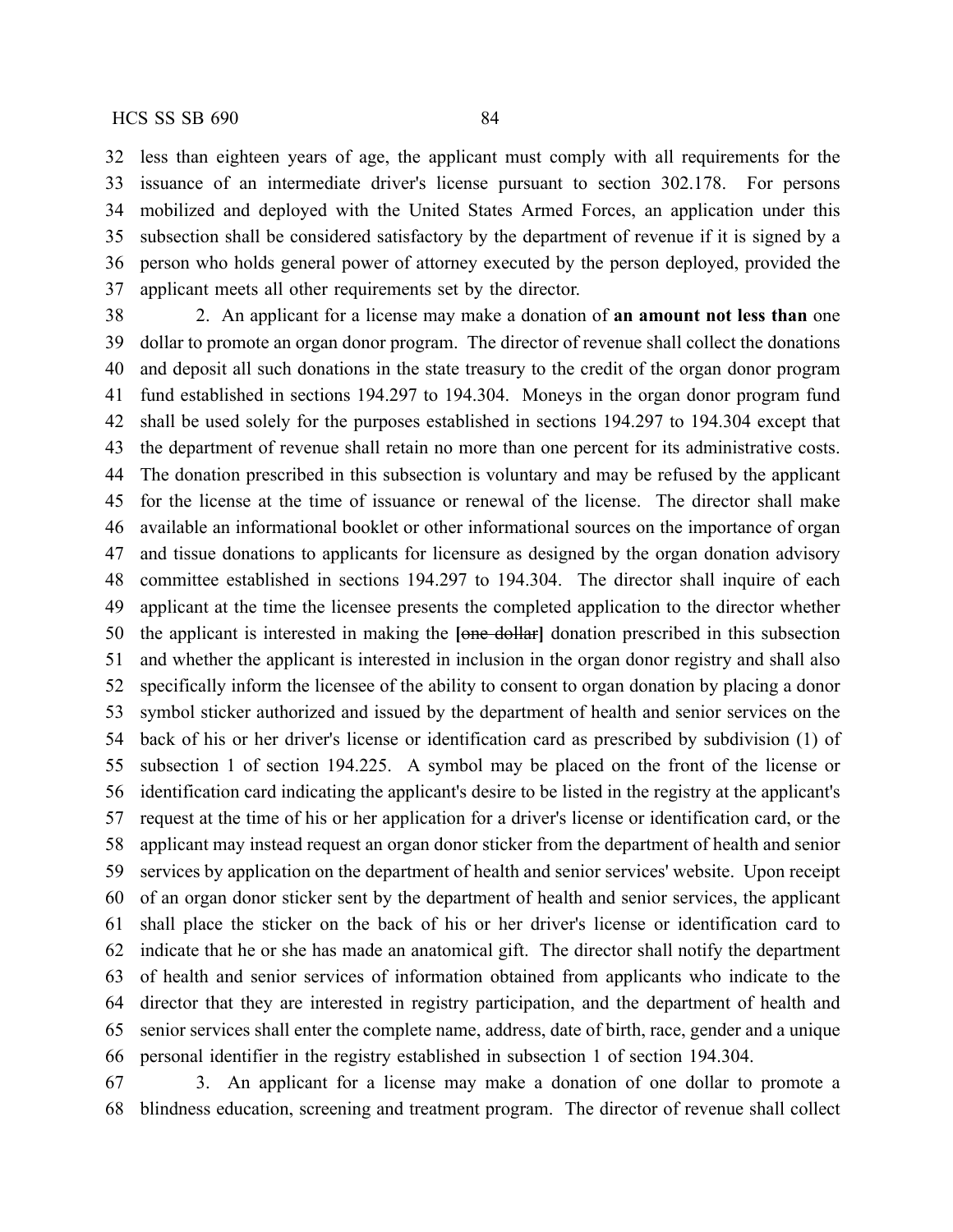the donations and deposit all such donations in the state treasury to the credit of the blindness education, screening and treatment program fund established in section 209.015. Moneys in the blindness education, screening and treatment program fund shall be used solely for the purposes established in section 209.015; except that the department of revenue shall retain no more than one percent for its administrative costs. The donation prescribed in this subsection is voluntary and may be refused by the applicant for the license at the time of issuance or

 renewal of the license. The director shall inquire of each applicant at the time the licensee presents the completed application to the director whether the applicant is interested in making the one dollar donation prescribed in this subsection.

 4. An applicant for registration may make a donation of one dollar to the Missouri medal of honor recipients fund. The director of revenue shall collect the donations and deposit all such donations in the state treasury to the credit of the Missouri medal of honor recipients fund as established in section 226.925. Moneys in the medal of honor recipients fund shall be used solely for the purposes established in section 226.925, except that the department of revenue shall retain no more than one percent for its administrative costs. The donation prescribed in this subsection is voluntary and may be refused by the applicant for registration at the time of issuance or renewal. The director shall inquire of each applicant at the time the applicant presents the completed application to the director whether the applicant is interested in making the one dollar donation prescribed in this subsection.

 5. Beginning July 1, 2005, the director shall deny the driving privilege of any person who commits fraud or deception during the examination process or who makes application for an instruction permit, driver's license, or nondriver's license which contains or is substantiated with false or fraudulent information or documentation, or who knowingly conceals a material fact or otherwise commits a fraud in any such application. The period of denial shall be one year from the effective date of the denial notice sent by the director. The denial shall become effective ten days after the date the denial notice is mailed to the person. The notice shall be mailed to the person at the last known address shown on the person's driving record. The notice shall be deemed received three days after mailing unless returned by the postal authorities. No such individual shall reapply for a driver's examination, instruction permit, driver's license, or nondriver's license until the period of denial is completed. No individual who is denied the driving privilege under this section shall be eligible for a limited driving privilege issued under section 302.309.

 6. All appeals of denials under this section shall be made as required by section 302.311.

 7. The period of limitation for criminal prosecution under this section shall be extended under subdivision (1) of subsection 3 of section 556.036.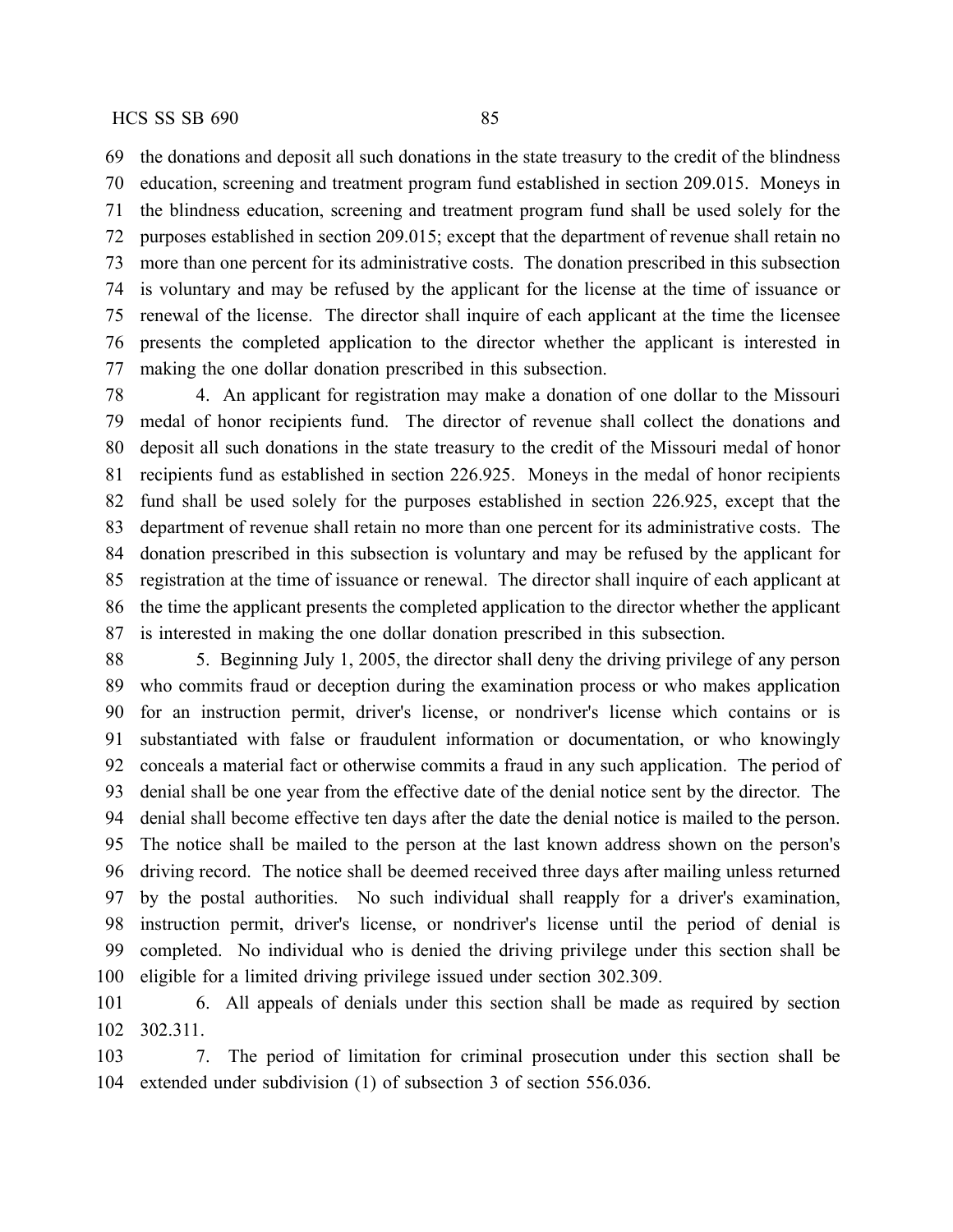8. The director may promulgate rules and regulations necessary to administer and enforce this section. No rule or portion of a rule promulgated pursuant to the authority of this section shall become effective unless it has been promulgated pursuant to chapter 536.

 9. Notwithstanding any provision of this chapter that requires an applicant to provide proof of Missouri residency for renewal of a noncommercial driver's license, noncommercial instruction permit, or nondriver's license, an applicant who is sixty-five years and older and who was previously issued a Missouri noncommercial driver's license, noncommercial instruction permit, or Missouri nondriver's license is exempt from showing proof of Missouri residency.

 10. Notwithstanding any provision of this chapter, for the renewal of a noncommercial driver's license, noncommercial instruction permit, or nondriver's license, a photocopy of an applicant's United States birth certificate along with another form of identification approved by the department of revenue, including, but not limited to, United States military identification or United States military discharge papers, shall constitute sufficient proof of Missouri citizenship.

 11. Notwithstanding any other provision of this chapter, if an applicant does not meet the requirements of subsection 9 of this section and does not have the required documents to prove Missouri residency, United States naturalization, or lawful immigration status, the department may issue a one-year driver's license renewal. This one-time renewal shall only be issued to an applicant who previously has held a Missouri noncommercial driver's license, noncommercial instruction permit, or nondriver's license for a period of fifteen years or more and who does not have the required documents to prove Missouri residency, United States naturalization, or lawful immigration status. After the expiration of the one-year period, no further renewal shall be provided without the applicant producing proof of Missouri residency, United States naturalization, or lawful immigration status.

334.530. 1. A candidate for license to practice as a physical therapist shall furnish evidence of such person's educational qualifications by submitting satisfactory evidence of completion of a program of physical therapy education approved as reputable by the board **or eligibility to graduate from such a program within ninety days**. A candidate who presents satisfactory evidence of the person's graduation from a school of physical therapy approved as reputable by the American Medical Association or, if graduated before 1936, by the American Physical Therapy Association, or if graduated after 1988, the Commission on Accreditation for Physical Therapy Education or its successor, is deemed to have complied with the educational qualifications of this subsection.

 2. Persons desiring to practice as physical therapists in this state shall appear before the board at such time and place as the board may direct and be examined as to their fitness to engage in such practice. **Applicants shall meet the qualifying standards for such**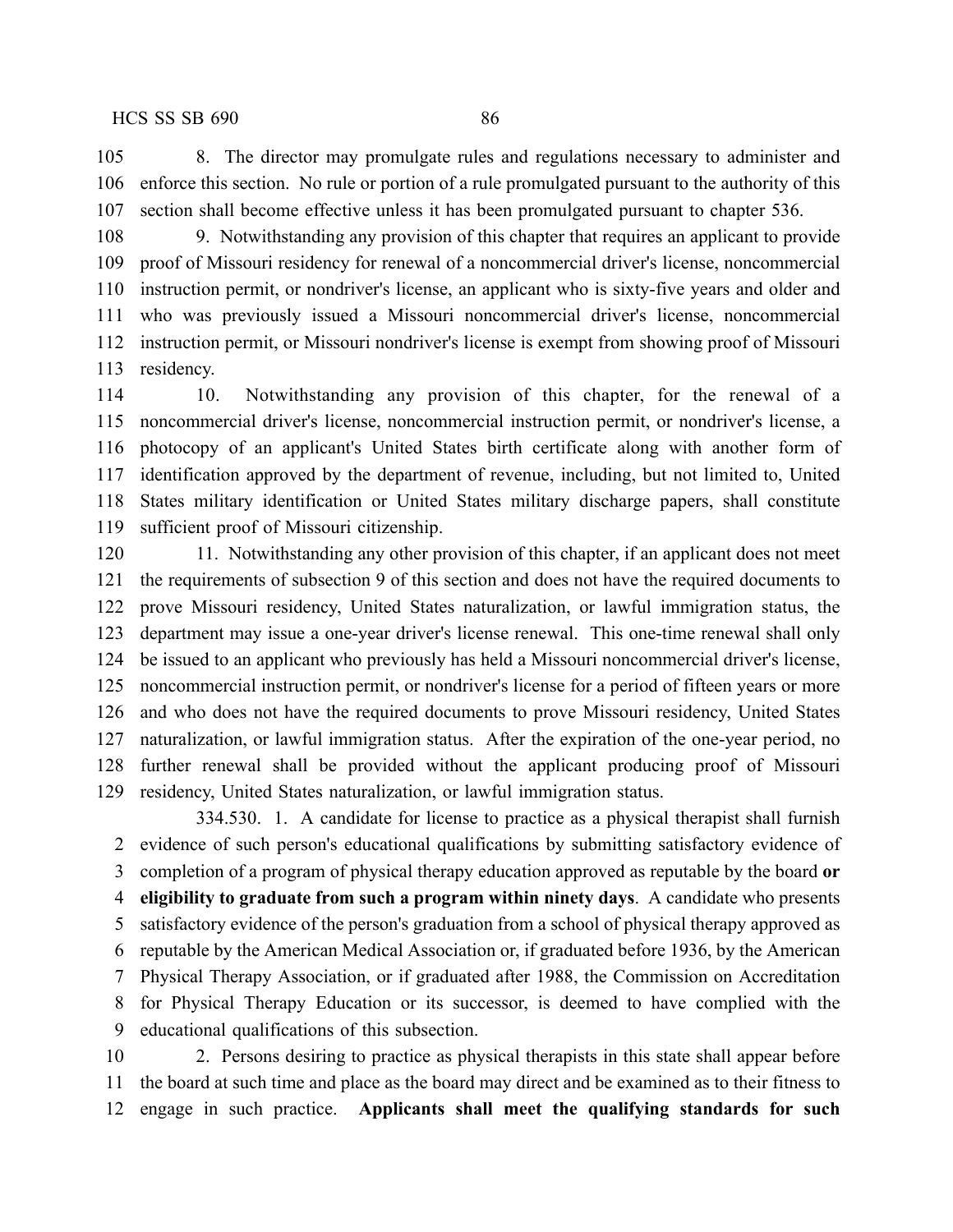**examinations, including any requirements established by any entity contracted by the**

 **board to administer the board-approved examination.** Applications for examination shall be in writing, on a form furnished by the board and shall include evidence satisfactory to the board that the applicant possesses the qualifications set forth in subsection 1 of this section **and meets the requirements established to qualify for examination**. Each application shall contain a statement that it is made under oath or affirmation and that its representations are true and correct to the best knowledge and belief of the applicant, subject to the penalties of making a false affidavit or declaration.

 3. The examination of qualified candidates for licenses to practice physical therapy shall test entry-level competence as related to physical therapy theory, examination and evaluation, physical therapy diagnosis, prognosis, treatment, intervention, prevention, and 24 consultation.

 4. The examination shall embrace, in relation to the human being, the subjects of anatomy, chemistry, kinesiology, pathology, physics, physiology, psychology, physical therapy theory and procedures as related to medicine, surgery and psychiatry, and such other subjects, including medical ethics, as the board deems useful to test the fitness of the candidate to practice physical therapy.

 5. **No person who has failed on six or more occasions to achieve a passing score on the examination required by this section shall be eligible for licensure by examination under this section.**

 **6.** The applicant shall pass a test administered by the board on the laws and rules related to the practice of physical therapy in Missouri.

334.655. 1. A candidate for licensure to practice as a physical therapist assistant shall furnish evidence of the person's educational qualifications. The educational requirements for licensure as a physical therapist assistant are:

(1) A certificate of graduation from an accredited high school or its equivalent; and

 (2) Satisfactory evidence of completion of an associate degree program of physical therapy education accredited by the commission on accreditation of physical therapy education **or eligibility to graduate from such a program within ninety days**.

 2. Persons desiring to practice as a physical therapist assistant in this state shall appear before the board at such time and place as the board may direct and be examined as to the person's fitness to engage in such practice. **Applicants shall meet the qualifying standards for such examinations, including any requirements established by any entity contracted by the board to administer the board-approved examination.** Applications for examination shall be on a form furnished by the board and shall include evidence satisfactory to the board that the applicant possesses the qualifications provided in subsection 1 of this section **and meets the requirements established to qualify for examination**. Each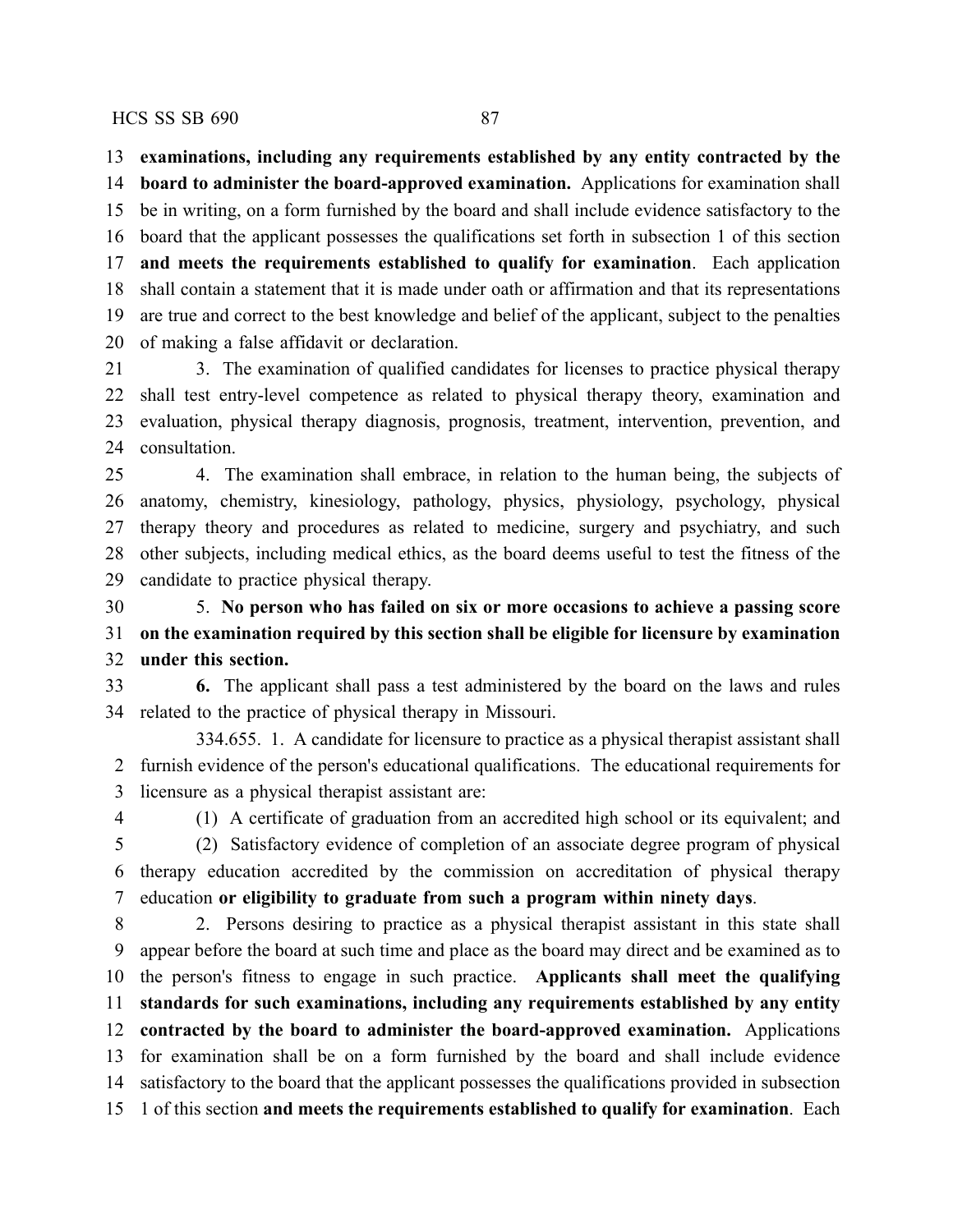application shall contain a statement that the statement is made under oath of affirmation and that its representations are true and correct to the best knowledge and belief of the person signing the statement, subject to the penalties of making a false affidavit or declaration.

 3. The examination of qualified candidates for licensure to practice as physical therapist assistants shall embrace an examination which shall cover the curriculum taught in accredited associate degree programs of physical therapy assistant education. Such examination shall be sufficient to test the qualification of the candidates as practitioners.

 4. The examination shall include, as related to the human body, the subjects of anatomy, kinesiology, pathology, physiology, psychology, physical therapy theory and procedures as related to medicine and such other subjects, including medical ethics, as the board deems useful to test the fitness of the candidate to practice as a physical therapist assistant.

 5. **No person who has failed on six or more occasions to achieve a passing score on the examination required by this section shall be eligible for licensure by examination under this section.**

 **6.** The applicant shall pass a test administered by the board on the laws and rules related to the practice as a physical therapist assistant in this state.

 **[**6.**] 7.** The board shall license without examination any legally qualified person who is a resident of this state and who was actively engaged in practice as a physical therapist assistant on August 28, 1993. The board may license such person pursuant to this subsection until ninety days after the effective date of this section.

 **[**7.**] 8.** A candidate to practice as a physical therapist assistant who does not meet the educational qualifications may submit to the board an application for examination if such person can furnish written evidence to the board that the person has been employed in this state for at least three of the last five years under the supervision of a licensed physical therapist and such person possesses the knowledge and training equivalent to that obtained in an accredited school. The board may license such persons pursuant to this subsection until ninety days after rules developed by the state board of healing arts regarding physical therapist assistant licensing become effective.

335.230. Financial assistance to any qualified applicant shall not exceed **[**five**] ten** thousand dollars for each academic year for a professional nursing program and shall not exceed **[**two thousand five hundred**] five thousand** dollars for each academic year for a practical nursing program. All financial assistance shall be made from funds credited to the professional and practical nursing student loan and nurse loan repayment fund. A qualified applicant may receive financial assistance for each academic year he **or she** remains a student in good standing at a participating school.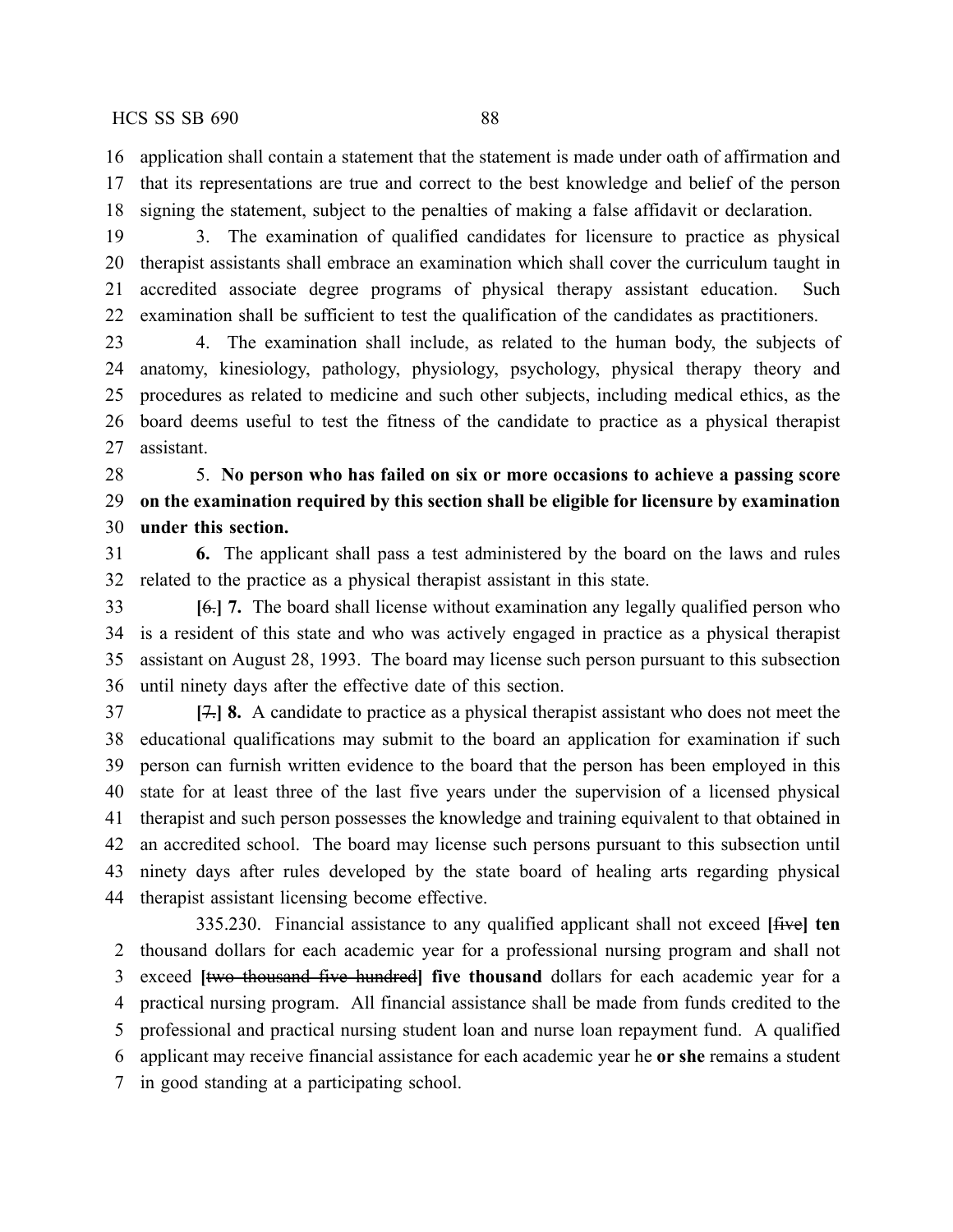335.257. Successful applicants for whom loan payments are made under the provisions of sections 335.245 to 335.259 shall verify to the department twice each year**[**, in June and in December,**]** in the manner prescribed by the department that qualified employment in this state is being maintained.

338.010. 1. The "practice of pharmacy" means the interpretation, implementation, and evaluation of medical prescription orders, including any legend drugs under 21 U.S.C. Section 353; receipt, transmission, or handling of such orders or facilitating the dispensing of such orders; the designing, initiating, implementing, and monitoring of a medication therapeutic plan as defined by the prescription order so long as the prescription order is specific to each patient for care by a pharmacist; the compounding, dispensing, labeling, and administration of drugs and devices pursuant to medical prescription orders **[**and administration of viral influenza, pneumonia, shingles, hepatitis A, hepatitis B, diphtheria, tetanus, pertussis, and meningitis vaccines by written protocol authorized by a physician for persons at least seven years of age or the age recommended by the Centers for Disease Control and Prevention, whichever is higher, or the administration of pneumonia, shingles, hepatitis A, hepatitis B, diphtheria, tetanus, pertussis, meningitis, and viral influenza vaccines by written protocol authorized by a physician for a specific patient as authorized by rule**]**; **the ordering and administration of vaccines approved or authorized by the United States Food and Drug Administration, excluding vaccines for cholera, monkeypox, Japanese encephalitis, typhoid, rabies, yellow fever, tick-borne encephalitis, and anthrax, to persons at least seven years of age or the age recommended by the Centers for Disease Control and Prevention, whichever is older, pursuant to joint promulgation of rules established by the board of pharmacy and the state board of registration for the healing arts unless rules are established under a state of emergency as described in section 44.100;** the participation in drug selection according to state law and participation in drug utilization reviews; the proper and safe storage of drugs and devices and the maintenance of proper records thereof; consultation with patients and other health care practitioners, and veterinarians and their clients about legend drugs, about the safe and effective use of drugs and devices; the prescribing and dispensing of any nicotine replacement therapy product under section 338.665; the dispensing of HIV postexposure prophylaxis pursuant to section 338.730; and the offering or performing of those acts, services, operations, or transactions necessary in the conduct, operation, management and control of a pharmacy. No person shall engage in the practice of pharmacy unless he or she is licensed under the provisions of this chapter. This chapter shall not be construed to prohibit the use of auxiliary personnel under the direct supervision of a pharmacist from assisting the pharmacist in any of his or her duties. This assistance in no way is intended to relieve the pharmacist from his or her responsibilities for compliance with this chapter and he or she will be responsible for the actions of the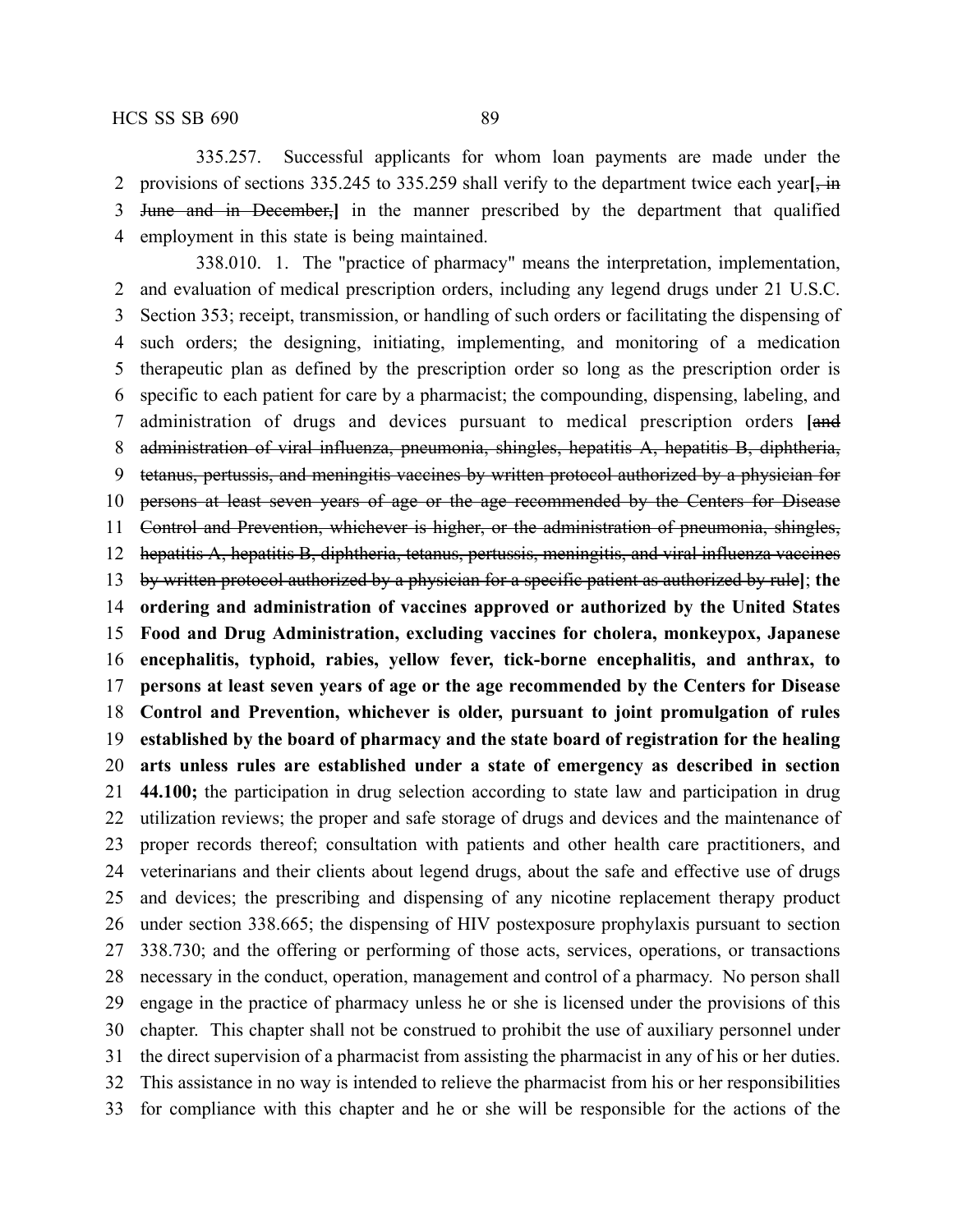auxiliary personnel acting in his or her assistance. This chapter shall also not be construed to prohibit or interfere with any legally registered practitioner of medicine, dentistry, or podiatry, or veterinary medicine only for use in animals, or the practice of optometry in accordance

 with and as provided in sections 195.070 and 336.220 in the compounding, administering, prescribing, or dispensing of his or her own prescriptions.

 2. Any pharmacist who accepts a prescription order for a medication therapeutic plan shall have a written protocol from the physician who refers the patient for medication therapy services. The written protocol and the prescription order for a medication therapeutic plan shall come from the physician only, and shall not come from a nurse engaged in a collaborative practice arrangement under section 334.104, or from a physician assistant engaged in a collaborative practice arrangement under section 334.735.

 3. Nothing in this section shall be construed as to prevent any person, firm or corporation from owning a pharmacy regulated by sections 338.210 to 338.315, provided that a licensed pharmacist is in charge of such pharmacy.

48 48 4. Nothing in this section shall be construed to apply to or interfere with the sale of nonprescription drugs and the ordinary household remedies and such drugs or medicines as are normally sold by those engaged in the sale of general merchandise.

 5. No health carrier as defined in chapter 376 shall require any physician with which they contract to enter into a written protocol with a pharmacist for medication therapeutic services.

 6. This section shall not be construed to allow a pharmacist to diagnose or independently prescribe pharmaceuticals.

 7. The state board of registration for the healing arts, under section 334.125, and the state board of pharmacy, under section 338.140, shall jointly promulgate rules regulating the use of protocols for prescription orders for medication therapy services **[**and administration of viral influenza vaccines**]**. Such rules shall require protocols to include provisions allowing for timely communication between the pharmacist and the referring physician, and any other patient protection provisions deemed appropriate by both boards. In order to take effect, such rules shall be approved by a majority vote of a quorum of each board. Neither board shall separately promulgate rules regulating the use of protocols for prescription orders for medication therapy services **[**and administration of viral influenza vaccines**]**. Any rule or portion of a rule, as that term is defined in section 536.010, that is created under the authority delegated in this section shall become effective only if it complies with and is subject to all of the provisions of chapter 536 and, if applicable, section 536.028. This section and chapter 536 are nonseverable and if any of the powers vested with the general assembly pursuant to chapter 536 to review, to delay the effective date, or to disapprove and annul a rule are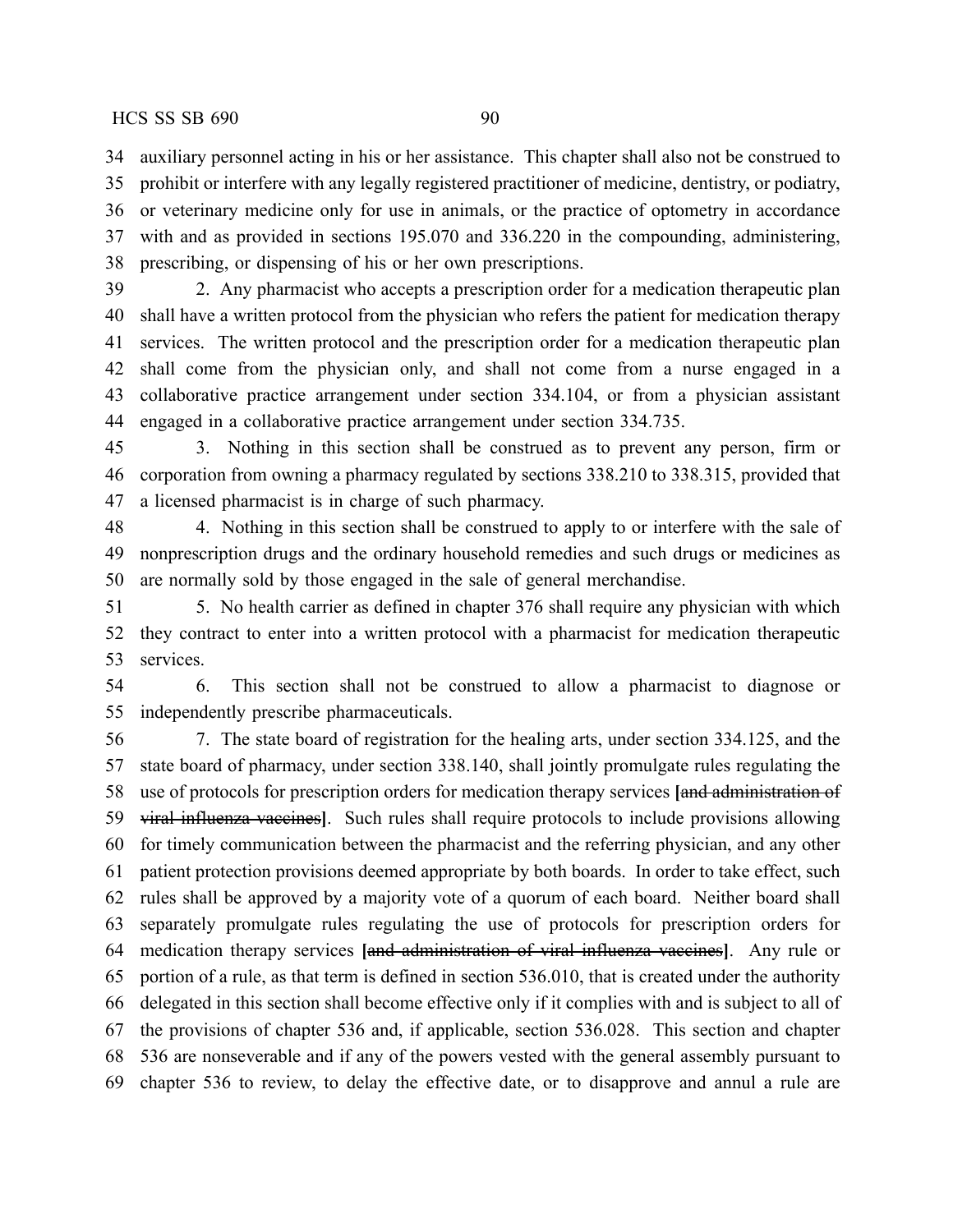subsequently held unconstitutional, then the grant of rulemaking authority and any rule proposed or adopted after August 28, 2007, shall be invalid and void.

 8. The state board of pharmacy may grant a certificate of medication therapeutic plan authority to a licensed pharmacist who submits proof of successful completion of a board- approved course of academic clinical study beyond a bachelor of science in pharmacy, including but not limited to clinical assessment skills, from a nationally accredited college or university, or a certification of equivalence issued by a nationally recognized professional organization and approved by the board of pharmacy.

 9. Any pharmacist who has received a certificate of medication therapeutic plan authority may engage in the designing, initiating, implementing, and monitoring of a medication therapeutic plan as defined by a prescription order from a physician that is specific to each patient for care by a pharmacist.

 10. Nothing in this section shall be construed to allow a pharmacist to make a therapeutic substitution of a pharmaceutical prescribed by a physician unless authorized by the written protocol or the physician's prescription order.

 11. "Veterinarian", "doctor of veterinary medicine", "practitioner of veterinary medicine", "DVM", "VMD", "BVSe", "BVMS", "BSe (Vet Science)", "VMB", "MRCVS", or an equivalent title means a person who has received a doctor's degree in veterinary medicine from an accredited school of veterinary medicine or holds an Educational Commission for Foreign Veterinary Graduates (EDFVG) certificate issued by the American Veterinary Medical Association (AVMA).

 12. **[**In addition to other requirements established by the joint promulgation of rules 92 by the board of pharmacy and the state board of registration for the healing arts:

93 (1) A pharmacist shall administer vaccines by protocol in accordance with treatment 94 guidelines established by the Centers for Disease Control and Prevention (CDC);

95 (2) A pharmacist who is administering a vaccine shall request a patient to remain in 96 the pharmacy a safe amount of time after administering the vaccine to observe any adverse 97 reactions. Such pharmacist shall have adopted emergency treatment protocols;

 (3)**]** In addition to other requirements by the board, a pharmacist shall receive additional training as required by the board and evidenced by receiving a certificate from the board upon completion, and shall display the certification in his or her pharmacy where vaccines are delivered.

 13. A pharmacist shall inform the patient that the administration of **[**the**] a** vaccine will be entered into the ShowMeVax system, as administered by the department of health and senior services. The patient shall attest to the inclusion of such information in the system by signing a form provided by the pharmacist. If the patient indicates that he or she does not want such information entered into the ShowMeVax system, the pharmacist shall provide a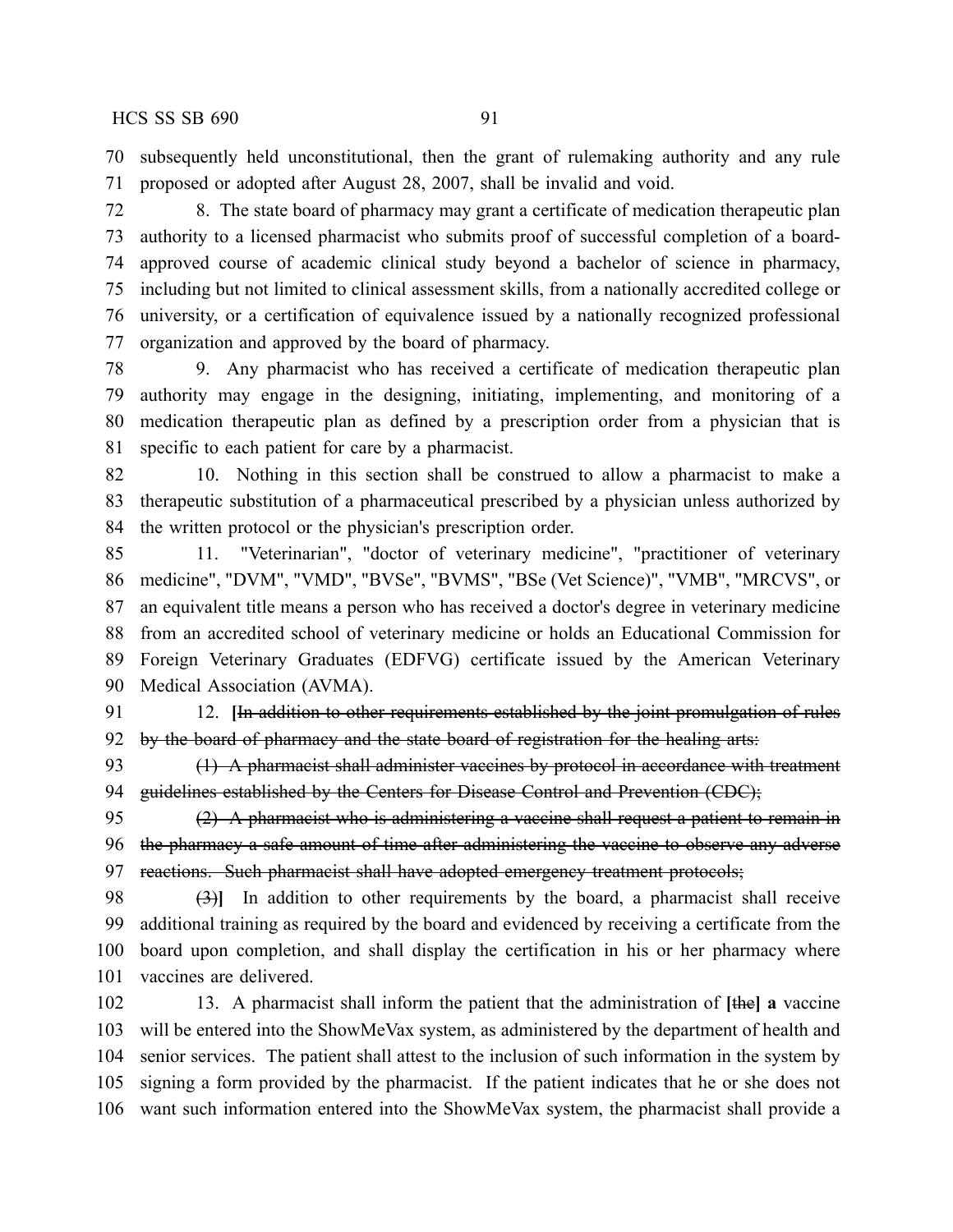written report within fourteen days of administration of a vaccine to the patient's health care provider, if provided by the patient, containing:

- 109 (1) The identity of the patient;
- 110 (2) The identity of the vaccine or vaccines administered;
- (3) The route of administration;
- (4) The anatomic site of the administration;
- (5) The dose administered; and
- 114 (6) The date of administration.

**338.061. 1. This section shall be known and may be cited as the "Tricia Leann Tharp Act".**

 **2. The board of pharmacy shall recommend that all licensed pharmacists who are employed at a licensed retail pharmacy obtain two hours of continuing education in suicide awareness and prevention. Any such board-approved continuing education shall count toward the total hours of continuing education hours required by the board for the renewal of a license under subsection 3 of section 338.060.**

 **3. The board of pharmacy shall develop guidelines suitable for training materials that may be used by accredited schools of pharmacy and other organizations and courses approved by the Accreditation Council for Pharmacy Education; except that, schools of pharmacy may approve materials to be used in providing training for faculty and other employees.**

 **4. The board of pharmacy may promulgate rules to implement the provisions of this section. Any rule or portion of a rule, as that term is defined in section 536.010, that is created under the authority delegated in this section shall become effective only if it complies with and is subject to all of the provisions of chapter 536 and, if applicable, section 536.028. This section and chapter 536 are nonseverable, and if any of the powers vested with the general assembly pursuant to chapter 536 to review, to delay the effective date, or to disapprove and annul a rule are subsequently held unconstitutional, then the grant of rulemaking authority and any rule proposed or adopted after August 28, 2022, shall be invalid and void.**

376.427. 1. As used in this section, the following terms mean:

 (1) "Health benefit plan", as such term is defined in section 376.1350**. The term "health benefit plan" shall also include a prepaid dental plan, as defined in section 354.700**;

 (2) "Health care services", medical, surgical, dental, podiatric, pharmaceutical, chiropractic, licensed ambulance service, and optometric services;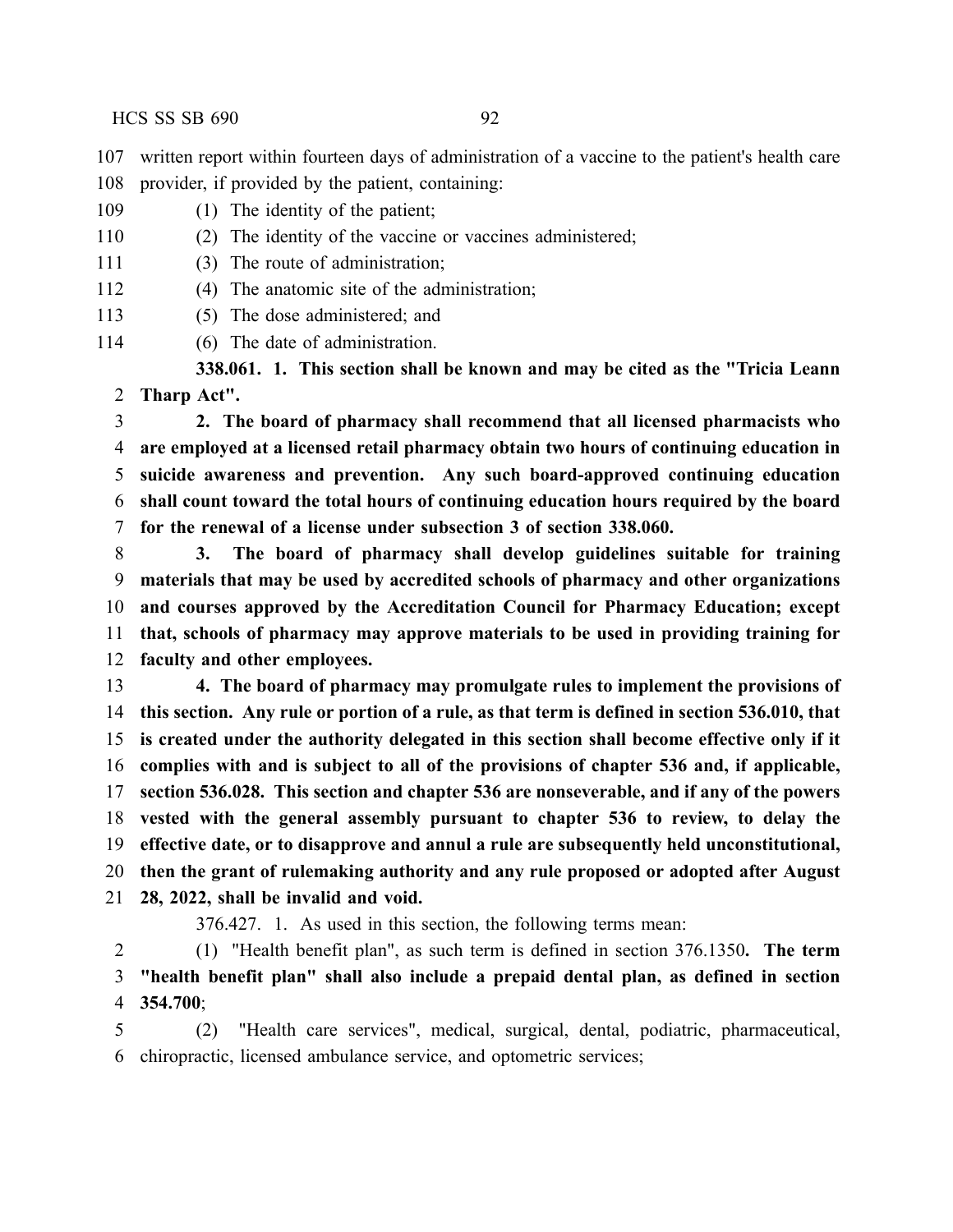(3) "Health carrier" or "carrier", as such term is defined in section 376.1350**. The term "health carrier" or "carrier" shall also include a prepaid dental plan corporation, as defined in section 354.700**;

 (4) "Insured", any person entitled to benefits under a contract of accident and sickness insurance, or medical-payment insurance issued as a supplement to liability insurance but not including any other coverages contained in a liability or a workers' compensation policy, issued by an insurer;

 (5) "Insurer", any person, reciprocal exchange, interinsurer, fraternal benefit society, health services corporation, self-insured group arrangement to the extent not prohibited by federal law, **prepaid dental plan corporation as defined in section 354.700,** or any other legal entity engaged in the business of insurance;

 (6) "Provider", a physician, hospital, dentist, podiatrist, chiropractor, pharmacy, licensed ambulance service, or optometrist, licensed by this state.

 2. Upon receipt of an assignment of benefits made by the insured to a provider, the insurer shall issue the instrument of payment for a claim for payment for health care services in the name of the provider. All claims shall be paid within thirty days of the receipt by the insurer of all documents reasonably needed to determine the claim.

 3. Nothing in this section shall preclude an insurer from voluntarily issuing an instrument of payment in the single name of the provider.

26 4. Except as provided in subsection 5 of this section, this section shall not require any insurer, health services corporation, **prepaid dental plan as defined in section 354.700,** health maintenance corporation or preferred provider organization which directly contracts with certain members of a class of providers for the delivery of health care services to issue payment as provided pursuant to this section to those members of the class which do not have a contract with the insurer.

 5. When a patient's health benefit plan does not include or require payment to out-of- network providers for all or most covered services, which would otherwise be covered if the patient received such services from a provider in the **[**carrier's**] health benefit plan's** network, including but not limited to health maintenance organization plans, as such term is defined in section 354.400, or a health benefit plan offered by a carrier consistent with subdivision (19) of section 376.426, payment for all services shall be made directly to the providers when the health carrier has authorized such services to be received from a provider outside the **[**carrier's**] health benefit plan's** network.

376.1575. As used in sections 376.1575 to 376.1580, the following terms shall mean: (1) "Completed application", a practitioner's application to a health carrier that seeks the health carrier's authorization for the practitioner to provide patient care services as a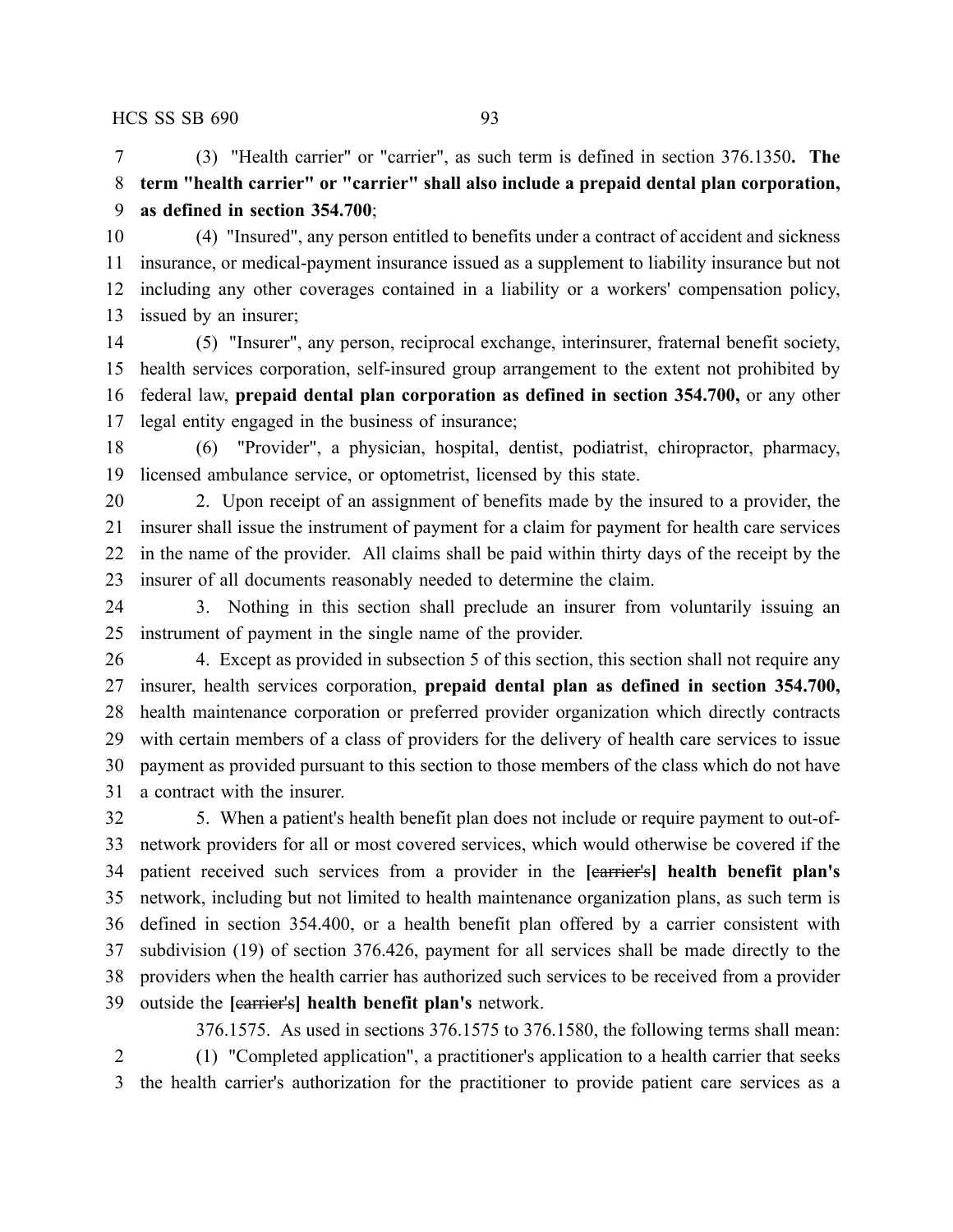member of the health carrier's network and does not omit any information which is clearly required by the application form and the accompanying instructions;

 (2) "Credentialing", a health carrier's process of assessing and validating the qualifications of a practitioner to provide patient care services and act as a member of the health carrier's provider network;

 (3) "Health carrier", the same meaning as such term is defined in section 376.1350**. The term "health carrier" shall also include any entity described in subdivision (4) of section 354.700**;

(4) "Practitioner":

 (a) A physician or physician assistant eligible to provide treatment services under chapter 334;

(b) A pharmacist eligible to provide services under chapter 338;

(c) A dentist eligible to provide services under chapter 332;

(d) A chiropractor eligible to provide services under chapter 331;

(e) An optometrist eligible to provide services under chapter 336;

(f) A podiatrist eligible to provide services under chapter 330;

- (g) A psychologist or licensed clinical social worker eligible to provide services under chapter 337; or
- 

(h) An advanced practice nurse eligible to provide services under chapter 335.

376.1800. 1. As used in this section, the following terms shall mean:

 (1) **"Dentist", a dentist licensed under chapter 332. The term "dentist" includes an individual dentist or a group of dentists;**

 **(2)** "Medical retainer agreement", a contract between a physician **or a dentist** and an individual patient or such individual patient's legal representative in which the physician **or dentist** agrees to provide certain health care services described in the agreement to the individual patient for an agreed-upon fee and period of time;

 **[**(2)**] (3)** "Physician", a physician licensed under chapter **331 or** 334. Physician includes an individual physician or a group of physicians.

 2. A medical retainer agreement is not insurance and is not subject to this chapter. Entering into a medical retainer agreement is not the business of insurance and is not subject to this chapter.

 3. A physician**, a dentist,** or **an** agent of a physician **or dentist** is not required to obtain a certificate of authority or license under this section to market, sell, or offer to sell a medical retainer agreement.

 4. To be considered a medical retainer agreement for the purposes of this section, the agreement shall meet all of the following requirements:

18 (1) Be in writing;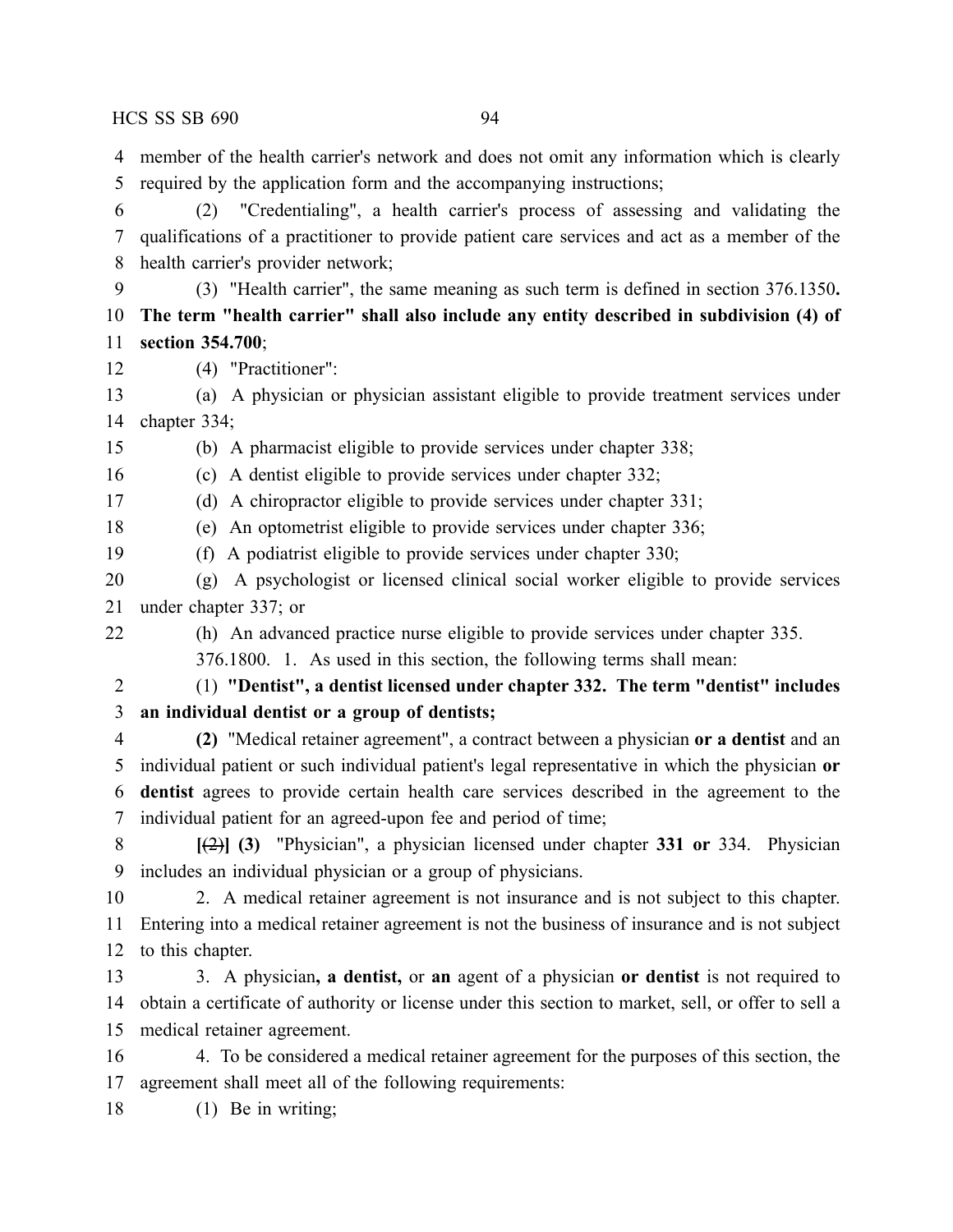(2) Be signed by the physician**, the dentist,** or **the** agent of the physician **or dentist** and the individual patient or such individual patient's legal representative;

- (3) Allow either party to terminate the agreement on written notice to the other party;
- (4) Describe the specific health care services that are included in the agreement;
- (5) Specify the fee for the agreement;

(6) Specify the period of time under the agreement; and

(7) Prominently state in writing that the agreement is not health insurance.

 5. (1) For any patient who enters into a medical retainer agreement under this section and who has established a health savings account (HSA) in compliance with 26 U.S.C. Section 223, or who has a flexible spending arrangement (FSA) or health reimbursement arrangement (HRA), fees under the patient's medical retainer agreement may be paid from such health savings account or reimbursed through such flexible spending arrangement or health reimbursement arrangement, subject to any federal or state laws regarding qualified expenditures from a health savings account, or reimbursement through a flexible spending arrangement or a health reimbursement arrangement.

(2) The employer of any patient described in subdivision (1) of this subsection may:

 (a) Make contributions to such patient's health savings account, flexible spending arrangement, or health reimbursement arrangement to cover all or any portion of the agreed- upon fees under the patient's medical retainer agreement, subject to any federal or state restrictions on contributions made by an employer to a health savings account, or reimbursement through a flexible spending arrangement, or health reimbursement arrangement; or

 (b) Pay the agreed-upon fees directly to the physician **or dentist** under the medical retainer agreement.

 6. Nothing in this section shall be construed as prohibiting, limiting, or otherwise restricting a physician in a collaborative practice arrangement from entering into a medical retainer agreement under this section.

579.040. 1. A person commits the offense of unlawful distribution, delivery, or sale of drug paraphernalia if he or she unlawfully distributes, delivers, or sells, or possesses with intent to distribute, deliver, or sell drug paraphernalia knowing, or under circumstances in which one reasonably should know, that it will be used to plant, propogate, cultivate, grow, harvest, manufacture, compound, convert, produce, process, prepare, test, analyze, pack, repack, store, contain, conceal, inject, ingest, inhale, or otherwise introduce into the human body a controlled substance or an imitation controlled substance in violation of this chapter. **Any entity registered with the department of health and senior services that possesses,**

**distributes, or delivers hypodermic needles or syringes for the purpose of operating a**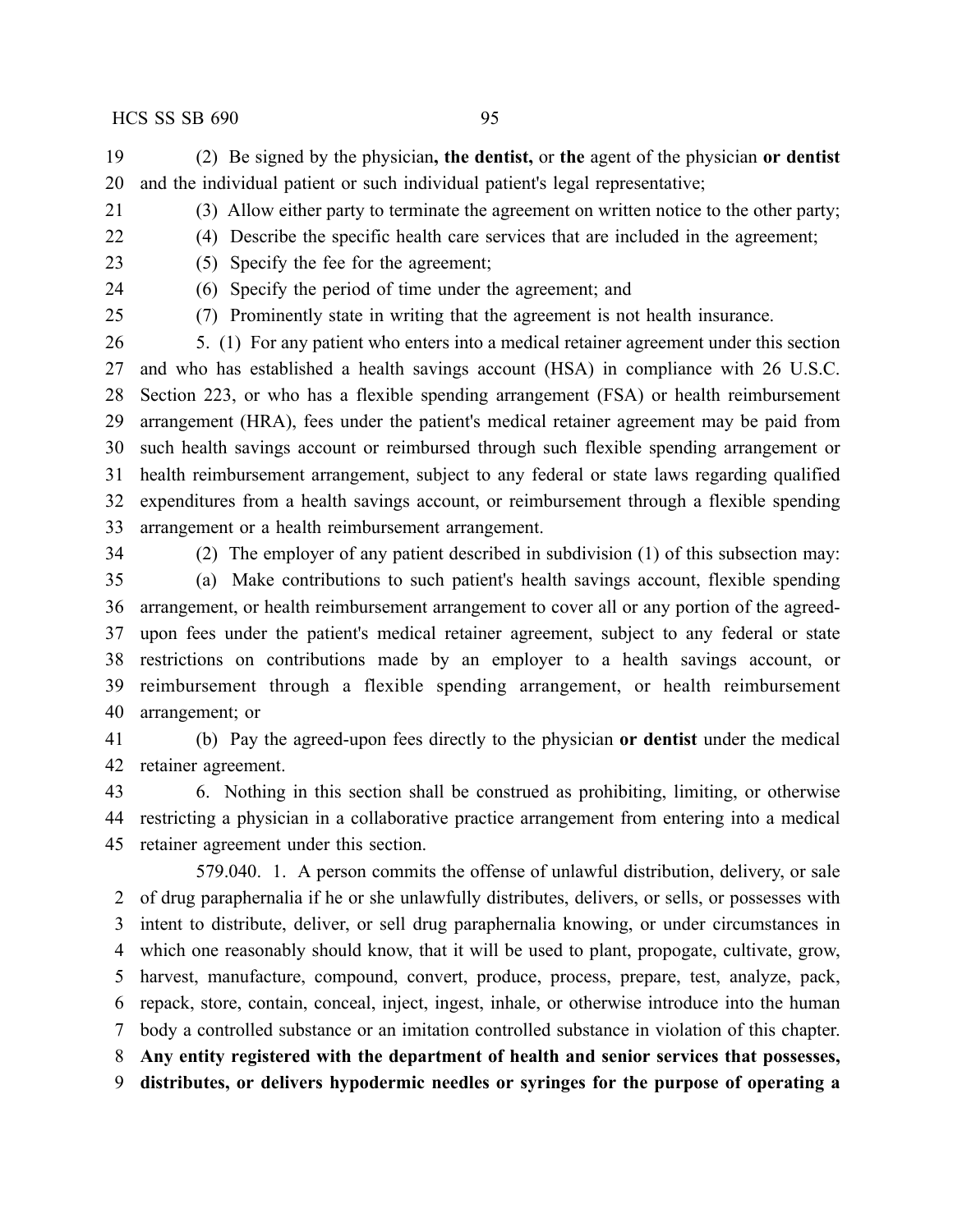**syringe access program or otherwise mitigating health risks associated with unsterile injection drug use shall be exempt from the provisions of this section.**

 2. **No entity shall be present within one-quarter of a mile of any school building, unless such entity is in operation prior to the date the school building commenced operations.**

 **3.** The offense of unlawful delivery of drug paraphernalia is a class A misdemeanor, unless done for commercial purposes, in which case it is a class E felony.

579.076. 1. A person commits the offense of unlawful manufacture of drug paraphernalia if he or she unlawfully manufactures with intent to deliver drug paraphernalia, knowing, or under circumstances where one reasonably should know, that it will be used to plant, propagate, cultivate, grow, harvest, manufacture, compound, convert, produce, process, prepare, test, analyze, pack, repack, store, contain, conceal, inject, ingest, inhale, or otherwise introduce into the human body a controlled substance or an imitation controlled substance in violation of this chapter or chapter 195. **Any entity registered with the department of health and senior services that delivers or manufactures hypodermic needles or syringes for the purpose of operating a syringe access program or otherwise mitigating health risks associated with unsterile injection drug use shall be exempt from the provisions of this section.**

 2. The offense of unlawful manufacture of drug paraphernalia is a class A misdemeanor, unless done for commercial purposes, in which case it is a class E felony.

**630.980. 1. As used in this section, the term "behavioral crisis" shall mean any instance in which a person's behavior makes the person a danger to himself or herself or others or prevents the person from functioning effectively in the community.**

 **2. Subject to appropriation, the department of mental health shall establish a behavioral crisis grant program to assist nonprofit organizations in the creation or maintenance of programs that support individuals experiencing behavioral crises. The director of the department or his or her designee shall administer the program.**

 **3. To be eligible for a grant under the behavioral crisis grant program, a nonprofit organization shall:**

 **(1) Provide health care, mental health care, or other services and support that address behavioral health issues for any individuals; and**

**(2) Provide at least one of the following:**

 **(a) A behavioral crisis phone line or text messaging service staffed by health or mental health professionals or trained volunteers;**

**(b) A residential facility for individuals experiencing a behavioral crisis; or**

 **(c) A referral program to assist an individual experiencing a behavioral crisis in obtaining health care, mental health care, or other services and support.**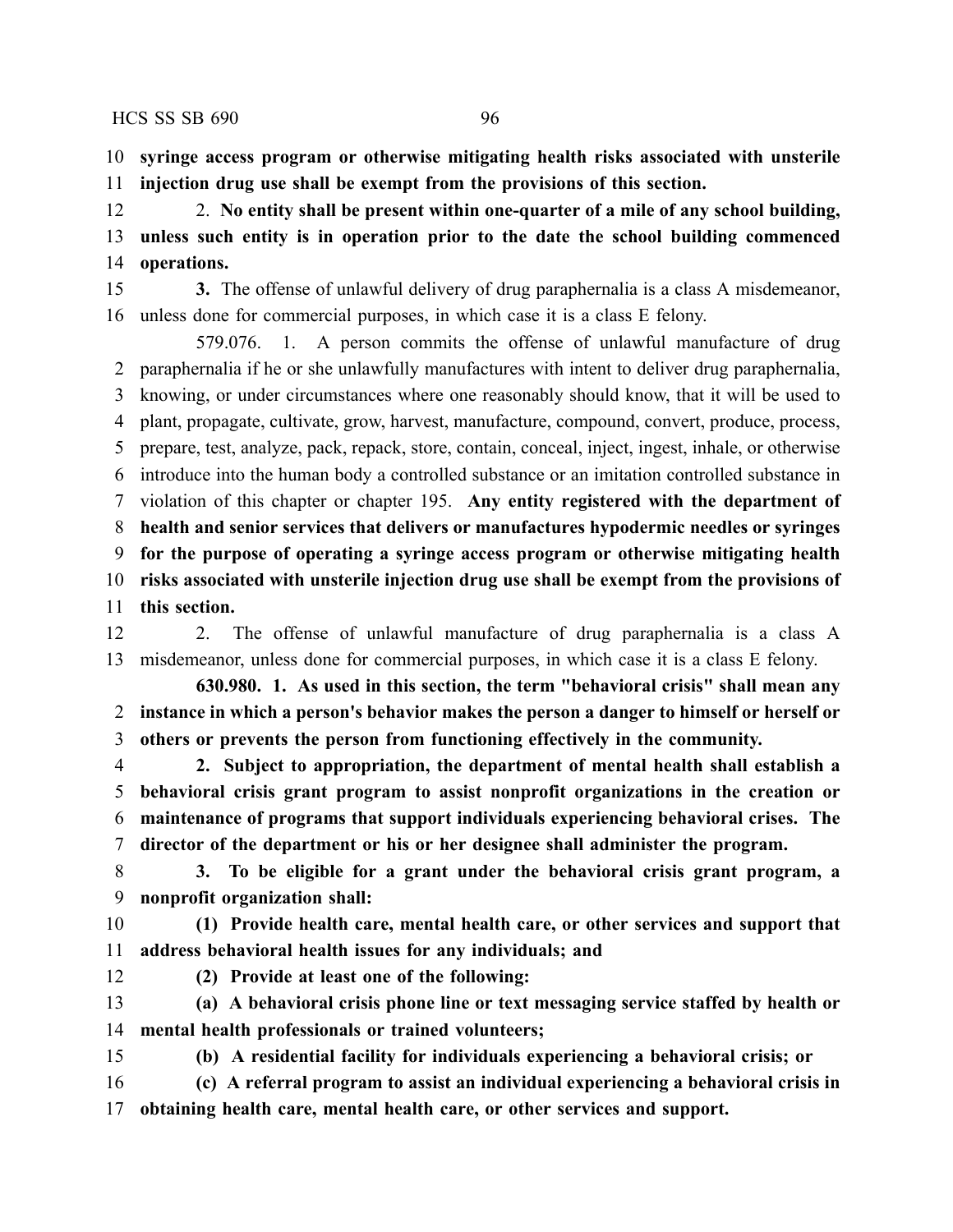**4. The department of mental health shall:**

 **(1) Create a grant application and establish a timeline for the application process;**

 **(2) Determine the amount of any grant awarded based on the merits of the program, the needs of the program or community, or any other criteria deemed relevant by the department; and**

 **(3) Post all information about the behavioral crisis grant program on the department's website.**

 **5. (1) There is hereby created in the state treasury the "Behavioral Crisis Grant Program Fund", which shall consist of moneys appropriated to it by the general assembly and any gifts, contributions, grants, or bequests received from federal, private, or other sources. The state treasurer shall be custodian of the fund. In accordance with sections 30.170 and 30.180, the state treasurer may approve disbursements. The fund shall be a dedicated fund and, upon appropriation, moneys in the fund shall be used solely as provided in this section.**

 **(2) Notwithstanding the provisions of section 33.080 to the contrary, any moneys remaining in the fund at the end of the biennium shall not revert to the credit of the general revenue fund.**

 **(3) The state treasurer shall invest moneys in the fund in the same manner as other funds are invested. Any interest and moneys earned on such investments shall be credited to the fund.**

 **6. The director of the department of mental health may promulgate all necessary rules and regulations for the administration of this section. Any rule or portion of a rule, as that term is defined in section 536.010, that is created under the authority delegated in this section shall become effective only if it complies with and is subject to all of the provisions of chapter 536 and, if applicable, section 536.028. This section and chapter 536 are nonseverable, and if any of the powers vested with the general assembly pursuant to chapter 536 to review, to delay the effective date, or to disapprove and annul a rule are subsequently held unconstitutional, then the grant of rulemaking authority and any rule proposed or adopted after August 28, 2022, shall be invalid and void.**

660.010. 1. There is hereby created a "Department of Social Services" in charge of a director appointed by the governor, by and with the advice and consent of the senate. All the powers, duties and functions of the director of the department of public health and welfare, chapters 191 and 192, and others, not previously reassigned by executive reorganization plan number 2 of 1973 as submitted by the governor under chapter 26 except those assigned to the department of mental health, are transferred by type I transfer to the director of the department of social services and the office of the director, department of public health and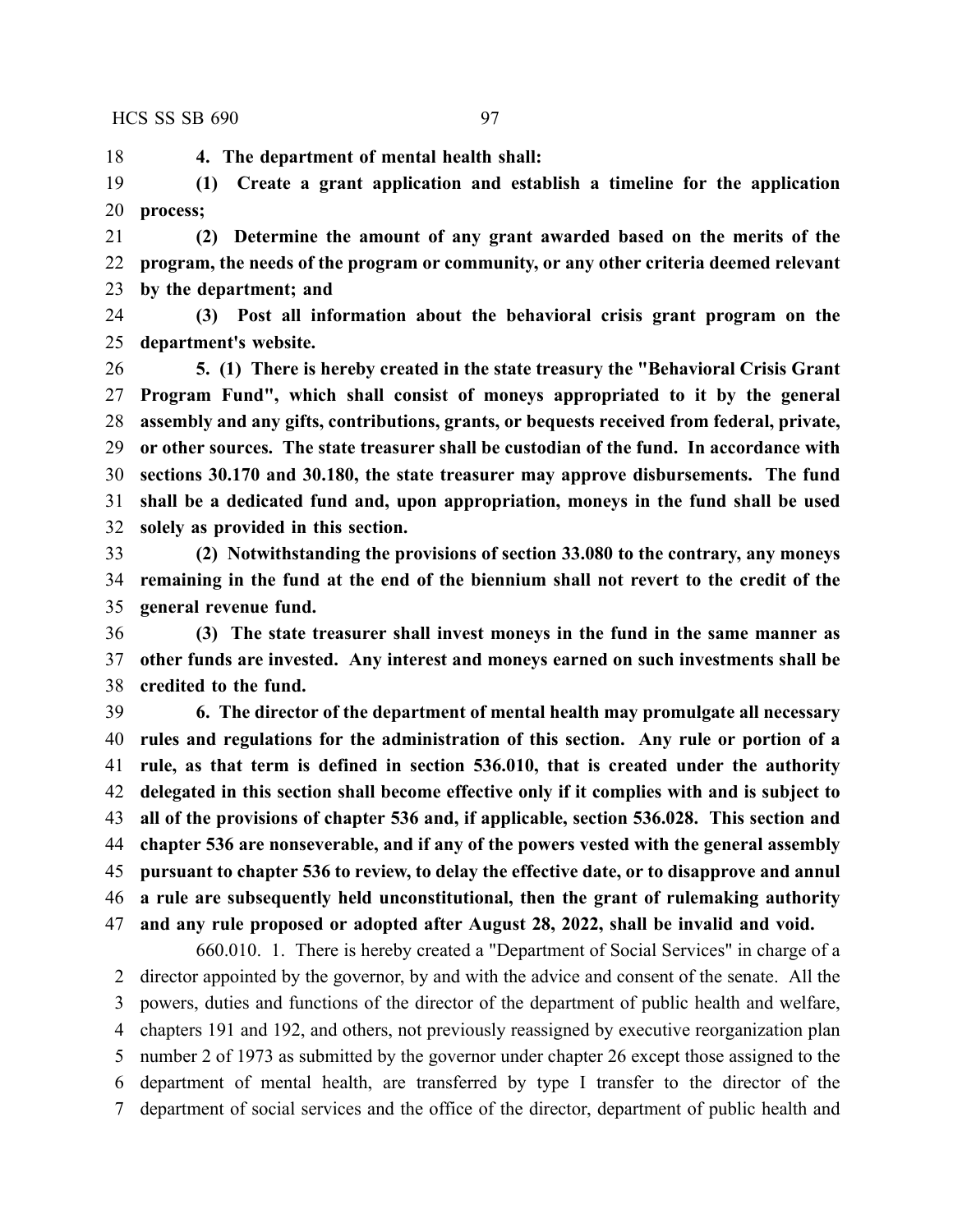welfare is abolished. The department of public health and welfare is abolished. All employees of the department of social services shall be covered by the provisions of chapter 36 except the director of the department and the director's secretary, all division directors and their secretaries, and no more than three additional positions in each division which may be designated by the division director.

 2. It is the intent of the general assembly in establishing the department of social services, as provided herein, to authorize the director of the department to coordinate the state's programs devoted to those unable to provide for themselves and for the rehabilitation of victims of social disadvantage. The director shall use the resources provided to the department to provide comprehensive programs and leadership striking at the roots of dependency, disability and abuse of society's rules with the purpose of improving service and economical operations. The department is directed to take all steps possible to consolidate and coordinate the field operations of the department to maximize service to the citizens of the state.

 3. All references to the division of welfare shall hereafter be construed to mean the department of social services or the appropriate division within the department.

24 4. The state's responsibility under public law 452 of the eighty-eighth Congress and others, pertaining to the Office of Economic Opportunity, is transferred by type I transfer to the department of social services.

 5. **[**The state's responsibility under public law 73, Older Americans Act of 1965, of 28 the eighty-ninth Congress is transferred by type I transfer to the department of social services.

 6.**]** All the powers, duties and functions vested by law in the curators of the University of Missouri relating to crippled children's services, chapter 201, are transferred by type I transfer to the department of social services.

 **[**7.**] 6.** All the powers, duties and functions vested in the state board of training schools, chapter 219 and others, are transferred by type I transfer to the "Division of Youth Services" hereby authorized in the department of social services headed by a director appointed by the director of the department. The state board of training schools shall be reconstituted as an advisory board on youth services, appointed by the director of the department. The advisory board shall visit each facility of the division as often as possible, shall file a written report with the director of the department and the governor on conditions they observed relating to the care and rehabilitative efforts in behalf of children assigned to the facility, the security of the facility and any other matters pertinent in their judgment. Copies of these reports shall be filed with the legislative library. Members of the advisory board shall receive reimbursement for their expenses and twenty-five dollars a day for each day they engage in official business relating to their duties. The members of the board shall be provided with identification means by the director of the division permitting immediate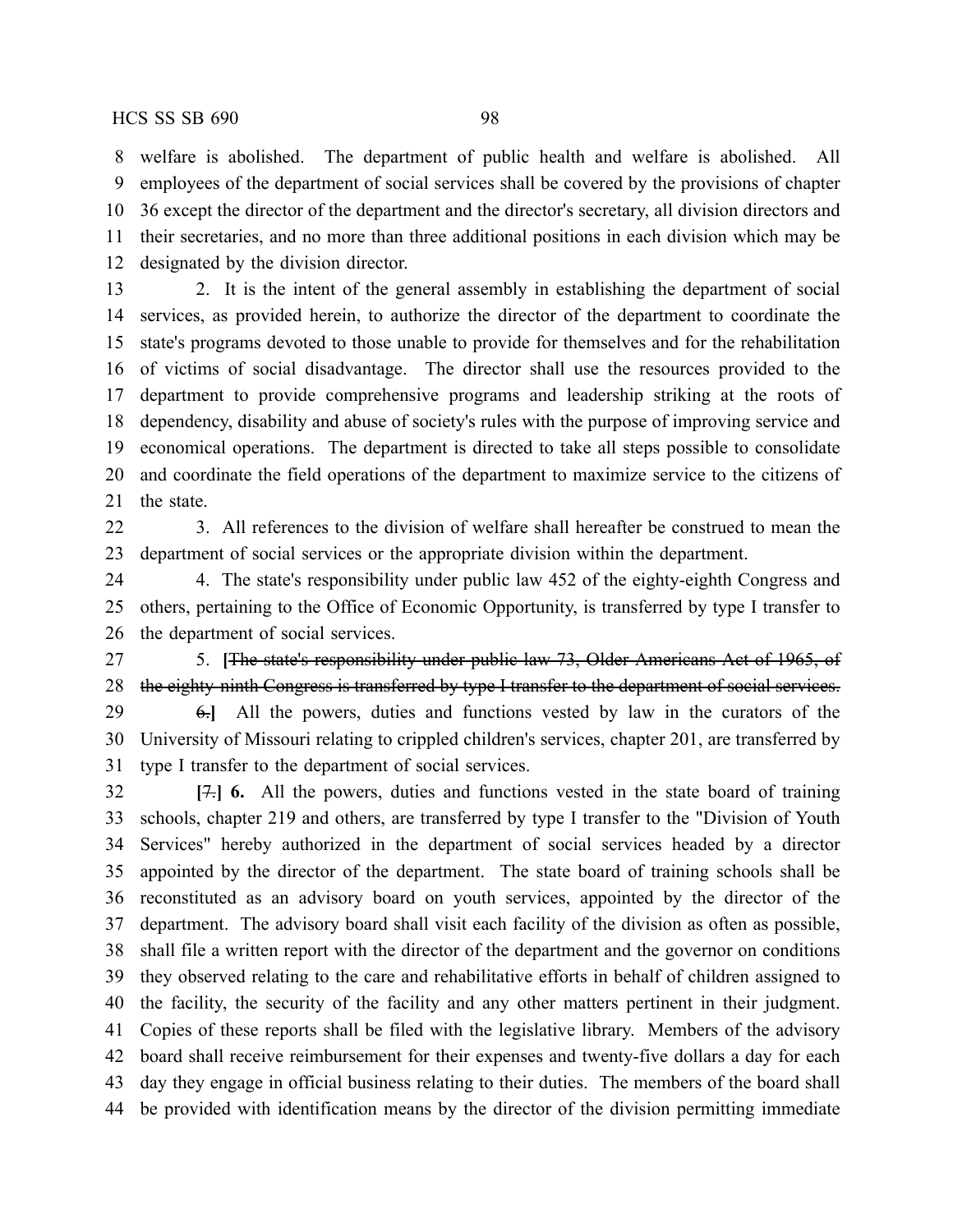access to all facilities enabling them to make unannounced entrance to facilities they wish to inspect.

**[**191.743. 1. Any physician or health care provider who provides 2 services to pregnant women shall identify all such women who are high risk<br>3 pregnancies by use of protocols developed by the department of health and 3 pregnancies by use of protocols developed by the department of health and<br>4 senior services pursuant to section 191.741. The physician or health care 4 senior services pursuant to section 191.741. The physician or health care<br>5 provider shall upon identification inform such woman of the availability of provider shall upon identification inform such woman of the availability of services and the option of referral to the department of health and senior 7 services.<br>8 2 2. Upon consent by the woman identified as having a high risk pregnancy, the physician or health care provider shall make a report, within 10 seventy two hours, to the department of health and senior services on forms approved by the department of health and senior services. 3. Any physician or health care provider complying with the provisions of this section, in good faith, shall have immunity from any civil 14 liability that might otherwise result by reason of such actions. 4. Referral and associated documentation provided for in this section shall be confidential and shall not be used in any criminal prosecution. 17 5. The consent required by subsection 2 of this section shall be deemed a waiver of the physician-patient privilege solely for the purpose of making the report pursuant to subsection 2 of this section.**] [**196.866. 1. Every person, firm, association or corporation, before engaging in the business of manufacturing or freezing ice cream, mellorine, frozen dessert products or any other product defined in sections 196.851 to 4 196.895, shall first obtain a license from the director of the department of 4<br>5 health and senior services of the state of Missouri. A license shall be obtained health and senior services of the state of Missouri. A license shall be obtained for each plant or place of business where ice cream, ice cream mix, ice milk, sherbet, frozen malt, ice milk mix, mellorine, edible fat frozen dessert or ices are manufactured or frozen. Hotels, motels, restaurants, boardinghouses, or other concerns or agents which shall manufacture or freeze ice cream, or related frozen food products defined in sections 196.851 to 196.895 for the use of their patrons, guests, or servants, shall be required to take out the license herein provided for; provided, that nothing in this section shall apply to private homes, hospitals, churches, or fraternal organizations manufacturing such products for their own use or to retailers dealing in ice cream or frozen dessert products received in the final frozen form from a licensed manufacturer. 2. Applications for such licenses, both frozen dessert and mellorine,

 shall be accompanied by a statutory fee as follows: For each plant producing 18 annually not in excess of five thousand gallons, ten dollars; in excess of five thousand gallons and not in excess of fifteen thousand gallons, fifteen dollars; **in excess of fifteen thousand gallons and not in excess of twenty-five thousand** 21 gallons, twenty-five dollars; in excess of twenty-five thousand gallons and not 22 in excess of fifty thousand gallons, fifty dollars; in excess of fifty thousand gallons and not in excess of one hundred thousand gallons, seventy-five dollars; in excess of one hundred thousand gallons and not in excess of two hundred thousand gallons, one hundred dollars; in excess of two hundred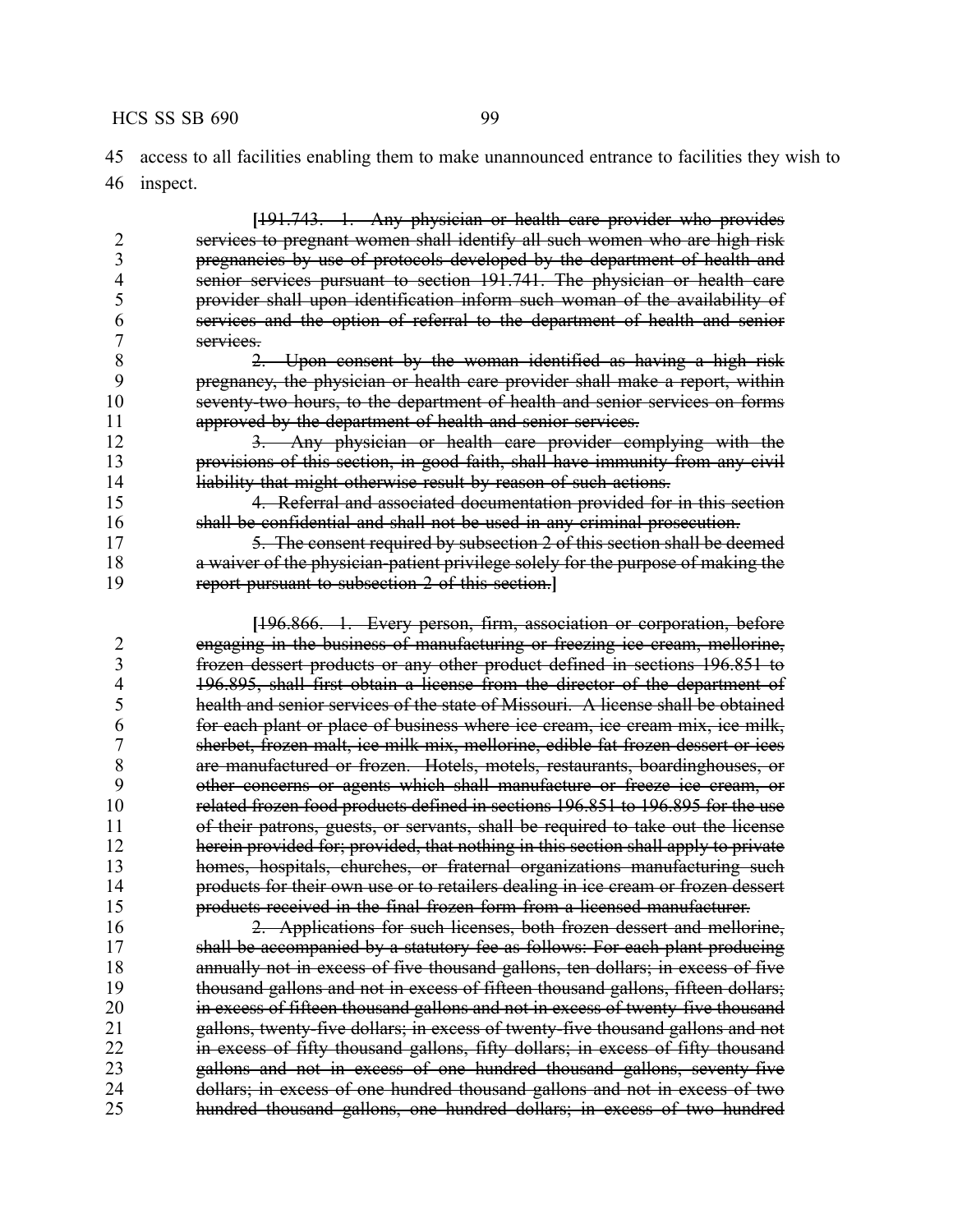26 thousand gallons and not in excess of four hundred thousand gallons, one 27 hundred twenty-five dollars; over four hundred thousand gallons, one hundred<br>28 **hour fifty dollars, and shall be made to the director of the department of health and** fifty dollars, and shall be made to the director of the department of health and 29 senior services, upon such forms and shall show such information as may be 30 demanded by the department of health and senior services, and the said<br>31 director of the department of health and senior services, upon receipt of director of the department of health and senior services, upon receipt of 32 application for such license, shall cause to be investigated the equipment and 33 the sanitary conditions of the plant or place of business for which the license is<br>34 **homoral applied.** If the condition of the plant or place of business is found to be applied. If the condition of the plant or place of business is found to be 35 satisfactory, a license shall be issued by the director of the department of 36 health and senior services to such applicant.

37 3. Each license so issued shall expire one year following the date of 38 issuance. All licenses for plants or places of business, when the manufacture<br>39 of ice cream, ice cream mix, ice milk, sherbets, or ices is continued after the of ice cream, ice cream mix, ice milk, sherbets, or ices is continued after the 40 expiration of such licenses, shall be renewed annually.

4. The director of the department of health and senior services may 42 withhold and refuse to issue a license for any plant or place of business that has not been conducted or is not prepared to be conducted in accordance with 44 the requirements of sections 196.851 to 196.895 or any rules issued hereunder.<br>45 The director of the department of health and senior services shall have the The director of the department of health and senior services shall have the power to revoke any license issued under sections 196.851 to 196.895 whenever it is determined by him that any of the provisions of sections 196.851 to 196.895 have been violated. Any person, firm, association or corporation, whose license has been so revoked, shall discontinue operation of the business for which the license was issued until such time as the provisions of sections 196.851 to 196.895 have been complied with and a new license granted by the director of the department of health and senior services. Before revoking any such license, the director of the department of health and senior services shall give written notice to the licensee affected, stating that he contemplates revocation of the same and giving his reasons therefor. Said notice shall appoint a time and place for hearing and shall be mailed by 57 registered mail to the licensee at least ten days before the date set for the<br>58 hearing or personal service rendered. The licensee may present to the director 58 hearing or personal service rendered. The licensee may present to the director<br>59 of the department of health and senior services such evidence as may have a of the department of health and senior services such evidence as may have a bearing on the case, and, after hearing of the testimony, the director of the department of health and senior services shall decide the question in such manner as to him appears just and right.

63 5. Any licensee who feels aggrieved at the decision of the director of 64 the department of health and senior services may appeal from said decision the department of health and senior services may appeal from said decision 65 within sixty days by writ of certiorari to the circuit court of the county in 66 which such person resides or in case of a firm, association or corporation, the 67 county in which is located its principal place of business.

68 6. All fees collected under this section shall be deposited in the state  $69$  treasury, subject to appropriation by the general assembly. 69 treasury, subject to appropriation by the general assembly.**]**

**[**196.868. Any person who operates a plant manufacturing or freezing 2 ice cream, mellorine, frozen dessert products or any other product defined in 3 sections 196.851 to 196.895, located outside of this state and sells, offers for